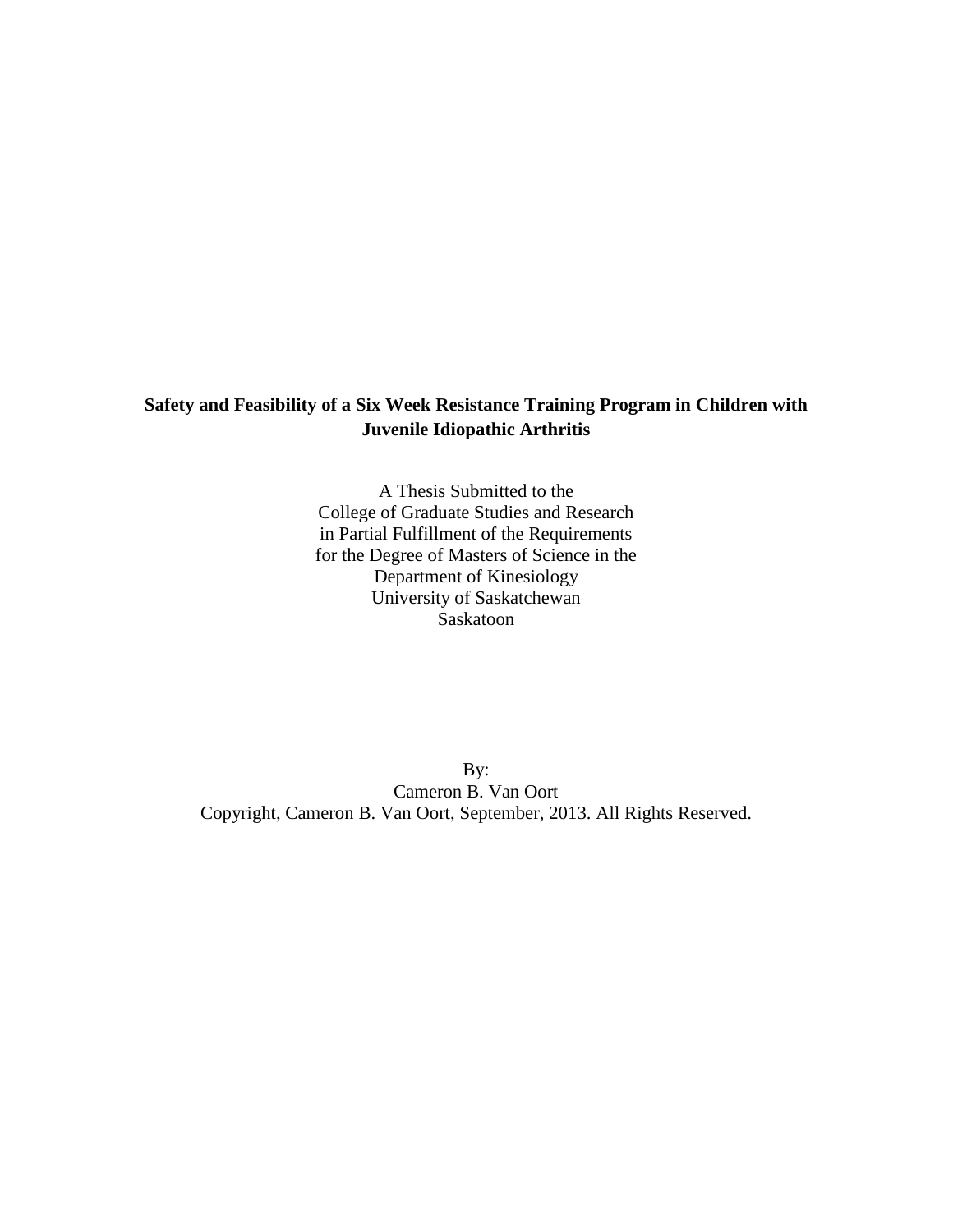# **Permission to Use**

In presenting this thesis in partial fulfillment of the requirements for a Postgraduate degree from the University of Saskatchewan, I agree that the Libraries of this University may make it freely available for inspection. I further agree that permission for copying of this thesis in any manner, in whole or in part, for scholarly purposes may be granted by Dr. Adam Baxter-Jones, or in his absence, by the Head of the Department or the Dean of the College of Kinesiology. It is understood that any copying or publication or use of this thesis or parts thereof for financial gain shall not be allowed without my written permission. It is also understood that due recognition shall be given to me and to the University of Saskatchewan in any scholarly use which may be made of any material in my thesis.

Requests for permission to copy or to make other use of material in this thesis in whole or in part should be addressed to:

> The Dean 87 Campus Drive College of Kinesiology University of Saskatchewan Saskatoon, SK, S7N 5B2 Canada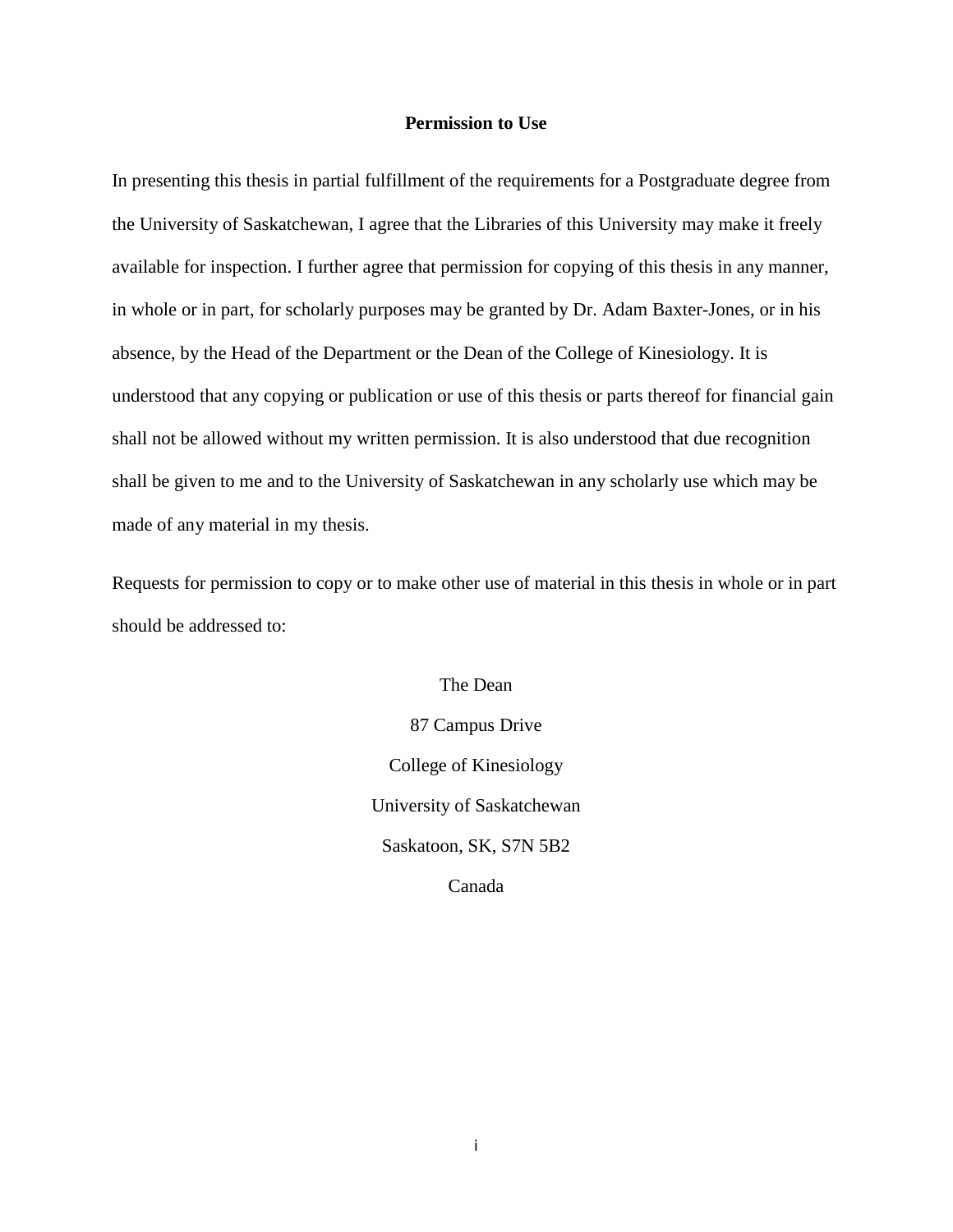# **ABSTRACT**

**BACKGROUND** Chronic pain is a common condition in children with juvenile idiopathic arthritis (JIA), affecting their ability to participate in physical activity, a necessary and integral part of a child"s growth and maturation. Resistance training specifically displays a paucity of research in children with JIA, and could potentially be a beneficial form of exercise training for this population. The purpose of this study was to determine the safety, feasibility, and effects of a six week resistance training program on pain in children with JIA. **METHODS** Seven JIA patients (8-18 years) participated in a home-based, three days per week exercise training program. Pain was measured using an electronic pain diary (PinGo©) for Android tablets. Participants answered questions initially a week prior to training, once a day on non-exercise days and three times a day (before exercise, after exercise, and end of day) on exercise days for a total of seven weeks. Secondary outcome measures included muscle size, muscle strength, and functional ability, measured at baseline and following the 6 week exercise program. Statistical analyses included attaining the average number of exercise sessions completed, pain changes over the seven weeks (averaged over the initial week and then biweekly) via repeated measures ANOVA, dependent t tests between before and after exercise pain intensity and affect, and dependent t tests between secondary outcomes. **RESULTS** Seven participants completed an average of  $13.0 \pm 3.6$  exercise sessions out of a possible 18. The repeated measures ANOVA revealed no significant differences between pain scores over the seven weeks within each individual (*p>*0.05). When all participants were pooled dependent t tests before and after exercise showed no differences in pain intensity or pain affect (*p>*0.05). Secondary measures revealed a significant difference between vastus lateralis thickness before compared to after training (*p<*0.05). **CONCLUSIONS** The results of this study suggest that a 6 week home-based resistance training program was tolerable in children with JIA and did not cause a clinically

ii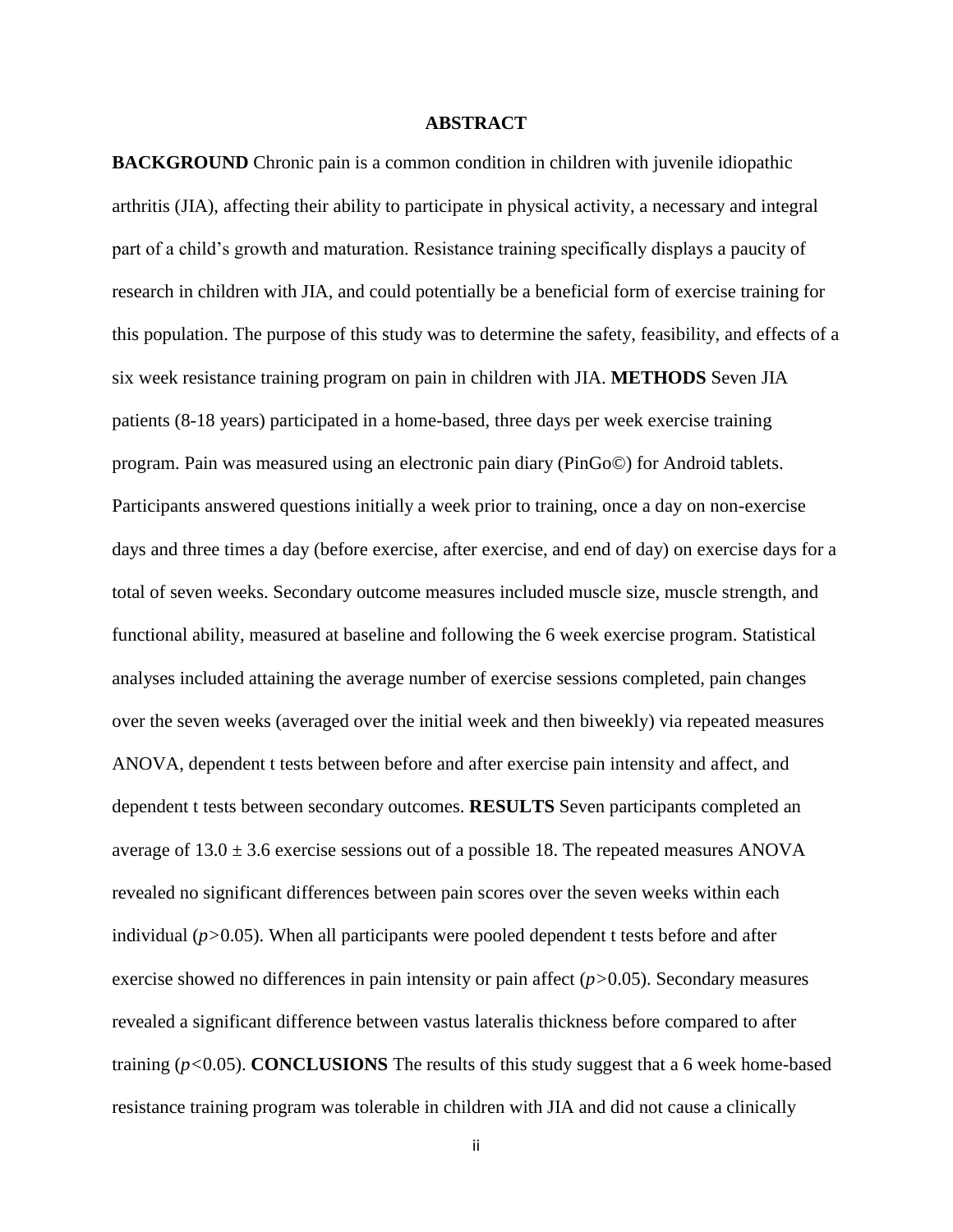significant increase in pain or any other adverse events. The uniqueness of this exercise program was that it was home-based, allowing children to undertake this emerging form of healthcare within their home environment. As well, the training program was able to significantly improve aspects of fitness in this population. Further research of resistance training in children with JIA is necessary to attain definitive results of its effects and optimal levels of resistance exercise in this population.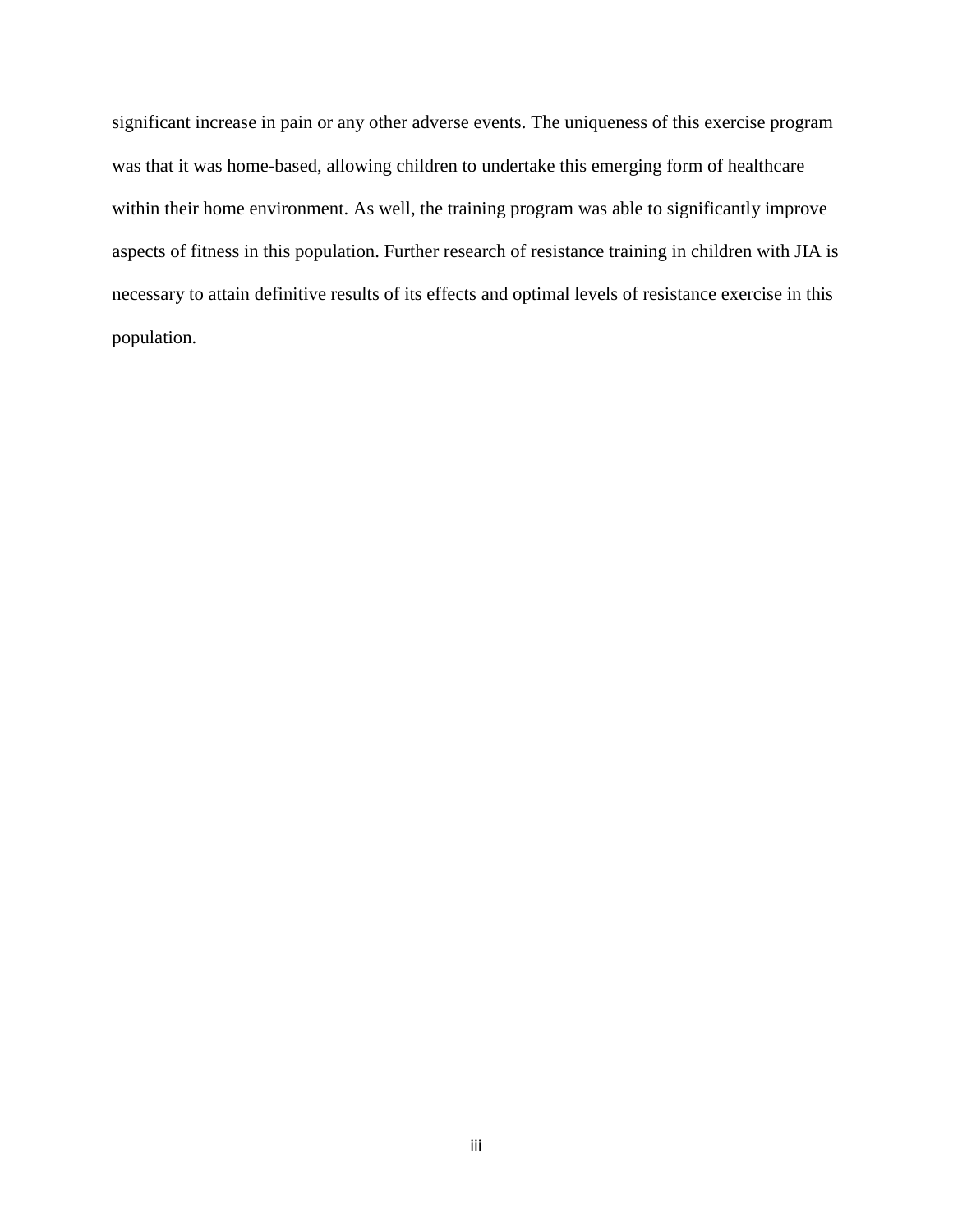#### **ACKNOWLEDGMENTS**

Numerous people have whole-heartedly and diligently donated their time, expertise and assistance in the completion of this project. My supervisor, Dr. Adam Baxter-Jones, cannot be thanked enough for dedicating his time in the development of this project by contributing his knowledge of the area as well as networking with others in order to improve the project.

In keeping with the time and devotion of Dr. Baxter-Jones, I would also like to thank Dr. Susan Tupper, Dr. Alan Rosenberg and Dr. Jonathan Farthing. Without any and all of these individuals the project would not have been what it was. Dr. Tupper spent countless hours helping to develop the primary outcome measure of the project as well as the training program and made invaluable suggestions in the data analysis phase. Dr. Rosenberg made numerous necessary edits to the protocol to increase its comprehensiveness, generously devoted his time to collecting some of the data for the project, and contributed his thorough knowledge base to the project. Dr. Farthing was kind enough to both teach how to and allow the use of his tools to enhance the project, as well as contribute his expertise to the protocol.

Thanks as well needs to be given to Joan Dietz who singlehandedly helped with recruitment and obtaining consent and assent. Dr. Ralph Deters and Rahnuma Kazi have been a necessary addition to this project and their time and dedication to the development of the primary outcome measure cannot be understated. Shi Shi Graphic Design also its artwork to the tablet application, which enhanced the participants enjoyment in using the device.

Finally, I would like to thank the children and their parents and families who were in the study. The numerous hours devoted to exercise training, pain reporting, and performing outcome measurements is not without thanks.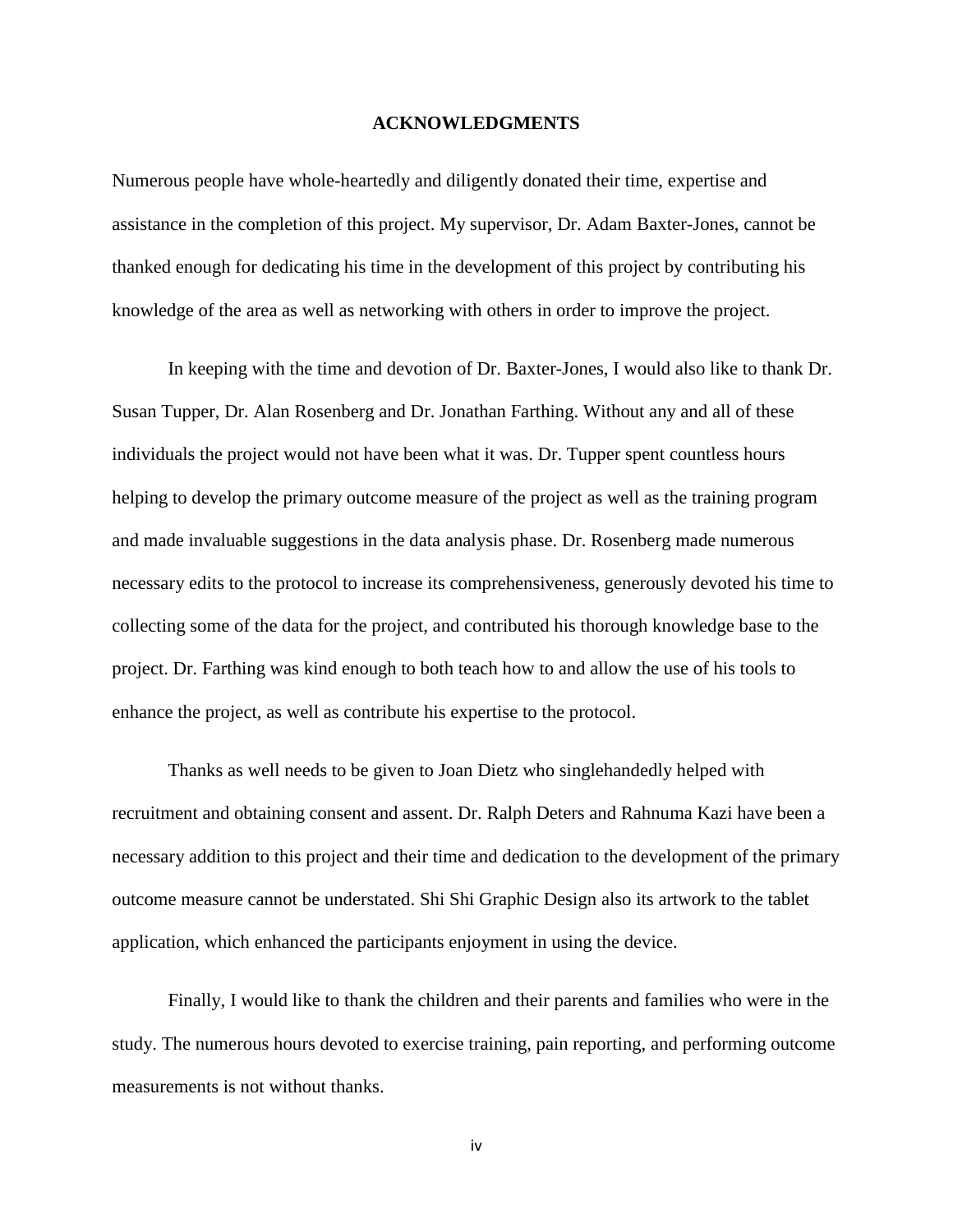I am also thankful for the funding that I have received during my Masters from Dr. Adam Baxter-Jones, the College of Kinesiology and University of Saskatchewan, and the North American Society of Pediatric Exercise Medicine.

I would once again like to thank everyone for the help I have received throughout this project as without all of them none of this would have been possible.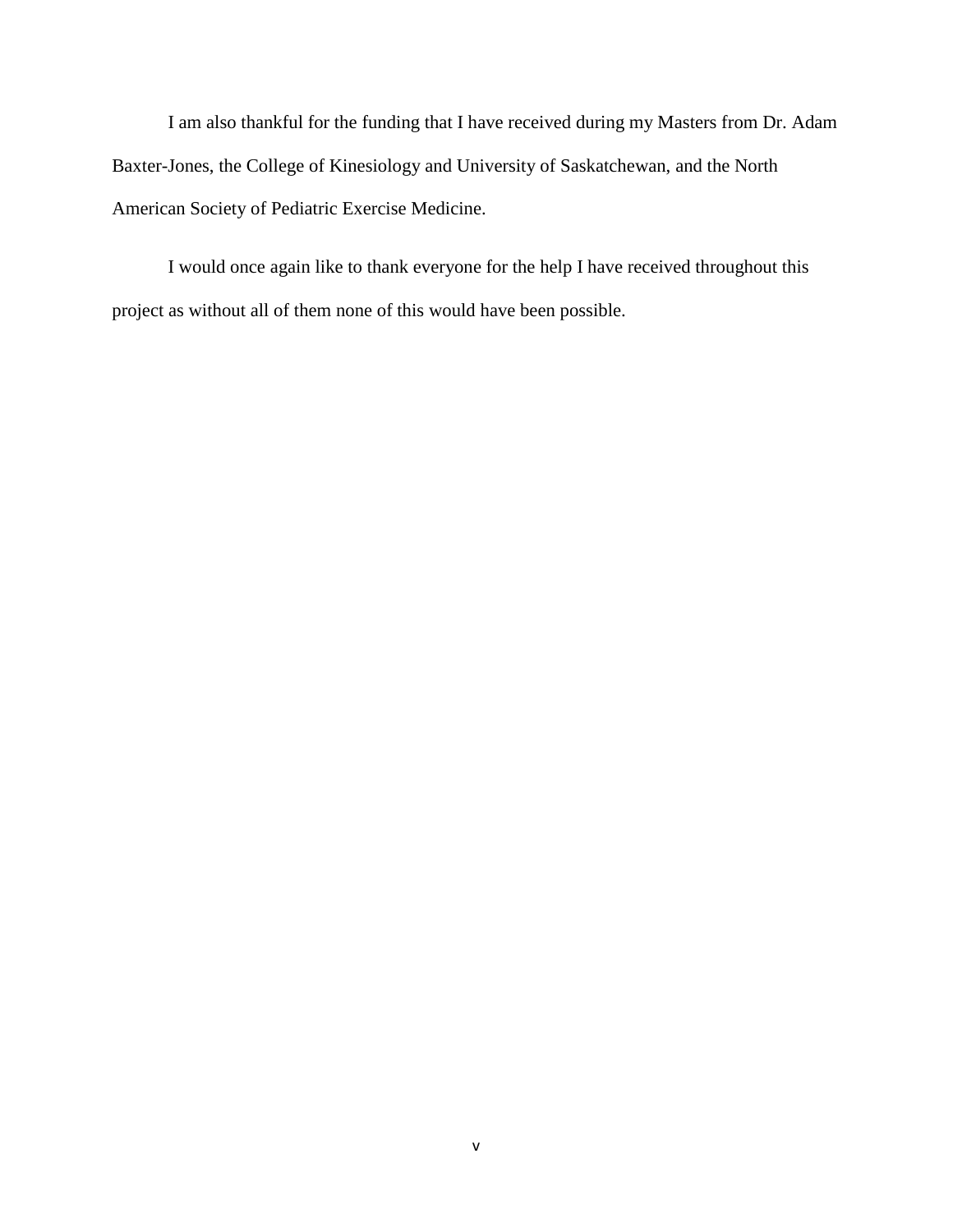| 1.1 |       |  |  |  |
|-----|-------|--|--|--|
| 1.2 |       |  |  |  |
|     | 1.2.1 |  |  |  |
|     |       |  |  |  |
|     |       |  |  |  |
|     |       |  |  |  |
|     |       |  |  |  |
|     |       |  |  |  |
|     |       |  |  |  |
|     | 1.2.2 |  |  |  |
|     |       |  |  |  |
|     |       |  |  |  |
|     |       |  |  |  |
|     |       |  |  |  |
|     |       |  |  |  |
|     |       |  |  |  |
|     |       |  |  |  |
|     |       |  |  |  |
|     | 1.2.3 |  |  |  |

# **TABLE OF CONTENTS**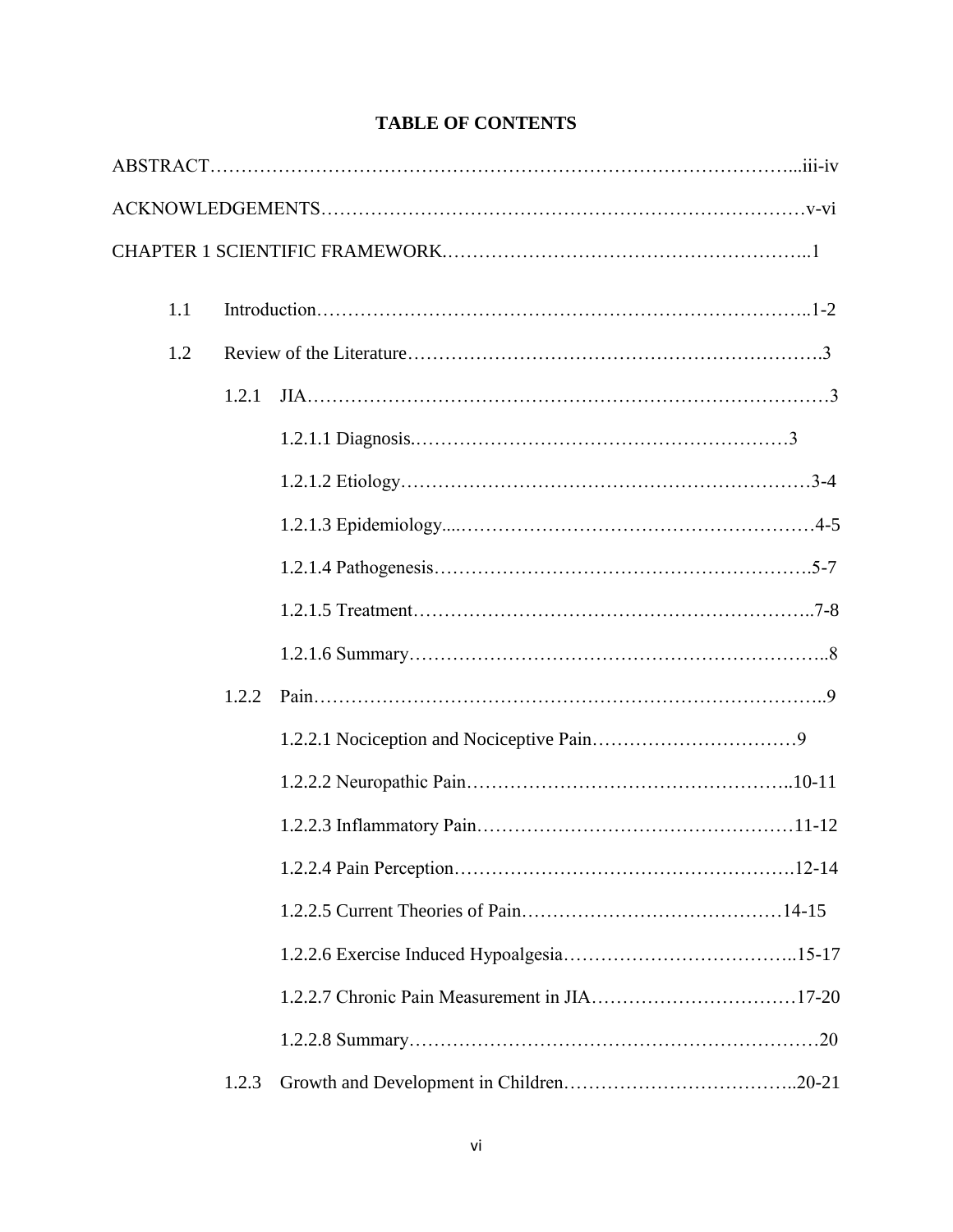|  |     |       | 1.2.3.1 Muscle Mass and Strength Development in Childhood21-22 |  |  |  |
|--|-----|-------|----------------------------------------------------------------|--|--|--|
|  |     |       |                                                                |  |  |  |
|  |     |       |                                                                |  |  |  |
|  |     | 1.2.4 |                                                                |  |  |  |
|  |     | 1.2.5 |                                                                |  |  |  |
|  |     | 1.2.6 |                                                                |  |  |  |
|  |     | 1.2.7 |                                                                |  |  |  |
|  |     |       |                                                                |  |  |  |
|  |     |       |                                                                |  |  |  |
|  |     |       |                                                                |  |  |  |
|  |     |       |                                                                |  |  |  |
|  |     |       |                                                                |  |  |  |
|  | 1.3 |       |                                                                |  |  |  |
|  |     | 1.3.1 |                                                                |  |  |  |
|  |     | 1.3.2 |                                                                |  |  |  |
|  |     |       |                                                                |  |  |  |
|  |     |       |                                                                |  |  |  |
|  |     |       |                                                                |  |  |  |
|  |     |       |                                                                |  |  |  |
|  |     |       |                                                                |  |  |  |
|  |     |       |                                                                |  |  |  |
|  |     |       |                                                                |  |  |  |
|  |     |       |                                                                |  |  |  |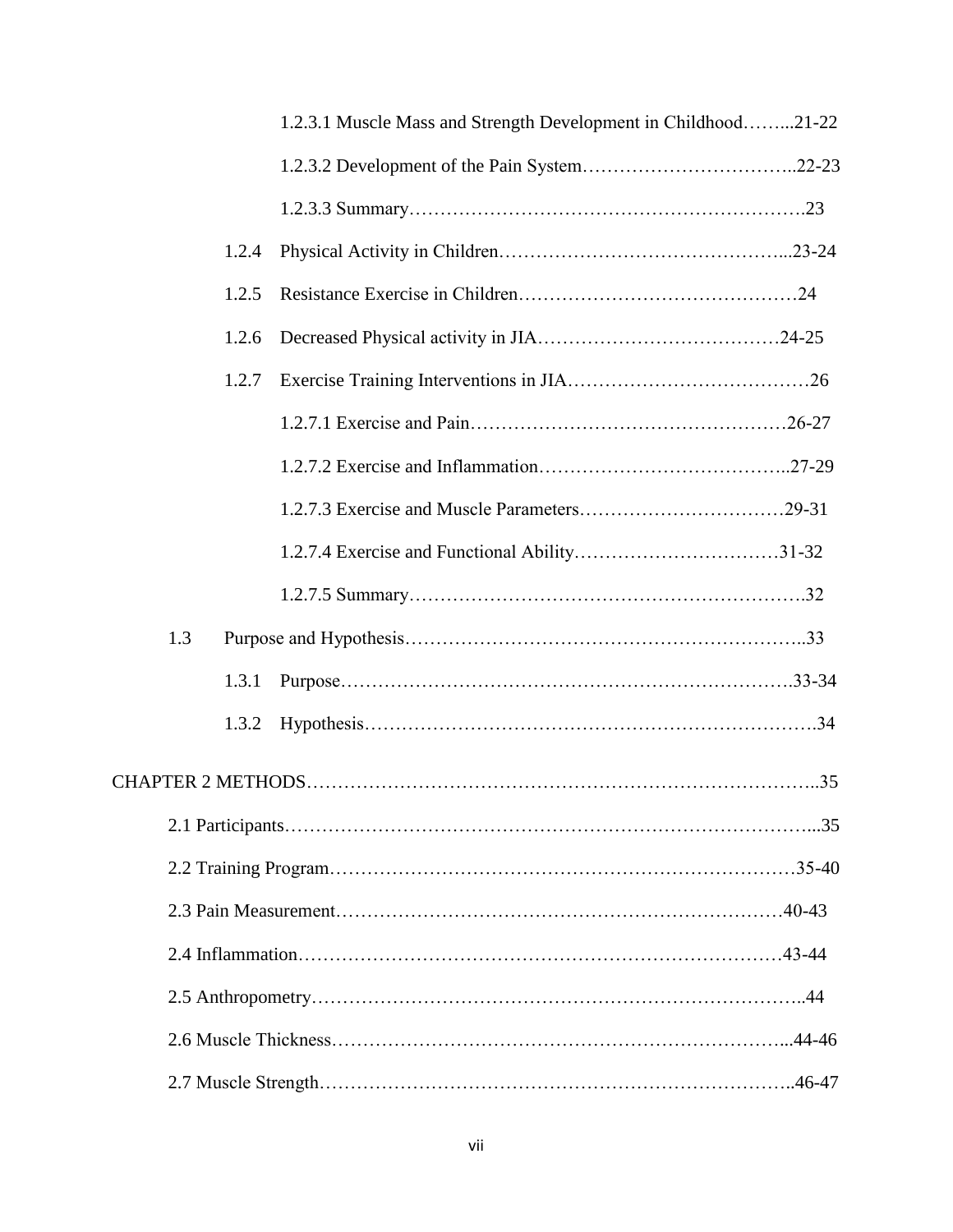| 4.2 Inflammation, Muscle Parameters, Function and Physical Activity68-71 |  |
|--------------------------------------------------------------------------|--|
|                                                                          |  |
|                                                                          |  |
|                                                                          |  |
|                                                                          |  |
|                                                                          |  |
|                                                                          |  |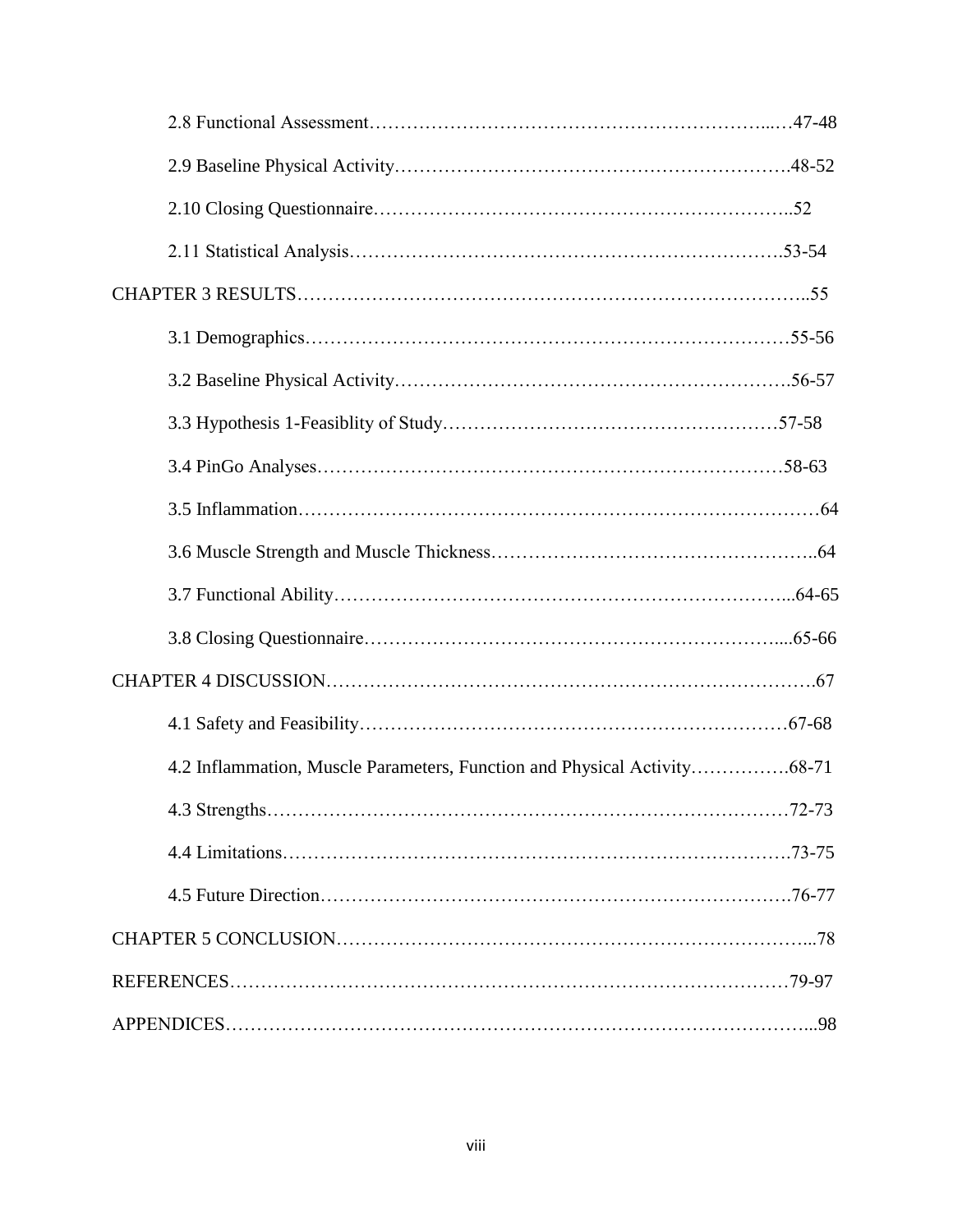| Appendix 1 International League of Rheumatology Classification of Juvenile Idiopathic |  |
|---------------------------------------------------------------------------------------|--|
|                                                                                       |  |
| Appendix 2 Pictures for Each of the Seven Resistance Exercises99-100                  |  |
|                                                                                       |  |
|                                                                                       |  |
|                                                                                       |  |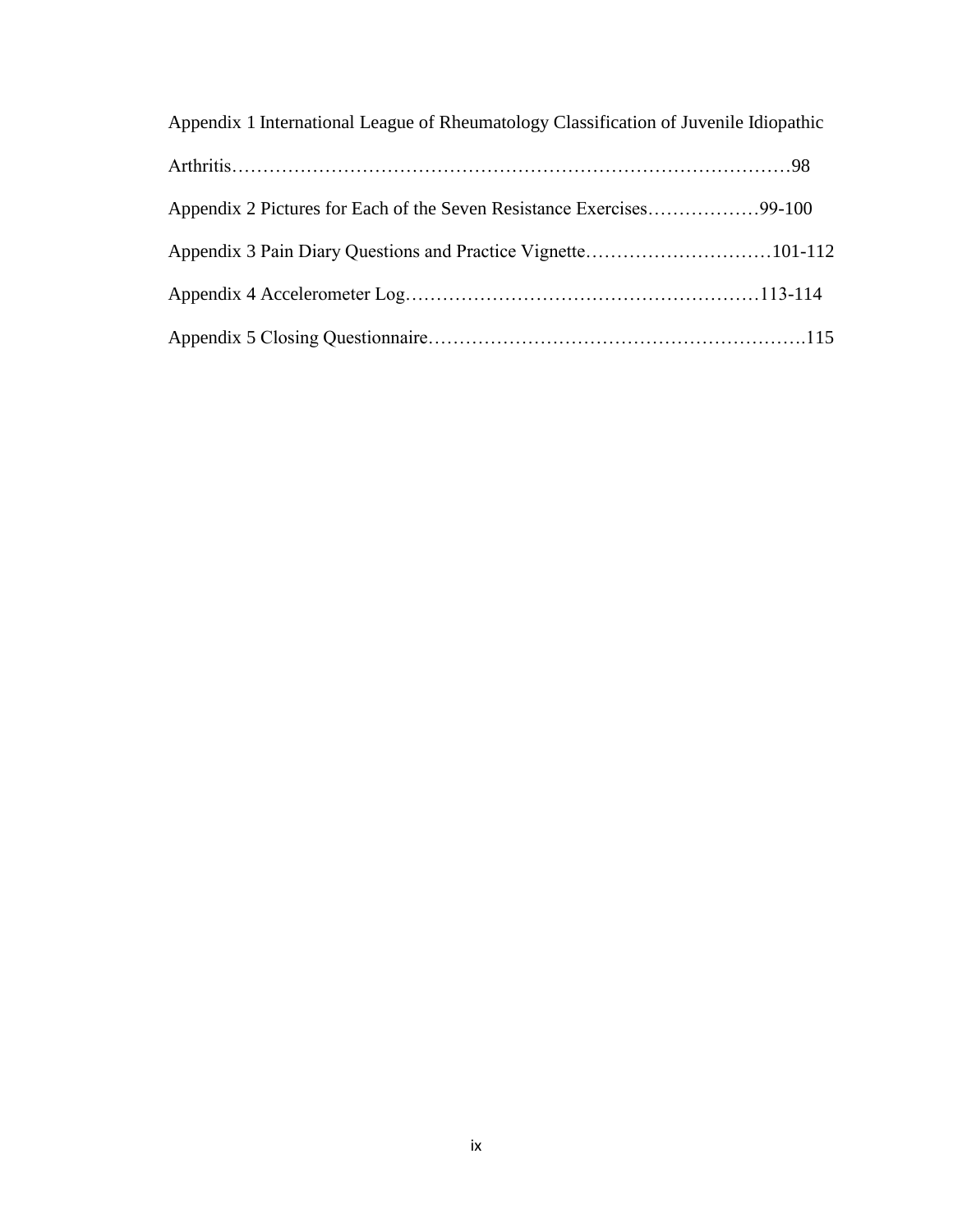#### **CHAPTER 1 SCIENTIFIC FRAMEWORK**

## **1.1 Introduction**

Juvenile idiopathic arthritis (JIA) is amongst the most common chronic conditions of childhood and the most common class of rheumatic disease affecting children (Weiss and Ilowite. 2007). JIA can have physical and psychosocial implications for the afflicted child"s life both now and into their long term futures as adults. Effects of arthritis include pain, reduced aerobic and anaerobic capacity, lower quality of life, decreased functionality, depressive traits, low self-esteem and less participation in social activities (Schanberg and Sandstrom. 1999; Leegaard et al. 2013; Bomba et al. 2013). In Canada, JIA affects approximately one in 1000 children (Petty et al. 2004). There is no cure for JIA, but multi-faceted therapies that include more advanced pharmacologic treatments have substantially improved disease outcomes and attenuated the negative disease sequelae (Hayward and Wallace. 2009).

The current paradigm of caring for JIA patients includes not only anti-inflammatory and immunomodulatory drug therapies but also attentiveness to life style factors that can reduce pain and inflammation and improve function and quality of life. The efficacy of each component of a comprehensive, multi-faceted treatment program for children with arthritis should be supported by evidence generated by scientific research.

Children with JIA are less physically active relative to their healthy peers, and consequently their current and long term musculoskeletal health and function and quality of life can be compromised (Giannini and Protas. 1993; van Brussel et al. 2011).

The benefits of resistance training in children have been well documented and have led to recommendations from The Canadian Society for Exercise Physiologists and The Center for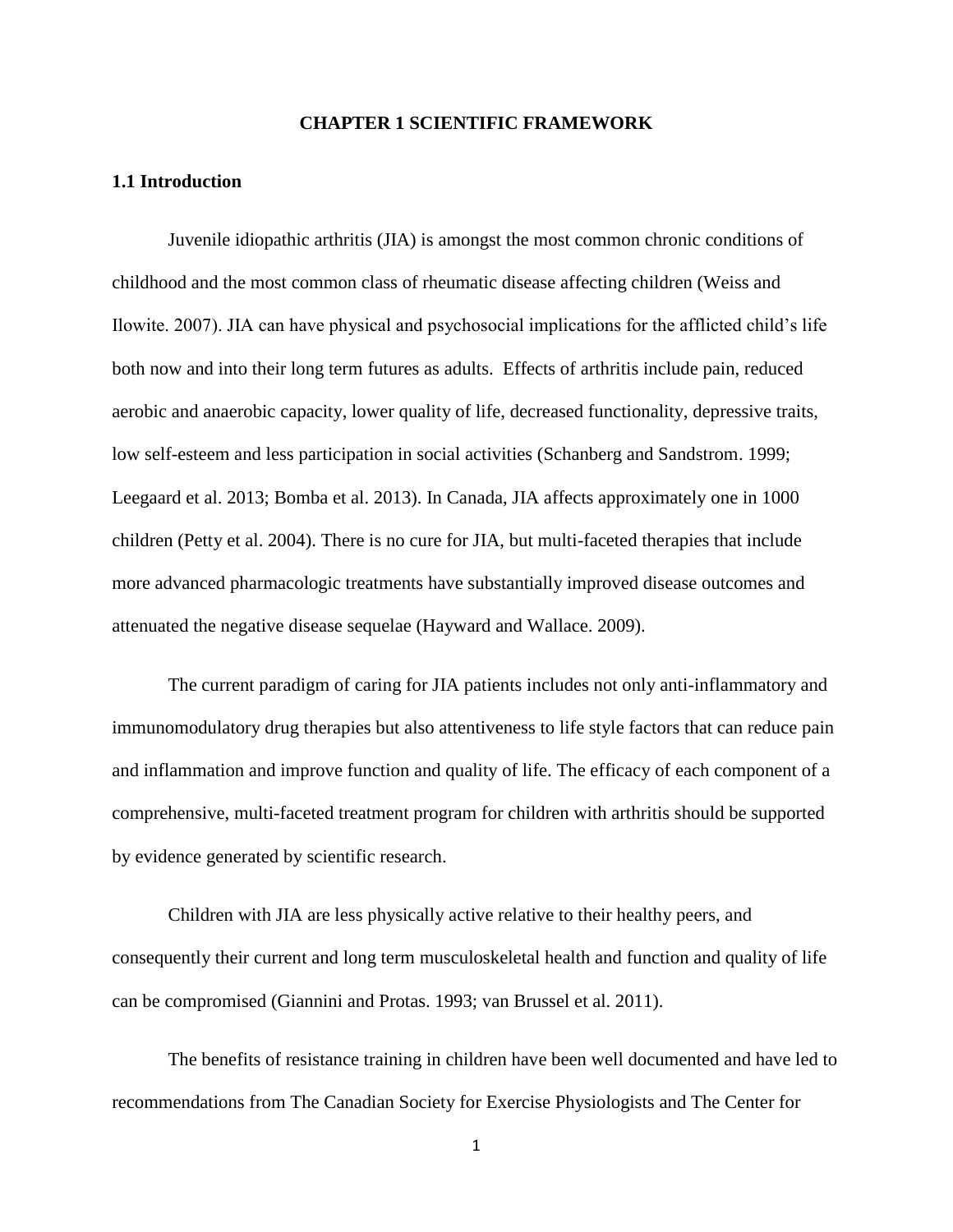Disease Control and Prevention of three days a week of resistance exercise for children aged 5 to 17 years. Recommended strengthening exercises within these guidelines included gymnastics and push-ups that target multiple muscles of the body. Resistance training in healthy children can significantly increase muscle cross-sectional area (CSA) and strength with no detrimental health impacts (Payne et al. 1997). Establishing optimal skeletal muscle mass in childhood is of great importance for optimal growth and development. Muscular fitness has a significant impact on improving overall fitness, bone health, body image and obesity (Lee et al. 2012; Rauch et al. 2004; McCabe and Ricciardelli. 2003).

The effects of physical activity and physical fitness have been examined in JIA patients in the past with no resultant adverse effects demonstrated (Takken et al. 2008; Sandstedt et al. 2013). However most studies have concentrated on aerobic exercise and thus less is known about the effects and safety of resistance training in this population. As well, comprehensive measures of pain have not been considered in previous exercise training research in children with JIA. This could give a more detailed understanding of the potential effects of resistance training, be it positive or negative. Therefore, although research has examined the effectiveness of increasing physical activity *via* aerobic exercise programs in children with JIA (Takken et al. 2008; Klepper. 2003), to our knowledge none has examined the safety, feasibility and effectiveness of a home-based resistance training program in children with JIA.

This study collected pilot data on a resistance training program in children with JIA. Specifically, the study examined the safety and feasibility of a home-based six week resistance training program, and collected pilot data on the influence of that program on pain, inflammation, muscle strength, muscle thickness, and function.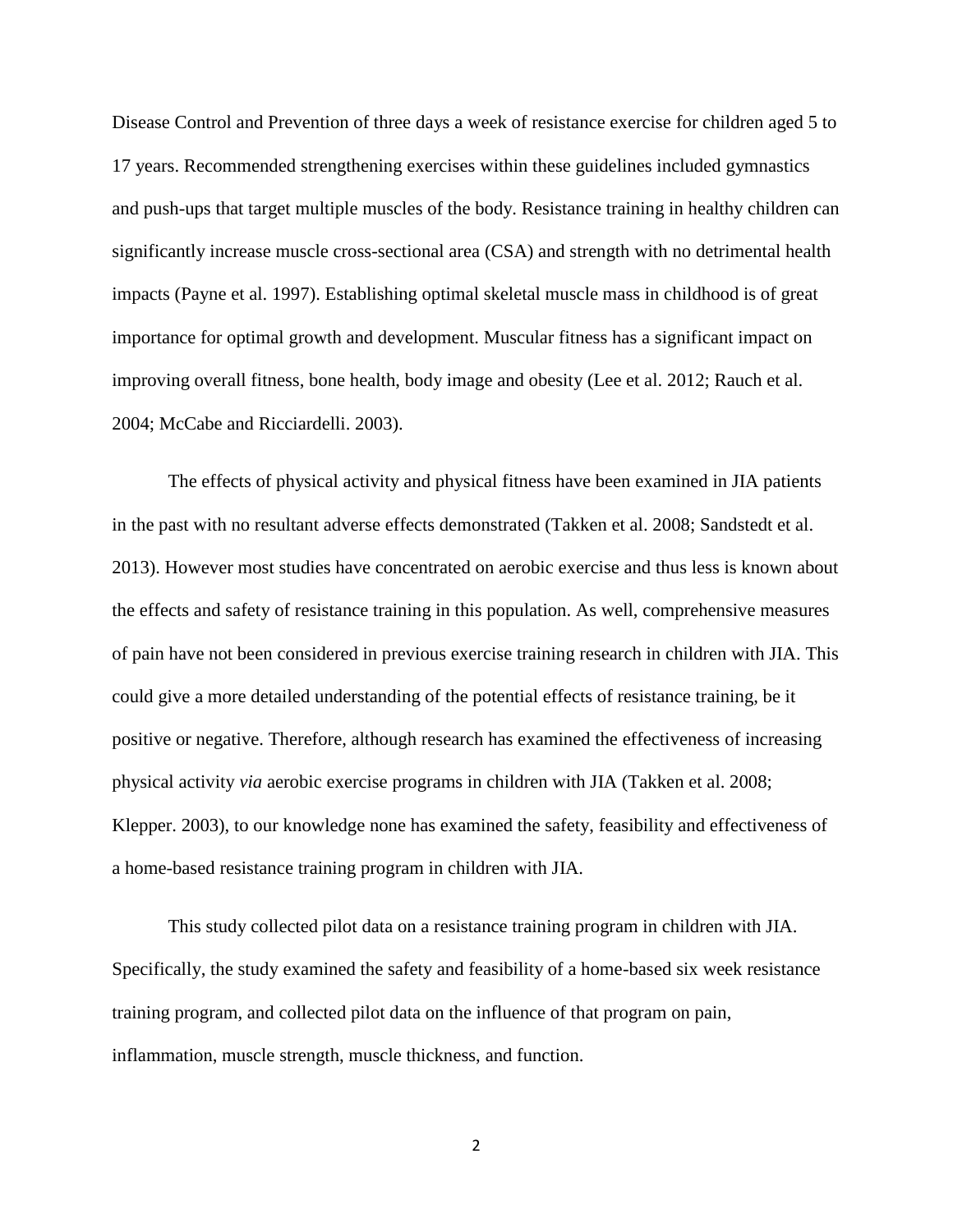#### **1.2 Review of Literature**

## **1.2.1 JIA**

One of the most prevalent chronic musculoskeletal childhood diseases in Canada is juvenile arthritis, affecting approximately one in 1000 children (Petty et al. 2004). The cause of JIA is unknown. Children with JIA have inflamed joints that can have adverse effects on growth and function, either promoting abnormal growth in the inflamed joint(s) or attenuating overall growth due to systemic inflammation. JIA is not a single disease but comprises seven diverse subtypes that are distinguished by different clinical and laboratory features (Petty et al. 2004).

## **1.2.1.1 Diagnosis**

JIA is defined as arthritis in one joint or more for six weeks or longer beginning in a child younger than age 16 years of age. JIA is not a single disease but encompasses seven distinctive subtypes; according to the International League of Associations of Rheumatology (ILAR) they are: systemic, oligoarticular, polyarticular rheumatoid factor positive, polyarticular rheumatoid factor negative, enthesitis related, psoriatic, and undifferentiated (Petty et al. 2004) (Appendix 1). Genetic and environmental influences are speculated to contribute to the disease etiology, and could differ among individual subtypes of the disease.

## **1.2.1.2 Epidemiology**

Reported incidence and prevalence of JIA vary greatly, due to differences in diagnostic criteria used and methodological procedures employed by researchers to identify the disease. Population based research in North America and Europe has shown annual incidence rates (the number of new cases every year) ranging from seven to 21 per 100,000 children (Borchers et al.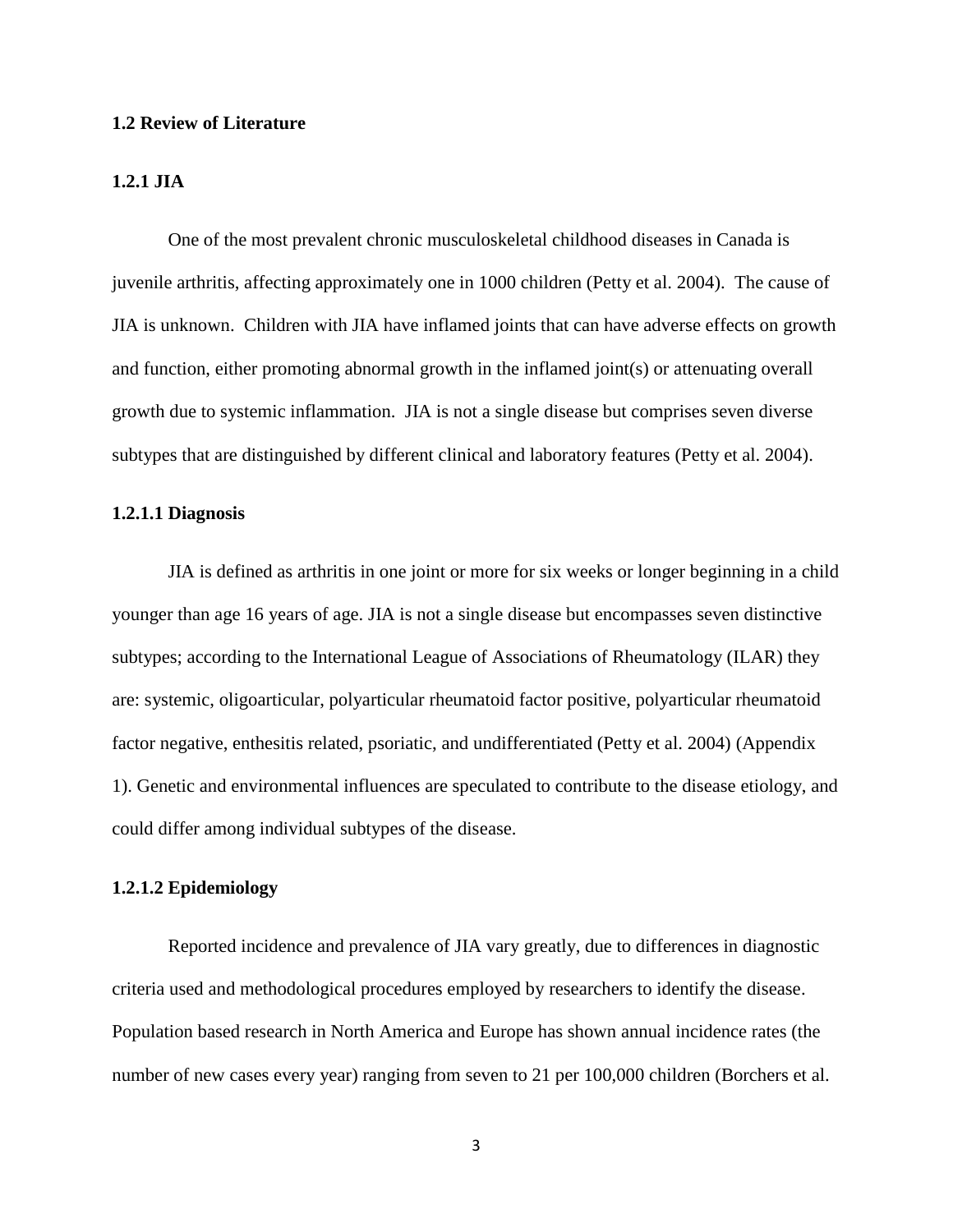2006). Prevalence (the number of total cases at a point in time) studies in developed areas including North America, Europe and Australia have reported prevalence ranging from 16 to 400 per 100,000 (Borchers et al. 2006; Ravelli and Martini. 2007). A meta-analysis of epidemiological JIA studies placed the prevalence rate at 132/100,000 with 95% confidence intervals at 119 and 145 (Oen and Cheang. 1996). Issues with diagnosis of JIA and developing criteria for defining what is JIA compared to similar other pediatric rheumatological disorders still exist, so exact prevalence rates continue to be difficult to determine.

Oligoarticular JIA is the most common subtype in European and North American populations accounting for approximately 50% of all cases, again dependent upon diagnostic criteria used (Borchers et al. 2006). In Asian, African and Native North American populations polyarticular rheumatoid factor negative JIA accounts for the majority of JIA cases (Borchers et al. 2006). When disease subtypes are aggregated, JIA affects more females than males. This holds true for oligoarticular and polyarticular arthritis but males predominate in enthesitis related JIA. There is no sex predilection in systemic onset JIA. The age of onset also differs with disease subtype, with the youngest average age of onset being in oligoarticular JIA and the oldest average age being in enthesitis related and psoriatic JIA (Borchers et al. 2006). Generally the peak onset age range is between 1 and 2 years followed by a smaller peak between 9 to 15 years (Berntson et al. 2003).

## **1.2.1.3 Etiology**

Although the etiology of JIA is unknown, evidence suggests a possible interaction between environment and genetic factors. Research using genetic testing and sibling recurrence risk analysis in family studies has suggested that genetic predisposition may play a role in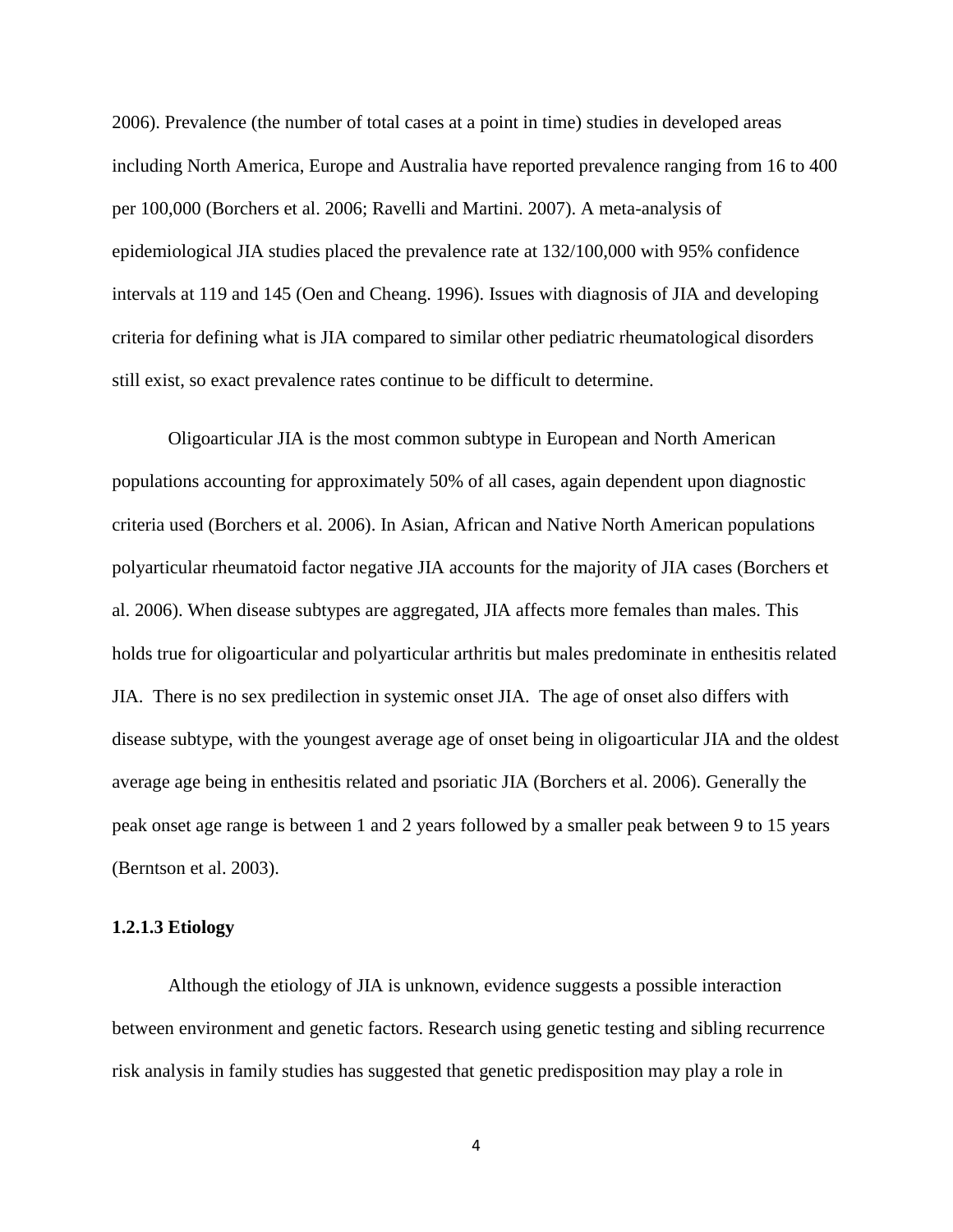disease pathogenesis (Prahalad 2004; Thompson et al. 2004). Specific human leukocyte antigen alleles and cytokine reduction regulating genes are associated with certain subtypes of JIA (Murray et al. 1998; Thomson et al. 2002). As well, polymorphisms of the regulatory region of the interleukin 6 (IL6) gene, the 5´ flanking region of the macrophage inhibitory gene, and tyrosene phosphatase N22 have all been associated with JIA (Hinks et al. 2005; Donn 2004; Rosen et al. 2003).

Research examining the environmental influence on JIA has implicated viruses including rubella and parvovirus B19 as being the triggers of chronic arthritis onset (Lang and Shore, 1990). Rubella acts by targeting lymphocytes which can lead to persistent infection within the synovium and subsequent inflammation. There is also evidence of bacterial heat shock proteins acting as disease triggers (Weiss and Ilowite. 2007).

## **1.2.1.4 Pathogenesis**

Although disease etiology of JIA is not well understood, the underlying pathogenic mechanisms are becoming clearer. Initially lymphocytes, macrophages, plasma cells and dendritic cells infiltrate the synovium of a single joint or numerous joints. Clusters of differentiation (CD), including CD4 and CD8 (glycoproteins found on the surface of the infiltrating immune cells), tend to remain in the synovium (Murray et al. 1996). These cells can aggregate leading to inflammation of the synovium. As well, fibroblasts and macrophages tend to proliferate within the synovium leading to inflammation (Grom and Hirsch. 2000).

Research into cytokine patterns in JIA has also shown common sequelae amongst individuals with JIA. For clinical purposes cytokines are divided into two types, one and two. Type one includes interferon gamma γ (IFNγ) and transforming growth factor beta (TGFβ),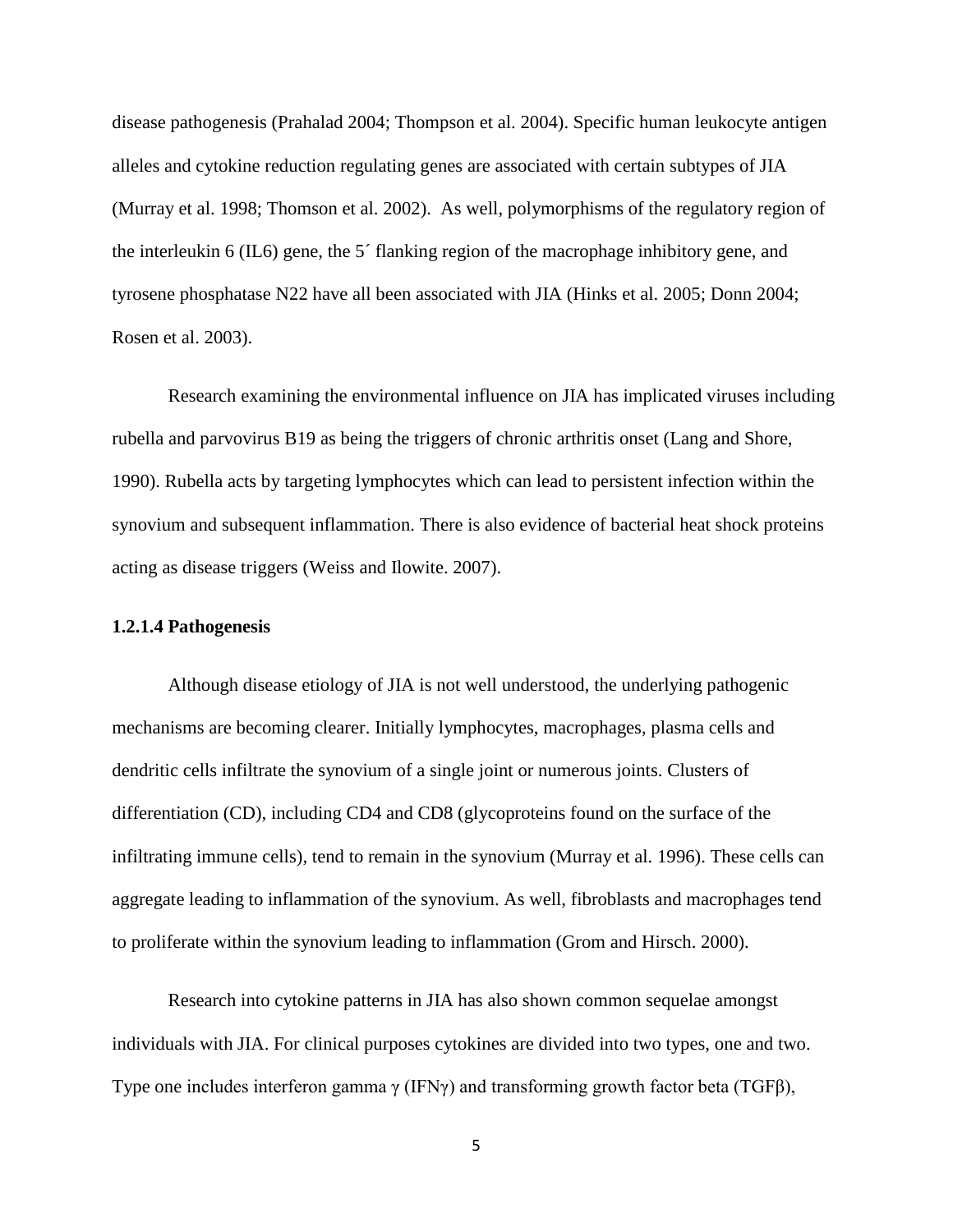whereas type two encompasses the interleukins (IL). The type of cytokine profile can have a profound influence on disease pathogenesis. In JIA, a type one cytokine profile within the synovium predominates, such that the ratio of IFNγ to IL6 within the inflamed synovium of JIA patients is greater than in non-autoimmune arthropathic joints (controls) (Scola et al. 2002). That being said, circulating levels of cytokines differ considerably among JIA patients, even among those with the same disease subtype (Borchers et al. 2006). Nevertheless, patients with systemic JIA show higher concentrations of IL1 and IL6, and these concentrations positively correlate with disease activity (Yilmaz et al. 2001). However, similar correlations have not been shown in other disease subtypes. Finally, tumor necrosis factor alpha  $(TNF-\alpha)$  is elevated in patients with JIA, and the extent to which inflammation occurs is positively correlated with  $TNF-\alpha$  levels (Grom et al. 1996).

Disease progression can significantly differ amongst children with JIA. Many patients experience a remission period (inactive disease) with no flare ups and minor pain, whereas others can experience protracted inflammation and pain (active disease). Clinical remission has been seen in 40 to 60% of JIA patients, leaving about half of children with prolonged active disease (Oen. 2002; Ravelli. 2003). Predictors for long term JIA without remission include greater severity or temporal extension at onset of disease, symmetrical disease, rheumatoid factor positivity, hip or wrist involvement in early stages, JIA subtype and early radiographic abnormalities (Ravelli and Martini. 2003). Although numerous predictors have been identified to allow pediatric rheumatologists to make conjectures as to disease progression, prognosis continues to remain relatively unpredictable.

Three generally accepted and frequently used terms to label disease patterns of JIA are monophasic, polycyclic and persistent. The first of these describes a subtype of JIA that lasts for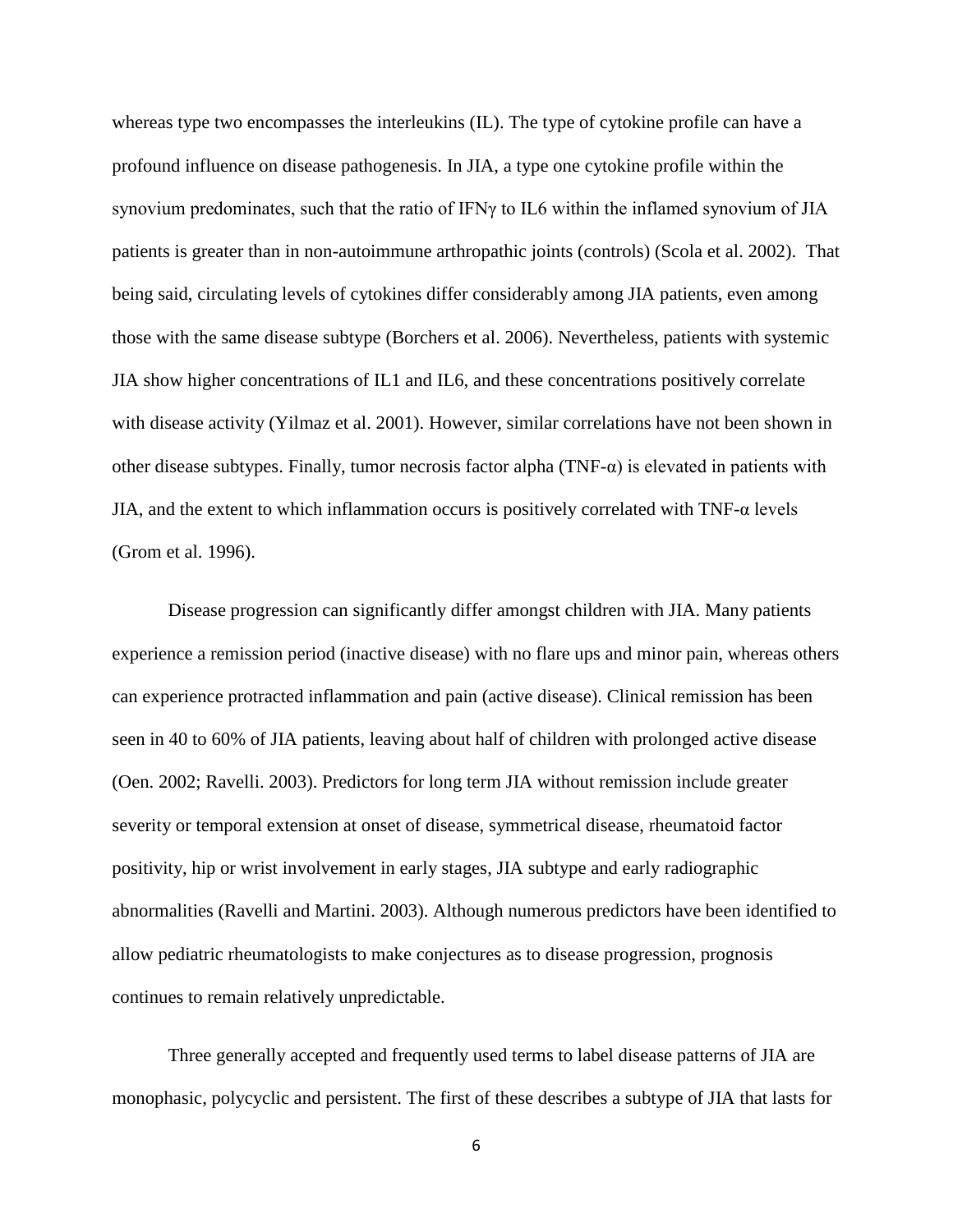a maximum of 24 months, subsequent remission, and does not return. The second term refers to any subtype of JIA that has multiple cycles of disease activity and inactivity. Persistent describes JIA that lasts for a period of longer than 24 months (Singh-Grewal et al. 2006). After following children with oligoarticular, polyarticular, systemic, and spondyloarthropathies (comparable to enthesitis related JIA) for ten years, Fantini et al (2003) found 28% had monophasic, 10% had polycyclic, and 62% had polycyclic.

# **1.2.1.5 Treatment**

Although there is currently no known cure for JIA, remission is the ultimate goal. Nonsteroidal anti-inflammatory drugs (NSAIDS) are the first line of therapy in most children with JIA, although often more aggressive pharmacotherapeutic measures that are anti-inflammatory and immunomodulatory are required to limit disease progression and induce remission. Intraarticular corticosteroid therapy is commonly used to treat oligoarthritis. Low dose methotrexate is a common second line therapy for JIA and appears to be effective and well tolerated in 60 to 70% of JIA patients (Murray and Lovell. 2002). Leflunomide, a lymphocyte proliferation inhibitor, has a similar efficacy and safety profile as methotrexate (Silverman et al. 2005).

Biological agents targeting inflammatory cytokines, including TNF-α, interleukin (IL)-1 and IL-6 have also been evaluated in JIA. Both randomized control trials (RCTs) and observational studies have demonstrated etanercept (Enbrel®), a TNF- $\alpha$  inhibitor, to be effective in patients who did not tolerate or respond well to methotrexate (Lovell et al. 2000; Horneff et al. 2004). Other biological agents effective in treating JIA, particularly polyarticular and enthesitis related subtypes, are infliximab and adalimumab, both TNF-  $\alpha$  inhibitors (Borchers et al. 2006;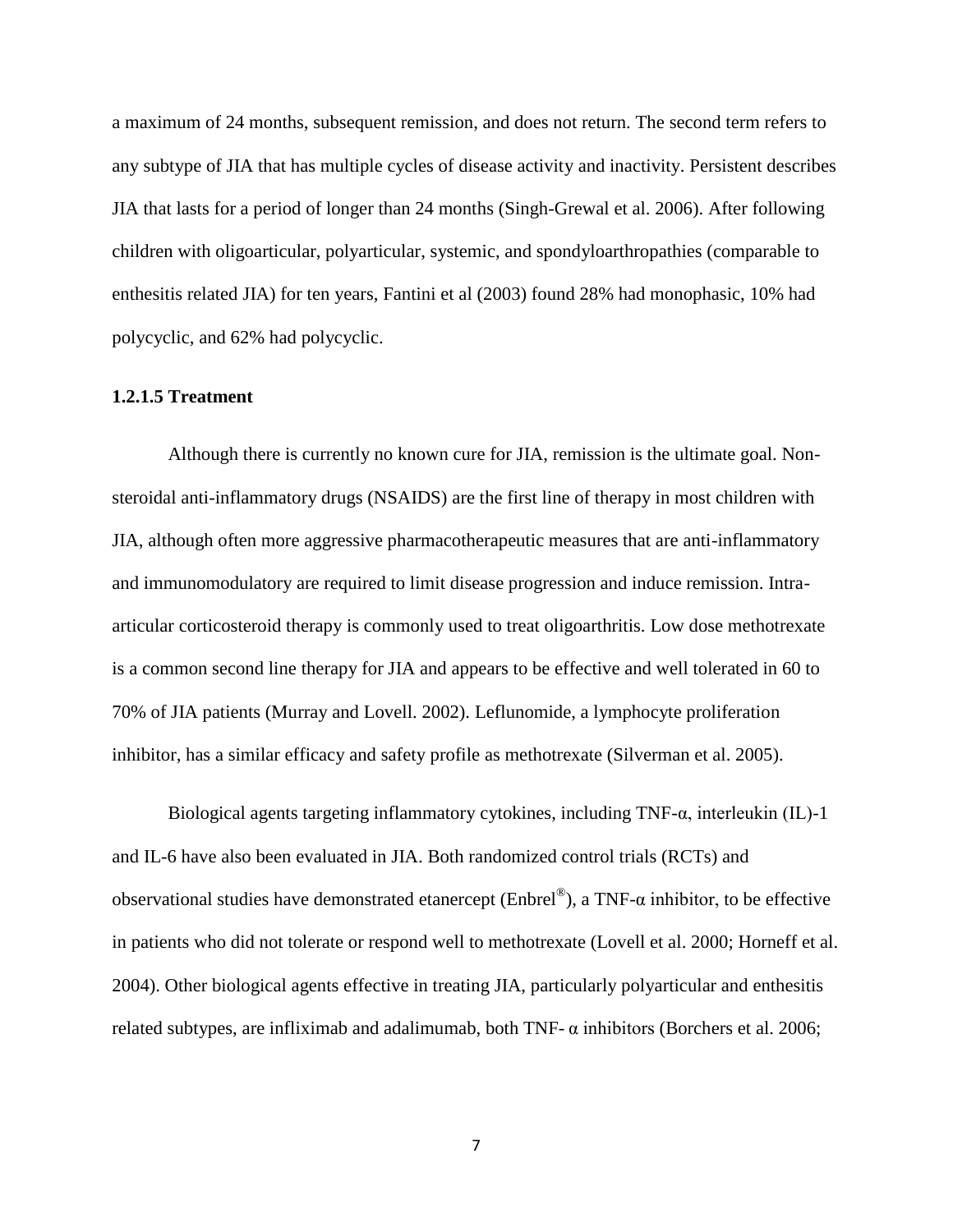Horneff. 2013). In patients with systemic JIA, biologically-based therapies targeting IL-1 (kineret) and IL-6 (tociluzimab) are more effective than anti-TNF agents (Horneff. 2013).

In exceptional circumstances autologous stem cell transplantation has been used to treat refractory JIA. Approximately half of the JIA stem cell transplant recipients achieved complete remission, although potential side effects including infectious morbidity or mortality occur in about 15% of cases (De Kleer et al. 2004).

Optimal treatment regimens for children with JIA are multi-faceted and include, in addition to pharmacotherapy, physical therapy, occupational therapy, and psychological intervention. Physical and occupational therapists may prescribe strengthening and range of motion exercise programs, splints, perform manual therapy including joint mobilizations, massage, use modalities including transcutaneous electrical nerve stimulation or intramuscular stimulation and/or use acupuncture (Rhodes. 1991). Therapists also provide education about energy conservation, pacing, activity or environmental modifications, self-management of pain and coping skills development. A meta-analyses examining psychological interventions (beyond solely educating) in children with JIA found improvements in pain, function, psychological status, coping and self-efficacy (Astin et al. 2002). All of this plays a crucial role in the child"s overall health and these health professionals are an integral part of the treatment team.

## **1.2.1.6 Summary**

JIA is a common rheumatological disease affecting many children in Canada and worldwide. Although modern science does not understand the exact triggers of the disease, it is thought to have both environmental and genetic influences. Modern medicine is also not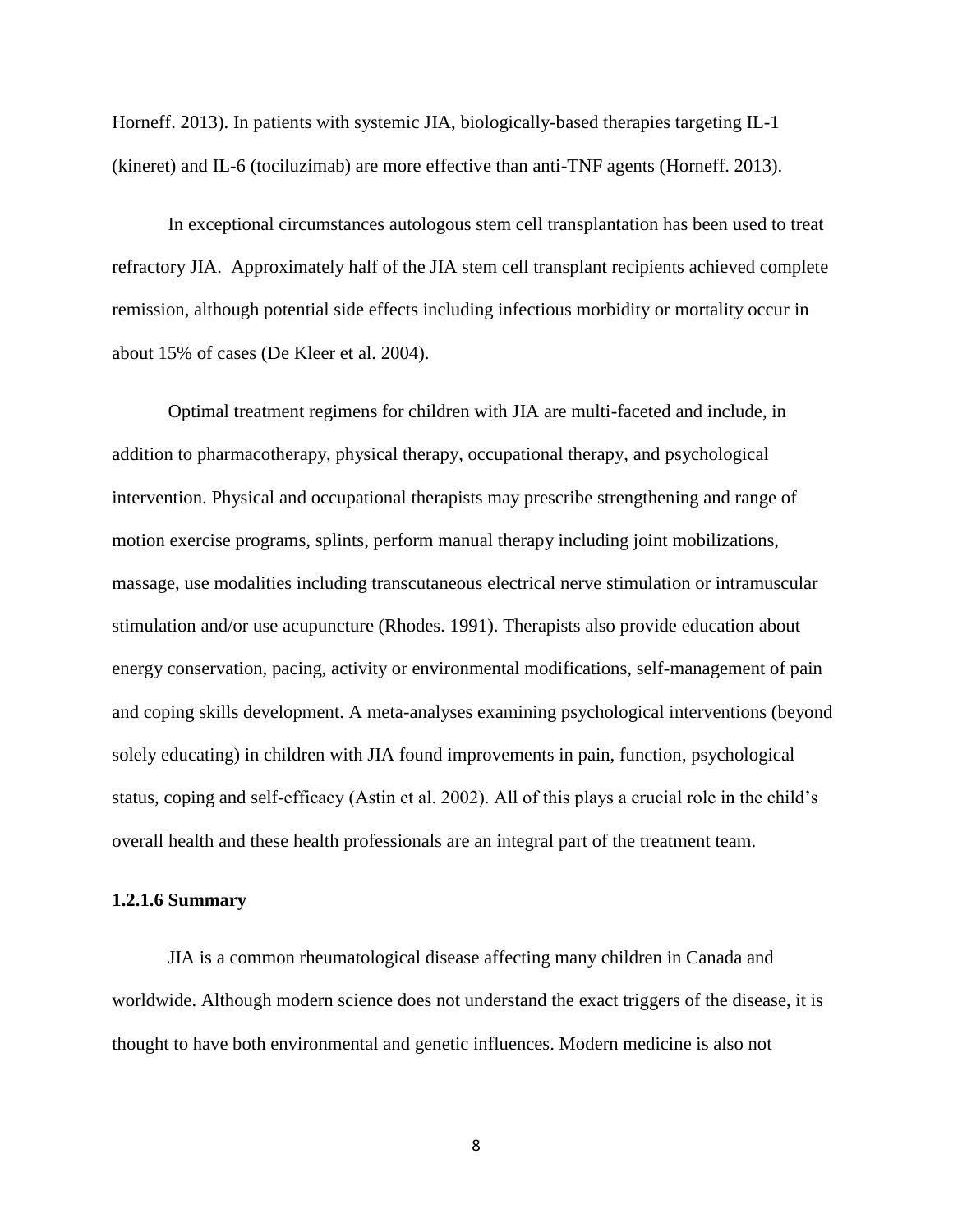currently capable of curing the disease, although numerous avenues have been explored to attenuate negative sequelae that occur with JIA.

## **1.2.2 Pain**

According to the International Association for the Study of Pain, "Pain is an unpleasant sensory and emotional experience associated with actual or potential tissue damage". Chronic pain is a dynamic variable and of major concern in children with JIA because it may significantly affect an individual"s health related quality of life (Hunfeld et al. 2001). The brain is a modifiable and adaptable structure that is constantly making changes to better adjust to the world around it; a concept referred to as neuroplasticity (Kidd et al. 1996). Children who experience pain show long term changes in pain perception and related behaviours, as the brain"s nervous system makes adaptations to this pain. When inflammation occurs in a joint, many patients experience hyperalgesia (an increased pain perception to a noxious stimulus) and allodynia (pain on a normally innocuous stimulus) (Kidd and Urban. 2001). In children with JIA, pain is a clinically significant symptom and effectively reducing pain in children with JIA is an essential responsibility of the child"s treatment providers (Schanberg et al. 1997).

When referring to pain three distinct themes exist, of which require elaboration; nociceptive pain (pain resulting from activation of nociceptors due to real or perceived damage to tissues), neuropathic pain (pain resulting from damage to or changes within the peripheral or central nervous system) and pain perception (the emotional and behavioural response to physiological information).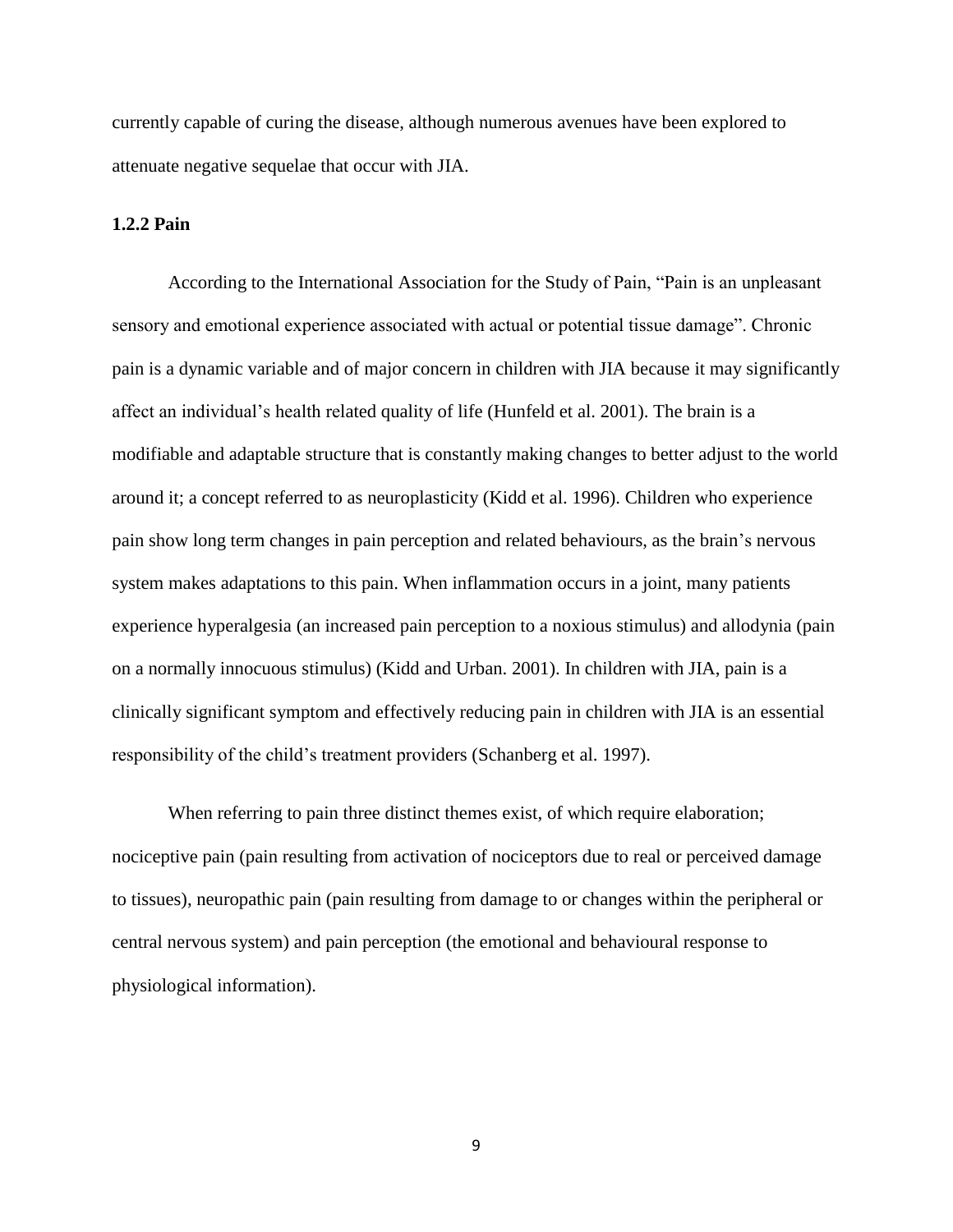## **1.2.2.1 Nociception and Nociceptive Pain**

A nociceptor is a pain receptor within the periphery that is usually polymodal, meaning it responds to differing types of stimuli including mechanical, thermal or chemical. Nociception within the periphery involves four distinct events that allow a message to be communicated from the periphery to the central nervous system. The first of these is transduction, where a stimulus generates depolarization (via sodium channels) of the first order peripheral neuron. The next step is that the depolarization needs to be sufficient enough to create an action potential, referred to as transformation. Subsequently, this action potential must be proliferated from the peripheral terminal to the central terminal. Finally, the action potential must cause the release of neurotransmitters at the synaptic terminal to allow the same process to occur in the second order neuron (Fishman et al. 2010). This occurs for detection of any stimulus, be it noxious or innocuous. Nociceptors aimed at protecting the organism from noxious stimuli have a higher threshold than low intensity stimuli receptors (Kidd and Urban. 2001). Chronic inflammation or tissue damage, like that in juvenile arthritis, leads to the depolarization of nociceptive neurons and can result in nociceptive pain. Ongoing nociception and nociceptive pain from chronic inflammation can also cause changes within the peripheral and central nervous system and may result in neuropathic pain either alone or in conjunction with nociceptive pain (Latremoliere and Woolf. 2009).

## **1.2.2.2 Neuropathic Pain**

Neuropathic pain occurs due to damage to or changes within the peripheral or central nerves. As repeated pain signals are sent from the primary afferent neurons to the dorsal horn of the spinal cord, changes can occur along this pathway that can alter pain sensation (Woolf and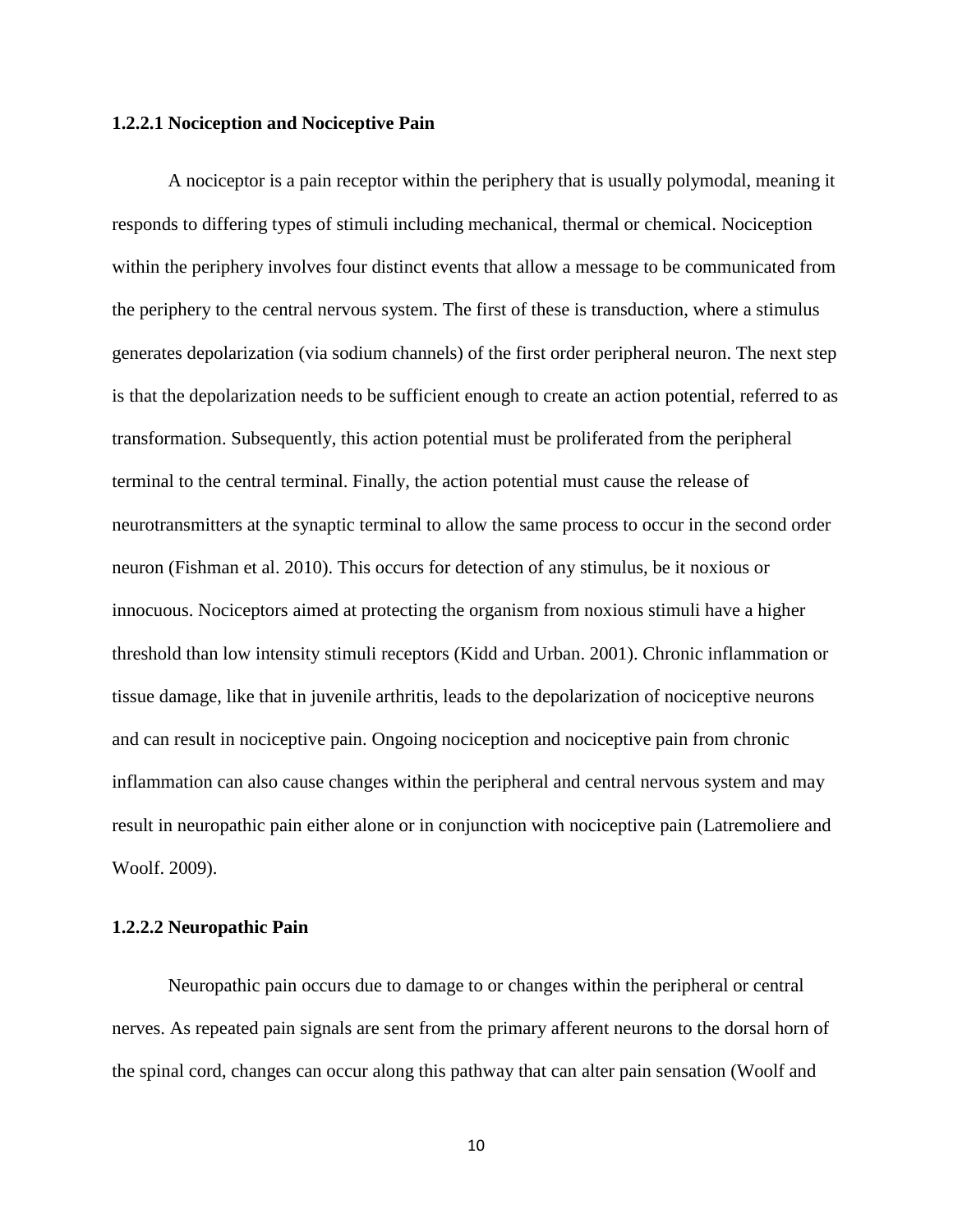Mannion. 1999). In patients with chronic pain where nociceptors are firing frequently, neurons within and surrounding the area can develop a greater number of sodium channels which reduces the thresholds of peripheral nerves (peripheral sensitization). This can lead to ectopic nerve firing, allodynia and hyperalgesia (Schaible et al. 2002; Hogeweg et al. 1995). Inflammatory mediators and cytokines, present in chronic inflammation, can lower thresholds of nociceptors (Woolf and Mannion. 1999)

Glutamate is the principal neurotransmitter released in primary afferent neurons to allow depolarization at the dorsal horn. Increases in the amount of glutamate released can initiate phosphorylation of glutamate receptors and increase the excitability of the dorsal horn. This is one component of central sensitization and leads to lowered pain thresholds (Woolf and Mannion. 1999).

Central sensitization can also occur simultaneously via other avenues. Inhibition of pain signals occurs in healthy individuals through select inhibitory transmitters. With nerve injury, these transmitters and their receptors can be down-regulated allowing less inhibition to occur and an increased nociceptive response (Woolf and Salter. 2000). Sprouting of sympathetic axons into the dorsal root ganglion may also result in pain sensation with sympathetic activity (Woolf and Mannion. 1999). Therefore there are ample ways that the nervous system can modify itself in the presence of chronic pain that result in amplified nociceptive activity.

## **1.2.2.3 Inflammatory Pain**

Inflammatory pain displays sensitization and pain in similar pathways as previously described. However, way as mentioned above, but yet there are also inimitable alterations that can occur. In JIA, inflammatory markers including ions (potassium and hydrogen), bradykinin,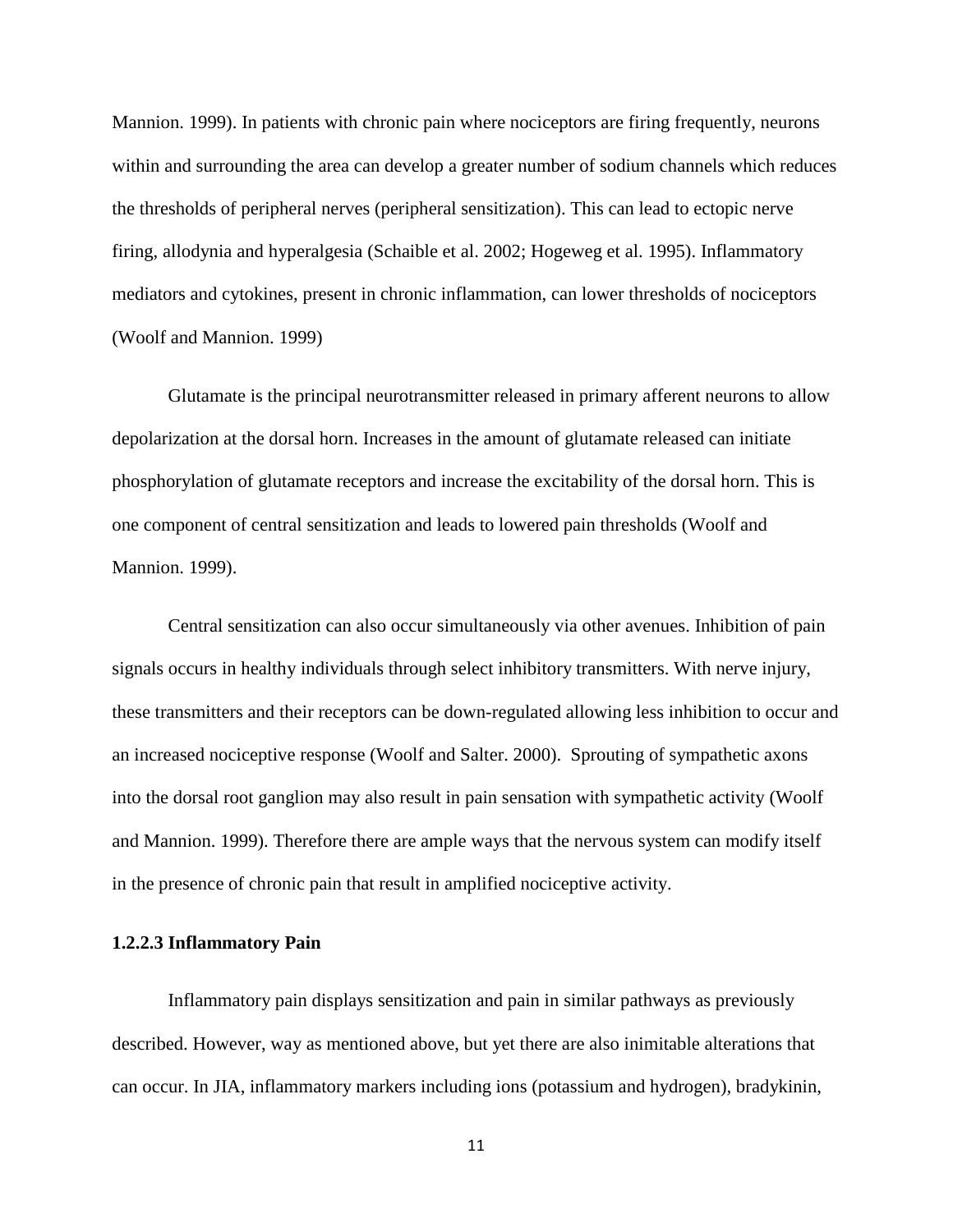prostaglandins, histamine, 5‐hydroxytryptamine, ATP, nitric oxide, cytokines, leukotrienes and growth factors all infiltrate the synovium causing swelling to occur. These inflammatory mediators can act on nociceptors directly to initiate pain, cause the release of additional algogenic (pain inducing) substances, or modify the response properties of primary afferent neurons causing sensitization within the periphery (Kidd and Urban. 2001).

Again, due to changes within the periphery and sustained activation of primary afferent nerve fibres, central sensitization can occur after chronic inflammation. Glutamate receptors within the central terminal of the primary afferents can again be phosphorylated due to increased glutamate released within the area. As well, inflammation causes increases in neuropeptides and neurotrophic factors within central terminals. These lead to an increase of calcium ions within higher order areas and phosphorylation of receptors (Kidd and Urban. 2001). Although full understanding of inflammation and pain remains to be discovered, the differences that occur with inflammatory pain could affect the results of research in these populations, especially due to the long lasting vicissitudes demonstrated within the peripheral and central nervous system.

## **1.2.2.4 Pain Perception**

Pain perception, a process by which pain is recognized and interpreted, is a subjective experience that can vary greatly among and within individuals temporally. Although it continues to be a poorly understood phenomenon, the strength and unpleasantness of the pain is not solely determined by the amount of tissue damage as endogenous attenuation or facilitation can occur for varying reasons (McGrath. 1994). Specifically in children, pain perception becomes very complex as it entails physiological, psychological, behavioural, environmental, cultural and developmental factors (Morton. 1997; McGrath. 1994).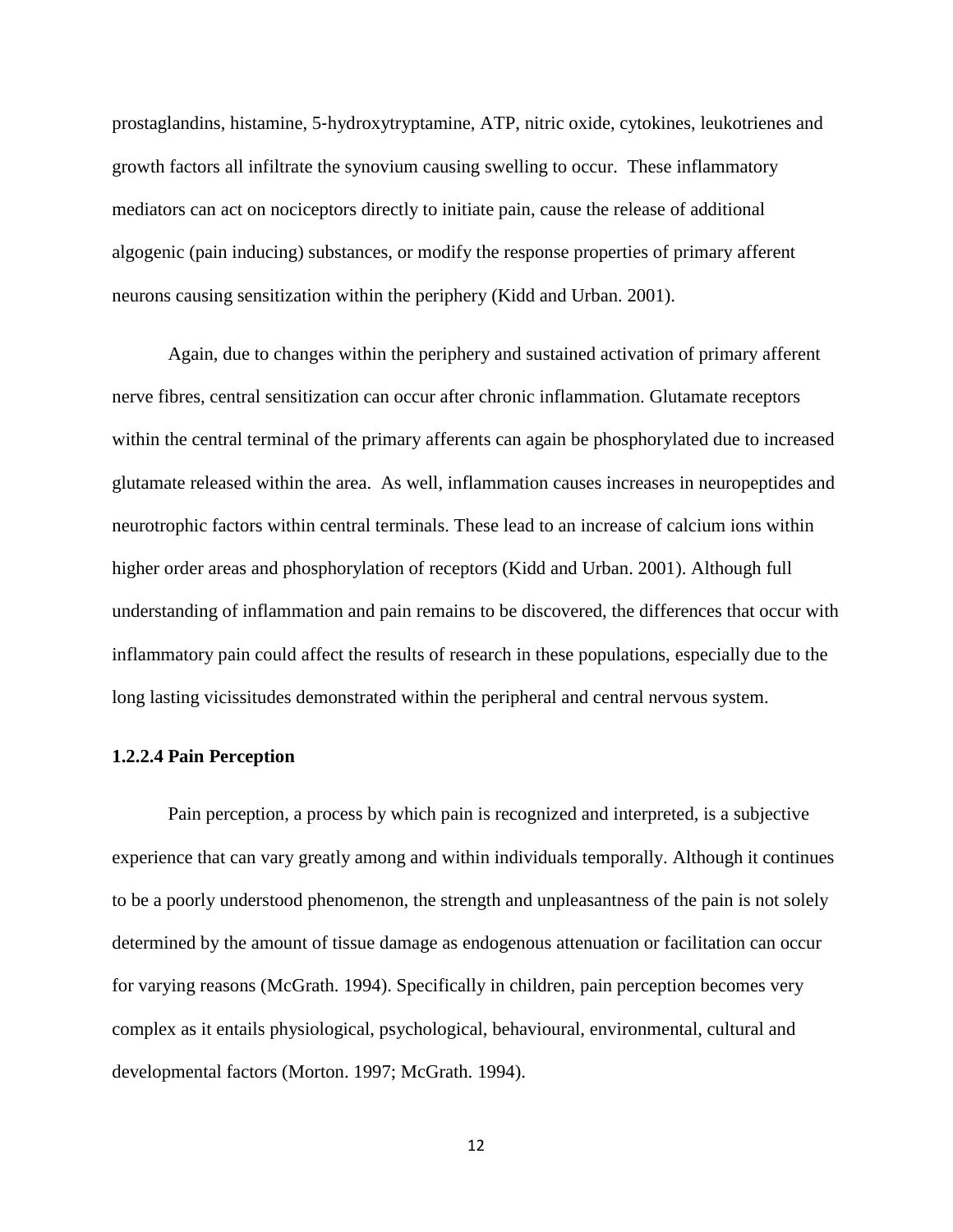From an early age children are able to communicate pain through descriptive words like "hurt". Pain is evaluated by a child"s previous experiences of pain sensations, using past experiences as a framework. At about 5 years of age children are able to better describe their pain and by 7 years children develop an understanding of the quality of this pain (McGrath and Gillsepie. 2001). As children develop they are better able to assess, describe and develop strategies to cope with their pain, also using more abstract concepts to describe their pain (McGrath. 1994). Previous research has also pointed to children who experience mild injuries reporting less pain as they age (McGrath. 1990). Also interesting to note is that gender could play a role in pain perception and reporting, especially in Western societies where males are expected to suppress pain symptoms and females may be encouraged to discuss them (McGrath. 1990).

Part of the reason for children perceiving different levels of pain with chronic inflammation is due to pain coping strategies used. Children living with JIA develop strategies to minimize or deal with their pain, including adaptive cognitive strategies, rest and distraction (Schanberg et al. 1997). In a group of 100 JIA patients who were studied for coping strategies and rational thinking, those who employed better coping strategies and rational thinking reported lower pain intensity (Schanberg et al. 1997). Conversely, catastrophizing about pain (a negative set of emotional and cognitive processes to cogitate pain) has also been associated with increased disability and function in activities of daily living (Edwards et al. 2006). The Behavioural Model of Pediatric Pain developed by Varni et al (1996) also suggests there is a significant relationship between pain perception and functional status, and that pain coping strategies play a key role within this model.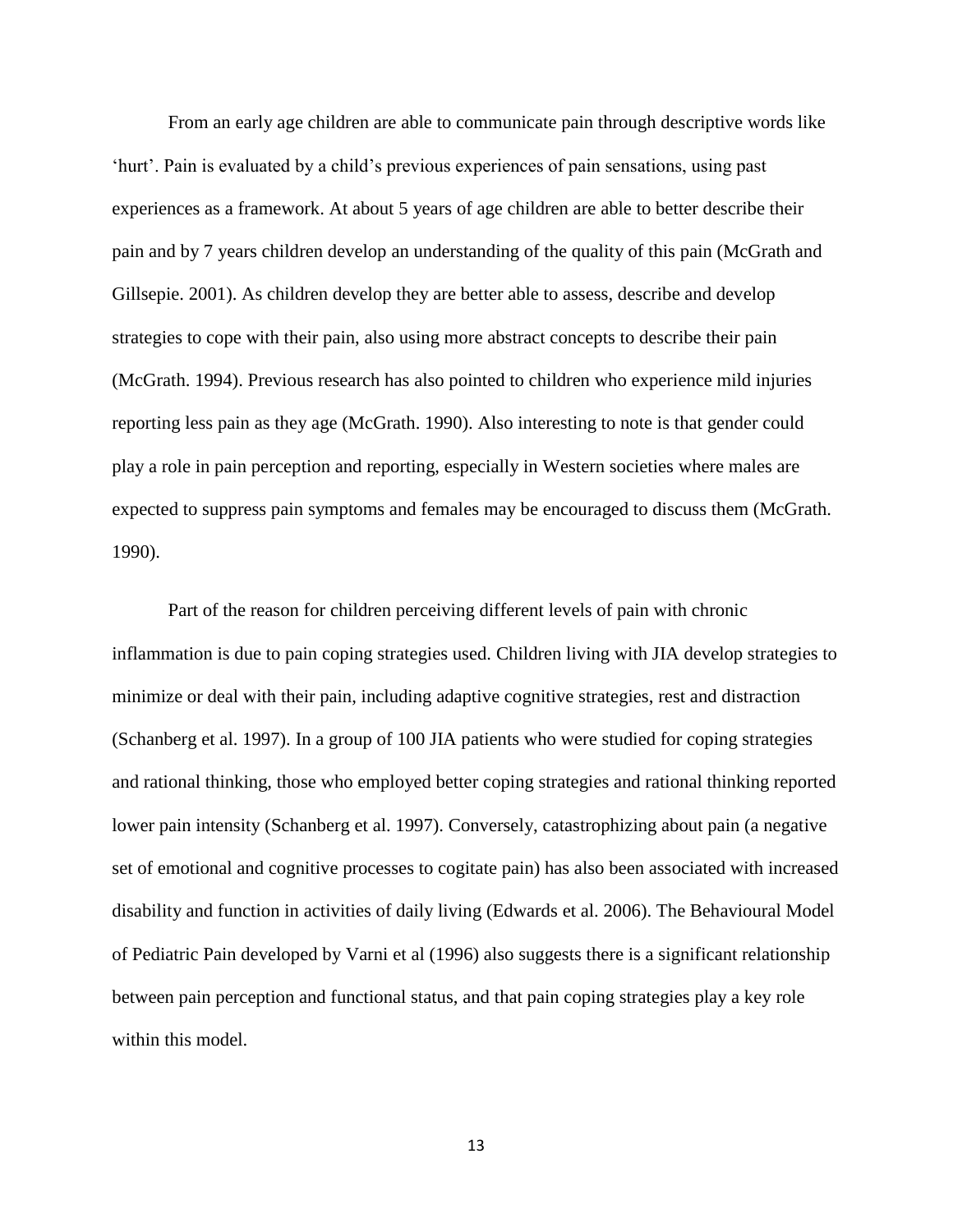Individual emotional factors can also play a strong role in pain perception. Recent research has demonstrated the influence of depressed moods on increasing pain perception (Berna et al. 2010). McGrath (1994) states that anxiousness, fear, frustration, anger and sadness can also have a strong influence on pain. Therefore, there are a multitude of factors that can affect pain perception and subsequent pain reporting.

# **1.2.2.5 Current Theories of Pain**

Pain continues to be a poorly understood and very complex phenomenon, although numerous experts in the area have developed theories to cogitate the numerous aspects of pain and the way in which processes interact. Developed by Ronald Melzack and Patrick Wall in 1965, the Gate Control Theory of pain sought to explain how pain perception can differ drastically between and within people for a given noxious stimuli. The theory postulated that there ascending signals from the periphery and descending excitatory and inhibitory signals from the central nervous system needed to be integrated in order for pain to be perceived. Therefore, several physiological influences could affect pain perception, along with psychosocial and environmental influences (Melzack. 1999).

More recently, a more comprehensive theory of describing pain was developed by Melzack, labeled the neuromatrix theory, building off the gate control theory. This contemporary theory proposes pain as a multidimensional experience where the body establishes a "neuromatrix" of itself from genetic and sensory influences. As sensory inputs arrive from the periphery to the central nervous system, they are processed and contrasted to this established neuromatrix. If the input differs from the body"s established neuromatrix, pain is perceived. This theory is also unique it that it considers pain to be an output rather than a reflex or reaction.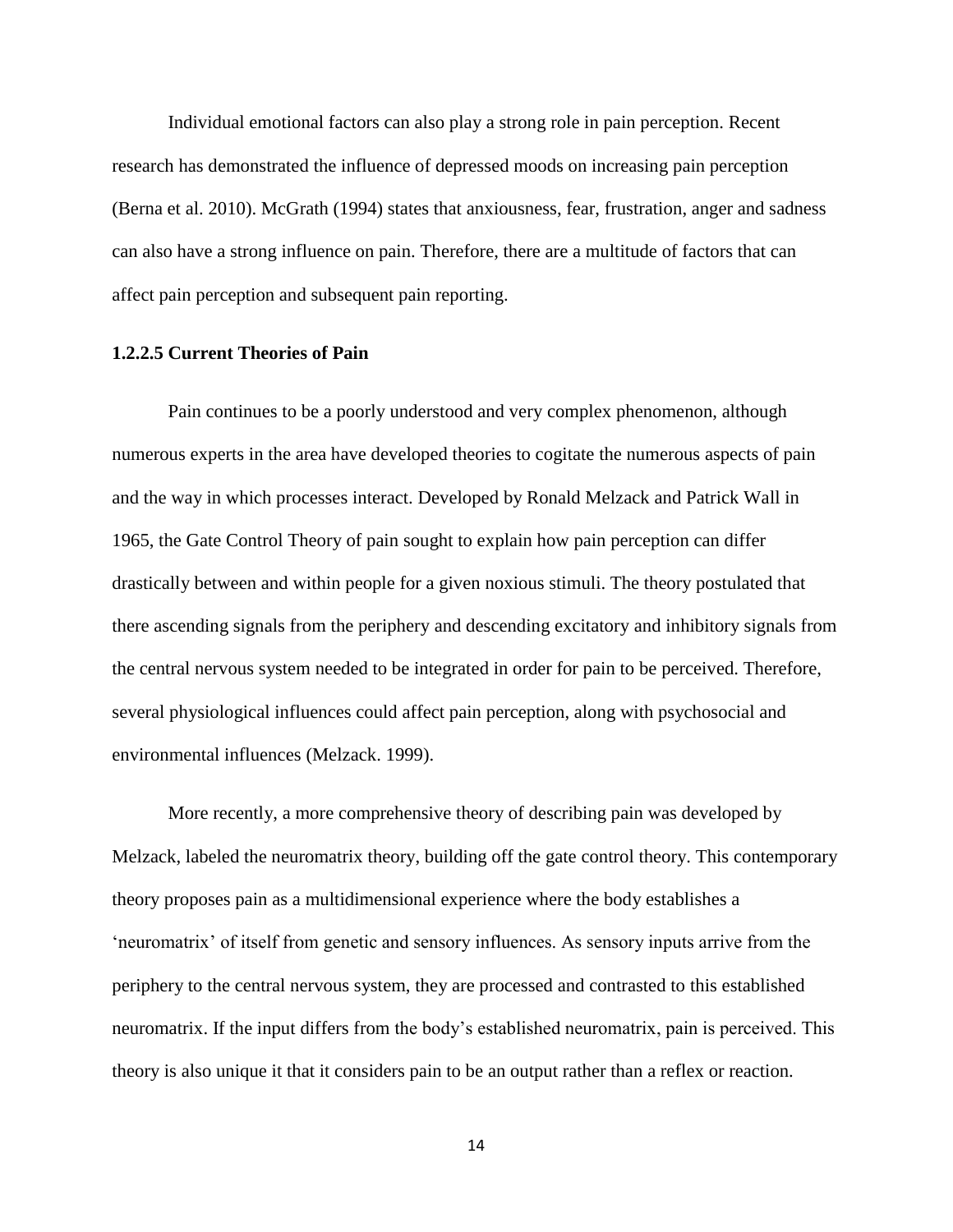Therefore, an individual has numerous influences, including biological, social, psychological and environmental, that can affect the self-neuromatrix and consequently effect if pain is perceived and outputted (Melzack. 1999).

#### **1.2.2.6 Exercise Induced Hypoalgesia**

Resistance training, in addition to increasing muscular fitness, decreases pain response in certain populations (Cote and Hoeger-Bement. 2010; Koltyn and Umeda. 2006). Via a mechanism labeled exercise induced hypoalgesia (EIH), acute bouts of resistance training in healthy adults are effective in increasing pain tolerance locally and distant to the exercised muscle. In a meta-analysis Naugel et al (2012) examined numerous studies on EIH in both healthy adult populations and chronic pain populations. These researchers divided the metaanalysis into three separate training modalities: aerobic exercise, isometric exercise, and dynamic resistance exercise. The latter two types of exercise are both forms of strength training, where isometric involves a static contraction with no change in joint angle and dynamic resistance involves strength training that produces movement within a joint or numerous joints. The metaanalysis of isometric training in healthy adults revealed large positive effect sizes for pain threshold and pain intensity (1.27 and 0.83, respectively). The length of these exercises ranged from 90 seconds to 12 minutes and intensity ranged from 15% maximal voluntary contraction up to 100% maximal voluntary contraction. Three of the isometric exercise studies in this metaanalysis measured pain threshold 15 minutes post exercise and found a medium to large effect size for improving pain threshold. The results of the healthy adult meta-analyses in reference to dynamic resistance exercise were mean effect sizes of 0.99 (SD 0.18) and 0.83 (SD 0.37) for pain threshold and pain intensity, respectively. The dynamic resistance exercise studies were all 45 minutes in length working at 75% of one repetition maximum and included resistance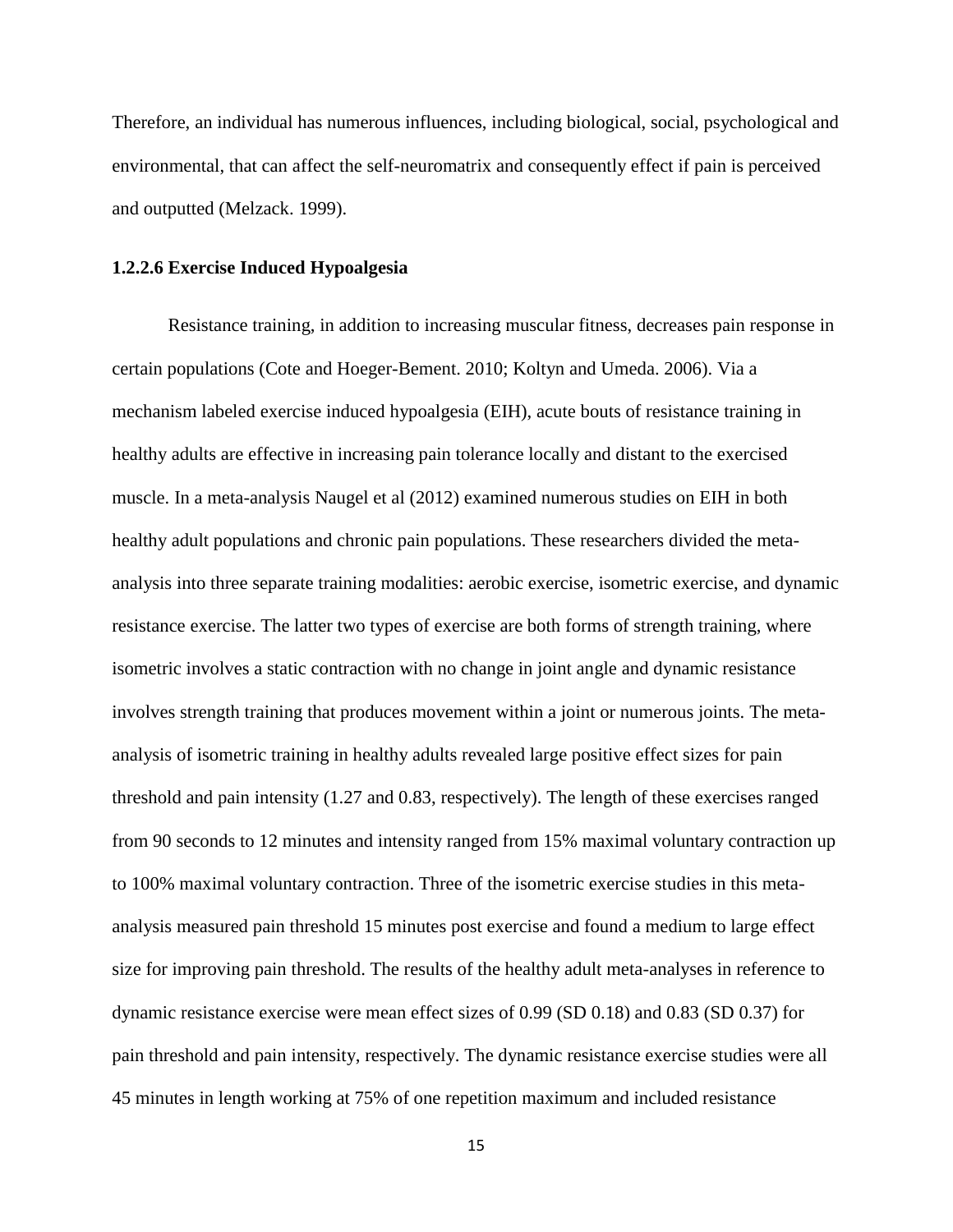exercises for the whole body (Naugel et al. 2012). One study examining the lasting effects of EIH after dynamic resistance exercise demonstrated improvements in pain threshold 30 minutes post exercise, but levels returned to baseline after one hour (Pertovaara et al. 1984). Other researchers have demonstrated small to medium effect sizes up to fifteen minutes post dynamic resistance exercise, but did not extend the analysis further temporally (Koltyn and Arbogast. 1998; Focht and Koltyn. 2003).

From Naugel et al"s same meta-analysis, chronic pain populations were also analyzed. The chronic pain conditions researched using strength training (all isometric training) were shoulder myalgia and fibromyalgia syndrome patients. For individuals with shoulder myalgia, isometric training demonstrated a reduction in pain perception, although for those with fibromyalgia syndrome pain perception was increased overall. However, when only including low to moderate intensity isometric exercise in fibromyalgia patients, pain threshold was improved. This demonstrates that pain response to exercise can differ significantly between type of disease, training modality, and intensity of training. This research also showed that the duration of exercise can have a significant impact on EIH (Naugel et al. 2012).

Although reasons for EIH are still unclear, there are a number of proposed explanations. The first of these and most widely accepted suggests that the activation of the endogenous opioid system elicited with exercise causes a decrease in pain perception (Naugel et al. 2012). Nonopioid systems have also been speculated to be involved including the endocannabinoid system and the release of neurotransmitters including serotonin and norepinephrine (Naugel et al. 2012). Also it has been speculated that due to overlapping areas of pain regulation and blood pressure within the central nervous system, an increase in blood pressure during exercise can lead to blocking of nociception and decreased pain perception (Cote and Hoeger-Bement. 2010;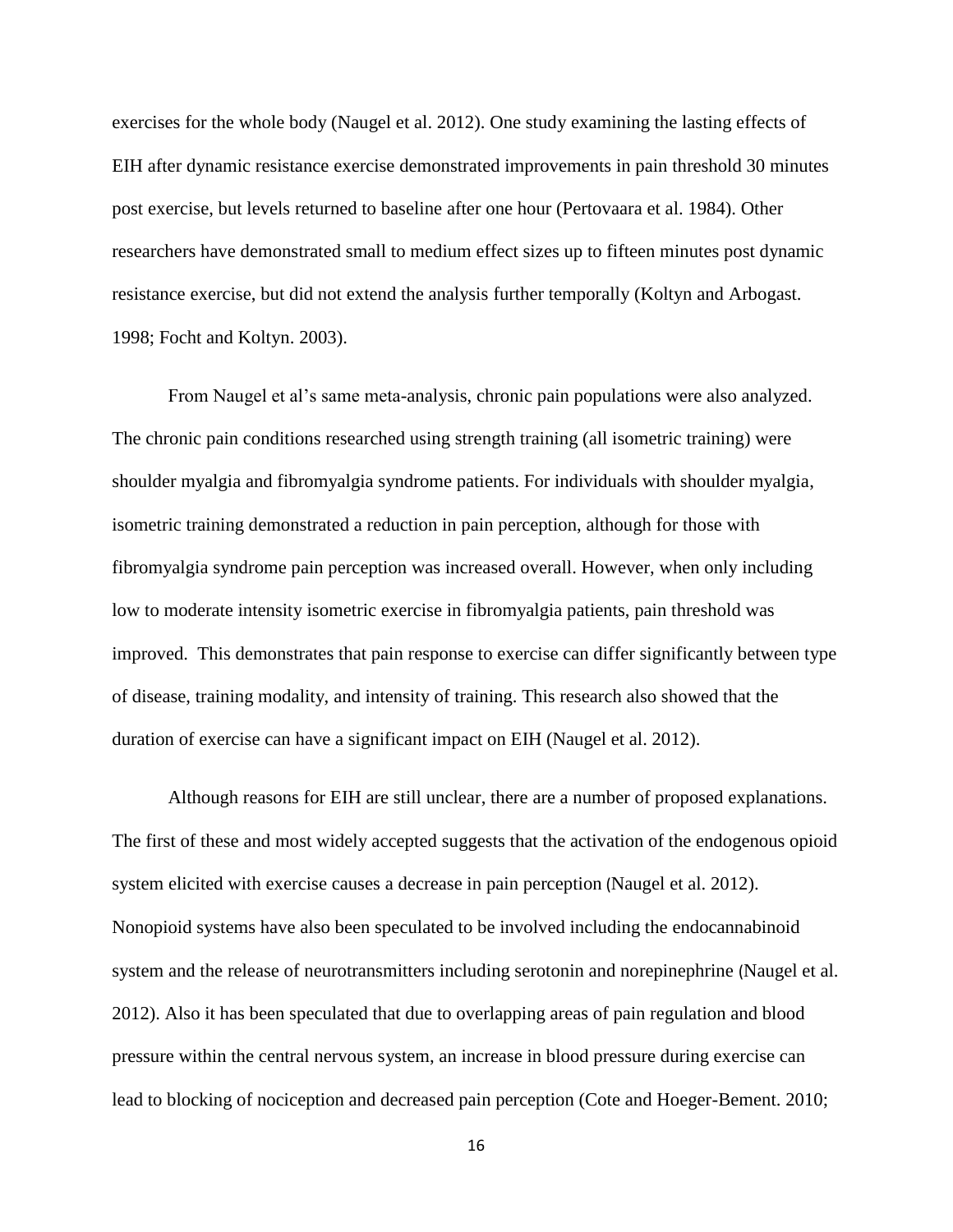Koltyn and Umeda. 2006). Type and duration of exercise could determine the pain signaling pathway that is activated (Naugel et al. 2012).

Children continue to be an understudied population and as such there are currently, to our knowledge, no studies examining EIH in children. Along with that, there has been no research examining the effects of resistance training on comprehensively measured pain in children with JIA.

## **1.2.2.7 Chronic Pain Measurement in JIA**

Chronic pain is a complex and multidimensional health problem requiring careful assessment. Solely measuring pain intensity (frequently done in the past) will not give a complete description of the pain an individual is experiencing. Many children who live with JIA experience pain as a regular part of their lives (Leegaard et al. 2013). It is also speculated that daily pain could be a major contributor to the decreased amount of physical activity observed in JIA patients (Schanberg et al. 2003; Schanberg et al. 2005). Pain perception is also correlated with anxiety, depression, psychological distress, sleep disturbances and decreased quality of life. (Margetic et al. 2005; Schanberg et al. 1996; Bloom et al. 2001; Schanberg et al. 1997; Sawyer et al. 2004).

Children are capable of self-reporting pain from a very early age with the proper ageadapted tool (Von Baeyer and Spagrud. 2006). By the age of 8 to 9 years, the majority of children are capable of self-reporting pain intensity on numeric rating scales or visual analog scales (Von Baeyer and Spargrud. 2006; Srouji et al. 2010). Previous research has demonstrated a number of effective tools for measuring self-reported pain in school-aged children. The first of these includes a visual analog scale (VAS), typically used to measure pain intensity. It entails a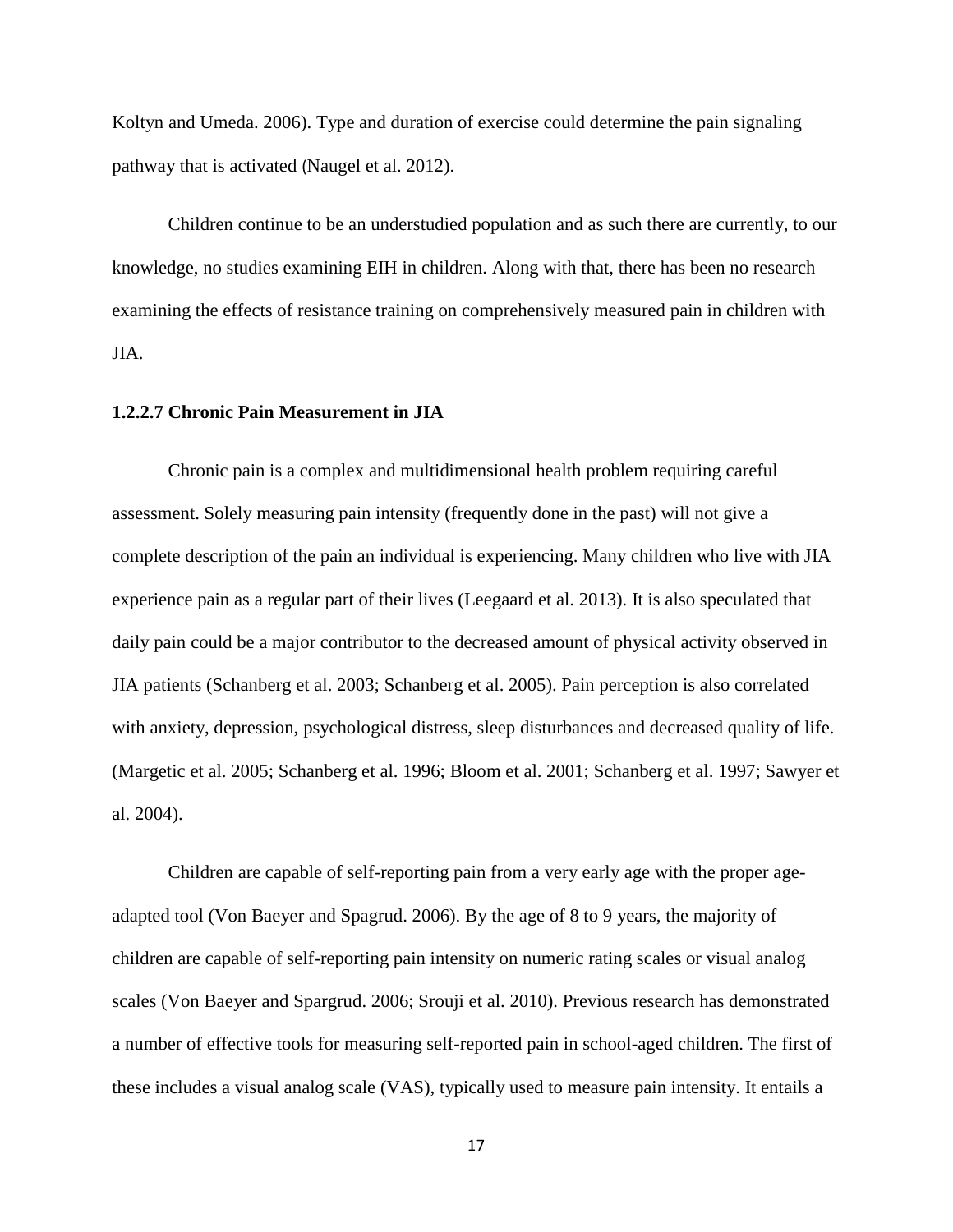horizontal line allowing patients to select a spot on the line best representing their pain. Most severe pain would be on the far right and no pain would be on the far left of the line (Srouji et al. 2010). The Adolescent Pediatric Pain Tool, a more comprehensive assessment of pain analyzing intensity, location and quality, has also been used extensively in chronic pediatric pain research (Crandall and Savedra. 2005). Although the Adolescent Pediatric Pain Tool is more thorough than simply measuring pain intensity, there are still components missing that are required in order to attain a complete picture of pain.

Three dimensions to pain perception are necessary in order to truly measure pain in its multidimensional nature; the sensory-discriminant aspect (pain intensity), the affectivemotivational aspect (pain affect and/or unpleasantness), and the cognitive-evaluative aspect (pain interference with daily life) (von Baeyer and Spagrud. 2006). Although all three dimensions positively correlate, it is necessary to measure each as they have separate components to them and contribute differently to pain perception (Stinson et al. 2008). Along with this, children develop a vocabulary as they age and as such they are capable of using words to describe their pain. Pain assessment tools should incorporate this developmental uniqueness to allow individuals to describe their pain accordingly (Job et al. 2002).

Pain intensity is the most widely analyzed aspect of pain and therefore recent research has aimed to understand a clinically significant change in pain intensity via a VAS. Dhanani et al (2002) established that a decrease in pain intensity of 8.2 units and an increase of 19.0 units is clinically significant in children with rheumatologic conditions. To our knowledge, research examining clinically significant changes in pain affect and pain interference has yet to be performed.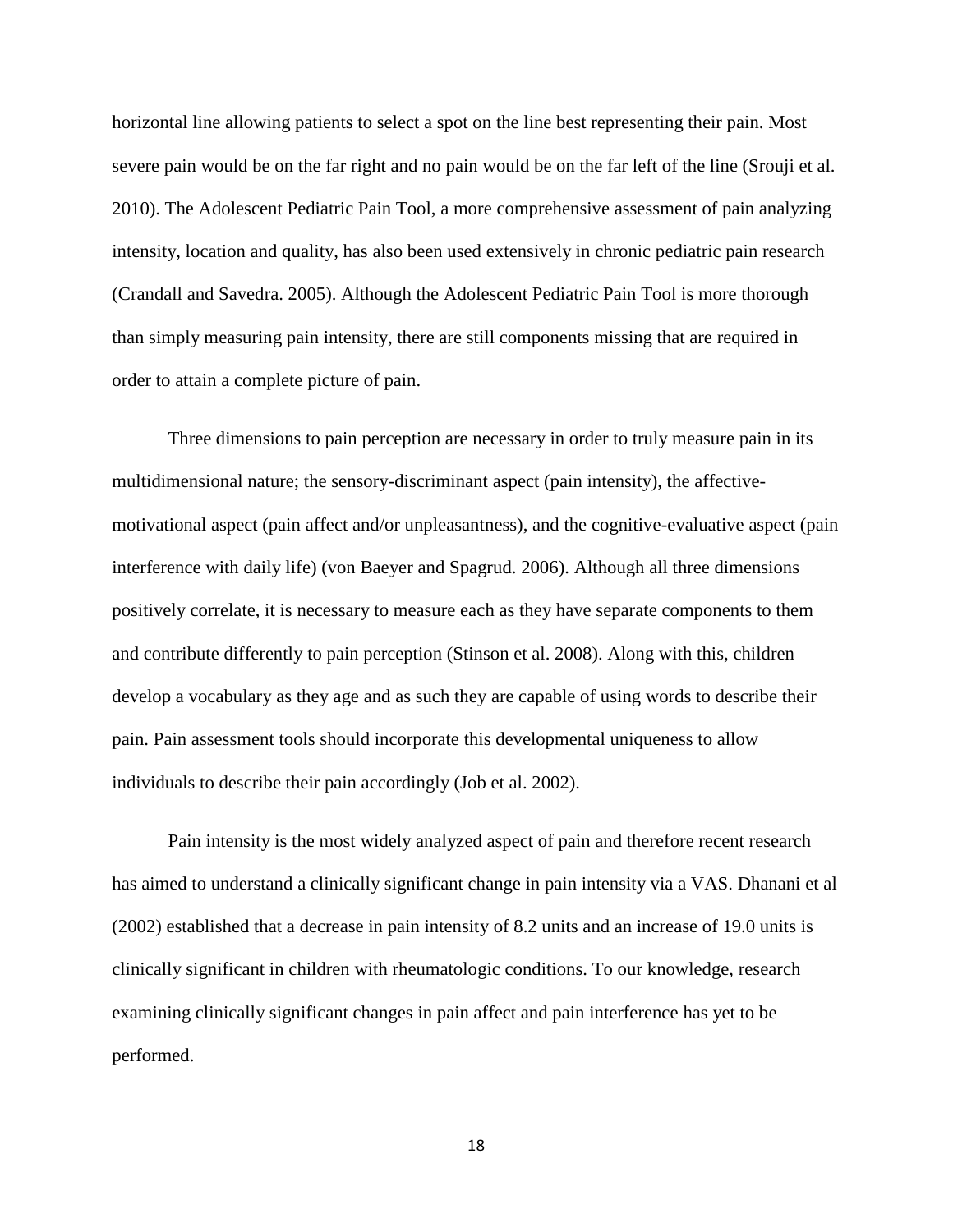There are also other associations with pain that are necessary in a comprehensive pain analysis, as these factors can affect pain perception. Mood has demonstrated a strong correlation with pain; negative mood is associated with higher pain scores (Schanberg et al. 2005). It has also been well documented that children with arthritis experience sleep difficulties. Recent longitudinal evidence points to sleep disturbances as being a predictor of the next day's pain as opposed to pain being a predictor of sleep disturbances (Lewandowski et al 2010). Bromberg et al (2012) were also able to show that positive mood can act as a moderator between sleep disturbance and increased pain, demonstrating that these pain associated variables most likely interplay and need to be taken into account when measuring pain.

Juvenile arthritis related variables are also important to analyze when measuring pain, as these variables can have an effect on reported pain. These variables include stiffness and fatigue, both associated with pain, which can also have an impact on participation in social and school activities. Increased stiffness, fatigue and pain are negatively associated with participation in social and school activities, which many times includes physical activity (Schanberg et al. 2005).

In recent years, real time data capture (RTDC) has been employed to measure pain in children. RTDC is a pain measurement tool whereby patients report their pain via pain diaries (Stinson. 2009). This method assesses current levels of pain as opposed to recalling pain within the last seven days for instance. Therefore recall bias can be negated and reports are able to be completed in the patient"s naturalistic environment such as at home or at school. Compliance can also be improved through the use of RTDC devices because it allows a simple screen tap in order to report pain, therefore reducing response times (Stinson et al. 2006). As well, data can be time stamped to potentially discern temporal effects on pain. With this method researchers are able to formulate within-subject and between-subject comparisons and attain more accurate treatment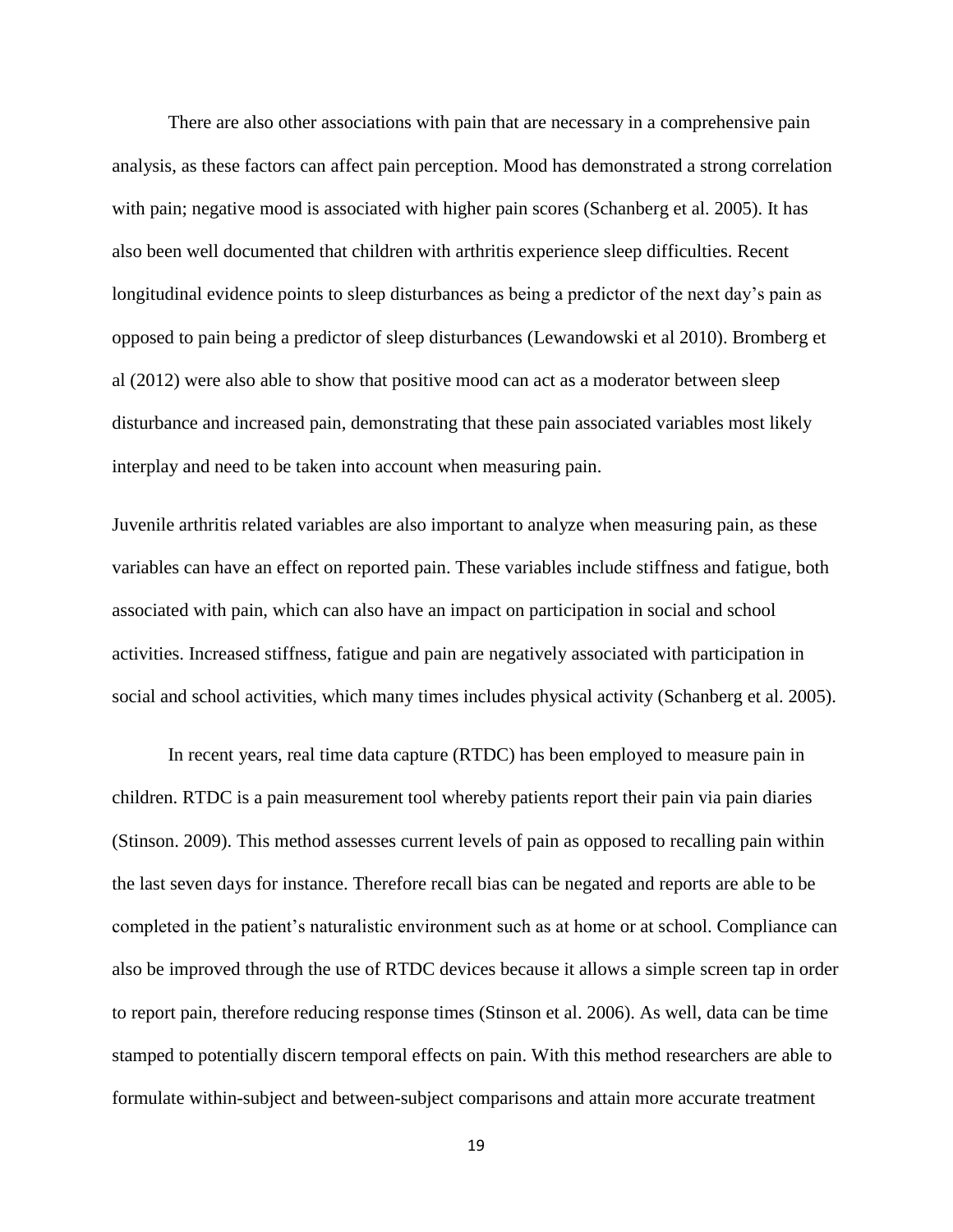response measures (Stinson, 2009). Chronic pain in children with JIA is an extremely variable measure and therefore it is necessary to analyze in real time in order to get a proper representation of each patients pain (Tupper et al. 2012).

#### **1.2.2.8 Summary**

Pain is a common and variable symptom seen in children with JIA. It can have a nociceptive, neuropathic and perceptive influence. Factors that affect pain can be receptors, ion channels, inflammatory mediators, past pain experiences, age and adaptive strategies. The measurement of chronic pain requires a multifaceted approach in order to tease out each patient"s pain and other variables affecting that pain. As children over 8 years are capable of self-reporting pain intensity using a VAS, RTDC provides a comprehensive means of measuring pain in children.

#### **1.2.3 Growth and Development in Children**

Physical growth of a child naturally occurs from birth through to adulthood. Growth is an intricate process that varies among individuals. As well, a single individual undergoes variation in the amount of growth from year to year. General growth curves show large increases at two stages of this growth period. The first occurs from birth through to the first two years of life and the second peak occurs during the adolescent growth spurt phase of an individual"s life. Characteristic of this second phase (puberty) is a change in hormones in both males and females allowing the body to increase in height and weight, leading to the terms "peak height velocity" and "peak weight velocity", respectively. During this time the body also experiences shifts in relative proportions of tissue mass, including that of lean tissue and fat.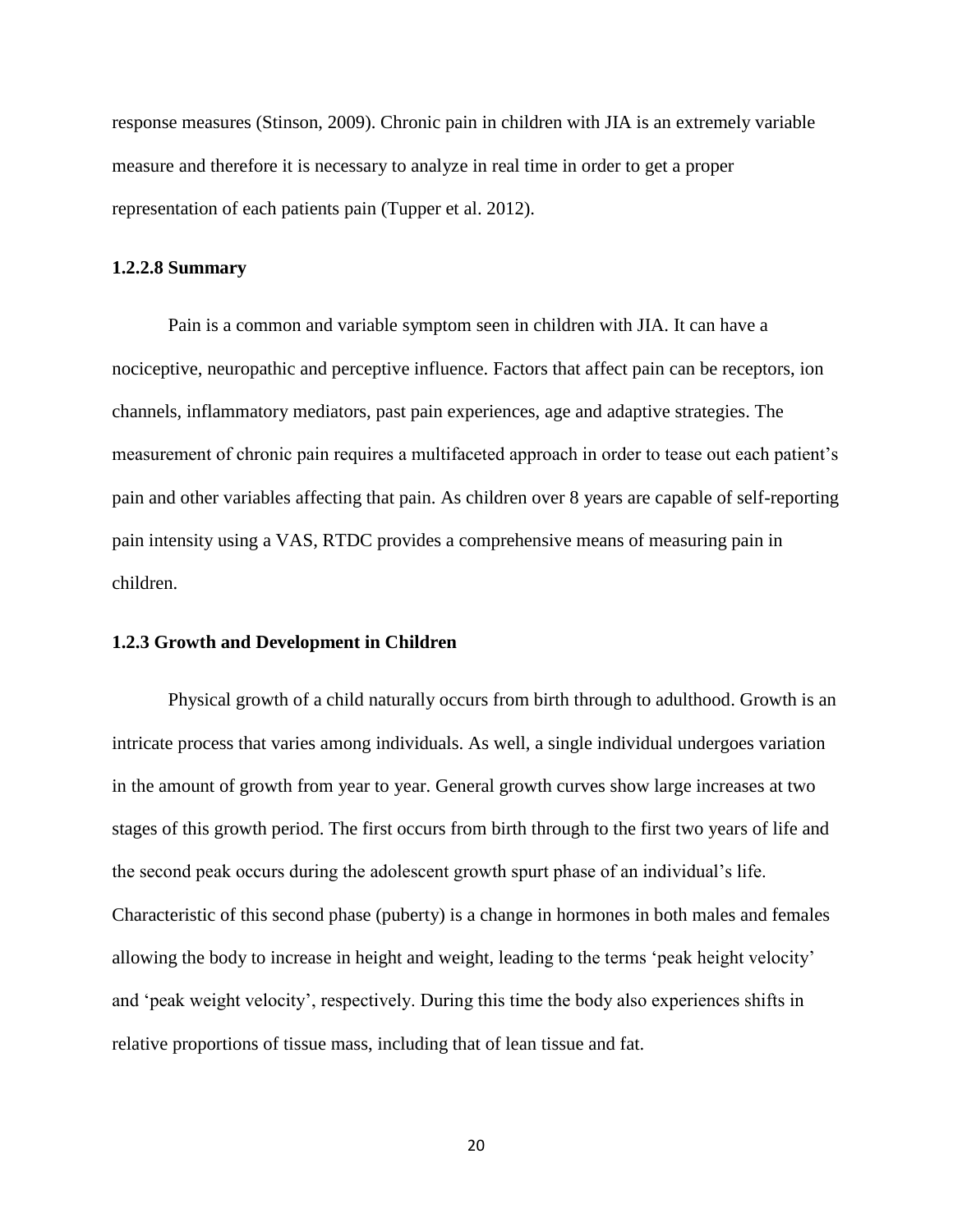Each child experiences these pubertal changes at a unique timing, sequence and tempo. The pubertal timing of individual's leads to children classically being grouped into early, average or late matures. However, although timing differs, there are similar characteristics of puberty that exist within and between the sexes. Females on average tend to experience peak height velocity at 12 years of age compared to 14 years of age in males (Tanner and Whitehouse. 1976). Peak weight velocity tends to occur about half a year after peak height velocity in both boys and girls (Iuliano-Burns et al. 2001). Reasons for this are the rise in whole body growth hormone and insulin like growth factor 1, as well as marked increases of sex steroid production from the gonads. The release of these hormones appears to be regulated by hypothalamic neurons of the central nervous system that allow the release of gonadotropin-releasing hormone (Malina et al. 2004). As well, research has linked a minimum amount of leptin (hormone released by adipose cells to decrease appetite) necessary for puberty to initiate, as the body needs enough fat to undergo this process (Malina et al. 2004). Growth can therefore have genetic, hormonal and environmental influences. This can play a significant role on a child"s physiological response to exercise.

## **1.2.3.1 Muscle Mass and Strength Development in Childhood**

Puberty significantly affects the overall structure of a child and also specific tissue development. The peak of lean tissue mass growth occurs just before peak weight velocity and just after peak height velocity in both males and females, whereas peak fat mass velocity occurs just after peak weight velocity (Iuliano-Burns et al. 2001). In mid childhood (6-8 years of age) muscle mass accounts for 42% and 40% of total body mass in males and females, respectively. When nearing completion of puberty muscle mass accounts for 54% and 42% of total body mass in males and females, respectively (Malina. 1986). Therefore, both pubertal timing and sex can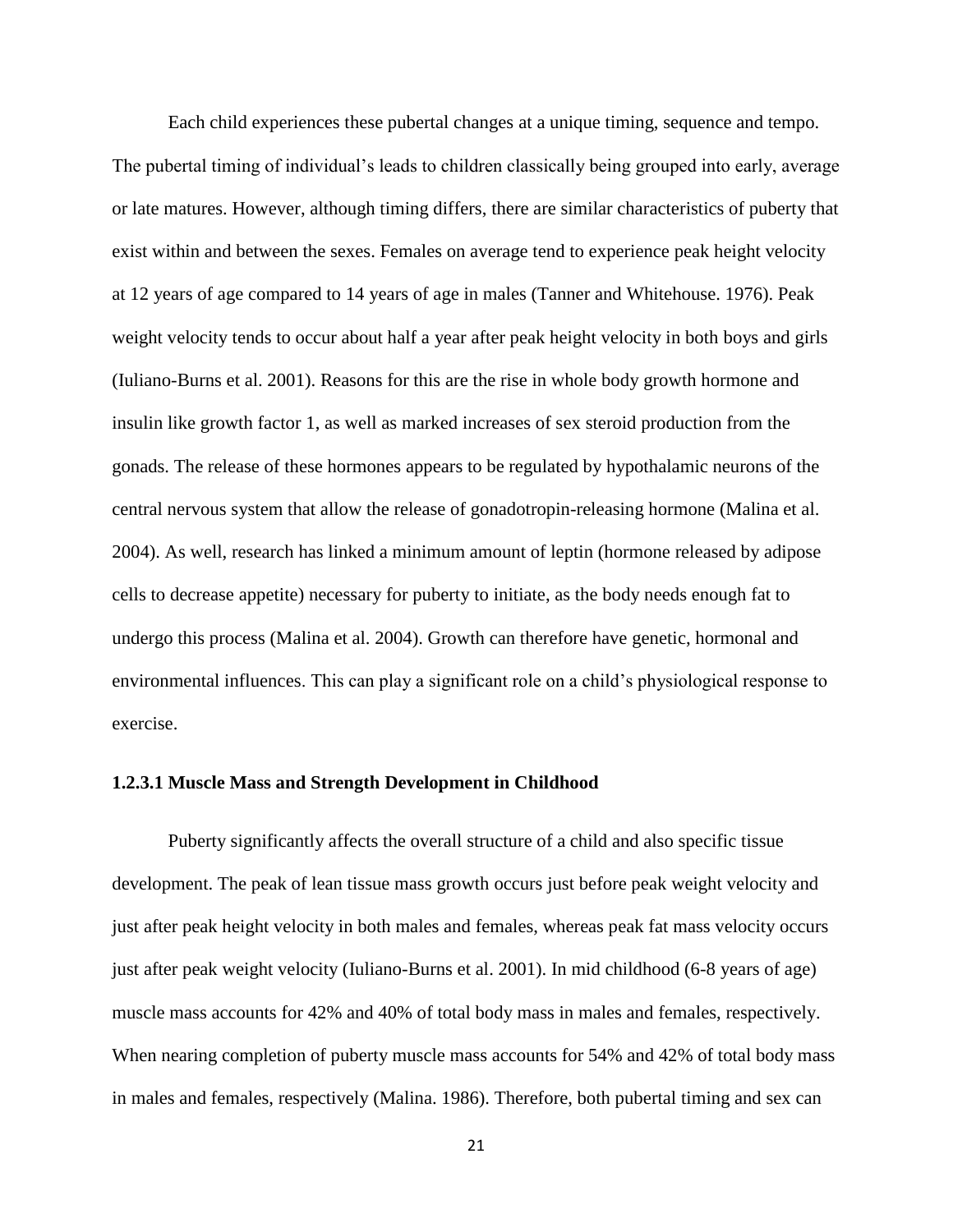have a significant effect on an individual's muscle mass development. This trend can also be seen in muscle strength. During the growth period muscle cross sectional area has a moderate to strong correlation to strength (Davies et al. 1985). Peak strength velocity appears to be nearest to peak weight velocity in pubertal timing (Blimkie. 1989). Although strength differences slightly favour males over females in childhood, this difference becomes much more apparent during and post puberty (Malina and Roche. 1989). Just as is the case with muscle mass, pubertal timing and sex both play significant roles in the strength of a child.

With resistance training programs of sufficient threshold, damage occurs to muscle that needs to be repaired for hypertrophy to occur. In healthy individuals (children included), protein catabolism during training is repaired after each training session if adequate amounts of nutrition and rest are provided, meaning the individual is in an anabolic state. In prepubertal children, gains in strength are majority manly due to neurological adaptations such that neurons are able to fire more efficiently and synchronously (Falk and Eliakim. 2003). As androgen levels change during puberty, adolescents (especially in males) are able to hypertrophy results from normal growth and maturation. However, this also means adolescents due to growth, but are also able to better respond to resistance training and this has an additive effect on hypertrophy to a greater extent (Behm et al. 2008). Usually, increases in muscle size (hypertrophy) are associated with increases in muscle strength (Behm et al. 2008).

## **1.2.3.2 Development of the Pain System**

The neural system of a child undergoes significant growth and development within the first 5 years of life and continues, albeit with slower progression, up until around 16 years of age. By 7 years of age, 95% of the adult size of the central nervous system is attained (Malina et al.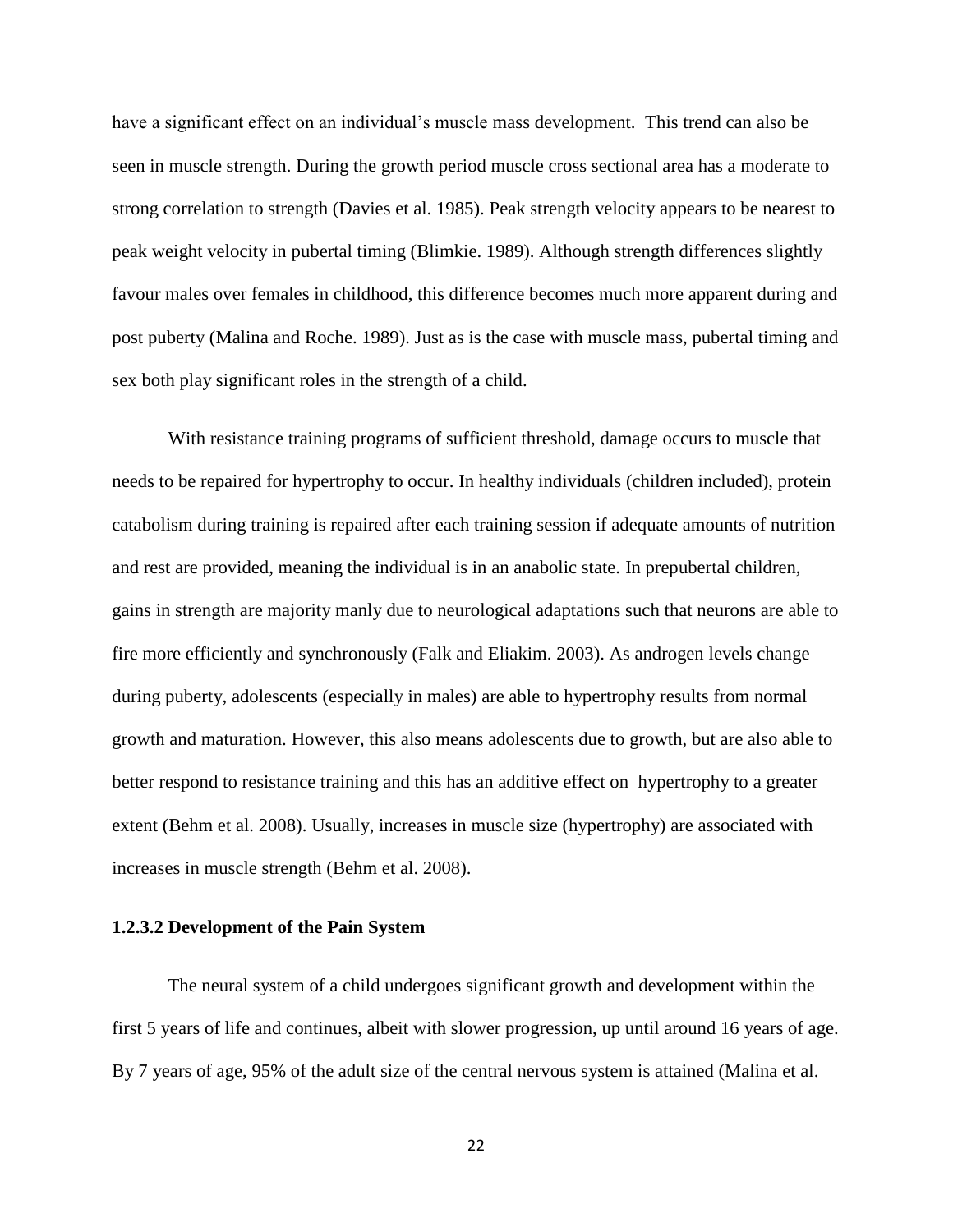2004). At birth, functional maturation of nociceptive pathways needs to occur to allow proper responses to stimuli. Infants who receive a noxious prick on the foot tend to move their entire body rather than just their foot. During normal growth nociceptive firing thresholds of an infant and child are lower than that of an adult. As well, a fully mature neural system is less excitable than that of an immature system (Fitzgerald. 2005). Therefore biological age, specific to neurological development, can lead to differences in pain perception and nociception.

#### **1.2.3.3 Summary**

Growth is a process continually occurring from birth to adulthood (Faigenbaum. 2000). The timing, tempo and sequence of growth events can depend on genetic, hormonal and environmental factors. Physiological systems within the body tend to grow at different times and rates. These variables need to be considered when investigating exercise training programs in children as biological age can have an impact on responses to training.

#### **1.2.4 Physical Activity in Children**

The current physical activity guidelines for children aged 5 to 17 is 60 minutes of moderate to vigorous physical activity (MVPA) each day according to the Canadian Society for Exercise Physiologists (CSEP. 2013). This amount of MVPA is prescribed as it is associated with health benefits. Nader et al (2008) objectively analyzed (via accelerometers) the MVPA of 1023 children aged 9 to 15 with the United States National Institute of Health. The results from this study were that 9 year old children participated in approximately 180 minutes of MVPA on weekends and weekdays. As the children aged these levels decreased, such that 15 year olds participated in only 49 minutes of MVPA on weekdays and 35 minutes on weekends. This leaves teenagers with JIA at a much higher risk of being under the recommended 60 minutes of MVPA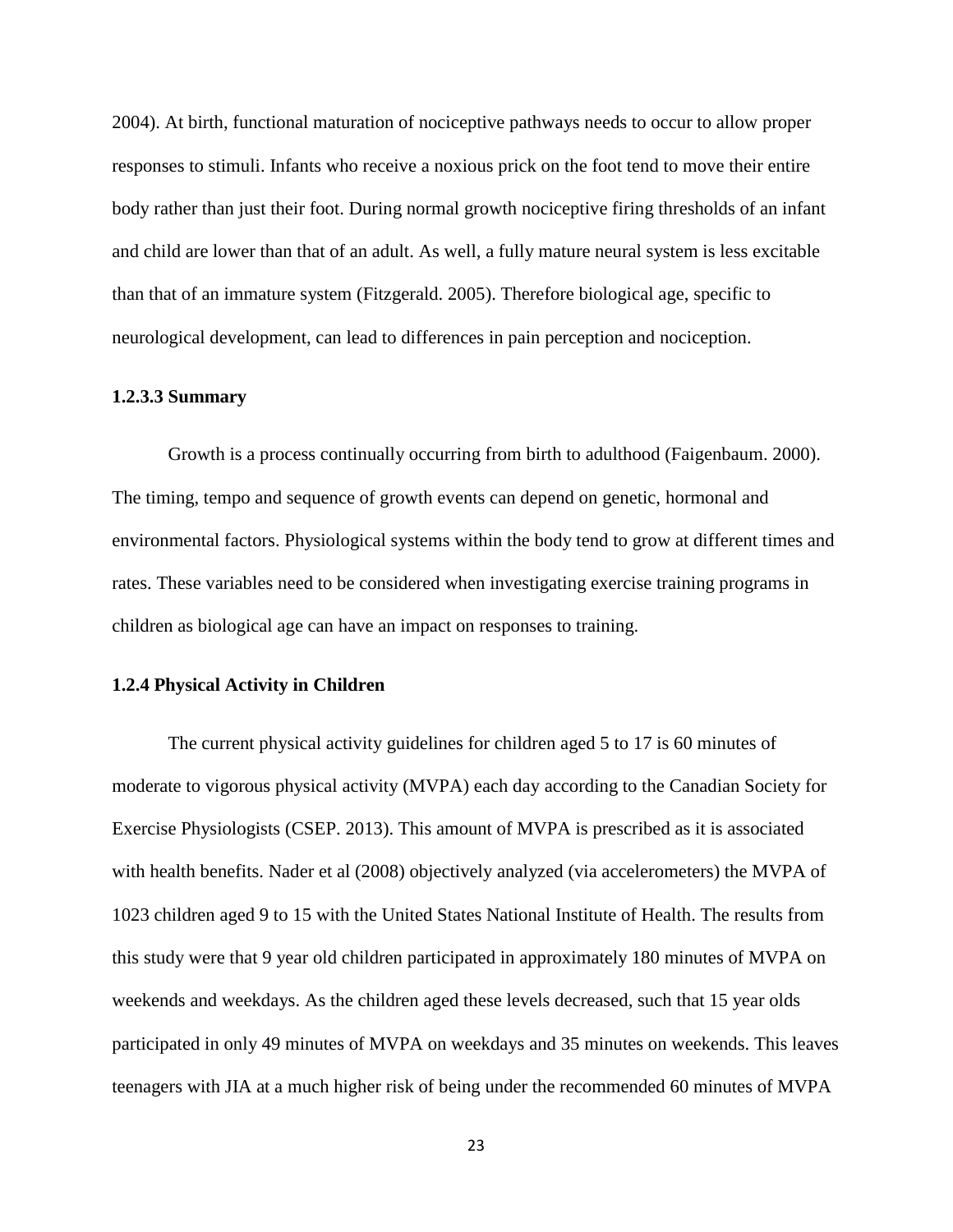per day because even healthy children of their cohort already appear to be under that threshold. Other than age, correlates of decreased physical activity in children include sex (female), ethnicity (non-caucasians), perceived activity competence (inverse), depression and previous physical activity (inverse) (Sallis et al. 1999). Consequences of reduced MVPA include compromised musculoskeletal health and higher risk for chronic diseases including obesity and cardiovascular disease.

# **1.2.5 Resistance Exercise in Children**

Conventionally, it was thought that children should not perform resistance exercise as it could affect their growth plates and stunt their growth. However, not only has research demonstrated resistance training to be safe in this age group, it is also beneficial to numerous areas of muscular fitness and health, including muscular endurance and strength (Payne et al. 1997). Fitness programs for children should include strength training in order to promote health and also decrease risk of injury (Faigenbaum et al. 2009). There has also been evidence of resistance training benefits to include increased cardiorespiratory fitness and improved body composition, blood lipid profiles, motor performance and self-esteem (Faigenbaum. 2000; Faigenbaum and Kang. 2006; Watts et al. 2005; Malina. 2006; Fripp and Hogdson. 1987). Nevertheless, there has been minimal research on the effects of resistance training in children with JIA.

## **1.2.6 Decreased Physical Activity in JIA**

JIA patients are less physically active during the growing years subsequently compromising their musculoskeletal health (Giannini and Protas. 1993; van Brussel et al. 2011). A key reason for this divergence in physical activity compared to their healthy peers could be the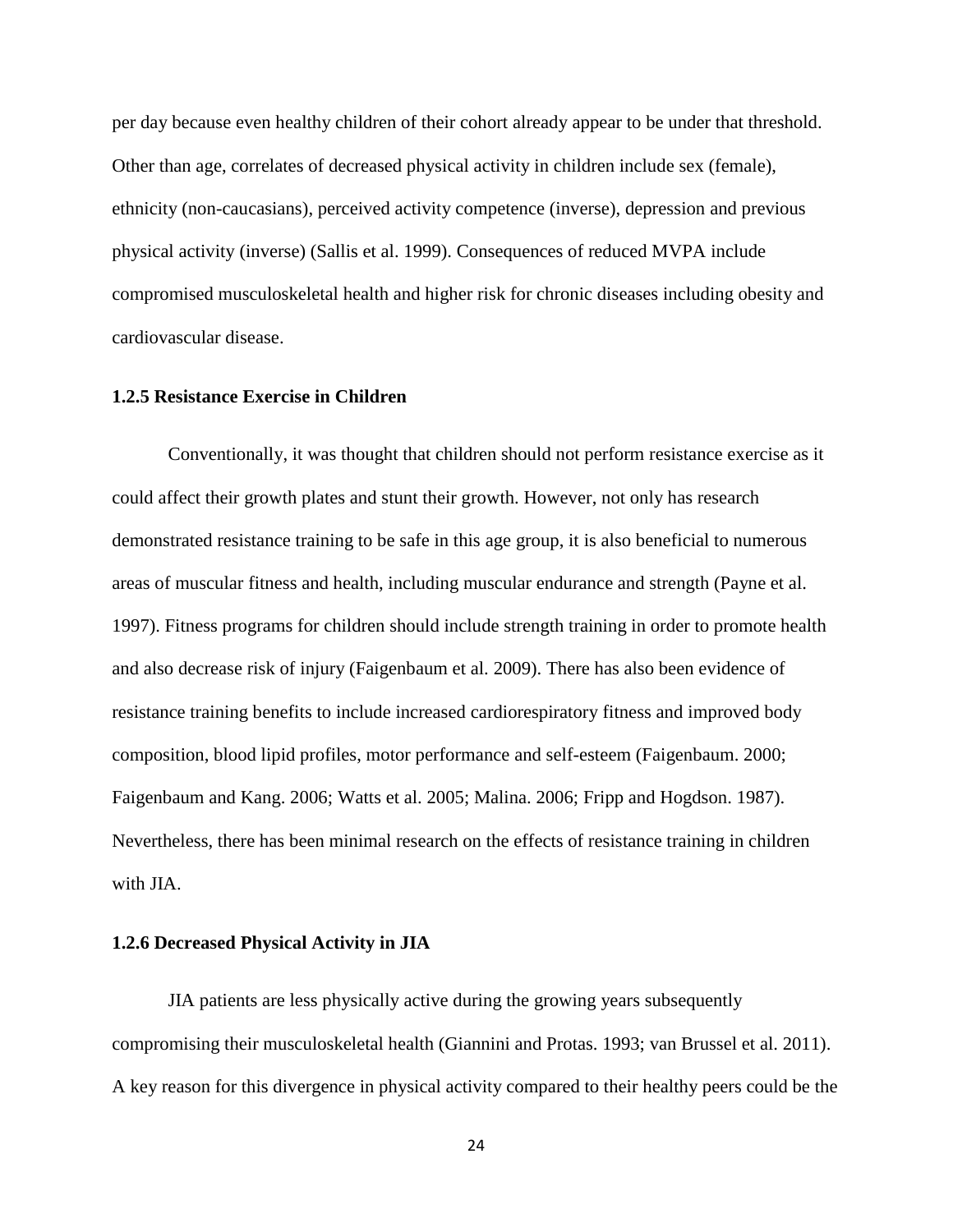amount of daily pain experienced, such that daily pain is shown to be predictive of attenuated physical activity levels (Bromberg et al. 2012). Due to joint inflammation, neuropathic changes can often occur within the central and peripheral nervous system (Woolf. 2011). These physiological alterations can last even into times of remission. Therefore, because children with JIA potentially live with pain most days of their lives, it is of great importance to treat this pain and potentially improve an individual's quality of life (Katz. 2002).

In the past, JIA patients have been instructed to not partake in physical activity under the belief that it will make the disease symptoms worse and most notably increase their pain (Gualano et al. 2010). JIA patients are also more likely to have a sedentary lifestyle due to a number of predisposing factors including fatigue, joint stiffness, chronic pain, and synovitis (Gualano et al. 2010). The effects of this decreased physical activity can be seen objectively in the attenuated anaerobic and aerobic capacities. Anaerobic capacity (measured using a Wingate test on a cycle ergometer) and aerobic capacity (measured using maximal oxygen uptake on a cycle ergometer) are both significantly reduced in JIA patients compared to healthy children, with the difference more pronounced in certain subtypes of JIA than others (van Brussel et al. 2007). Reduced isometric strength of the quadriceps has also been reported in JIA patients compared to healthy controls (Giannini and Protas. 1993). This reduced strength is not only due to the decreased physical activity of JIA patients, but also a result of local inflammation and the glucocorticosteriods used to treat arthritic sequelae (Gualano et al. 2010). It is now well accepted that exercise is beneficial to children, including those with JIA. However, although the potential to improve numerous health and fitness variables is present, it has yet to be examined the safety, feasibility and effectiveness of a home-based resistance training program in children with JIA.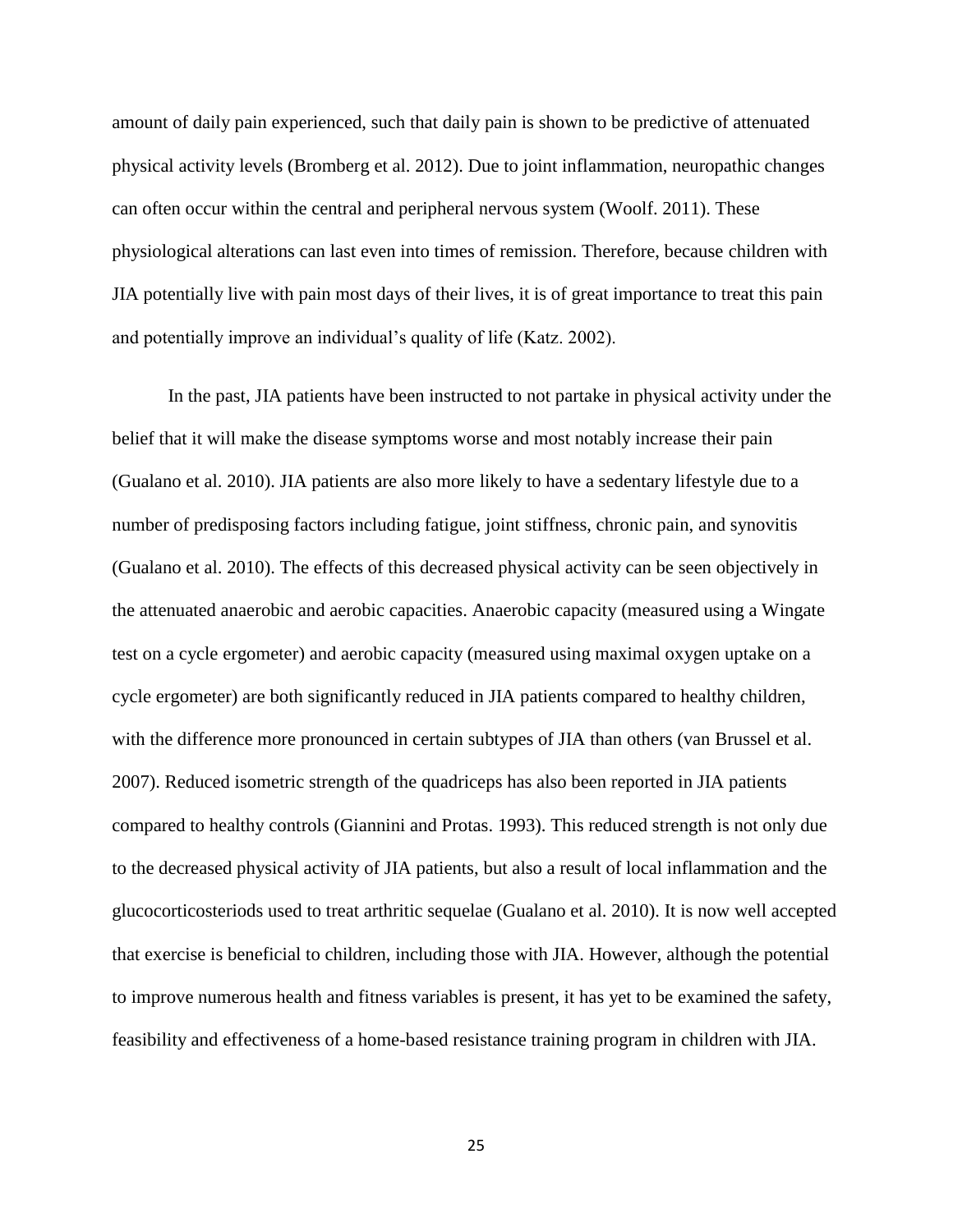## **1.2.7 Exercise Training Interventions in JIA**

## **1.2.7.1 Exercise and Pain**

In rheumatic adult populations exercise training can improve pain symptoms (van den Ende et al. 2000; O"Reillya. 1999; Roddy et al. 2005). Research using exercise programs for pediatric populations that present with pain, although limited in number, have shown promising results. Specifically, in those with juvenile arthritis, less has been examined on an exercise program"s effects on pain. A Cochrane review was performed by Takken et al (2008) examining the use of RCTs to determine the effects of exercise training programs on numerous variables. All of the studies incorporated used aerobic training rather than resistance training with none of the three reviewed studies finding significant changes. Following this, a study published in 2012 by Tarakci et al had participants perform strengthening, range of motion, stretching, and postural exercises for 12 weeks, and compared them to a standard care control group. Pain intensity was measured using the Childhood Health Assessment Questionnaire (CHAQ), with no significant differences existing between the control and exercise groups, but both having significant decreases in pain between pre and post measures.

Two solely based resistance training studies in children with JIA have been presented as abstracts and discussed by Klepper (2003) in a review article. The first of these noted a reduction in pain after an eight week resistance training program in six children with JIA compared to controls (Fisher et al. 2001). Pain for the aforementioned study was self-reported before and after the program as a decrease, neutral, or increase. The second study by Velazquez et al (1999) also noted significant hypoalgesia (pain reduction) after resistance training. Neither of these studies measured pain comprehensively and results from these studies have not been published other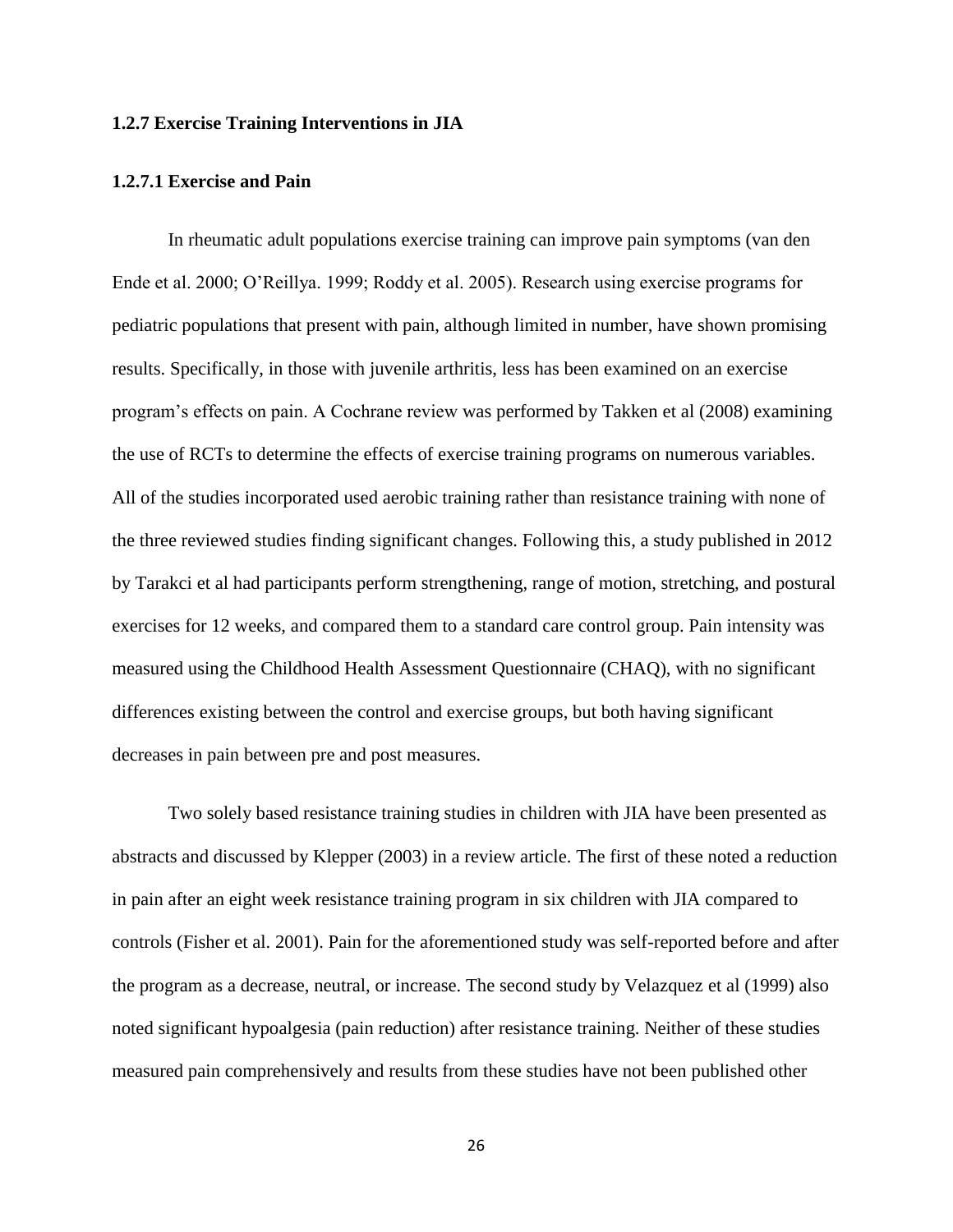than in abstract form, leaving the methodological understanding of each study uncertain. However, although mechanical movement from resistance training could activate nociceptors and lead to pain perception, it could be such that repetitive resistance training leads to changes within inflammatory markers and a subsequent attenuation of pain.

## **1.2.7.2 Exercise and Inflammation**

Although acute bouts of exercise cause microtrauma and subsequent low-grade inflammation, chronic exercise shows opposite adaptations and is anti-inflammatory in nature through a multitude of different mechanisms. Chronic inflammation is defined as a two to fourfold elevation in circulating levels of pro-inflammatory and anti-inflammatory cytokines and acute phase proteins (Bruunsgaard H. 2005). The stress that occurs during exhaustive and moderate exercise activates the hypothalamic-pituitary-adrenal axis, which results in glucocorticoid (immune suppressor) suppression. After resistance exercise, cortisol (a glucocorticoid and anti-inflammatory) rises in healthy people (Tremblay et al. 2004). Because JIA is autoimmune in nature, resistance exercise could help to initiate similar responses within the body that would ultimately reduce inflammation.

Another theory suggests that exercise triggers the efferent vagus nerve, which inhibits pro-inflammatory cytokine release (Tracey. 2005). Adding to this, a higher amount of adipose tissue is seen to contribute to higher levels of  $TNF-\alpha$ , a cytokine associated with inflammation. Not only can repeated bouts of exercise decrease the amount of adipose tissue and, in turn, suppress  $TNF-\alpha$ , muscle fibres can also be stimulated to produce interleukins which act as antiinflammatory cytokines within the body (Petersen and Pedersen. 2005). Moreover, working skeletal muscle is a major source of whole body production of IL- 6, a cytokine signaling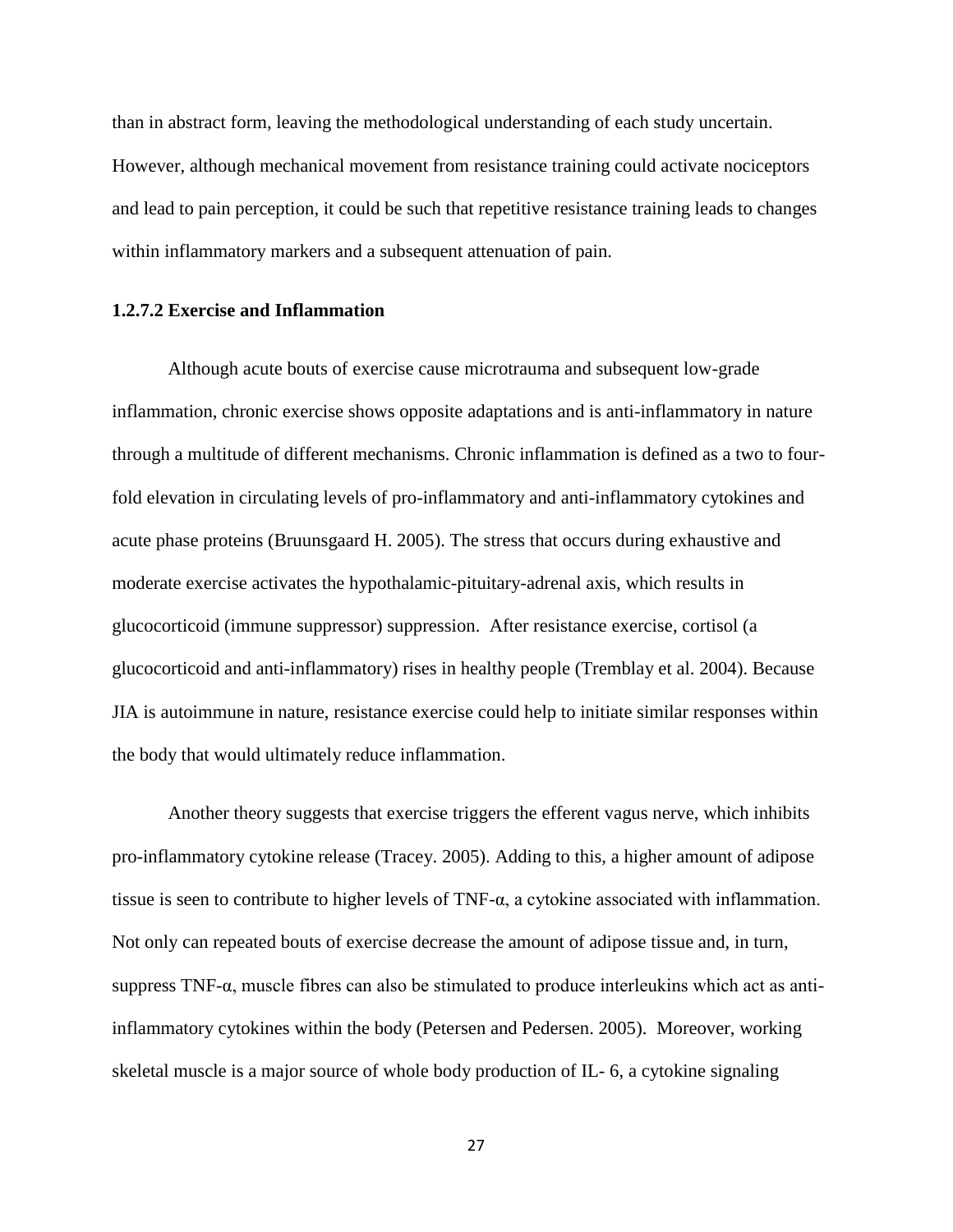protein, which is the main reason why it is elevated after acute bouts of exercise (Woods et al. 2009). IL-6 can have both anti-inflammatory and pro-inflammatory effects depending on where the cytokine is produced and the subsequent effect it has on other substrates. Obese children, children with JIA and adults with rheumatoid arthritis show elevated baseline levels of IL-6 (Bastard et al. 1999; Rosen et al. 2003; Schoels et al. 2013). Children with JIA are also at a greater risk of osteoporosis, largely due to an imbalanced homeostasis of cytokines like IL-6 affecting bone formation and resorption (Dhamrait et al. 2003). By exercising and potentially increasing circulating levels of IL-6 derived from skeletal muscle, children with JIA could possibly increase the anti-inflammatory properties of this cytokine and decrease inflammation, although this has yet to be studied.

Children with JIA have a decreased aerobic fitness, measured on average at a 21.8% lower absolute  $VO<sub>2peak</sub>$  (Houghton. 2008). With that said, a few studies have shown an inverse correlation between  $VO<sub>2peak</sub>$  levels and C-reactive protein, a marker of inflammation (Katja et al. 2005; Pitsavos et al 2005; Kondo et al. 2005). Adamopoulos et al (2001) found that, in patients with heart disease, monocyte chemoattractant protein (a marker of inflammation) decreased the same amount in both a group taking pravastatin (a drug to decrease monocyte chemoattractant protein) and exercising compared to a group taking a placebo and exercising. This demonstrates that in certain circumstances exercise may be as effective as certain pharmaceuticals aimed at reducing inflammation.

Previous research examining the effects of exercise on inflammation in JIA has found conflicting results. Takken"s (2008) review paper on RCTs using aerobic exercise in children with JIA reports no difference in number of joints with swelling between control and exercise groups. Conversely, pilot studies examining the effects of group resistance exercise in JIA have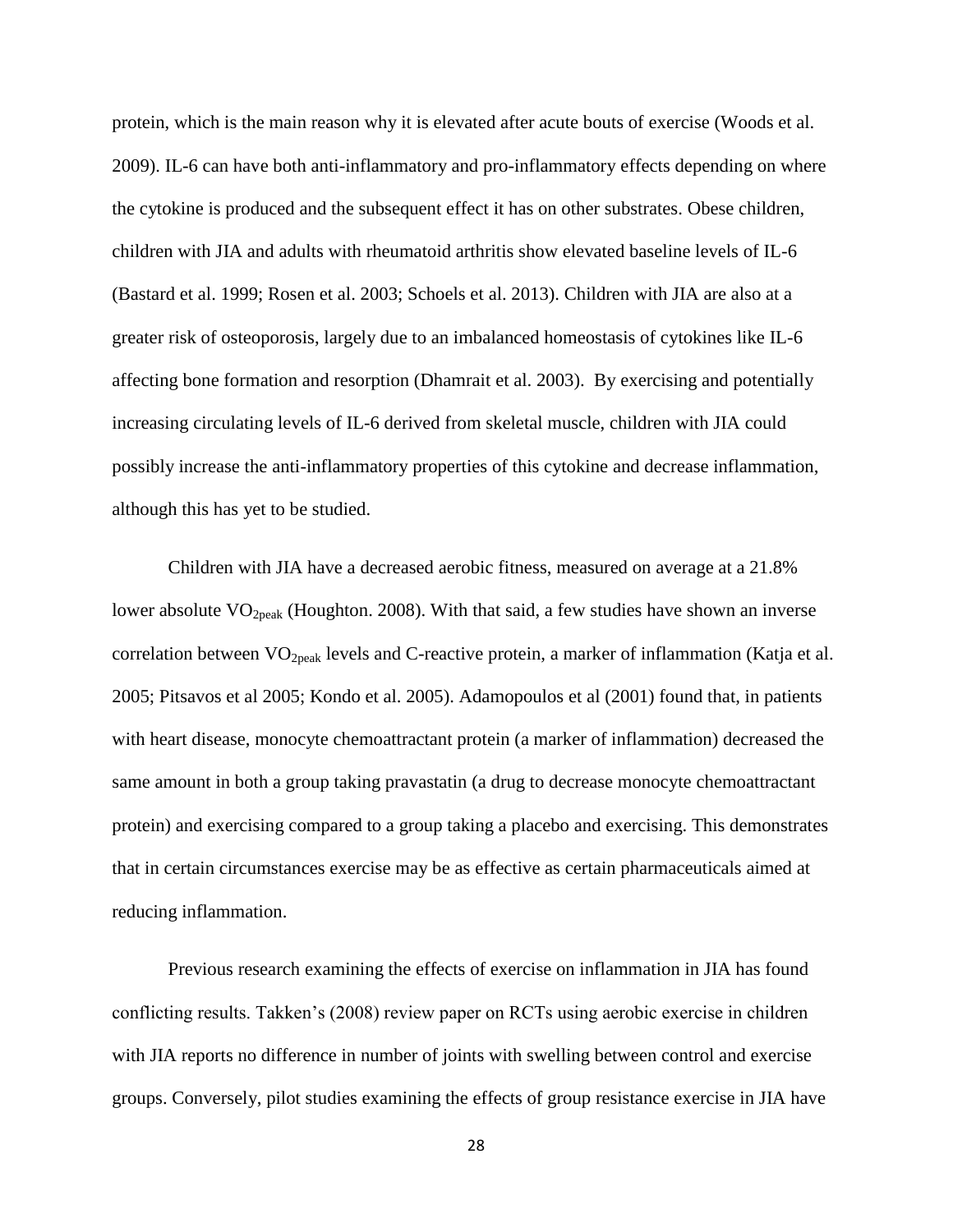reported modulated levels of pro-inflammatory mediators after JIA patients performed resistance training programs (Fisher. 2001; Valasquez. 1999). Again, both of these studies were only presented as abstracts and the specific pro-inflammatory mediators analyzed were not reported. It appears that the nature of exercise being performed could influence its effects on inflammation, and resistance training has demonstrated small, but promising results. No study to date has examined the effects of resistance training in children with JIA on inflammation via a noninvasive method.

# **1.2.7.3 Exercise and Muscle Parameters**

Exercise, especially resistance training, has a profound influence on muscle development. Specific to increasing strength and muscle mass, healthy children over 6 years of age are recommended two to three days of strength training a week at 70 to 85% one repetition maximum for two to five sets per exercise to see benefits. It is also recommended that these exercises are targeted at larger muscle groups (Strong et al. 2005).

Specifically, children with JIA have been studied using both aerobic and anaerobic exercise training programs. A four month aquatic aerobic exercise training program showed no significant differences in the intervention versus control group, but this training was only done once a week (Takken et al. 2003). It has been suggested that a minimum of two exercise sessions a week is needed to show significant improvements (Minor. 2003). As well, the absence of significant differences also suggests that physical activity is not detrimental to JIA patient. Singh-Grewal et al (2007) used a three month, three times per week, aerobic land-based training program with progressing intensity and compared it to a standard Qigong (similar to tai chi) training program that did not significantly raise heart rate. The results showed that both groups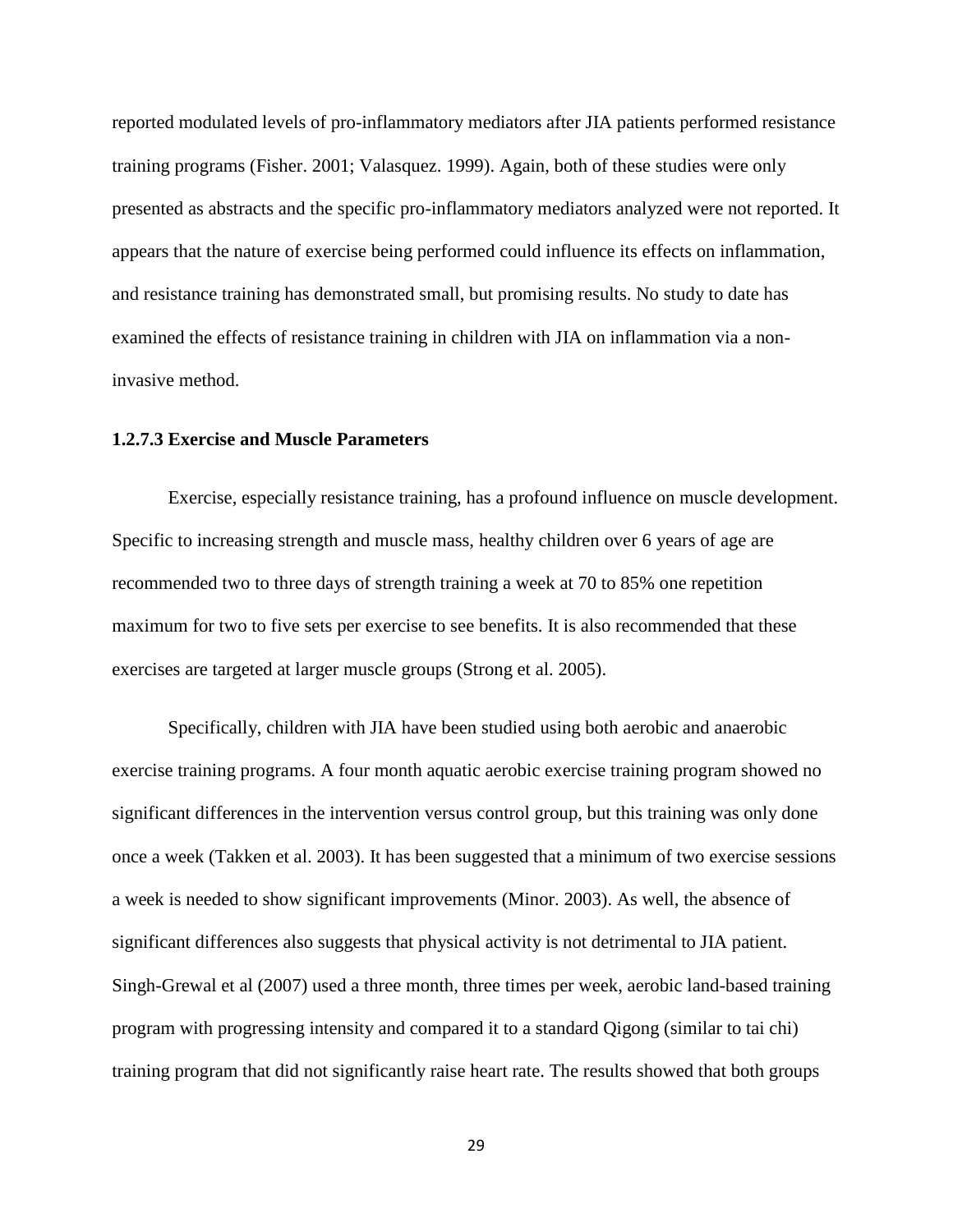improved their physical function, but there was no difference in  $VO<sub>2peak</sub>$  between the two groups. This may seem peculiar due to the higher intensity of the aerobic training group, but the adherence was much less in the aerobic training group which would rationalize this result. An increase in anaerobic leg power was also shown in a three month pilot study training program, but energy cost of locomotion and aerobic capacity did not significantly improve (Singh-Grewal et al. 2006). The final study performed was an uncontrolled study by Klepper (1999) where an eight week, three times per week exercise training program showed significant improvements in nine minute walk-run time and articular severity index (a measure of joint swelling, pain on motion and tenderness).

Aquatic training, thought to be better for JIA patients because of less weight bearing and joint impact, has been a novel form of exercise training for JIA patients. Epps et al (2005) wanted to compare a land based physiotherapy program to a combined hydrotherapy/land based physiotherapy program and found that both groups had similar increases in strength and aerobic capacity, but the retention of these benefits after the programs ended lasted longer in the combined hydrotherapy/land-based physiotherapy group.

Resistance exercise training programs for JIA patients have shown conflicting results as well. The two abstracts previously mentioned that used resistance training to target muscle strength only examined muscles of the lower extremities (Klepper. 2003). Oberg et al (1994) trained their participants twice a week for three months using gymnastics and pool training. They compared the participants to age and sex matched controls. No differences were found between the groups in quadriceps strength after the three months. Conversely, quadriceps and hamstring strength and endurance improved in a group of JIA patients who performed eight weeks of resistance training three times per week (Fisher. 2001). The dichotomy between the two studies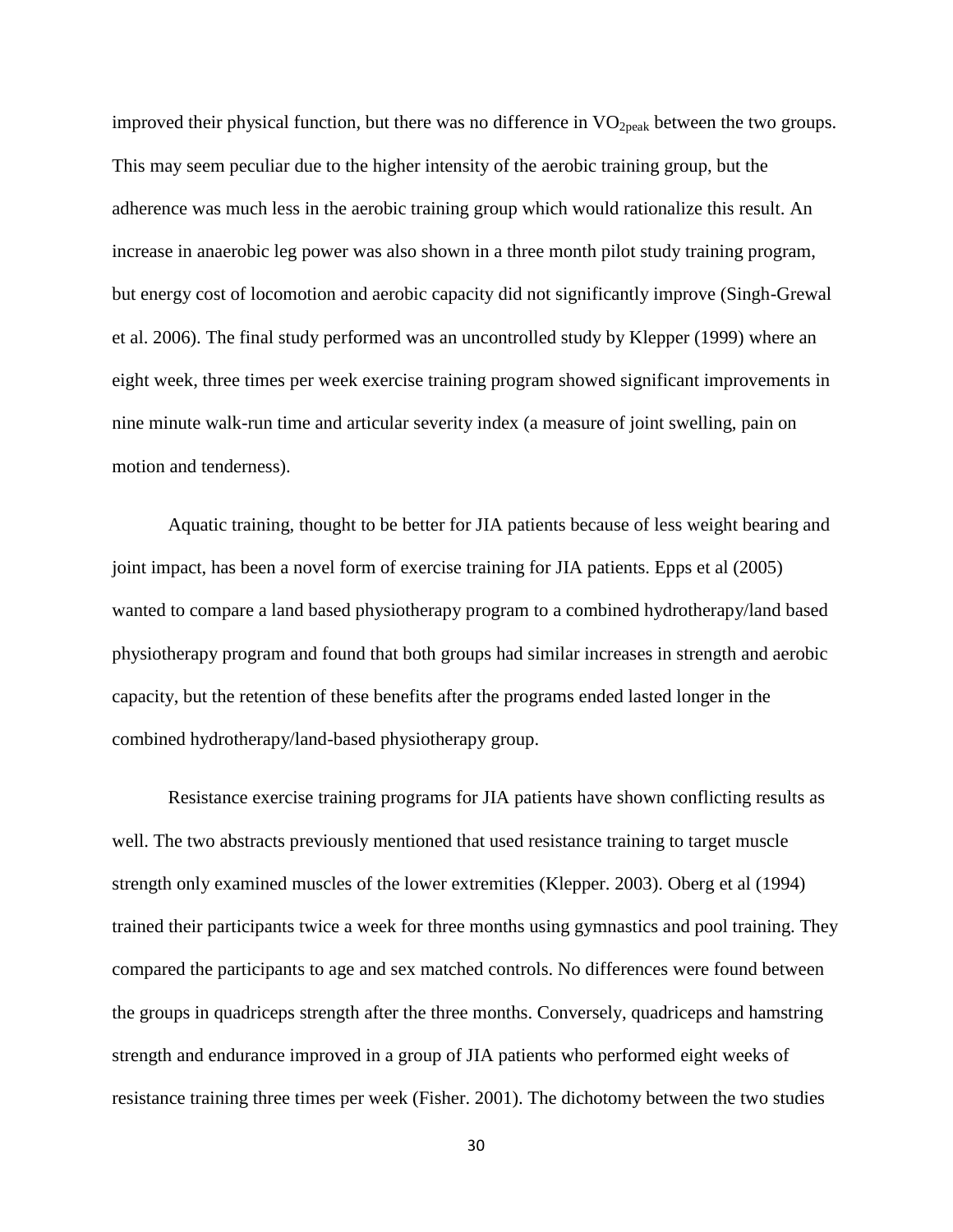demonstrates a need for more definitive research and measurement outcomes to determine if resistance training improves muscular fitness in children with JIA. Klepper (2003) has suggested six weeks is the minimum duration necessary for children with JIA to participate in exercise training in order to see improvements.

#### **1.2.7.4 Exercise and Functional Ability**

A growing body of evidence is now suggesting that those with rheumatoid arthritis should be exercising to improve their symptoms. In a study of 50 adults with rheumatoid arthritis in at least one hand, it was found that exercise specific to the hand and physical therapy was able to improve hand pain, joint tenderness, activities of daily living scores and range of motion (Buljina et al. 2001). More recent research looked at the use of dynamic exercise (combined aerobic and resistance training) to improve the health and quality of life of people with arthritis. Baillet et al (2009) used a four week dynamic exercise training program to try to improve the arthritic symptoms of 25 older adults with arthritis. The program significantly improved health assessment questionnaire scores and aerobic fitness, but these results were only seen just after the training program finished and did not last six or 12 months after. This would suggest that physical activity is necessary on a regular basis in order to improve arthritic symptoms in this population.

In studies measuring functional ability in children with JIA after exercise training programs, again conflicting results are found. Fisher (2001) reported significant improvements in functional status, timed task performance, and disability in the training group relative to the control group. However, Takken et al (2001) saw no significant changes in functional ability (measured via CHAQ) or health related quality of life (measured via juvenile arthritis quality of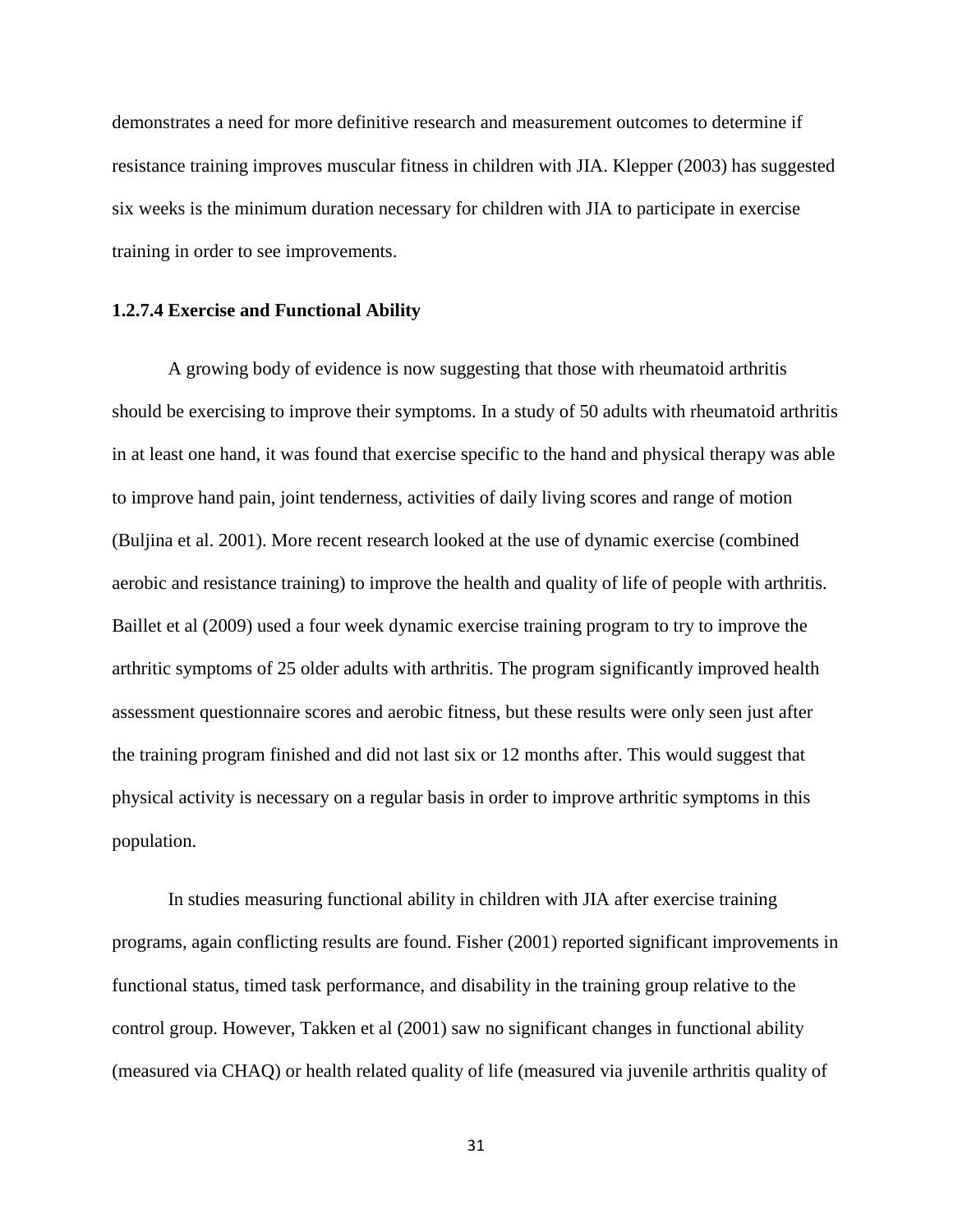life questionnaire) after a 15 week aquatic training program. Bacon et al (1991) measured functional tasks in children with JIA after completing an aquatic exercise training regimen, finding no significant differences in function after the training program. A Cochrane review also revealed no significant changes in functional ability between exercise and control groups (Takken et al. 2008), and each of those individual studies also reported no significant differences between training and control/standard care groups (Epps et al. 2005; Singh-Grewal et al. 2007; Takken et al. 2003). Therefore although research has shown improvements in function with exercise training, the effectiveness of resistance training on function in JIA continues to not be well understood. As well, no studies have examined the effects of resistance training on functional ability as measured via the CHAQ, a tool explained in more detail later on.

## **1.2.7.5 Summary**

Children with JIA are less physically active relative to their healthy counterparts. Resistance exercise is capable of improving muscular fitness in children and could beneficial in patients with JIA; however, research utilizing resistance exercise in children with JIA is very limited. Previous research in healthy adult populations has shown evidence for EIH, although clinical populations with chronic pain show varying results. However, this intermittent phenomenon has yet to be examined in JIA. There has yet to be research using a home-based resistance training program in children with JIA while measuring pain, inflammation, muscle thickness, muscle strength and functional ability.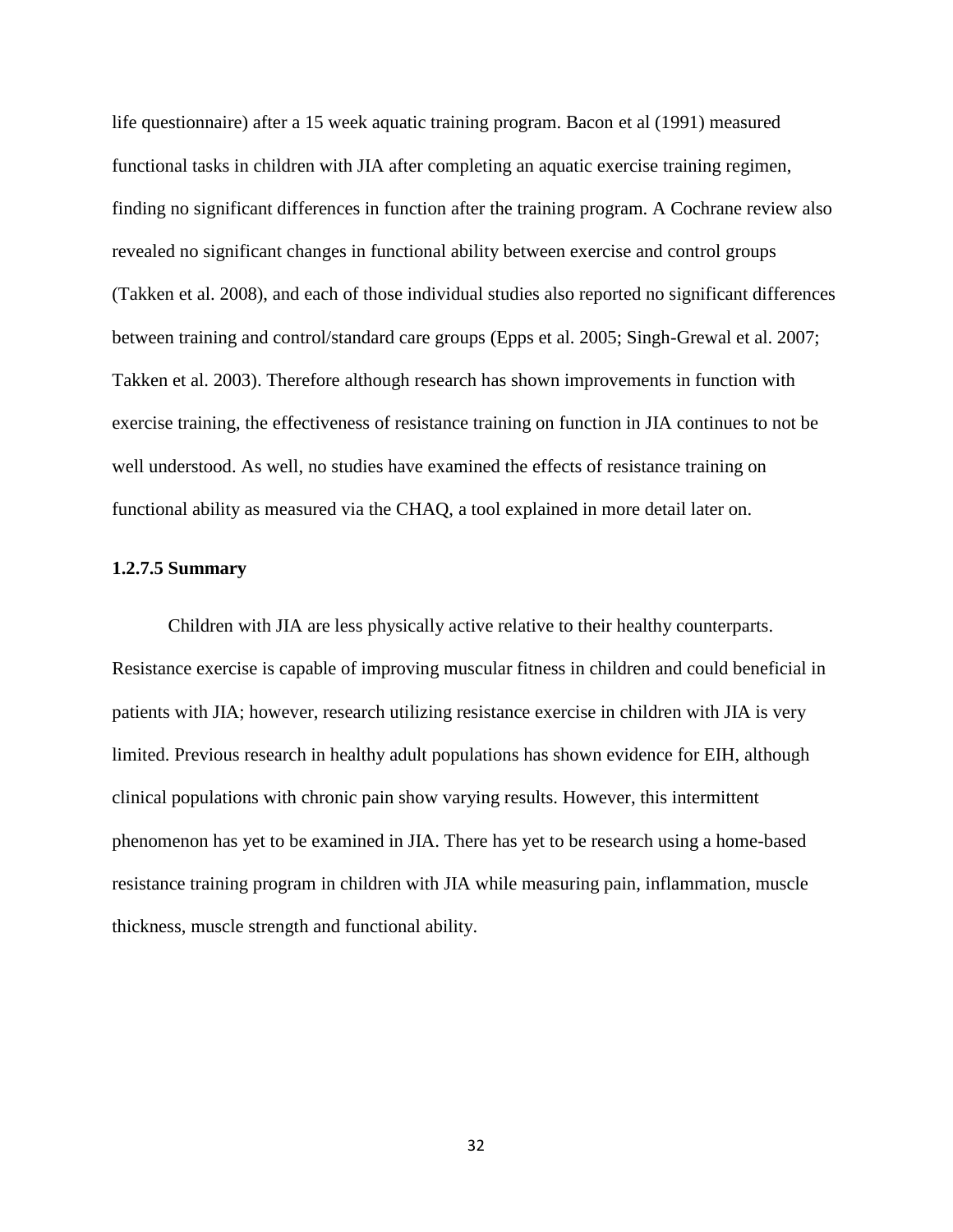## **1.3 Purpose and Hypotheses**

#### **1.3.1 Purpose**

There is currently a gap in the literature with regards to the effectiveness of resistance training in children with JIA. The purpose of this pilot study, defined as a "small study for helping to design a further confirmatory study' (Arnold et al. 2009), was multifold. The first aim was to determine if home-based resistance training in JIA is a feasible and safe form of exercise training for this population. Feasibility studies encompass studies that aim to estimate parameters including standard deviations, approximate participant numbers and willingness of participants, and adherence rates (Arain et al. 2010). To understand if the program was safe for this population, an absence of adverse events and no significant increases in pain would be interpreted as safe.

Another aim was to understand the temporally sensitive effects of resistance training on pain in children with JIA in order to inform further definitive research. As well, the research aimed to collect pilot data on the effects of resistance training on daily pain, inflammation, muscle strength, muscle thickness and functional ability. The final aim was to objectively determine the baseline physical activity levels of the participants in this study.

#### **1.3.2 Hypotheses**

Hypothesis 1: A six week resistance training program would be both feasible and safe in children with JIA (safety is operationalized as exercise that does not significantly increase pain from pre to post exercise and/or cause adverse events. A clinically significant increase in pain intensity was considered as 19.0 units and a clinically significant decrease was considered as 8.2 units, which are discussed in greater detail in the results and discussion).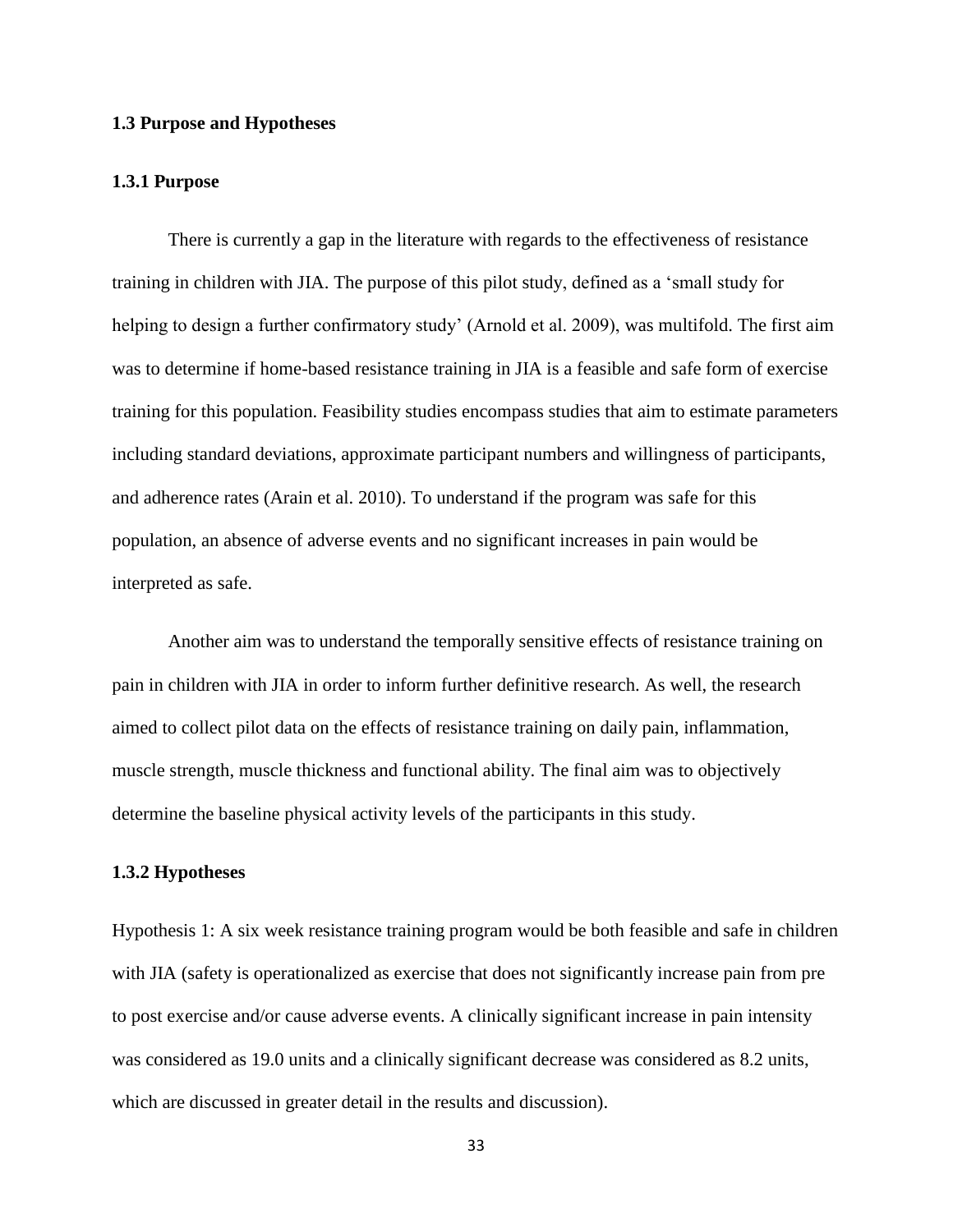Hypothesis 2: Inflammation would decrease after the six week resistance training program.

Hypothesis 3: Muscle strength and muscle thickness would increase after the six week resistance training program.

Hypothesis 4: Functional ability would improve after the six week resistance training program

Hypothesis 5: Pain before exercise would be significantly correlated to ratings of perceived exertion (RPE) of exercise.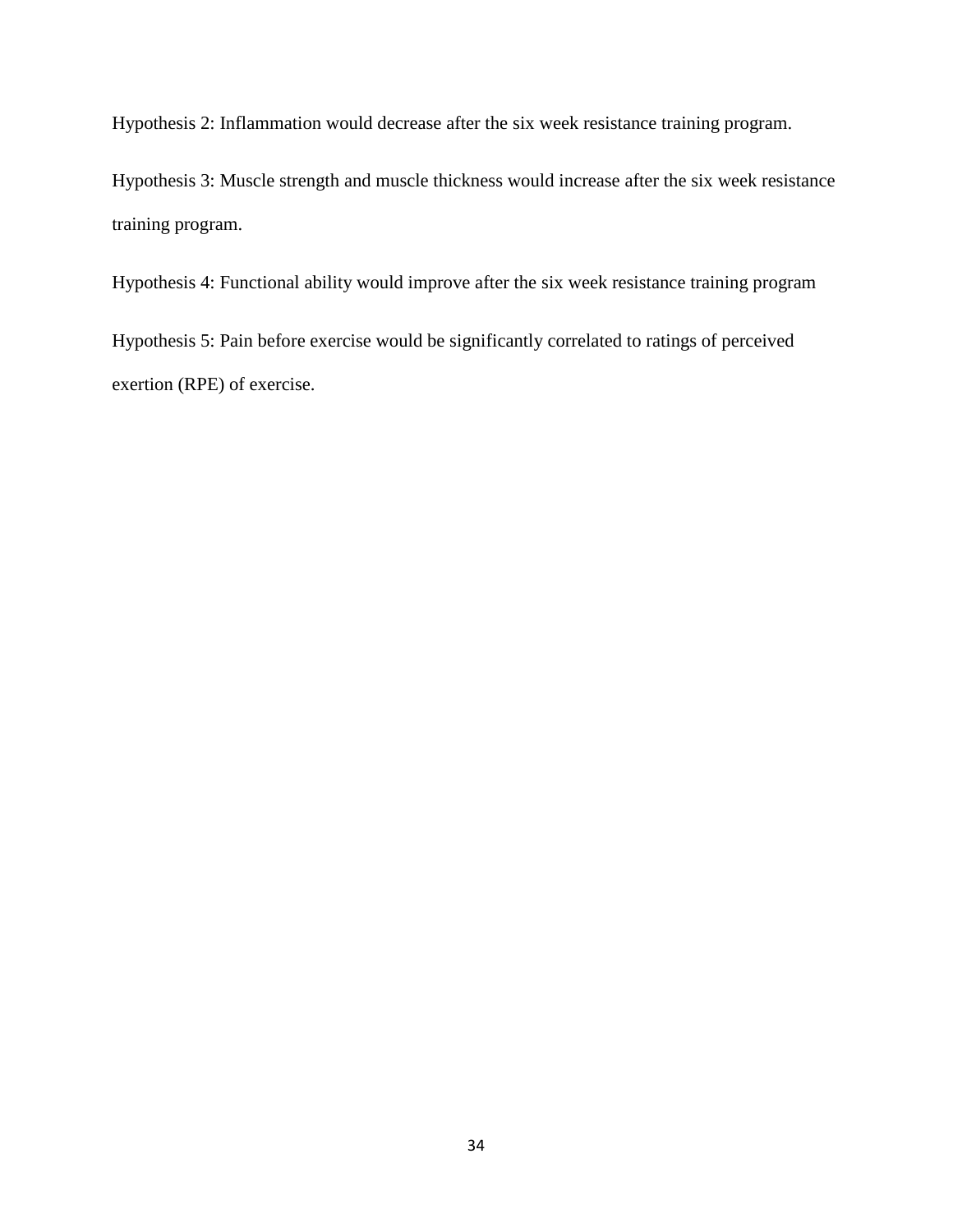## **CHAPTER 2 METHODS**

## **2.1 Participants**

Seven children (four females, three males) between the ages of 8 and 18 with JIA who attended the Pediatric Rheumatology Clinic at Royal University Hospital (RUH) were enrolled in this study. Twenty patients were approached about the study, five of whom expressed no interest, five cancelled their appointments and decided to not participate, one was deemed ineligible because of a lack of pain within the last six months and two patients lived too far away to participate. Exclusion criteria consisted of any contraindications to exercise including recommendation by a specialist to not exercise, low hemoglobin levels, heart conditions and/or an absence of any JIA related pain within the last six months. As well, if the participant was not at a minimum grade one English level they were not able to participate. Participants with active or inactive disease of any of the seven subtypes of JIA were eligible to enroll. Participant descriptives are described in detail in section 3.1.

## **2.2 Training Program**

The intervention was a combined body weight and resistance band training program lasting a total of six weeks. The uniqueness of this exercise program was that it was home-based, allowing children to undertake this emerging form of healthcare within their natural environment. Children with JIA (or their parents) have reported distance of travel to a supervised exercise program, scheduling conflicts and a lack of time all as reasons for not adhering to an exercise program (Takken. 2008; Long and Rouster-Stevens. 2010). By allowing children to perform the exercises at home, at a time suitable to their schedule, it was felt this that could improve adherence would be improved.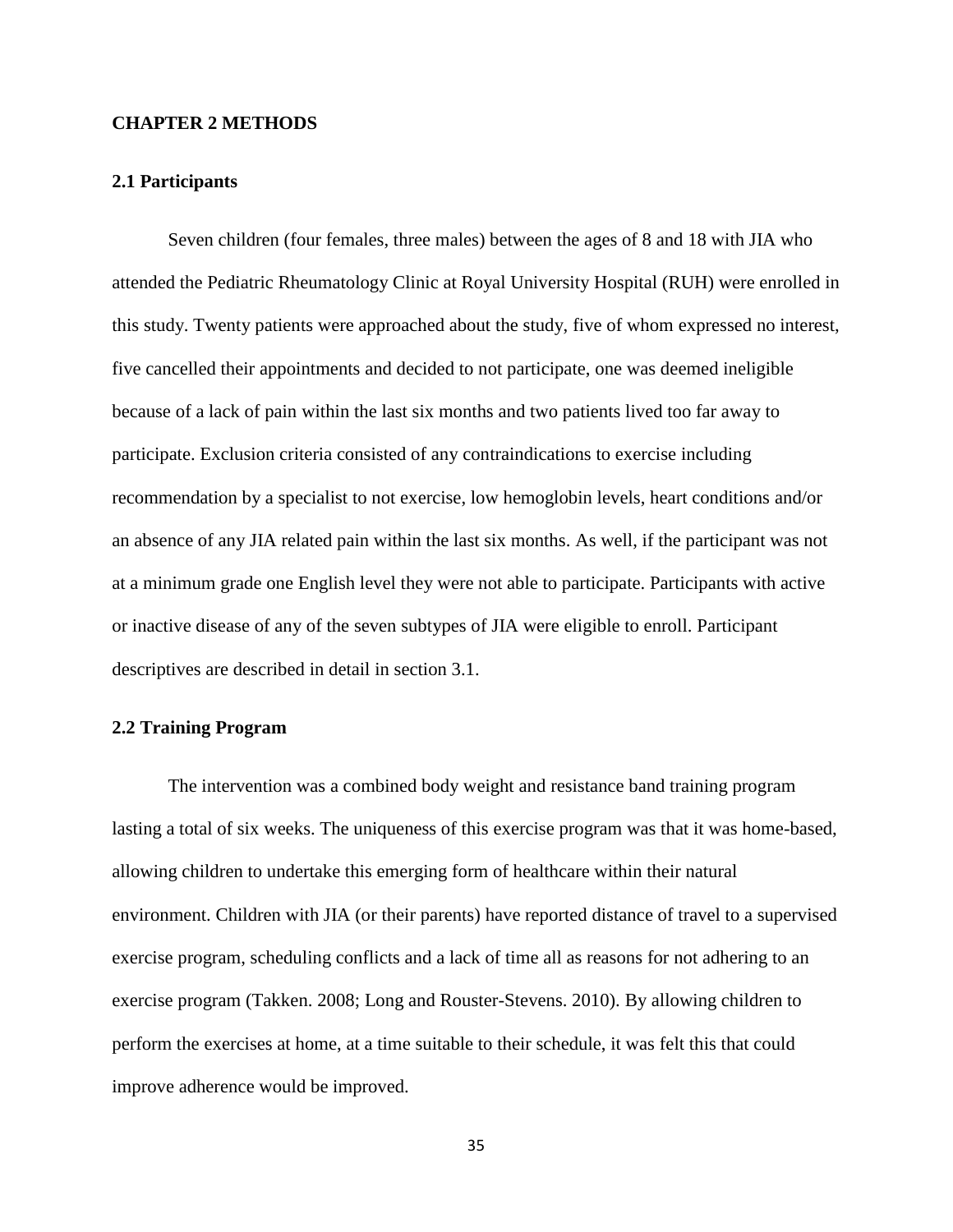The participants were instructed to exercise three times per week for approximately 40 minutes each session in a circuit style of training. The program consisted of a five minute warm up, 25 minutes of resistance training, and an eight minute cool down. The initial warm up was done with body weight only and consisted of a series of arm circles, side steps, marching on the spot while raising hands, elbows to knees, jumping over a line, jumping jacks and reaching to the sky and then touching the toes. Subsequently, the primary part of the program was completed, with each exercise having a 15 to 20 second rest in between. Each exercise session was completed with a cool down, consisting of stretches for the hamstrings, quadriceps, gluteals, hip flexors, abdominals, latissimus dorsi and pectoralis major. The program was developed by Cameron Van Oort (certified personal trainer and kinesiologist) and Dr. Susan Tupper (physiotherapist) to target the entire body; as musculoskeletal fitness has been shown to be compromised throughout the body in children with JIA (Burnham et al. 2008; Giannini and Protas. 1993; Roth et al. 2004). As well, it was felt that exercises with only body weight and a resistance band would be easy to administer as children may not be at the right size for adult machines and these training tools may not be economically feasible for a large scale study. Finally, a position paper by Behm et al (2008) recommended matching the exercises to the abilities of the children when starting on a resistance training program. Therefore we chose exercises were chosen that children as young as 8 would be able to perform and that also required minimal feedback.

Over the six weeks the program was designed to progress biweekly via increases in number of repetitions and difficulty of exercises. This was employed to prevent boredom, increase adherence and improve muscle adaptation. As well, children were instructed to be able to increase resistance for exercises by moving their foot placement further away from the middle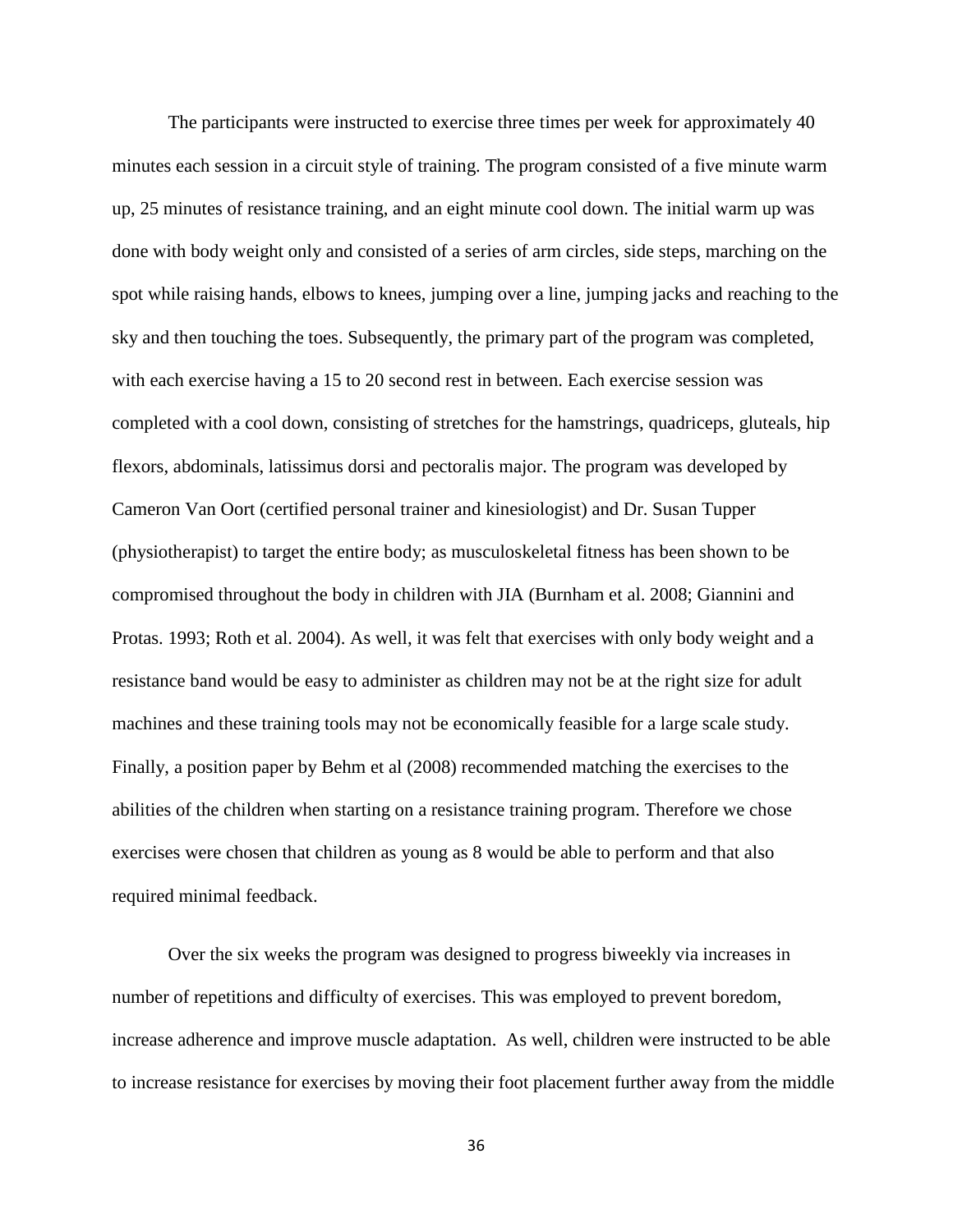of the resistance band for certain exercises or by using a higher step in the case of the step-up. All programs were displayed through video in a disc provided to participants so that each session could be followed verbally and visually at home, either on their television or computer.

Video 1-The first two weeks of the resistance training program consisted of three sets of eight repetitions of the following exercises.

1) The first exercise being performed was squats with the band under the sole of each foot and the handles in the hands while resting on the shoulders. Ideally for this exercise the participant went into 90 degrees of flexion at the knee, but if it was not possible then they were allowed to go to a depth that was possible for them. The tempo was 2/0/2 seconds (eccentric/isometric/concentric). If they were not capable of this either then the exercise could be done without the resistance band.

2) Body weight stationary lunges. The knee opposite to the lunging leg was to come within six inches of the floor on the downward portion and the exercise was to be performed at the same tempo as the squat (eight repetitions for each leg). Again, if the participant was not capable of this they were able to go down to a point that they were capable of.

3) Step ups on a stair or chair. The height of the chair or stair was up to the participant, but meant to be at a degree of difficulty they felt possible while staying in a pain free range for the individual"s joints. The tempo was 2/1/1.

4) Thirty second plank. The participant"s forearms and toes were in contact with the ground and their body was held rigid in a straight line. If this was not comfortable, the individual was instructed to place a pillow(s) under their forearms or drop to their knees to allow less pressure on the forearms.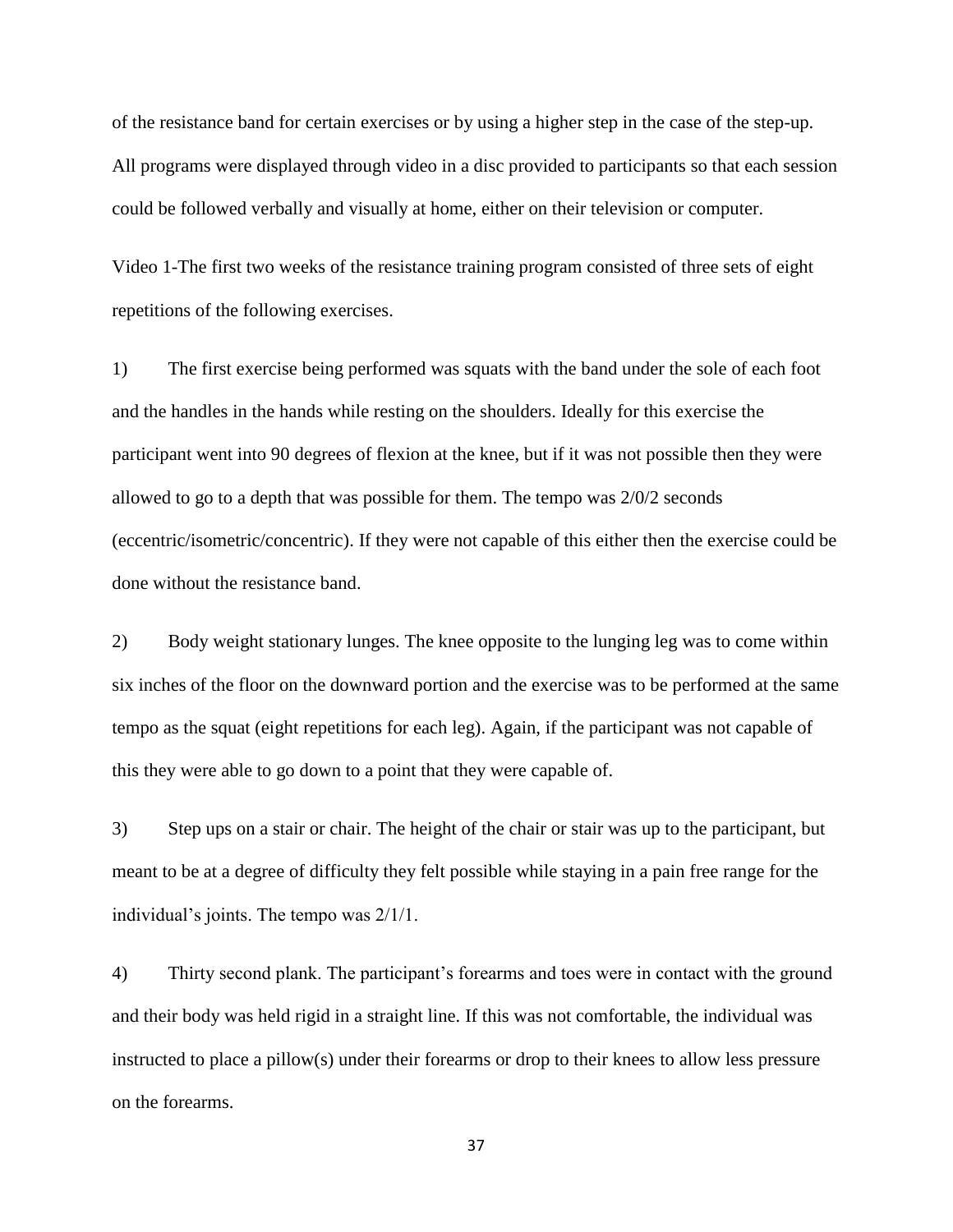5) Seated rows. The individual was sitting with the resistance band fastened around a stable object and they were pulling the handles of the band toward their chest at a tempo of 2/0/1. The degree of difficulty depended on how far they chose to sit away from the stable object.

6) Bicep curl with combined shoulder press. The hands were in supination and the individual bent at the elbow starting from full extension in order to curl the resistance band and then press the handles of the resistance band up performing a shoulder press. If the hand positioning was painful they were able to rotate their hands. As well, if putting the arms above the shoulders was painful then the participant could perform front deltoid raises instead in a separate motion.

7) Push-ups on the floor. The children performed push-ups either from the knees or toes. As well, participants could be on their hands or knuckles (to keep wrists from bending if there was wrist pain). If all of this was not a possibility, the child could perform push-ups against the wall while standing and position themselves a distance from the wall that was challenging, but didn't cause pain.

Pictures of each of these exercises are shown in Appendix 2.

If the grip on the band was painful for any of these exercises the participant was able to wrap towels around the handles so that their hand could be in a more open position.

Variations in these exercises were performed as weeks progressed so that each individual was challenged. The squats were altered by where the band was positioned under the feet in order to increase the tension. The lunges progressed from stationary, to returning to a feet together stance, and finally to a walking lunge. The step ups increased the height of the step and eventually had participants come up on their toes in the final two weeks. The core exercise was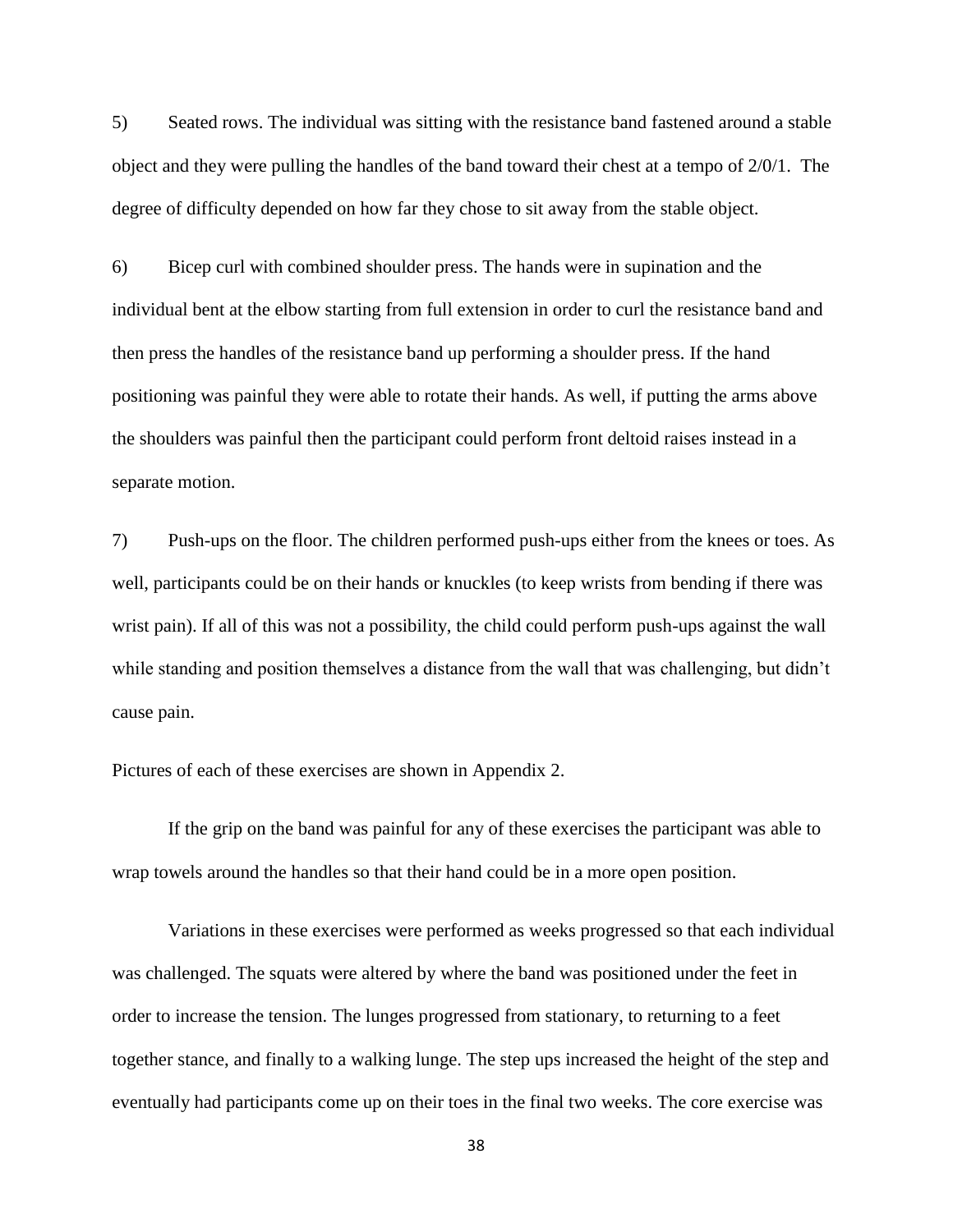standard throughout the six weeks, but if the participant was only able to do it on their knees initially they were asked to progress to their toes eventually. As well, participants were asked to hold the plank for a maximum of 30 seconds, and if they were not able to at first then the exercise was intended to progress to a full 30 seconds by the end of the six weeks. For the upper body exercises, the seated row progressed further away from the stable object. The position of the feet on the resistance band for the bicep curl/shoulder press could have been wider as to cause the resistance band to increase tension in the resistance band and increase the difficulty of the exercise. Finally, the push-ups progressed from the knees to feet, and the hands could have been placed closer together if greater difficulty was necessary. For the upper and lower body exercises (six in total) the number of repetitions increased by two every second week to increase the volume (therefore weeks three and four were ten repetitions and weeks five and six were 12 repetitions for each set). The modifications were also shown in the take home instructional exercise video incase participants needed extra guidance.

Participants were all shown the exercises before they began the six week exercise program. The demonstrations were done in person by Cameron Van Oort, the same individual who is demonstrating the exercises in the videos. Each participant was also asked to demonstrate the exercise to see if they were able to perform it properly. Resistance band selection was also done at that point in time to tailor the resistance to each individual"s ability. There were two different options of resistance bands, both purchased from TheraGear® (TheraGear Canada Ltd. Mission, BC). The green resistance band provided eight to 12 pounds resistance and the pink provided 13 to 19 pounds resistance. As the participant performed the exercises, they were asked which band made each exercise difficult, but not too difficult to not be able to complete the exercise for a total of eight repetitions. Participants were also watched during exercises to note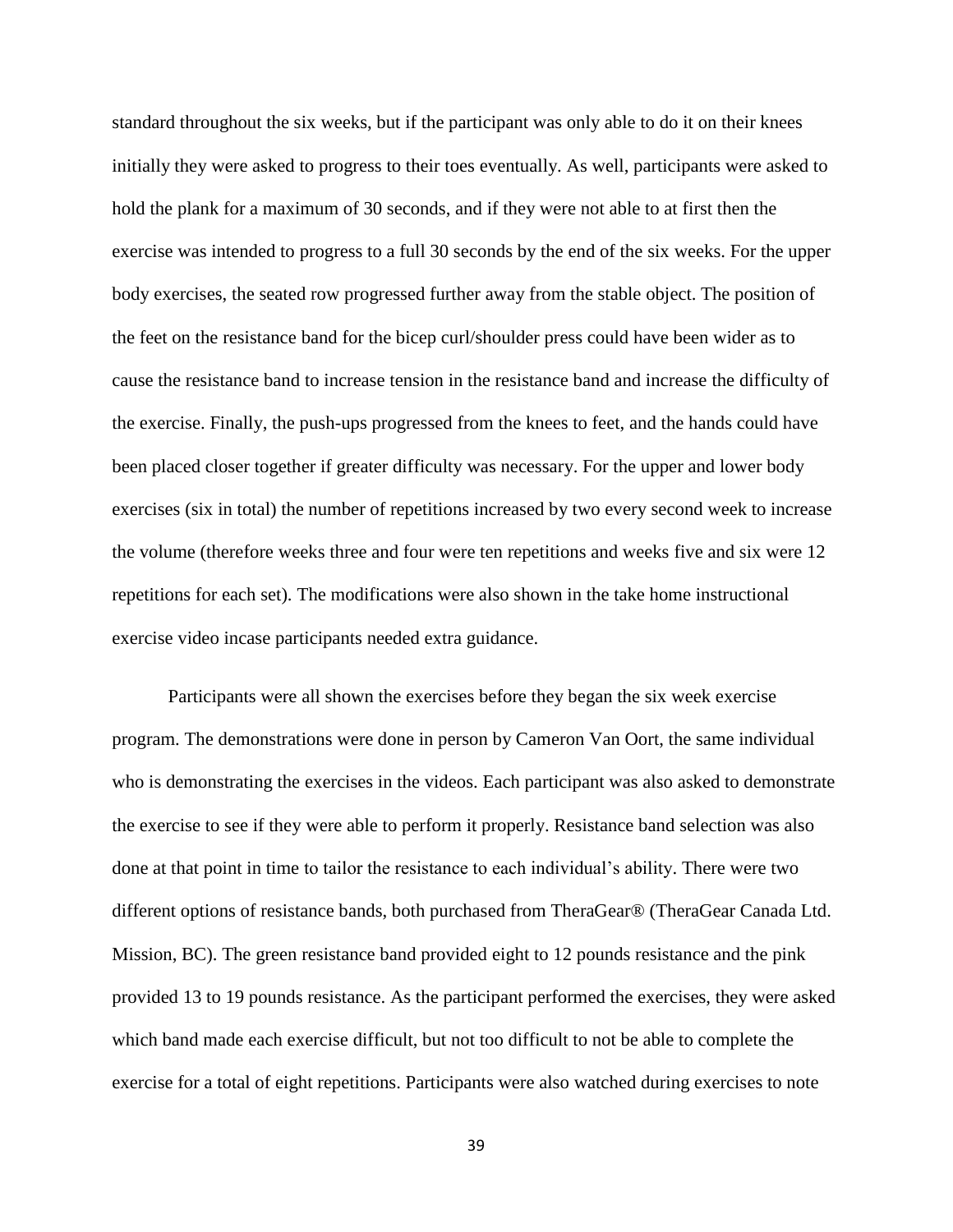their level of difficulty. Although, in this study, no participant felt any of the seven exercises to be excessively difficult such that they could not complete them at the time of demonstration, if that was the case then the exercise(s) potentially would have been changed to accommodate that. However, modifications to exercise were allowed and we therefore felt that the exercises were appropriate to a wide range of children with varying forms of JIA.

## **2.3 Pain Measurement**

Pain was measured at the end of the day for the week preceding the exercise program and once daily (end-of-day) on non-exercise days and three times a day (before exercise, after exercise, end-of-day) on exercise days throughout the six week time course of the exercise regimen. Due to the necessity of comprehensively measuring pain, this study used a tablet application (PinGo©; Tupper 2012) developed by Dr. Susan Tupper, Cameron Van Oort, Rahnuma Kazi and Dr. Ralph Deters in the Department of Computer Science, University of Saskatchewan. The PinGo© application was developed based off previous work by Dr. Tupper (Tupper. 2012). Each child was loaned a tablet with the PinGo© app installed for the seven week period. Once a day pain reports were seen as time-driven (end of day) whereas before and after exercise reports were event-based (Stinson et al. 2008).

The application had different questions depending on the series selected (before exercise, after exercise or end-of-day). Initially the child selected the time of day that they were answering the questions (i.e. before exercise, after exercise, end-of-day questions). The app then had a map of the child"s body where they could select each body region that had pain at that point in time and other locations of pain that they had experienced throughout the day (other pain locations could only be selected in the end-of-day questionnaire). They then reported their pain intensity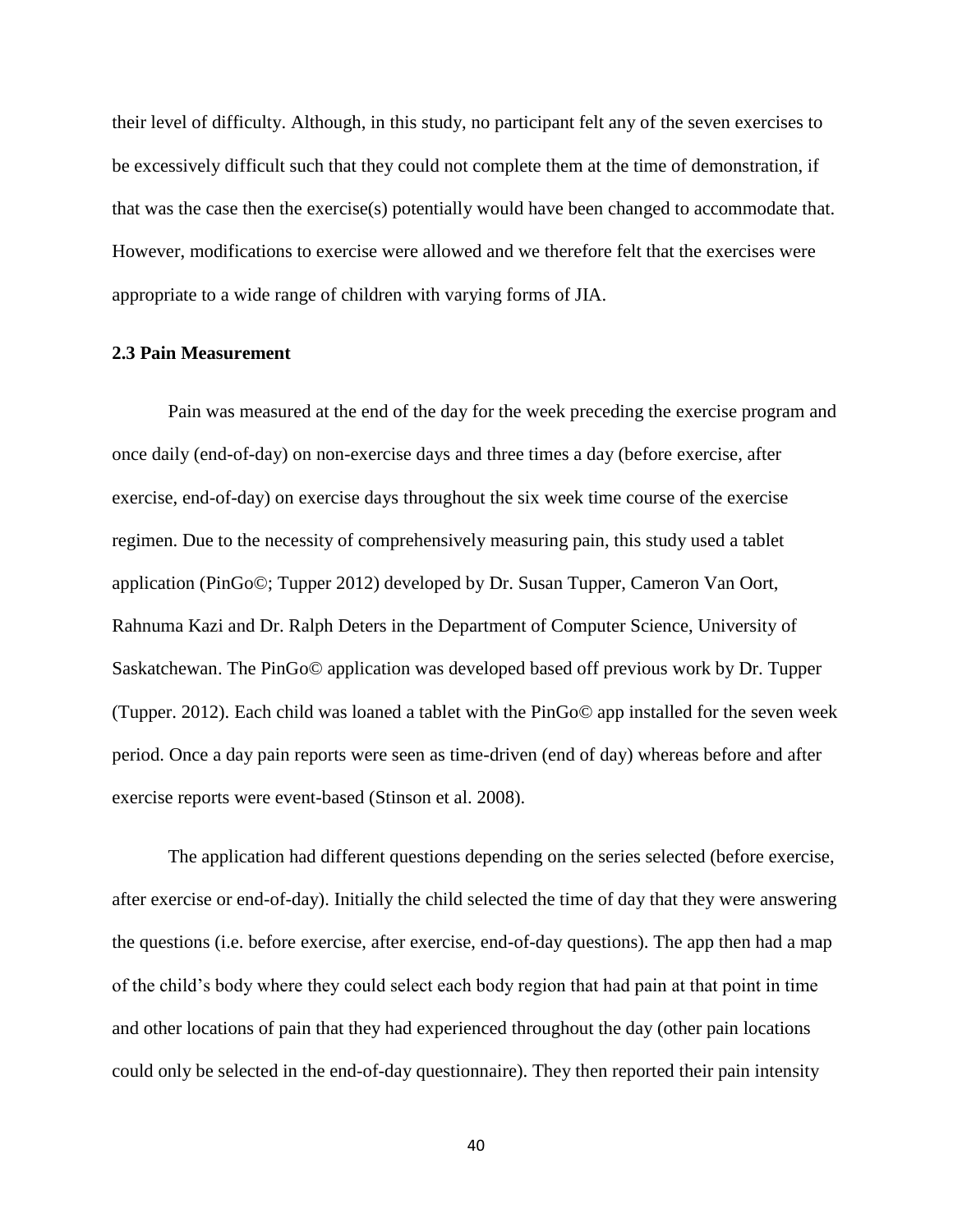using a VAS, with a range from zero being no pain to 100 being the most pain possible. Subsequently a question was answered on pain affect by having the participant select a face on the Facial Affective Scale that they felt most representative of how their pain was presently affecting them (McGrath et al. 1996). This scale had nine different faces with the first face being the least unpleasant face and the ninth being the most unpleasant face. After this, pain interference was reported to measure how the pain interfered with the participant's daily life (using sliding VAS scales). The measurement of pain interference was modified based off of the Brief Pain Inventory measure originally developed by Cleeland et al (1989). Following that, a question asking the participant to choose from a list of 26 words describing their pain experience was answered (pain descriptives). The descriptive words were adapted to children with JIA from the previous developed and validated Adolescent Pediatric Pain Tool (Savedra et al. 1993). They were able to choose as many words that they felt fit at that time. The next three questions used separate VAS scales to measure self-reported stiffness, fatigue, emotional valence (mood) and emotional activation (alertness/degree to which participant felt awake).

After these initial questions, the subsequent questions would vary depending on the time of day the questions were being answered. For the end-of-day questions, the next question asked the pharmacological treatments the child had used for pain (if any) since the last diary entry and how well those treatments worked (pain relief measured via a VAS). After this, nonpharmacological treatments were reported and its respective pain relief (via VAS). Finally an open texting field for the participant to tell what they felt necessary marked the completion of the end-of-day questions.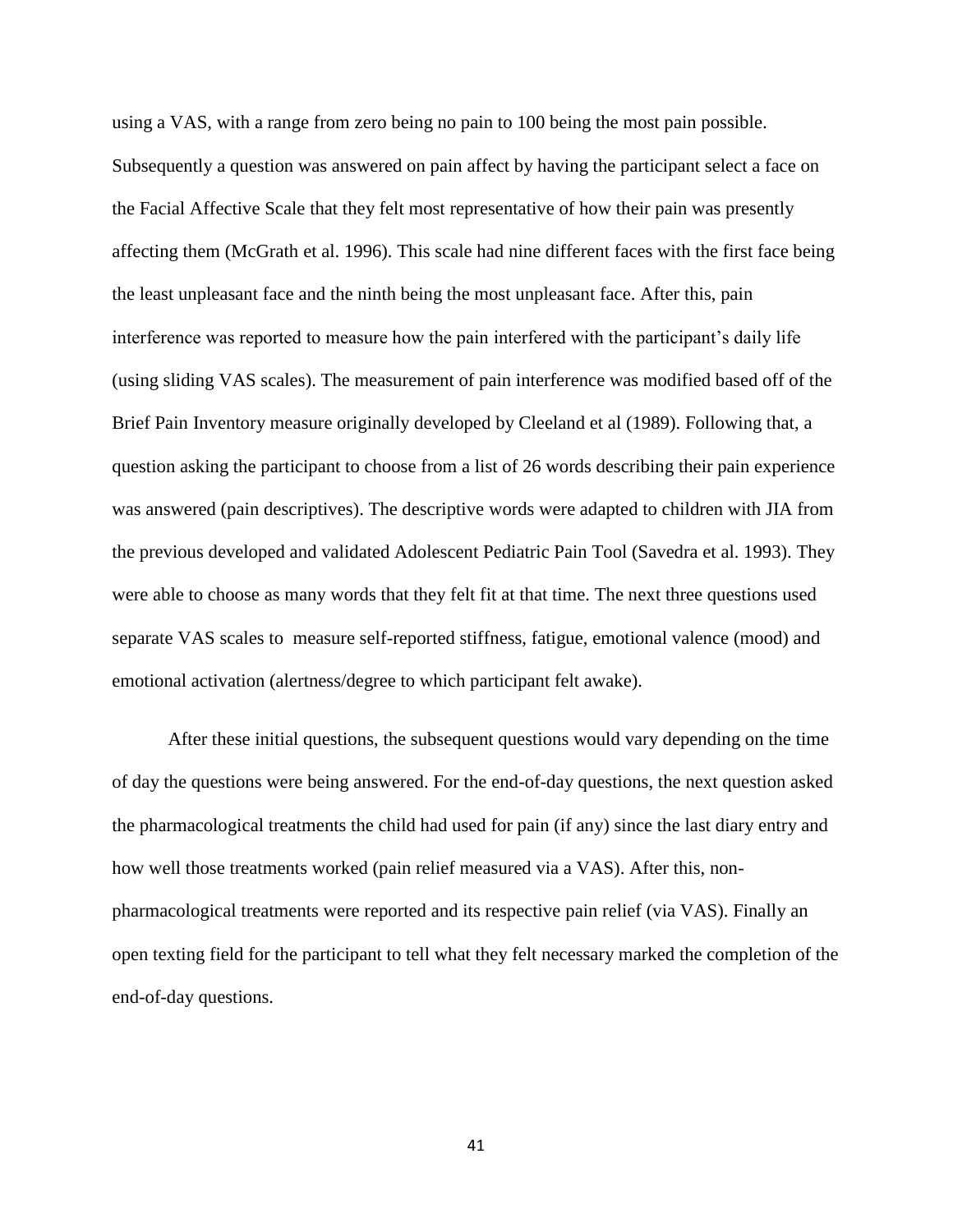For the before exercise questionnaire, the next question following emotional activation was an open texting field for the participant to say whatever they felt necessary. This marked the completion of the before exercise questionnaire.

The after exercise questionnaire was more lengthy and went into detail about specific exercises. The first question following the emotional activation was their ratings of perceived exertion (RPE) for the exercise program based on the Omni RPE scale developed and validated by Robertson et al (2005). This tool was a pictorial gradient ranging from zero to ten (zero being the easiest exercise and ten being the hardest). Following that the participants answered multiple questions similar for each of the seven exercises. First, they answered if they were able to complete the exercise as described in the video through a dichotomous "yes" or "no" answer. Then participants were asked how many repetitions were completed for each set and if they had to modify the exercise in any way. Subsequently, did they have increased pain during the exercise ('yes' or 'no') and if so, what was the pain intensity via VAS. Once these questions were answered for each of the seven exercises, another open texting field was provided to mark the completion of the after exercise questionnaire.

All VASs were a standard ten centimeters long. Not only did this app allow a very detailed outcome measure, adherence to the exercise program was also tracked as each questionnaire was time stamped, including the before and after exercise questionnaires. Once each questionnaire was complete, data was stored in a separate file on the tablet, not allowing participants to see their previous answers and influence their subsequent inputs. Errors with missing questions were avoided by developing the app so the advance/next button did not appear until each question was completed.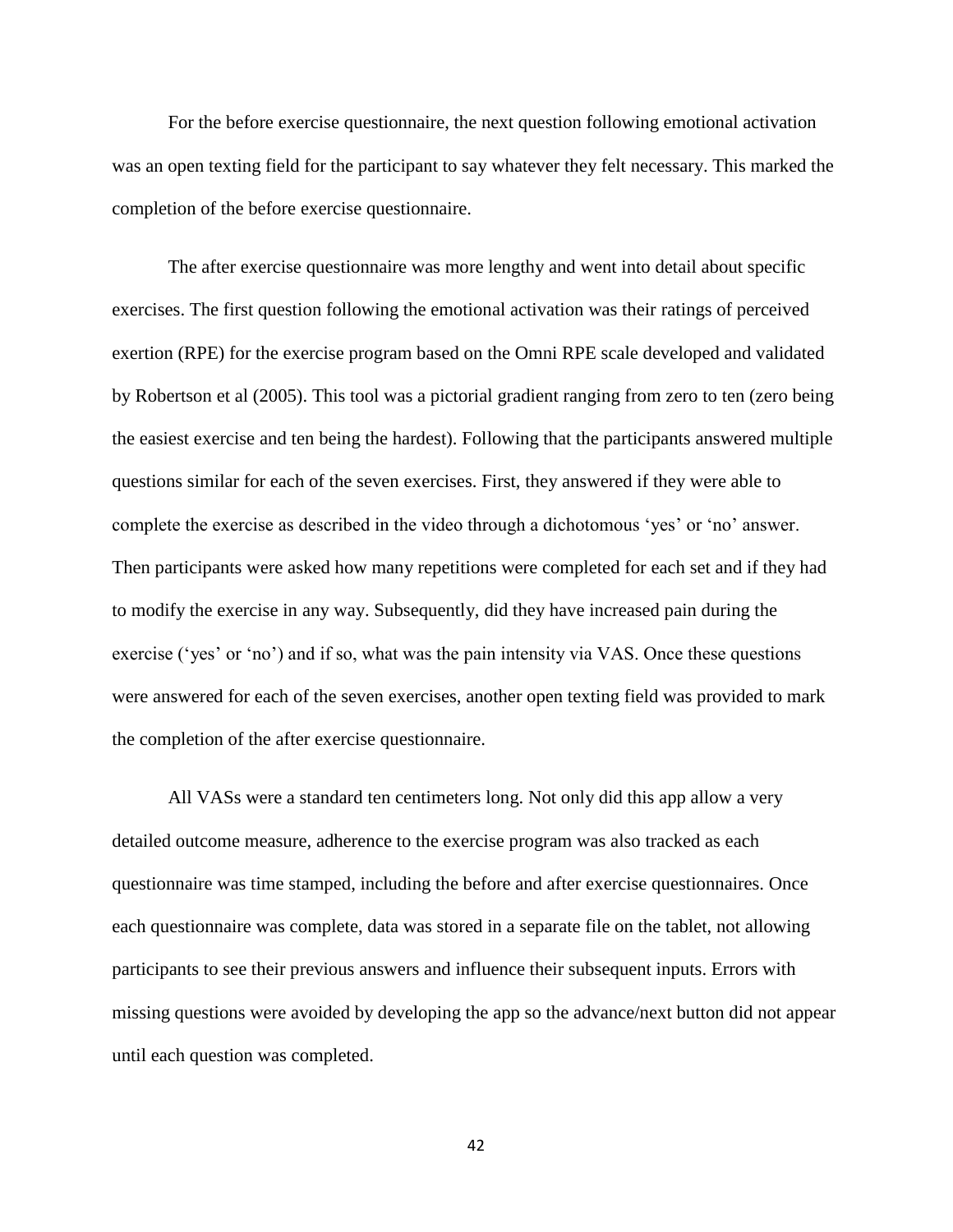PinGo© was based off a RTDC tool developed by Stinson et al (2006) (e-Ouch©) that measured pain intensity, affect and interference, as well as stiffness and fatigue in children with JIA. The use of electronic diaries to report pain has been suggested to be valid, feasible and highly acceptable in the JIA population (Stinson et al. 2008). Stinson et al (2008) compared a RTDC tool (similar to PinGo©) to recall measures of pain scores (which is most commonly used), and found that there were moderate to high positive correlations between the two, demonstrating construct validity of the tool. This aforementioned study was performed in children and adolescents with arthritis and also showed divergent validity, such that the tool was not measuring erroneous aspects of pain (Stinson et al. 2008). Stinson et al (2006) also demonstrated in a study with JIA patients that their version of an electronic pain diary was easy to learn, easy to use and the participants were satisfied. For a detailed outline of instructions given to participants on how to use the PinGo© application refer to Appendix 3.

## **2.4 Inflammation**

Inflammation was assessed non-invasively pre and post the six weeks exercise training program using ultrasound (General Electric Canada of Mississauga, Canada); a safe and noninvasive method for detecting synovial membrane inflammation (Collado et al. 2012). The effectiveness of this method is two-fold in that it measures inflammation with no ionizing radiation and is comparable to MRI for measuring synovitis (Szkudlarek et al. 2001).

This ultrasound assessment was performed by Dr. A. Rosenberg, pediatric rheumatologist, at the Royal University Hospital. Participants were examined at joints with current or previous inflammation for fluid, synovitis, synovial thickening and inflammation. Fluid was determined via B-mode ultrasound and described the absence or presence of fluid,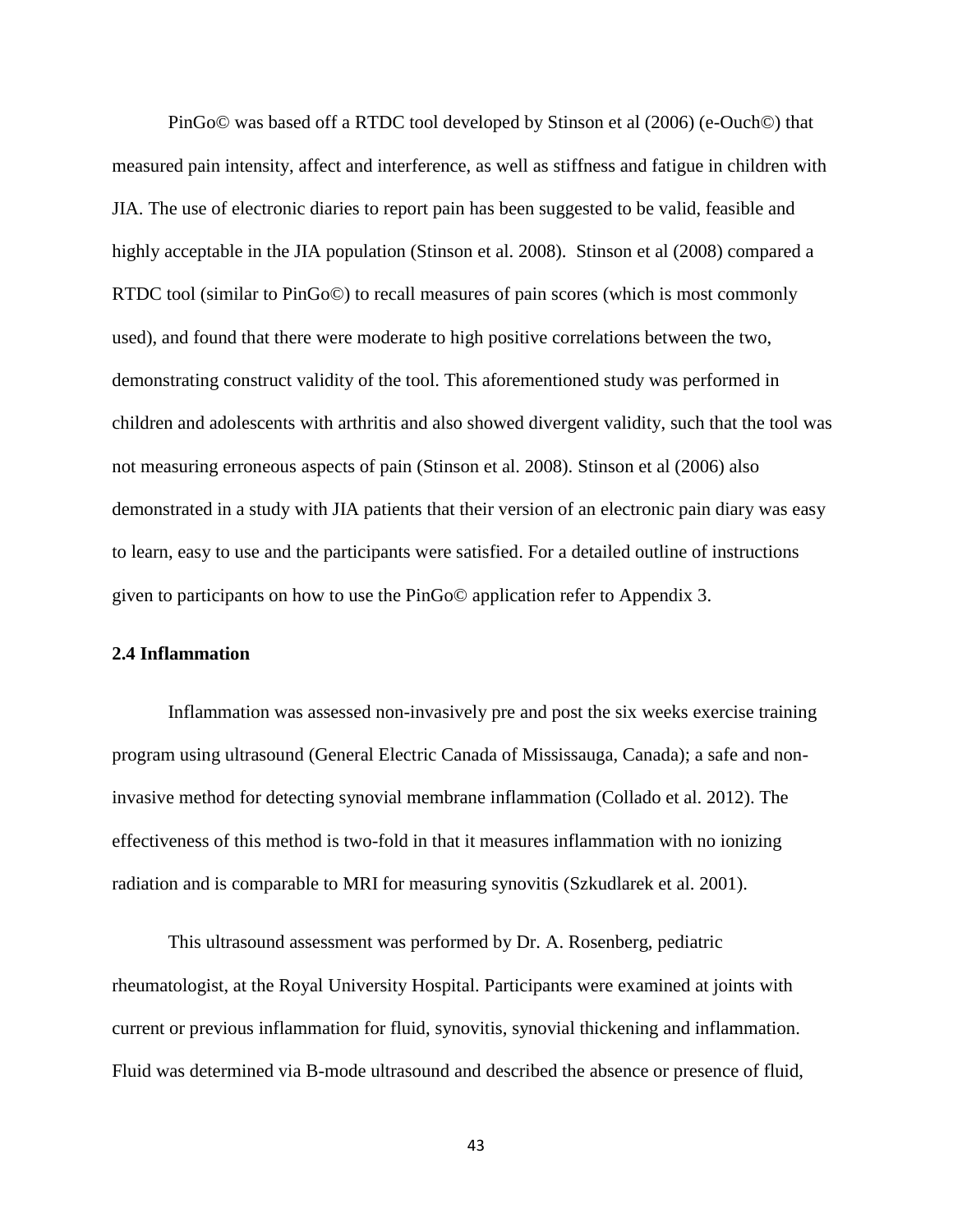usually indicative of active inflammation. Synovitis was determined via Colour Doppler ultrasound and indicates inflammation of the synovial membrane by the detection of blood flow within the membrane. Synovial thickening, measured via B-mode ultrasound, is determined in the absence of fluid or synovitis and can indicate changes from previous inflammation but does not typically indicate active inflammation. Inflammation was a global conclusion based off of the previous three variables. Each participant's inflammation, fluid, synovial thickening and synovitis were scored and reported semi-quantitatively on a zero to four scale (averaged across joints if multiple joints were measured), where zero is not present at all and four is maximally present.

## **2.5 Anthropometry**

Anthropometric measurements of height and weight were performed twice for each time point and the average of those two was used. Height was measured to the nearest 0.1 cm on a wall mounted stadiometer (Holtain Ltd. of Crymych, Dyfed, UK.) and weight was measured to 0.1 kg on a weight scale (Toledo Scale Company of Canada, Windsor, ON). Age was measured in years and decimal places (calculated by the number of days after the most recent year and divided by 365.25).

## **2.6 Muscle Thickness**

To assess muscle hypertrophy, muscle thickness (cross sectional area) of the vastus lateralis (VL) and the biceps brachii (BB) were measured using B-mode ultrasound placed over the muscle belly of each muscle (General Electric Canada of Mississauga, Canada). The muscle belly of the VL was located by measuring from the top of the greater trochanter to the lateral epicondyle of the femur and taking the 70% mark between those two points, starting at the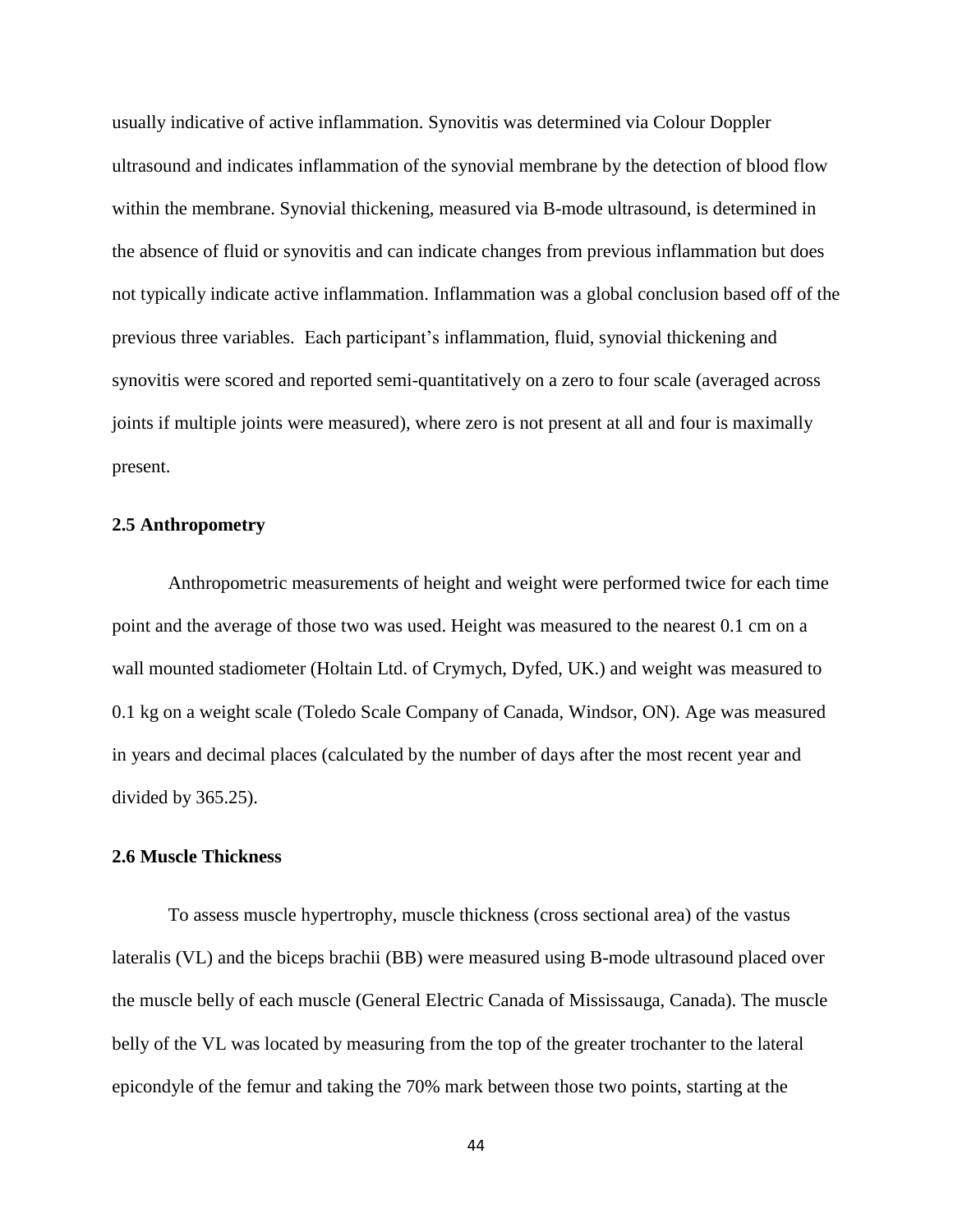proximal end. This was done with the participant seated on a table with a relaxed and fully extended leg. To locate the muscle belly of the BB a measurement was taken from the anterior aspect of the acromion process of the scapula to the proximal aspect of the cubital fossa with the arm in a 90 degree flexed position. Again starting from the proximal end, 70% of that distance was considered the muscle belly of the BB. For this measurement the participant was standing with their arm relaxed and supinated, so that the muscle belly of the BB was visible. For both the VL and BB, a transparent piece of paper with a cut out the size of the ultrasound head was then placed over the marked area, with the halfway point of the cutout at the muscle belly (70% area previously located). The cutout area was traced and the ultrasound was taken over that area. For each of the measurements the dominant arm and leg (determined by asking the participant which arm and leg are used to normally throw and/or kick a ball) were used. Measurements were completed four times for each muscle, taking the average of the two closest measurements. The ultrasound was performed with consistent minimal pressure being applied to each muscle to avoid compression of the muscle. Transparent papers were kept after each participant did baseline testing until they came back to do post testing, with anatomical landmarks as well as birthmarks on that anatomical site being marked down on the transparent paper to reference for the post testing and allow the same spot to be located for measurement (Chilibeck et al. 2004). All measurements were performed by Cameron Van Oort.

Ultrasound is an imaging technique that uses sounds higher than that audible by the human ear to send frequencies into a certain area of the body to have sounds reflected back, providing a relatively detailed image. The B-mode ultrasonography technique that was used for this study produces a two-dimensional image derived using a 12 megahertz linear-array probe (General Electric Canada of Mississauga, Canada). Muscle thickness was defined as the distance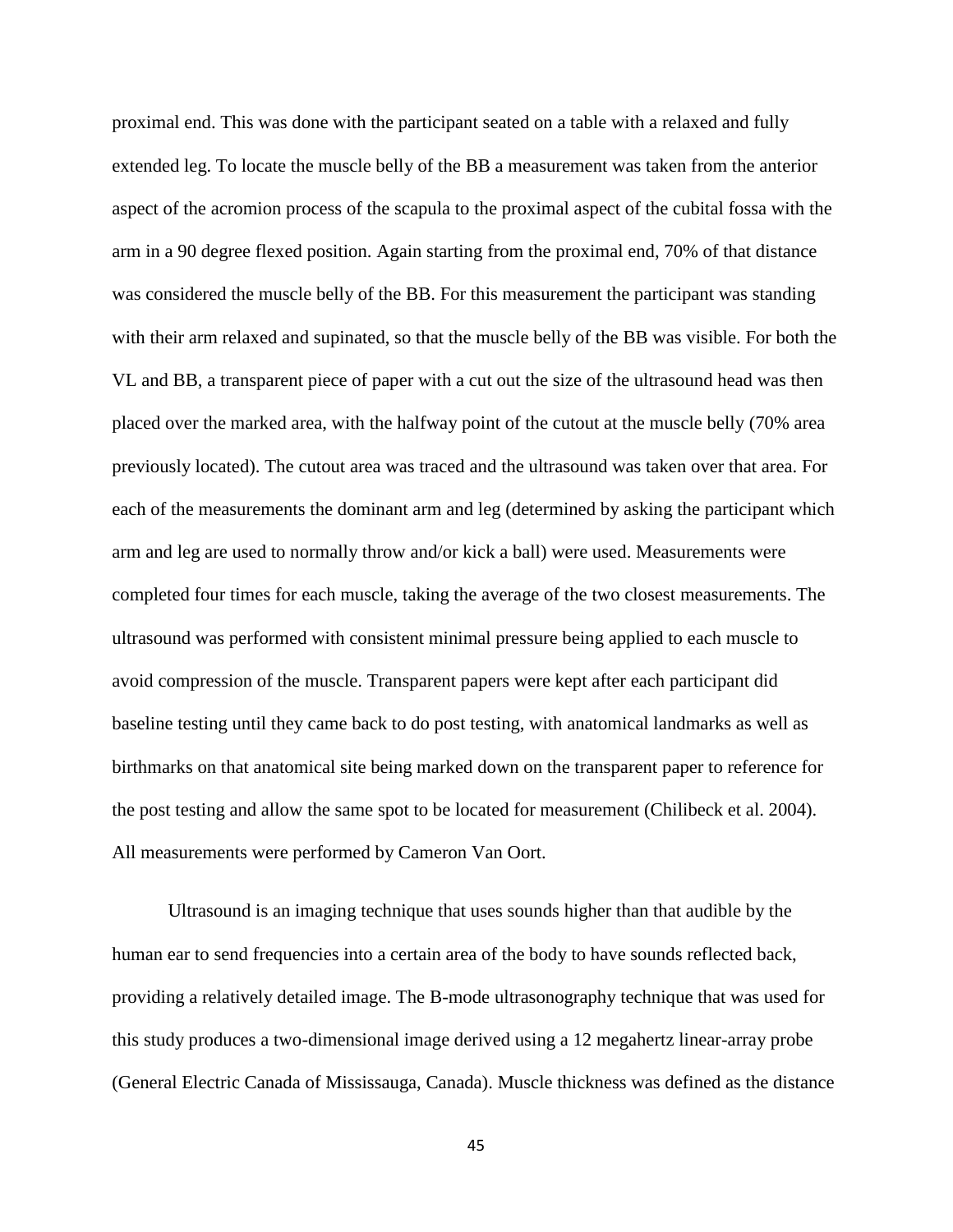from the muscle-subcutaneous fat interface to the bone-muscle interface. This method is reliable and valid, with correlation coefficients of 0.998 for reliability and 0.999 for validity when compared to the gold standard of MRI (Reeves et al. 2003). The minimum generalizability coefficient when using the ultrasound for numerous muscle groups is 0.92 (Ishida. 1992).

#### **2.7 Muscle Strength**

Leg extension strength of the dominant leg and elbow flexion of the dominant arm were tested using the Humac NORM Dynamometer (CSMi, Stoughton MA, USA) and Humac 2009 computer program. This was performed before and after the six week exercise training program. Participants were placed in a seated position with shoulder and abdominal straps securing them to the chair and the anatomical axis of rotation was lined up with dynamometer"s axis of rotation. Before each of the measurements each participant performed three warm up repetitions. This was done to ensure participants became accustomed to the machine, the researcher"s verbal instructions and also served as a warm up. They then completed four maximal voluntary contractions (MVC) with one minute between each contraction to allow full recovery. The highest torque recorded from of the MVCs was used for analysis. Location of the seat in relation to the dynamometer was written down during pre-testing in order to test the participant in the same position for post-testing. Therefore rotation scale, back angle, fore/aft position, dynamometer height, dynamometer rotation and location of the monorail were recorded to allow post-testing to commence in a similar position.

The Humac NORM dynamometer applies a constant velocity while adjusting the resistance to the strength of the individual. Both the knee extension and elbow flexion MVCs were performed at a concentric speed of 60 degrees per second (1.05 radians/sec). All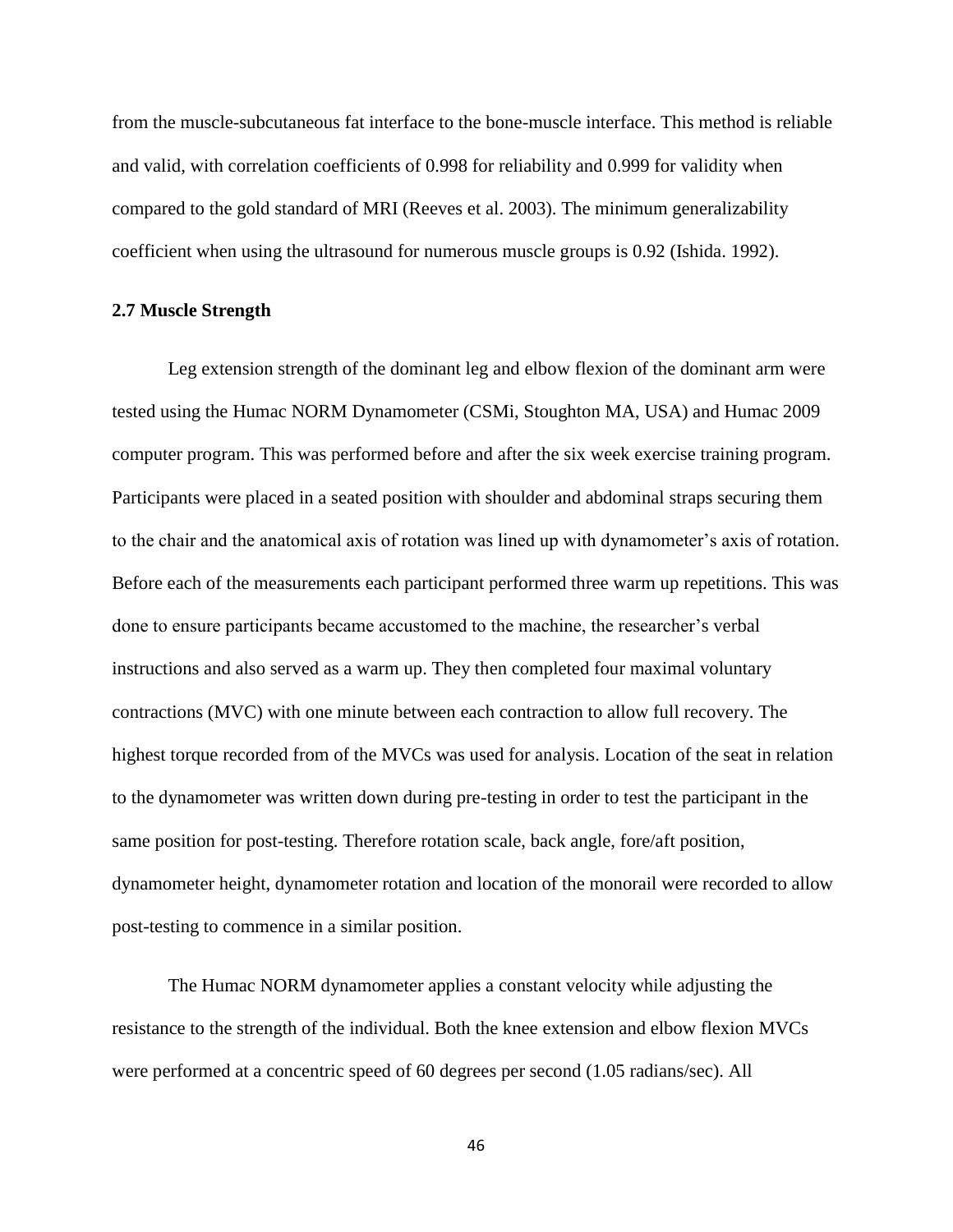measurements were reported in Newton metres, a measure of perpendicular force on a moment arm in keeping with that of the dynamometer. A high one week test-retest reliability (0.82 - 0.97) has been shown in previous literature (Pincivero et al. 1997).

### **2.8 Functional Assessment**

The Childhood Health Assessment Questionnaire (CHAQ) was used to assess selfreported functional ability before and after the six weeks of training (Singh et al. 1994). The questionnaire is divided into three portions; a disability index, discomfort index, and health status. Klepper et al (2003) deemed children 8 years and older capable of self-administering the CHAQ without any specific training.

Each question on the disability index was reported on a scale of zero to three. Answering zero means the child does the task without any difficulty, whereas answering three means the child is unable to perform that task. Therefore, a higher score means the child has a greater disability and less functional capacity. If the task is beyond that child because they are not at that developmental age, then the question is marked 'not applicable'. If the child requires an aid in order to perform the task, whether it is a device or another person, the minimum score for that activity is a two, representing 'with much difficulty'. This initial part of the CHAQ (disability index) is divided into eight subcategories including dressing and grooming, arising, eating, walking, hygiene, reach, grip and activities. There are numerous questions for each of these subcategories. A score is given for each of the eight subcategories, which is determined by taking the highest scoring item in each category. For example, if in the eating category a child had a score of zero for 'lift up a cup to mouth' and for 'open a new cereal box' but had a two for 'cut his/her own meat', then the score for that category would be a two. Once this is done for each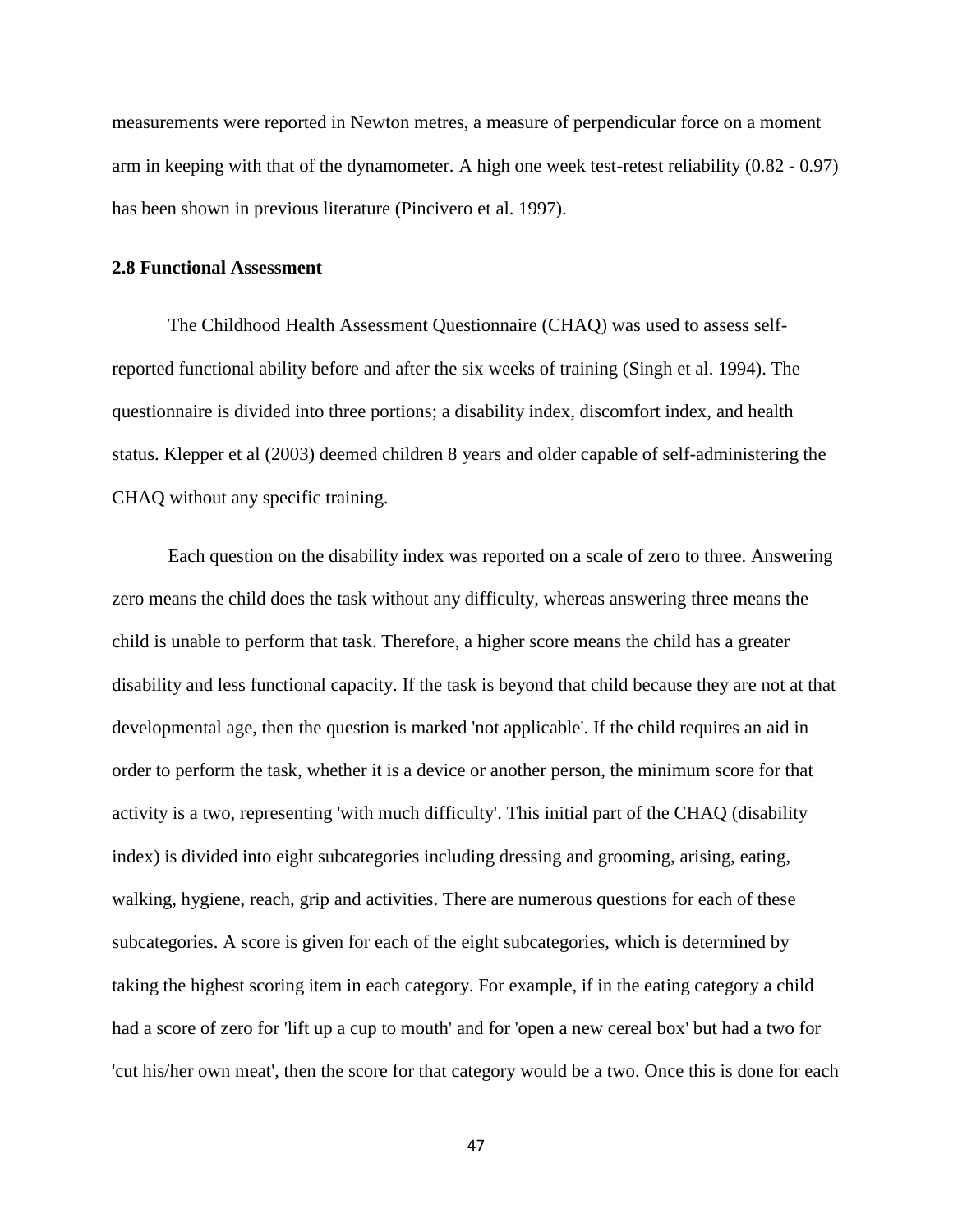subcategory, the scores are averaged and the child will have a final score between zero and three. The score obtained from these categories is the disability index.

Each participant"s discomfort index and health status were measured using a ten centimeter VAS where the child answers how much pain they have had in the past week due to their arthritis and how they feel they are doing knowing all the different things in their daily lives that they have to do and how their arthritis can affect that. The distance from the left end of each scale to the point the child marked was then measured in centimeters to the nearest 0.1cm. That value was multiplied by 0.3 and a score was given from zero to three. In the end, a score was obtained for disability index and health status (discomfort index was omitted as pain was measured throughout the study more comprehensively) (Singh et al. 1994).

This test has been shown to be reliable and valid in children with JIA and has been tested against healthy children who score zero in both the disability and discomfort index (Singh et al. 1994). It also correlates significantly  $(p<0.0001)$  with established disease activity measures (Klepper. 2003). Singh et al (1994) reported CHAQ scoring as being more sensitive to change than morning stiffness or active joint count, while Feldman et al (1995) report the responsiveness of the CHAQ to change as being moderate to good.

## **2.9 Baseline Physical Activity**

Baseline physical activity was objectively measured in participants using accelerometers over a seven day period in conjunction with end-of-day pain measurement for the week preceding initiation of the exercise program. To gain a valid representation of physical activity for children a four to nine day period of measurement is needed, with at least one weekend day (Trost et al. 2005). Participants wore the ActiGraph GT3X+ (Actigraph© of Pensacola, FL,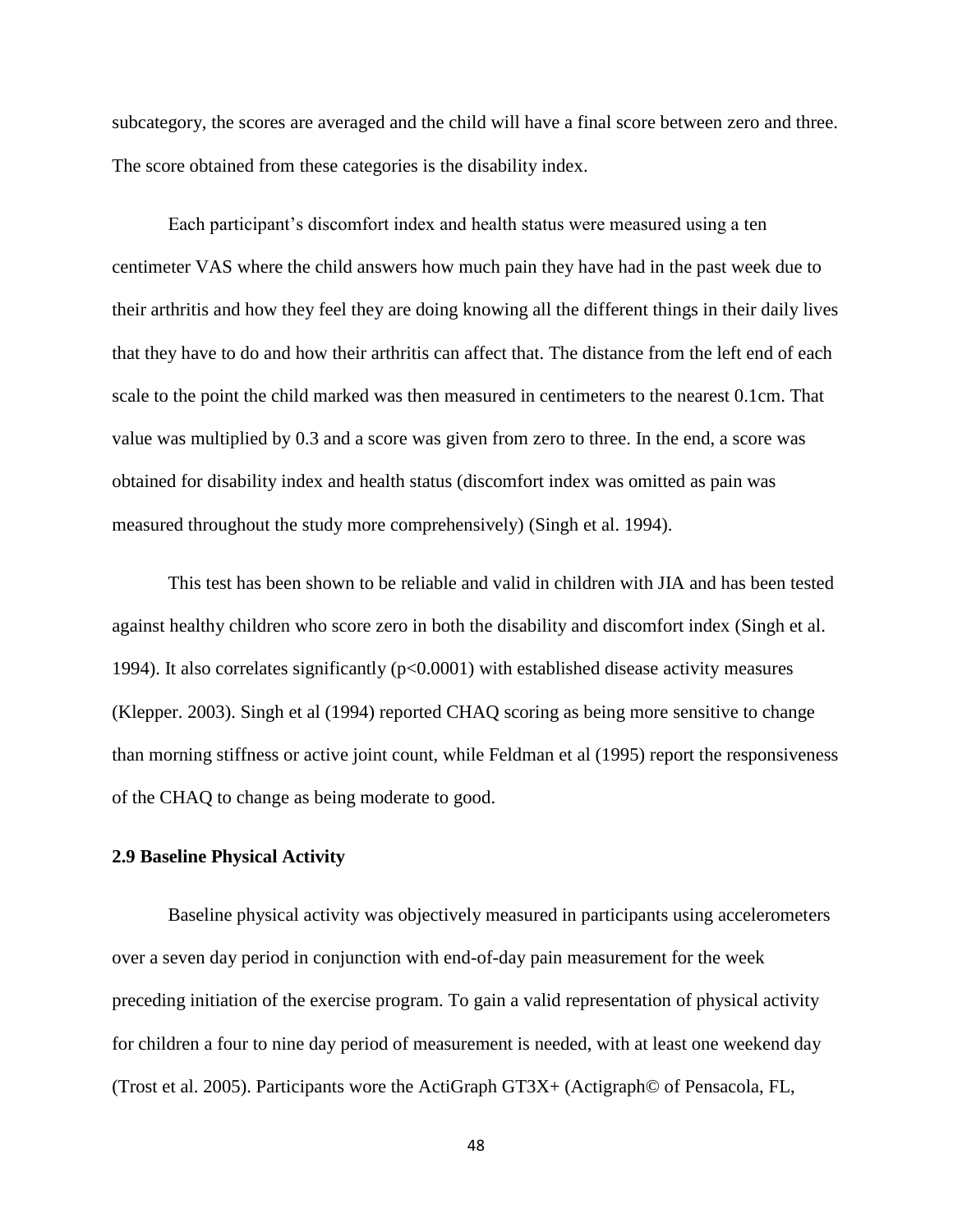United States) accelerometer around their waist during waking hours. Participants were instructed to take the device off while swimming, bathing, showering or participating in contact sports as it is not recommended that the device stay submerged in water for long periods of time or be worn during contact sports. The device was located at their right hip just anterior and medial to the anterior superior iliac spine. It was fastened in this location using an elastic belt. The placement as close to the centre of mass as possible will not take into account low intensity activities like painting or writing, but it is recommended for the best estimation of true energy expenditure as it measures whole body movements (McIver et al. 2005; Godfrey et al. 2008). All of this information was given to the participants orally and they were instructed to contact one of the researchers if they had questions about the device. The accelerometers were borrowed from the accelerometer pool at the University of Saskatchewan in the College of Kinesiology.

Along with the accelerometer, children were given an accelerometer log to write down times of day when they wore or did not wear the accelerometer, along with reasons as to why. This log consisted of a seven day schedule, with two weekend days. It asked the children to note when they woke up, when they put on the accelerometer, when they took off the accelerometer, when they went to bed and any other times they took off the accelerometer and why. A final question asked if this was a typical day for the participant or not, and if not then why. The log was meant to aid in reminding the child to wear the device each morning and also to understand if there were periods of physical activity that were missed due to removal of the device. Please see Appendix 4 for details of the accompanying sheet to the accelerometer.

The ActiGraph GT3X+ accelerometer is a tri-axial measuring tool which will measure movements in the vertical, anterior-posterior (horizontal), and medio-lateral direction. It has been shown to be a valid tool for measuring physical activity in children (Robusto and Trost. 2012).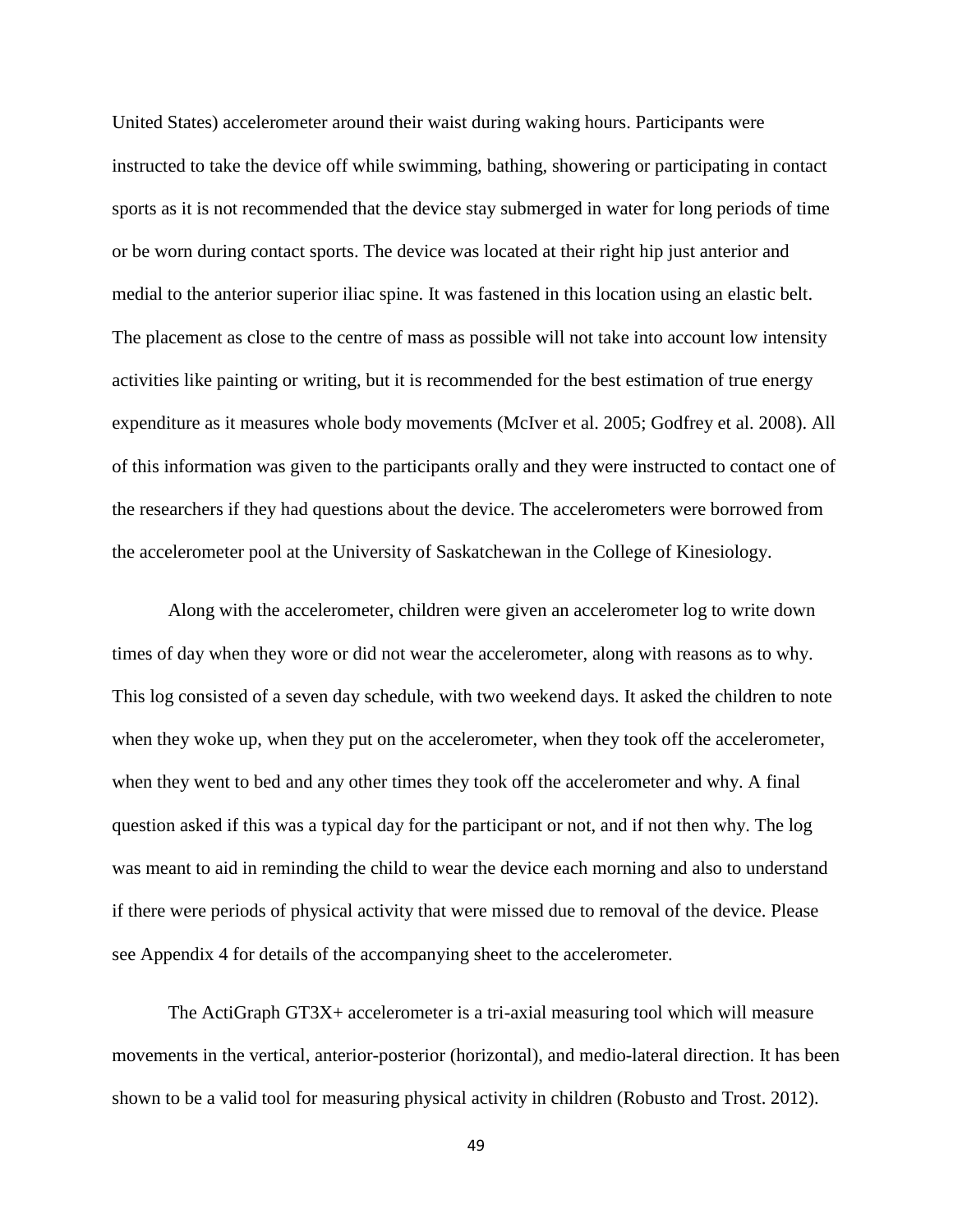This device uses a high-sensitivity proportional integrating measure mode, which can measure both direction and intensity of movement by measuring the peizoelectrical charge created from the compression of the crystals inside the device. These accelerations are converted into a signal referred to as "counts", which can be compared between individuals and to reference standards to get an estimate of energy expenditure and minutes of sedentary, light, moderate and vigorous physical activity (Cliff et al. 2009).

This particular type of accelerometer is set to a sampling rate of 30 Hertz and measures motion within the normal human range and nothing outside of that. The user can pre-define the epoch (time interval) length in which they want the accelerometer to measure, which in the case of the Actigraph accelerometers, the options were 1, 2, 3, 5, 10, 15, 30, or 60 seconds. Due to the nature of physical activity in children being short bursts of about three seconds of exercise, the epoch length was set at three seconds (Rowlands. 2007). No higher than fifteen second epoch lengths is recommended for field based research in children (Trost et al. 2005).

The ActiLife version 6.4.5 software (Actigraph© of Pensacola, FL, United States) was used to initialize the devices, as well as download the collected data from the accelerometers. Uploading the data from the accelerometer was done as soon as possible when the device was retrieved. The same computer was also used as to prevent disturbances that can occur between computer time offsets (Yildirim et al. 2011).

Data reduction was performed to remove excessively long zero counts from the data that could be due to the participant removing the accelerometer because of sleeping purposes, shower, swimming, or contact sport activity (Robertson et al. 2011). However, not all zero counts should be omitted from the data as some may be due to sedentary behavior rather than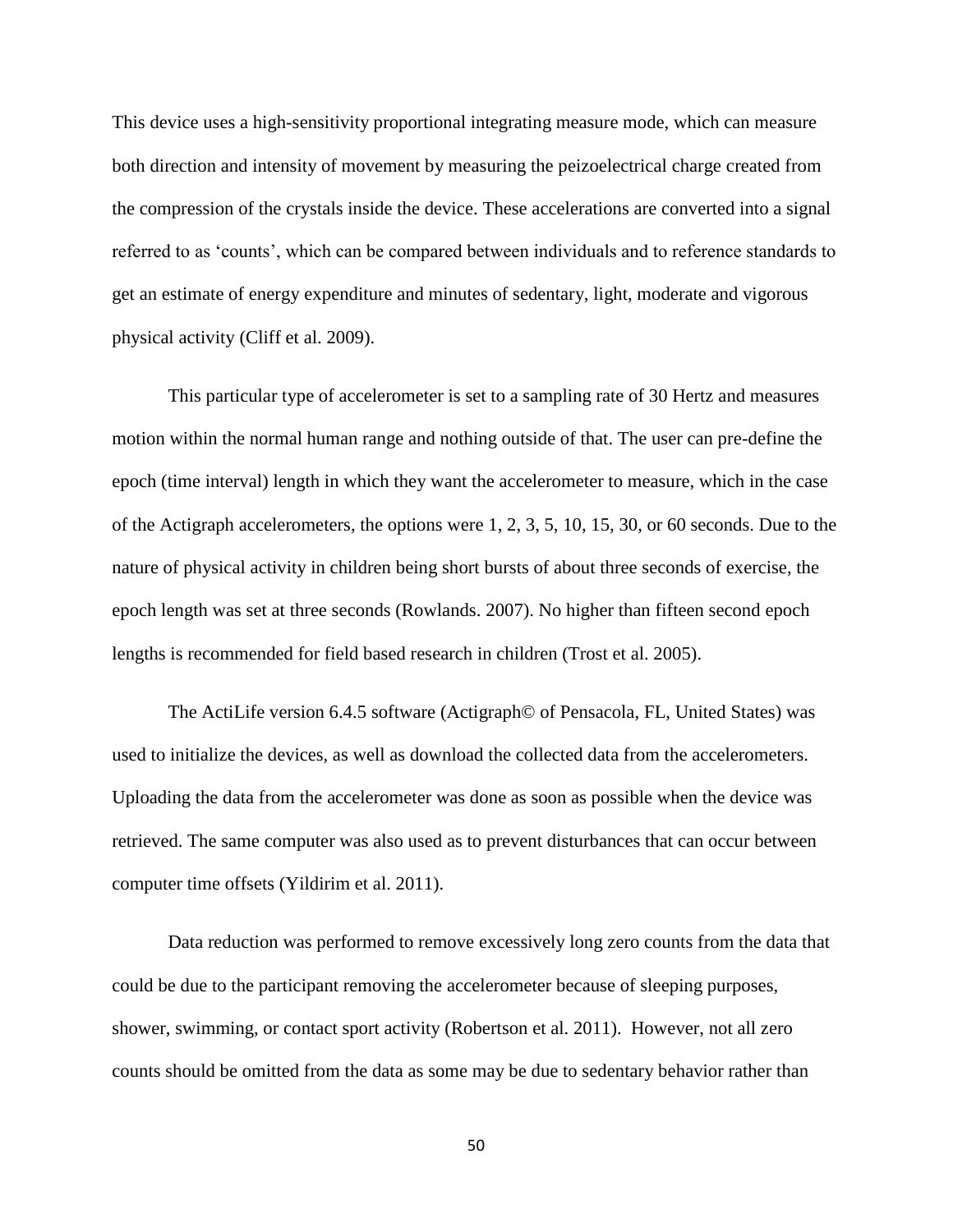non-wearing time (Yildirim et al. 2011). It was decided time periods of greater than 20 minutes with consecutive zero counts were to be removed from the data due to the likelihood that the accelerometer was removed from the participant (Esliger et al. 2005; Yildirim et al. 2011). The ActiLife software allowed cut points to be set for sedentary, light, moderate and vigorous physical activity. Those cut points were set based off the Puyau et al (2002) calibration study of physical activity monitors in children.

Wear time was calculated by subtracting non-wearing time from a 24 hour period (Yildirim et al. 2011). For this study a minimum wearing time of seven hours was needed in order to consider that a valid day of data collection. Previous literature has shown that the reliability between seven and ten hours (standard amount of wear time) of wear time does not significantly differ (Corder et al. 2008; Penpraze et al. 2006).

Although it was intended to collect accelerometer data for seven days, a minimum of four days was considered necessary (with at least one weekend day) in order to qualify that participant's accelerometry data into the analysis. This is standard protocol when using accelerometers with children (Stone et al. 2009; Robertson et al. 2011). Therefore a minimum of four days with at least seven hours of data for each day was necessary to qualify that participants accelerometer data.

Because participants were given a log and the accelerometer to wear, when there were no counts in a time period and participants had logged the reason why they removed the device, the activities reported in that period were classified into sedentary, light, moderate or vigorous physical activity based off Telford et al (2004) physical activity study in children. If this non-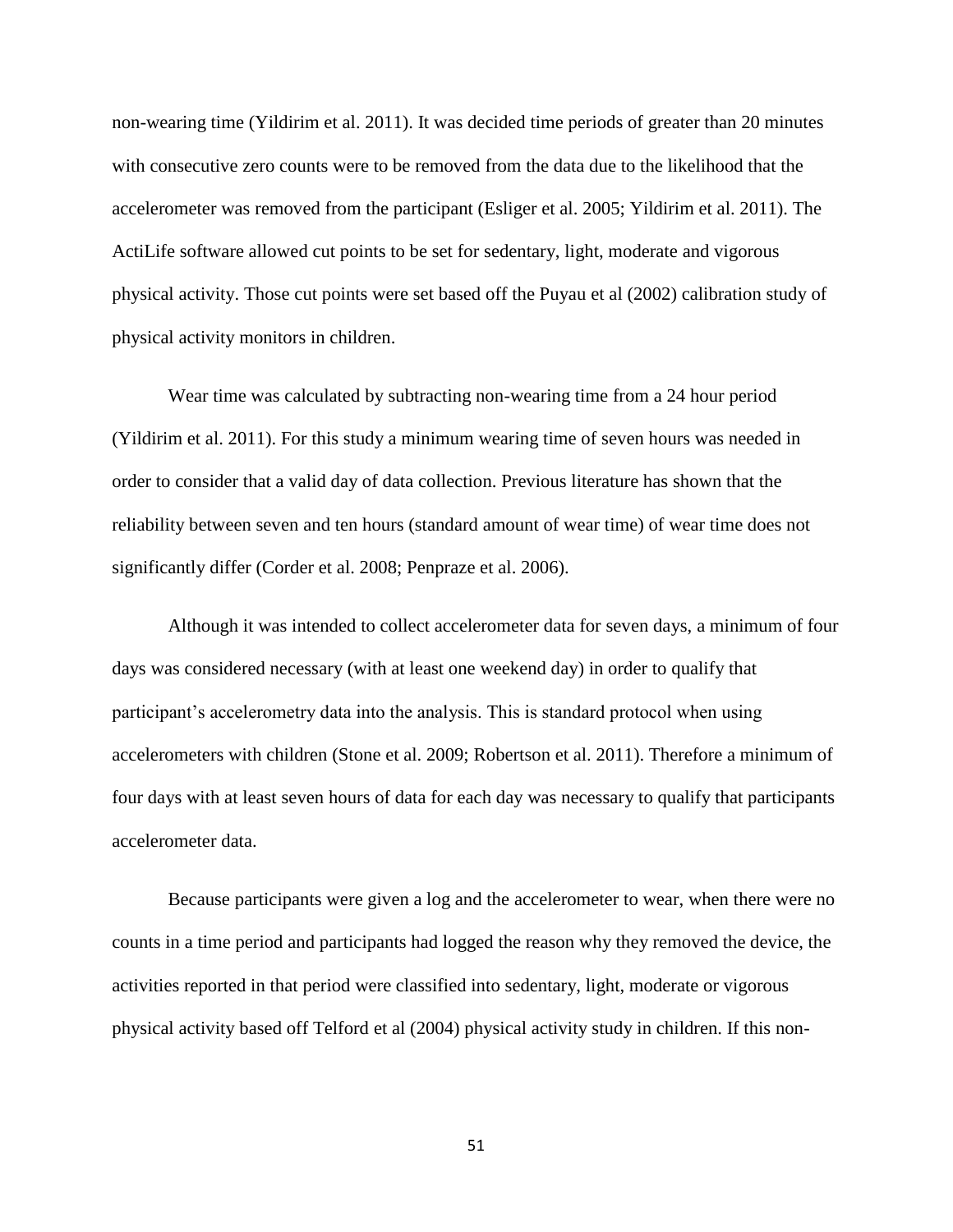wear time was considered moderate to vigorous physical activity (MVPA), it was then added to the minutes of MVPA retrieved from the accelerometer.

The minutes attained from the accelerometer and those reported in the log were added together to get total minutes of MVPA. Total minutes of MVPA were then divided by the number of valid days of accelerometer wearing to attain mean minutes of MVPA per day. This measurement was used to compare the participants in this study to that of healthy children from a childhood physical activity study published by Nader et al (2008). MVPA was used as opposed to counts so that researchers, physicians and health practitioners not familiar with the use of accelerometers could better understand the activity levels of these participants.

## **2.10 Closing Questionnaire**

At the end of the study each participant answered a standardized questionnaire on whether they liked the exercise program, if they would like to see changes within the exercise program, if they felt it improved their quality of life as a whole, if they liked using the tablet device, and if there were other questions they would have liked to see on the tablet application. These questions were read to each participant by a researcher and the researcher wrote down the answers accordingly. If the participant did not understand the question it was then worded in a way that made it easy for the participant to comprehend. As an example, for the quality of life question the child would be asked if they felt the exercise program made their life better and easier. See Appendix 5 for the questionnaire.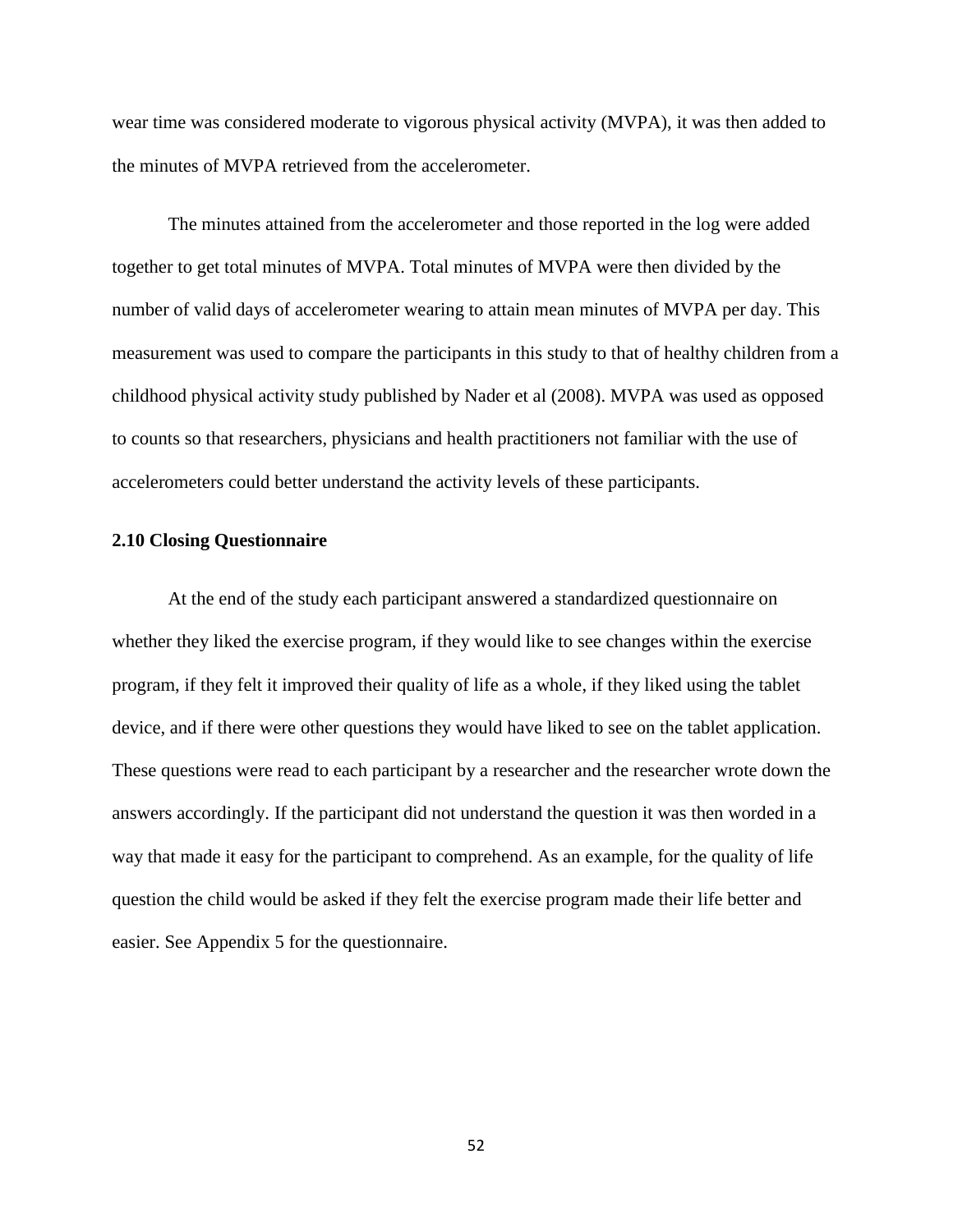## **2.11 Statistical Analysis**

Adherence to the program was analyzed in Microsoft Excel by using the number of after exercise questionnaires completed. If adverse events were reported by participants it was noted and reported in the results. Graphs of daily pain intensity, pain affect, and pain interference per participant were created on Microsoft Excel to depict the variability of those variables for each participant in the study.

All other data were entered into SPSS data entry and analyzed using SPSS software version 20© (IBM Corporation of Armonk, New York). End-of-day pain intensity, pain affect and pain interference scores were averaged over the initial baseline week, the first two weeks of training, the middle two weeks of training and the final two weeks. The main effect of time was then tested between the averages using repeated measures ANOVA for the whole group. Pain intensity change scores from before to after exercise (for each occasion in each subject) were computed by subtracting the pain intensity before the exercise from the pain intensity after the exercise. Occasions (a single time point pain measure of an individual) were then used to determine the number that decreased below 8.2 units and the number that increased above 19.0 units (clinically relevant decrease and increase in pain intensity in pediatric rheumatic populations) for any of the participants (Dhanani et al. 2002). As well, dependent t-tests were run for each individual between before and after exercise pain intensity and pain affect scores. Pearson"s correlation was used to assess the relationship between pain intensity before the exercise and RPE of the exercise (aggregated and within individuals). Pearson"s correlation was also run individually to assess the relationship between end-of-day pain intensity with stiffness, fatigue and mood. Descriptive statistics were assessed in SPSS and reported in the results section. To analyze the secondary measures of this study, paired-samples dependent t-tests were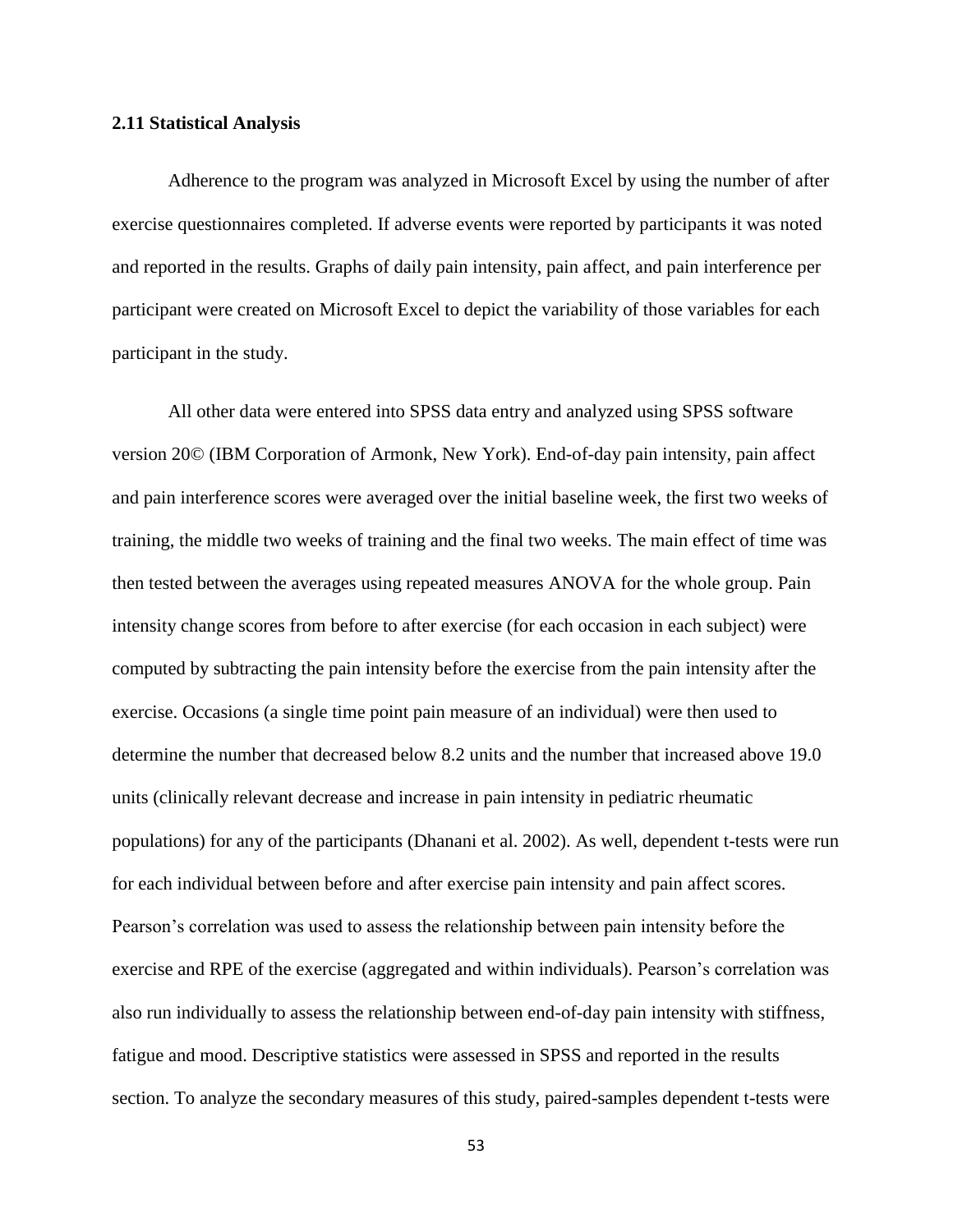employed to compare before and after intervention scores of inflammatory variables, muscle strength of the knee extensors and elbow flexors, muscle thickness of the VL and BB, disability index of the CHAQ and health status of the CHAQ. Significance was considered acceptable at an alpha level of p<0.05. G\*Power (G\*Power© of Dusseldorf, Germany) was used to calculate the necessary sample size for a definitive study to achieve a power of 80%.

The analysis of the Actigraph GT3x accelerometers was performed on ActiLife version 6.4.5 software (Actigraph© of Pensacola, FL, United States). From this an average amount of MVPA per day was attained for each participant.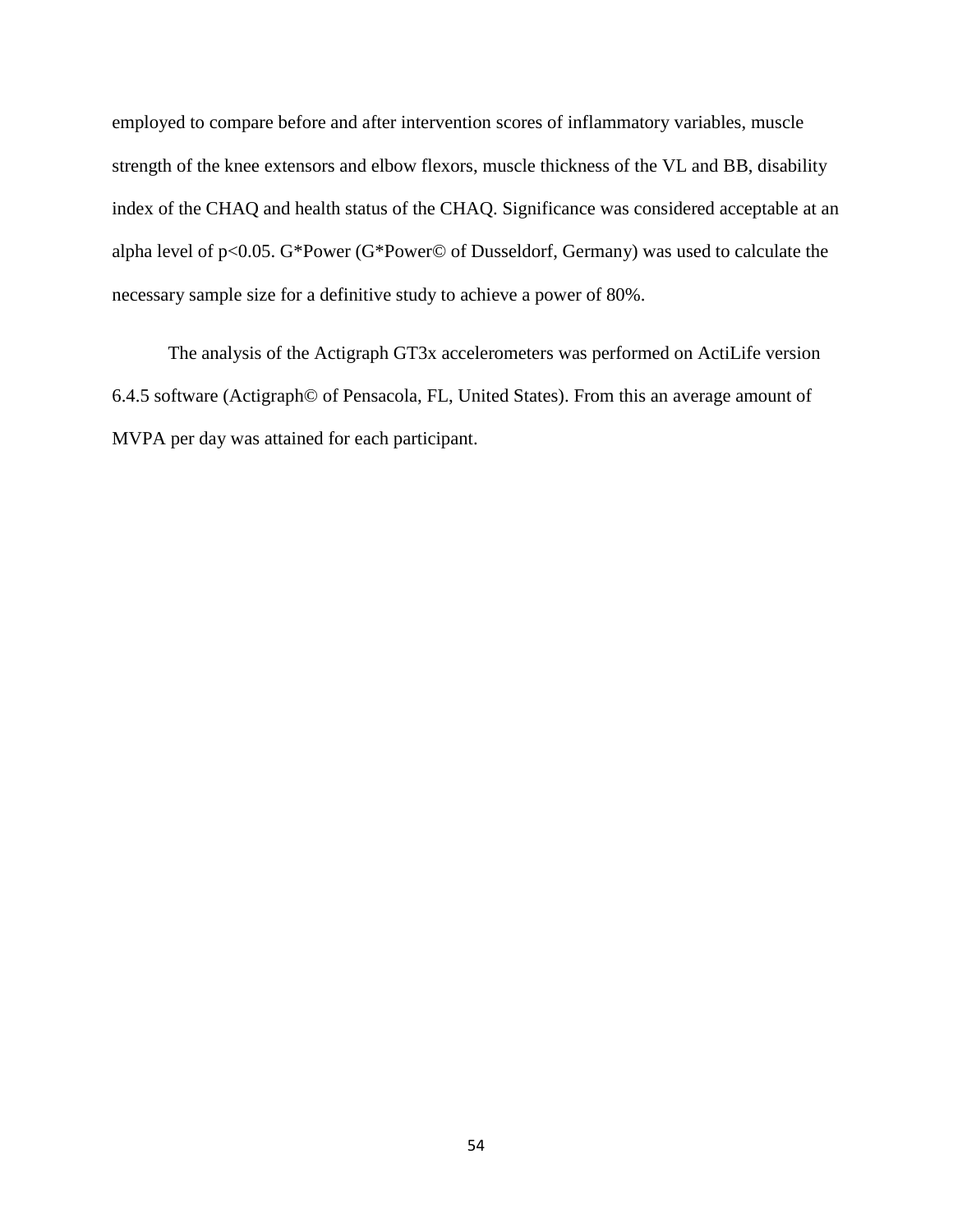#### **CHAPTER 3 RESULTS**

# **3.1 Demographics**

Results are presented as means  $\pm$  standard deviation (SD). In total seven participants (four females, three males) were included in this pilot study. Three participants had seronegative polyarticular JIA, three had oligoarticular JIA and one had enthesitis related arthritis. Before starting the exercise program four participants had active disease and three participants had inactive. Upon completion of the six week training program one participant had active disease and the other six had inactive JIA. The average age for female participants in the study was 14.9  $\pm$  3.0 and 15.0  $\pm$  3.3 for before and after training, respectively. Males' age was 13.5  $\pm$  2.2 and  $13.6 \pm 2.4$  for before and after training, respectively. The height of female participants was 161.6  $\pm$  11.6 and 161.2  $\pm$  10.4 before and after training, respectively. The height of our male participants was  $153.9 \pm 17.2$  and  $155.0 \pm 17.5$  before and after training, respectively. On average, the female height-for-age fell just below the  $50<sup>th</sup>$  centile and males were between the 15<sup>th</sup> and 25<sup>th</sup> centile, compared to World Health Organization (WHO) growth reference charts. The weight of our female participants was  $62.8 \pm 19.4$  and  $62.8 \pm 19.8$  before and after training, respectively. The weight of our male participants was  $42.8 \pm 15.4$  and  $43.0 \pm 16.1$  before and after training, respectively. Body mass index (BMI) of the female participants was 24.05 and 24.17 before and after training, respectively. BMI of the male participants was 18.67 and 18.15 before and after training, respectively. The female and male BMI's placed them between the 85<sup>th</sup> and 95<sup>th</sup> centiles and 50<sup>th</sup> and 75<sup>th</sup> centiles, respectively. Table 1 displays the demographics of the participants.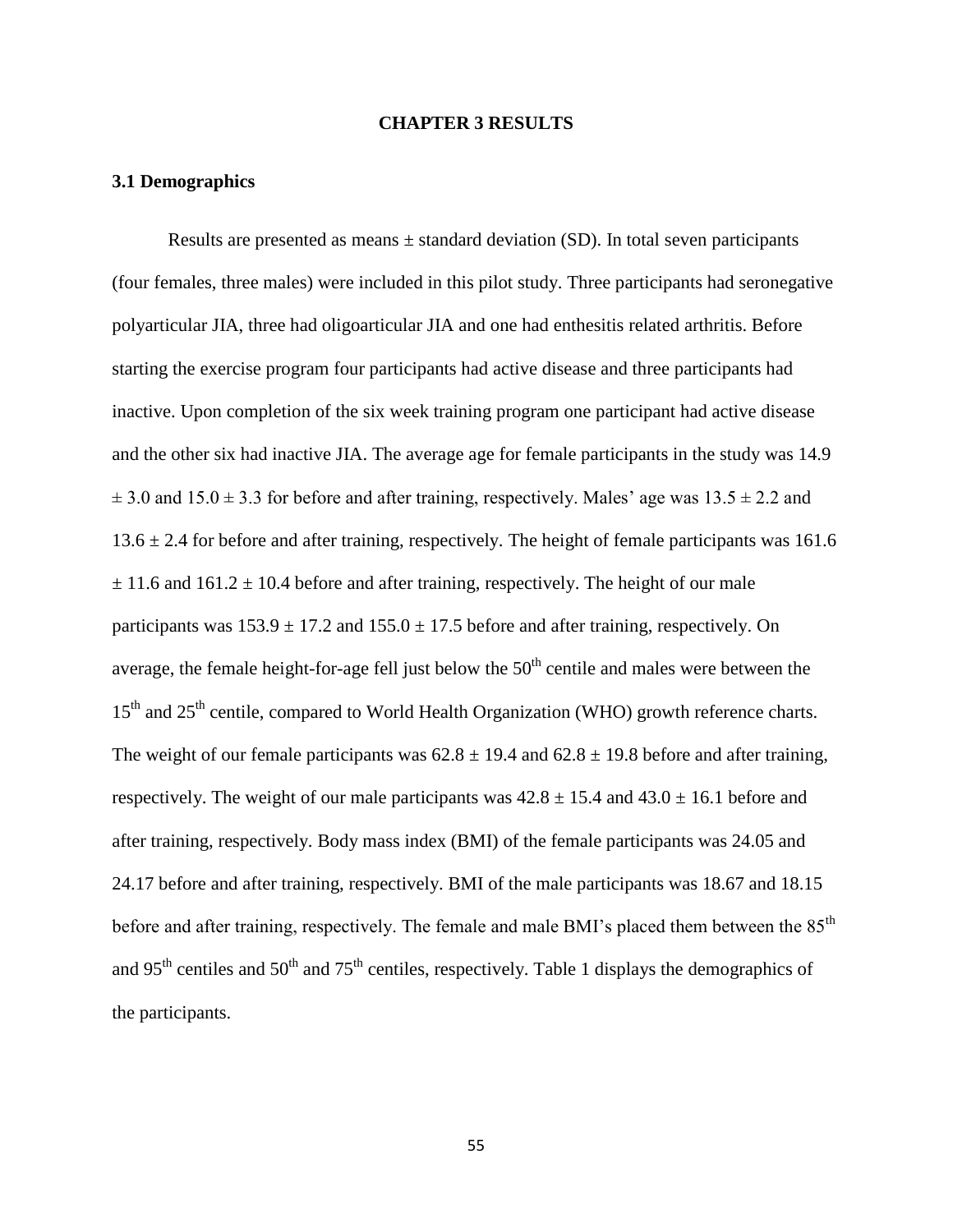|  |  |  | Table 1: Demographics of participants |
|--|--|--|---------------------------------------|
|--|--|--|---------------------------------------|

| <b>Variable</b>                        | <b>Before</b>      | <b>After</b>       |
|----------------------------------------|--------------------|--------------------|
| Age (yrs)-females                      | $14.9 \pm 3.0$     | $15.0 \pm 3.3$     |
| Age (yrs)-males                        | $13.5 \pm 2.2$     | $13.6 \pm 2.4$     |
| Height (cm)-females $(n=4)$            | $161.6 \pm 11.6$   | $161.2 \pm 10.4$   |
| Height (cm)-males $(n=3)$              | $153.9 \pm 17.2$   | $53.9 \pm 17.2$    |
| Height (cm)-combined $(n=7)$           | $158.27 \pm 13.50$ | $158.59 \pm 12.95$ |
| Weight (kg)-females $(n=4)$            | $62.8 \pm 19.4$    | $62.8 \pm 19.8$    |
| Weight (kg)-males $(n=3)$              | $42.8 \pm 15.41$   | $43.0 \pm 16.1$    |
| Weight $(kg)$ -combined $(n=7)$        | $54.21 \pm 19.51$  | $54.31 \pm 19.83$  |
| BMI (kg/m <sup>2</sup> )-females (n=4) | 24.1               | 24.7               |
| BMI (kg/m <sup>2</sup> )-males (n=3)   | 18.7               | 18.2               |

No significant differences existed between before and after training values.

# **3.2 Baseline physical activity**

Baseline physical activity is depicted in figure 1, with a comparison of each participant to the recommended 60 minutes of MVPA per day (bold black line). Reference lines of physical activity for healthy children between the ages of 9 and 15 years are also shown in the figure, reproduced from Nader et al (2008). One female and one male participant met the recommended 60 minutes of MVPA per day and there was only one participant (a male) within the averages for healthy children of his age. All other participants were under the recommended 60 minutes of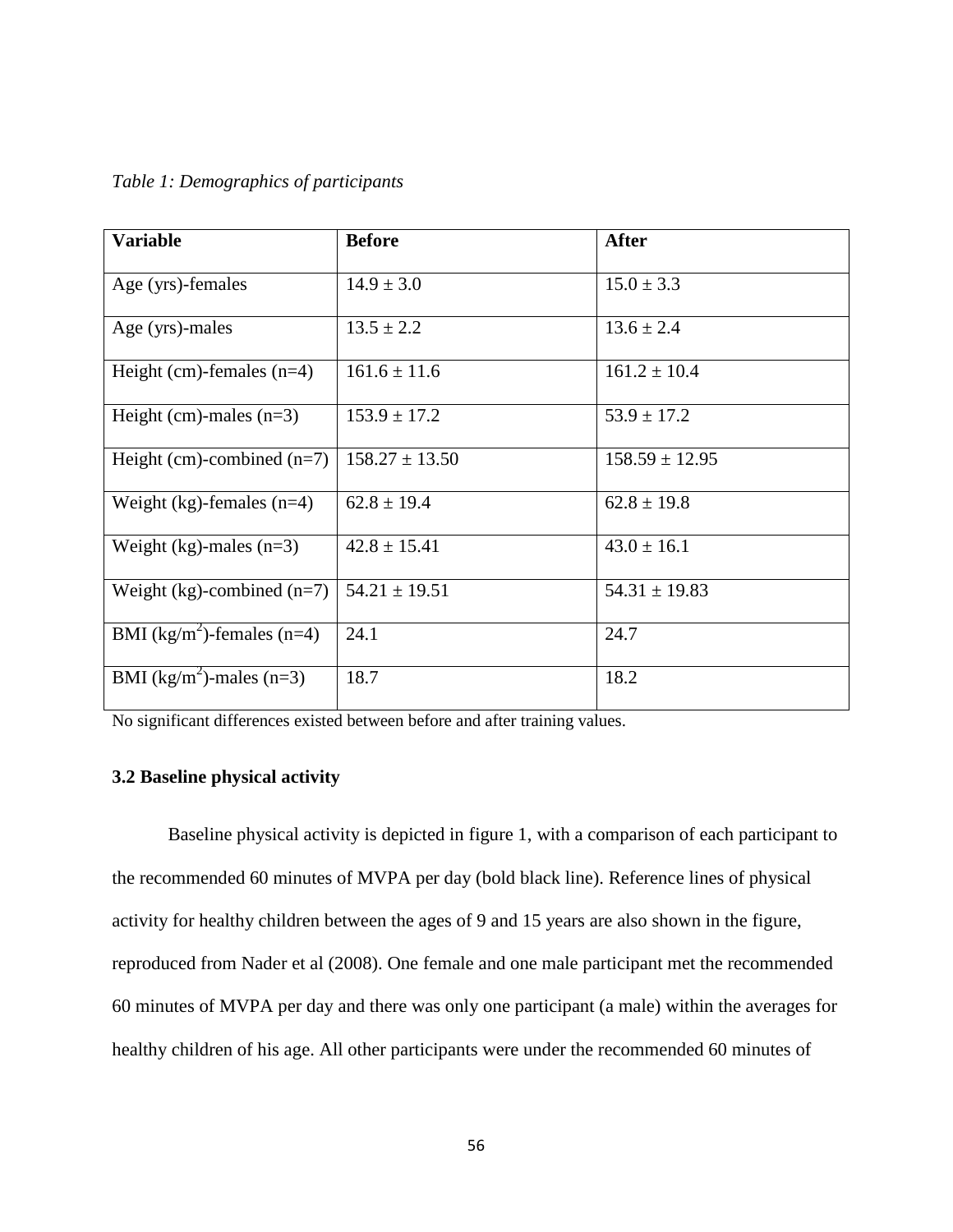MVPA for their age and were also less than their age-matched peer averages for minutes of MVPA per day.

*Figure 1: Baseline MVPA in children with JIA relative to their healthy peers.*



## **3.3 Hypothesis 1-Feasibility of Study**

The average number of exercise sessions completed was  $13.0 \pm 3.6$  out of a possible 18 (72.2%), determined by identifying the number of after exercise pain entries questionnaires answered by each participant. Using that same standard, zero of the seven participants completed all 18 exercise sessions; the highest number was 17 completed by two participants. The average number of before exercise pain questionnaires completed was  $12.7 \pm 3.4$ . The average number of daily pain questionnaires completed was  $36.0 \pm 10.1$  out of a possible 49. The highest number of daily pain questionnaires completed was 47 by one of the participants. No adverse events were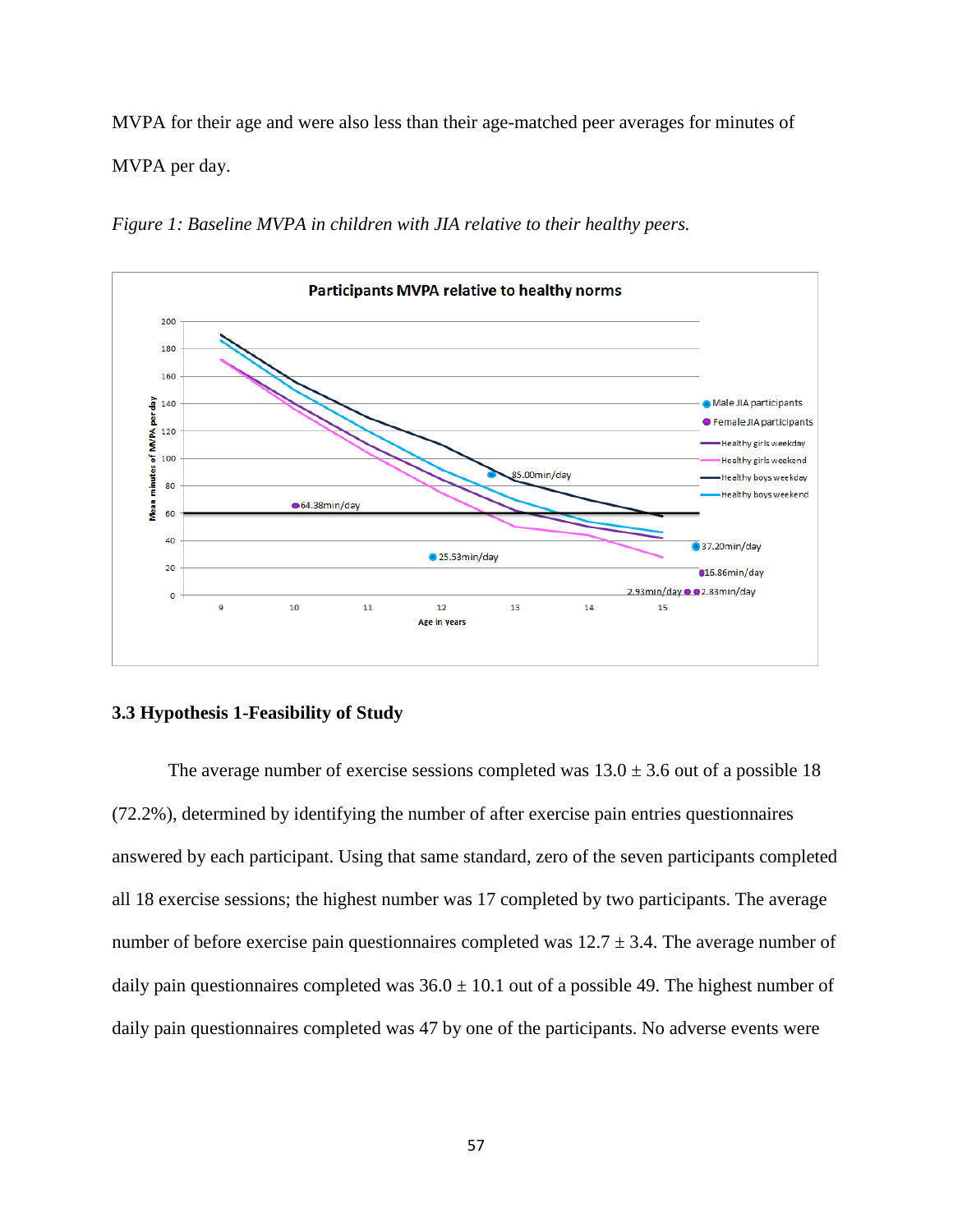reported from any participant by way of either contacting any of the researchers or reporting adverse events via notes on the tablet. As well, no dropouts occurred in this study.

# **3.4 PinGo Analyses**

Figures 2 to 7 depict the end-of-day pain intensity (represented in blue), pain affect (represented in red and translated to a ten to 90 scale by increments of ten from a one to nine scale) and pain interference (represented in green) of each participant separately over the seven weeks (participant four has been excluded from the pain analysis as the tablet malfunctioned and data for only the first two days of the study is available). Blanks indicate that individuals did not complete the questionnaire of pain for that day (shown as measurement occasion).



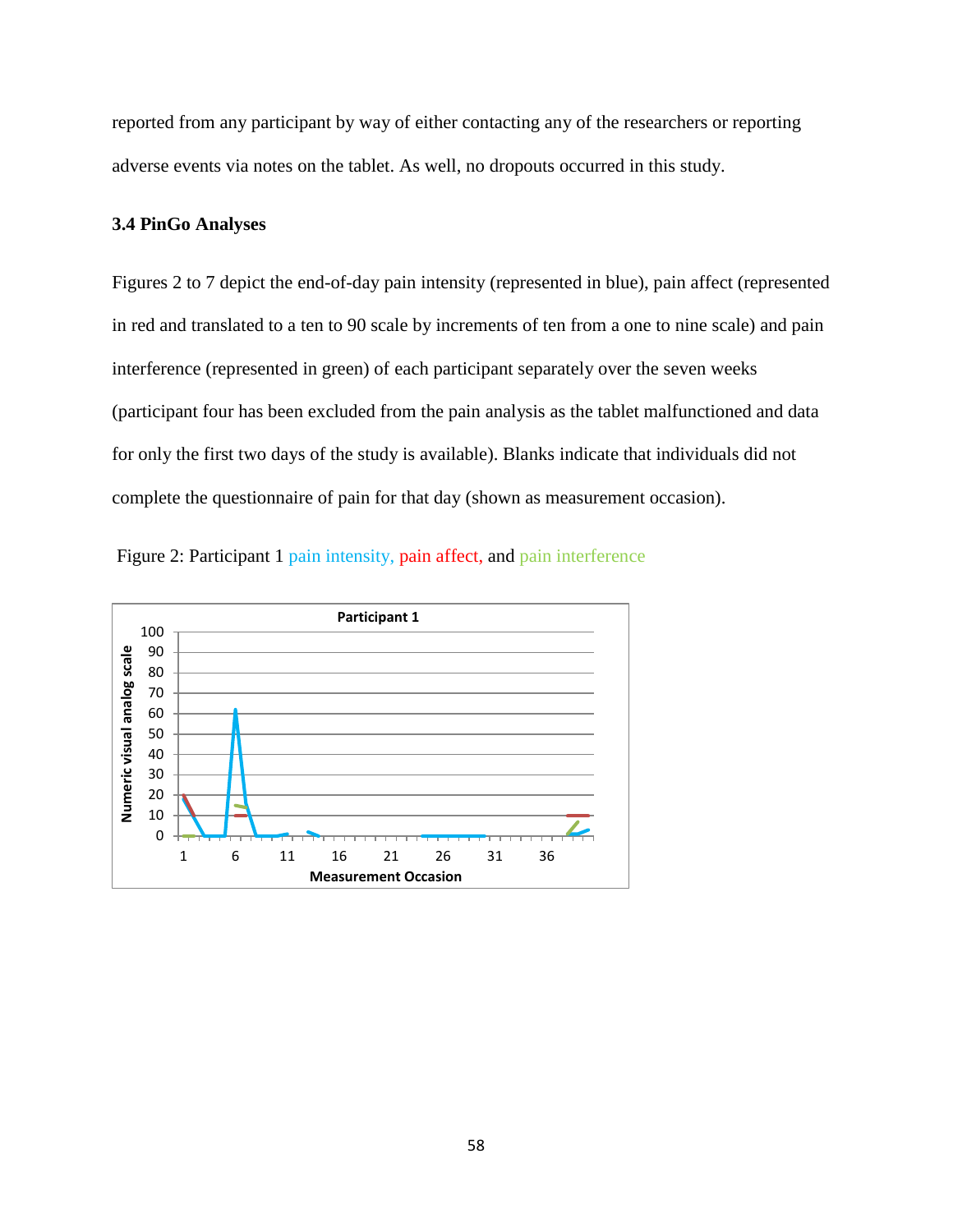

Figure 3: Participant 2 pain intensity, pain affect, and pain interference

Figure 4: Participant 3 pain intensity, pain affect, and pain interference

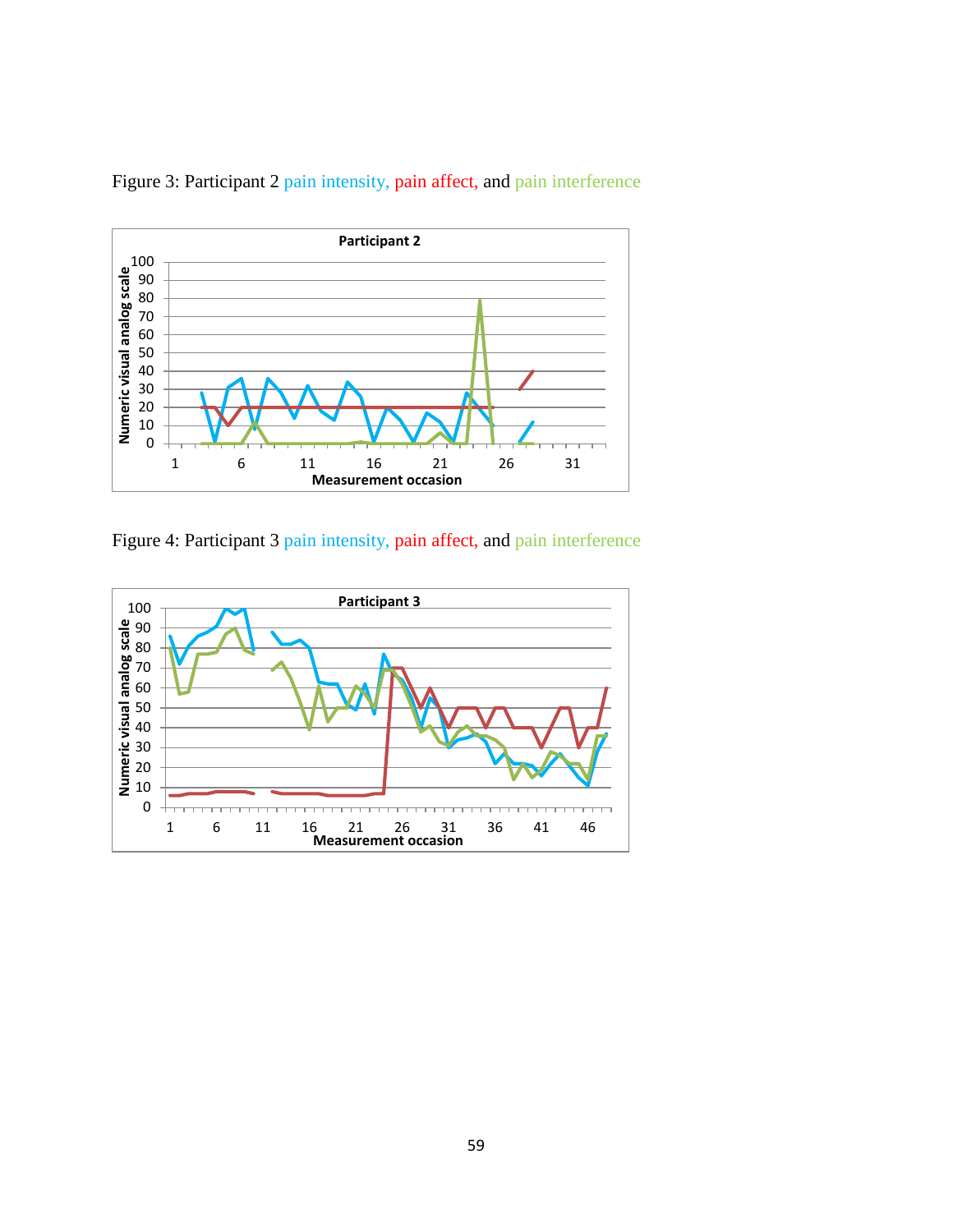

Figure 5: Participant 5 pain intensity, pain affect, and pain interference



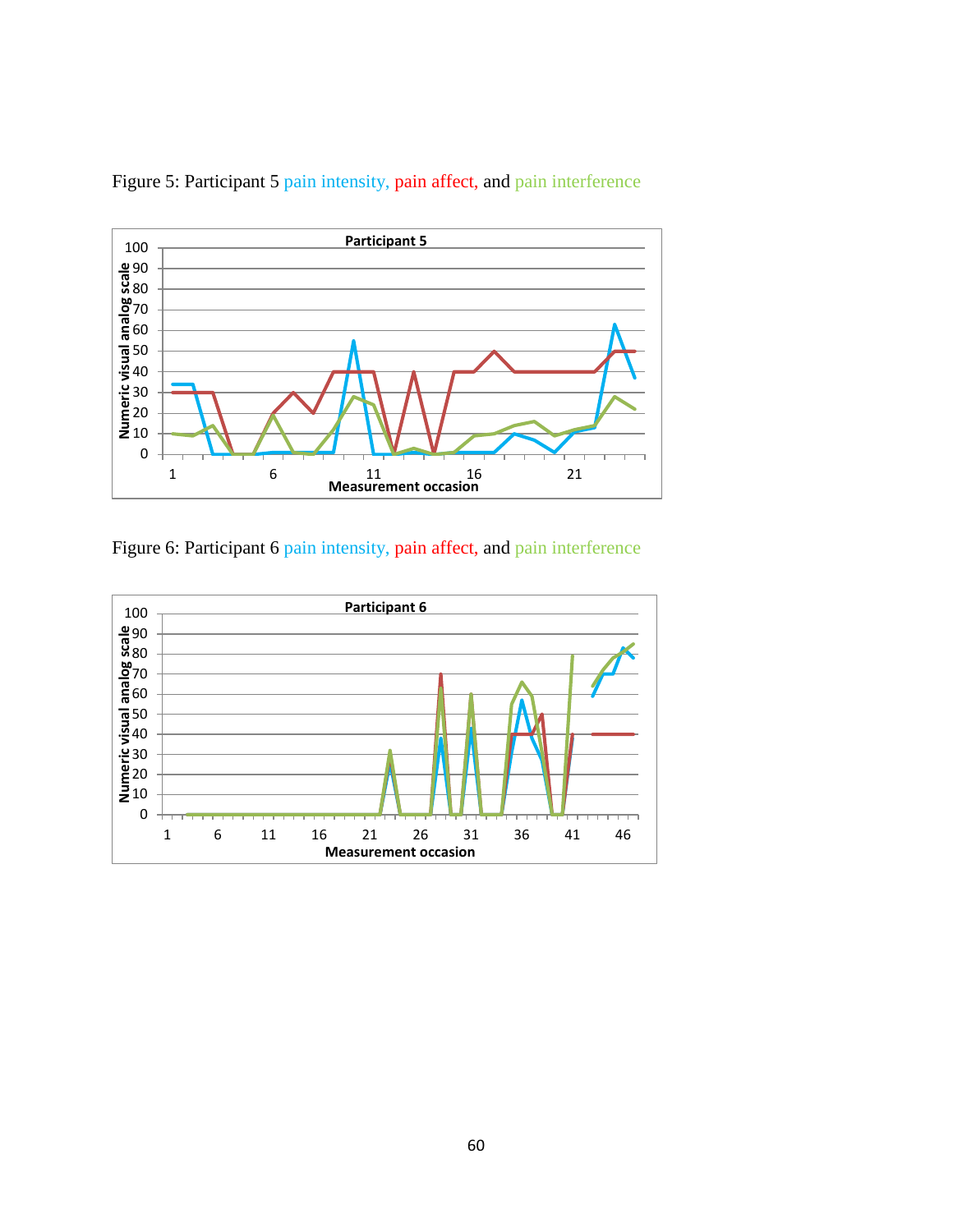

Figure 7: Participant 7 pain intensity, pain affect, and pain interference

Repeated measures ANOVA of averaged pain intensity, pain affect and pain interference scores for the baseline week, the first two weeks of training, middle two weeks of training and final two weeks of training revealed no significant main effect of time for the group  $(p>0.05)$ .

The average change in pain intensity from before exercise pain intensity to after exercise pain intensity was an increase of pain intensity by  $3.0 \pm 11.8$  units. The number of occurrences (each occurrence is a single exercise session with a respective before and after exercise questionnaire completed) that had a clinically significant decrease in pain intensity of 8.2 units or more was seven with a mean decrease of  $19.9 \pm 9.1$  units. The number of occurrences that had a clinically significant increase in pain intensity of more than 19.0 units or more was seven with a mean increase of  $26.7 \pm 6.6$  units. The total number of occurrences that did not increase or decrease in pain intensity to a clinically significant amount was 60 out of 74. A decrease in pain to any extent occurred in 17 out of the 74 total occurrences and an increase in pain occurred in 31 out of the 74 cases.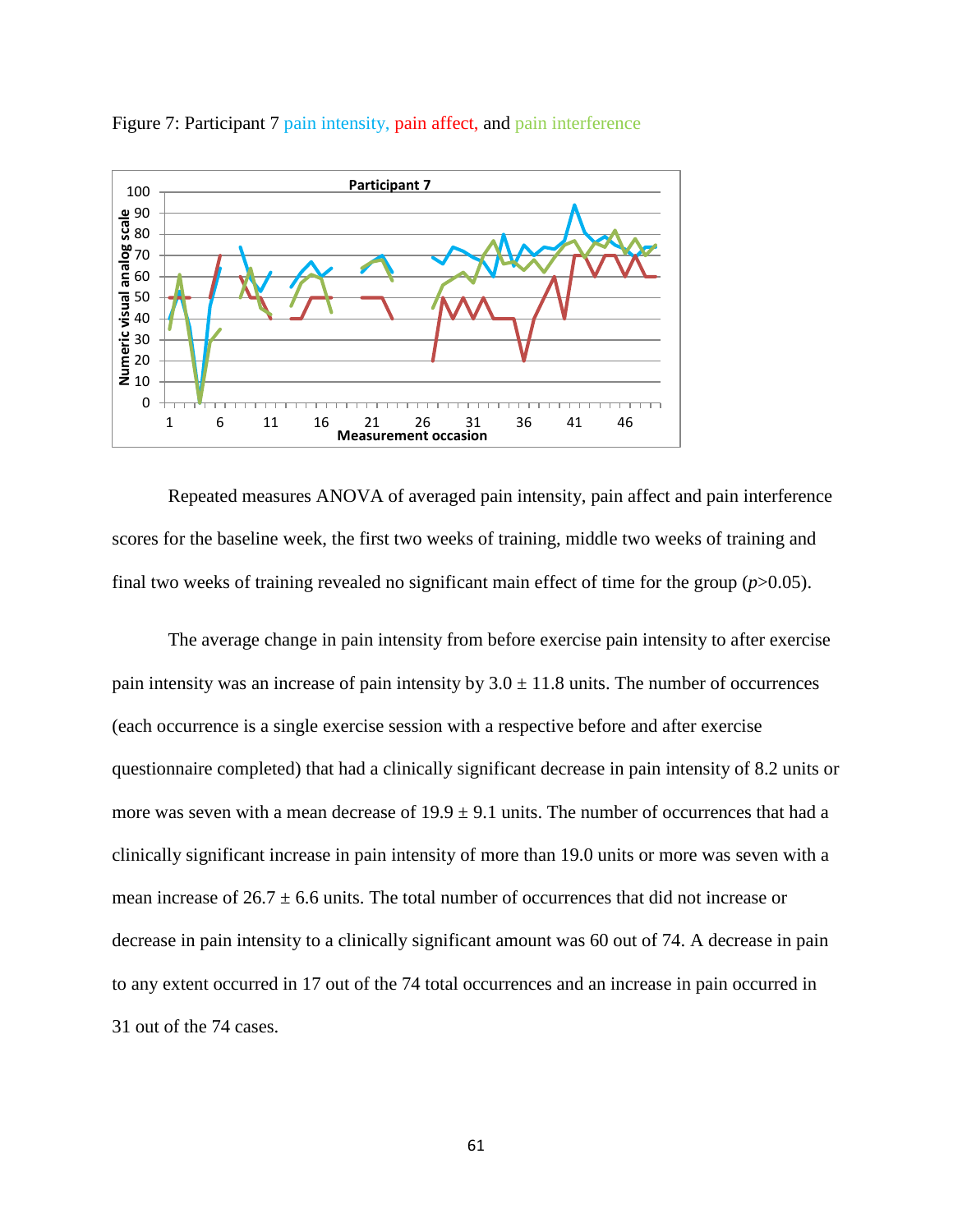When before to after exercise pain intensity and affect were analyzed per participant and aggregated, no significant differences existed for both pain intensity and pain affect (*p*>0.05).

End-of-day pain intensity was averaged for each of the participants to attain a baseline average, initial two weeks of training average, middle two weeks of training average, and final two weeks of training average. Repeated measures ANOVA for all the participants revealed no significant difference in pain intensity, pain affect, or pain interference over those four time points  $(p>0.05)$ .

When all occurrences (total of 74) were analyzed together, pain intensity reported before exercise was positively correlated to RPE of the exercise,  $r(72)=0.327$ ,  $p<0.05$  with higher pain intensity being related to a higher RPE. When split by participant, one participant showed a positive correlation between the two variables,  $r(15)=0.785$ ,  $p<0.05$ , whereas all others were not significant (*p>*0.05). Table 2 displays the number of sessions completed by each participant, the range of scores of pain intensity before exercise, the range of scores of pain intensity after exercise and the range of RPE scores of each participant.

| Participant | Pain intensity         | Pain intensity         | <b>RPE</b>         | Number of |
|-------------|------------------------|------------------------|--------------------|-----------|
|             | before mean            | after mean (range)     | mean (range)       | training  |
|             | (range)                |                        |                    | sessions  |
|             |                        |                        |                    | completed |
|             | $12.1 \pm 26.7$ (0-83) | $12.9 \pm 31.7$ (0-92) | $7.08 \pm 2.4$ (2- | 13        |
|             |                        |                        | 10)                |           |

*Table 2: Pain intensity before, pain intensity after and RPE of participants individually*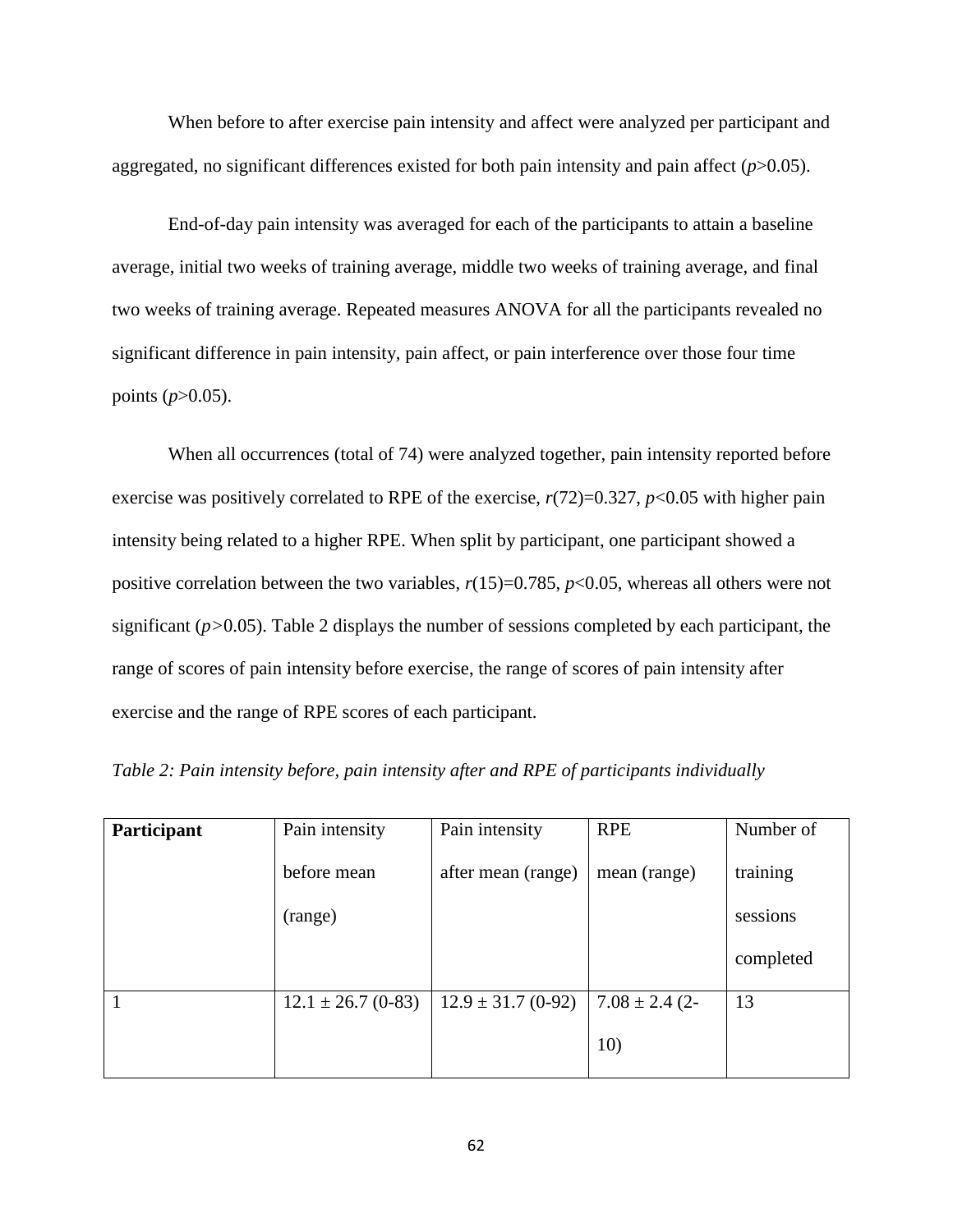| $\overline{2}$ | $7.9 \pm 8.8$ (0-23)   | $11.5 \pm 15.3$ (0-50)       | $3.7 \pm 0.8$ (2-5) | 10 |
|----------------|------------------------|------------------------------|---------------------|----|
| 3              | $46.9 \pm 23.7$ (13-   | $52.7 \pm 27.1$ (0-<br>100)  | $7.1 \pm 0.6$ (6-8) | 17 |
|                | 88)                    |                              |                     |    |
| 5              | $23.6 \pm 17.1$ (0-50) | $20.4 \pm 25.4$ (0-68)       | $6.4 \pm 0.5$ (6-7) | 8  |
| 6              | $27.8 \pm 32.2$ (0-81) | $25.4 \pm 32.5$ (0-74)       | $4.5 \pm 1.3$ (3-7) | 17 |
| 7              | $63.8 \pm 13.8$ (34-   | $68.69 \pm 10.1$ (56-<br>92) | $6.4 \pm 0.5$ (6-7) | 13 |
|                | 87)                    |                              |                     |    |

Table 3 presents the self-reported measures of stiffness, fatigue, mood, and level of awakeness for both before and after each resistance training session.

*Table 3: Stiffness, fatigue, mood and level of awakeness before and after each exercise session.*

| <b>Variable</b>    | <b>Before</b>   | <b>After</b>    |
|--------------------|-----------------|-----------------|
|                    |                 |                 |
| <b>Stiffness</b>   | $30.7 \pm 24.2$ | $32.6 \pm 25.7$ |
|                    |                 |                 |
| Fatigue            | $43.5 \pm 27.7$ | $53.4 \pm 28.3$ |
|                    |                 |                 |
| Mood               | $71.8 \pm 23.4$ | $70.7 \pm 24.3$ |
|                    |                 |                 |
| Level of awakeness | $48.8 \pm 29.9$ | $54.0 \pm 31.4$ |
|                    |                 |                 |

T-tests not performed on this data as participants contributed multiple and uneven time points to the data.

Using bivariate correlations, end-of-day pain intensity was significantly correlated to end-of-day stiffness *r*(225)=0.864, *p*<0.001. End-of-day pain intensity was also significantly correlated to end-of-day fatigue *r*(225)=0.581, *p*<0.001 and end-of-day pain intensity was negatively correlated to end-of-day mood *r*(225)=-0.637, *p*<0.001.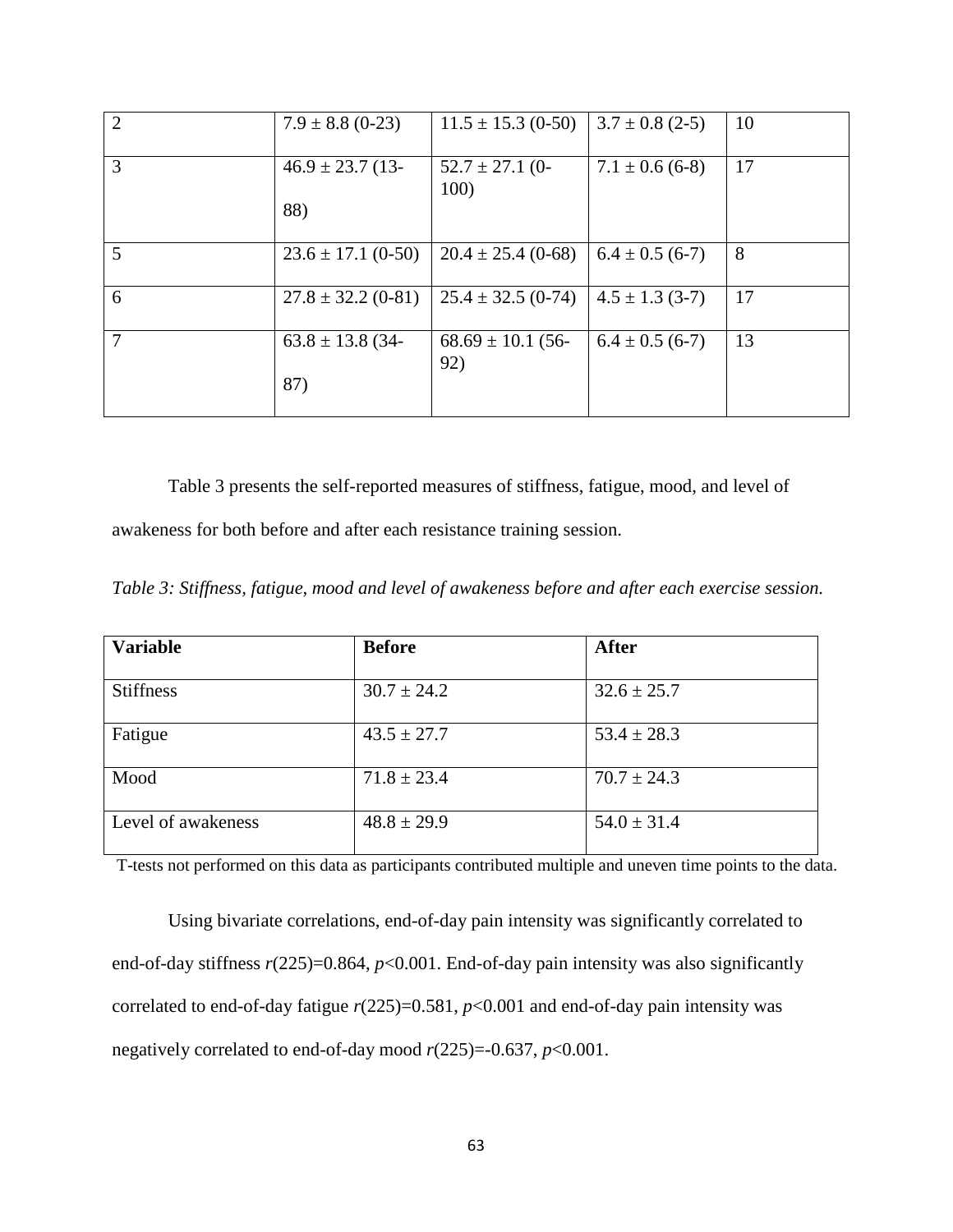### **3.5 Inflammation**

Inflammation, fluid, synovial thickening and synovitis all showed no significant differences between pre and post resistance training program (*p*>0.05). The means and standard deviations of each of the variables are reported in table 4.

#### **3.6 Muscle Strength and Muscle Thickness**

Muscle thickness of the vastus lateralis increased from before to after the six weeks of resistance training (*p*<0.05). All other variables did not significantly change for pre to post (*p*>0.05). These variables are displayed in table 4.

#### **3.7 Functional Ability**

Functional ability (disability index and health status did not significantly change from pre to post exercise  $(p>0.05)$ . These variables are displayed in table 4 as well.

*Table 4: Measures of pre and post 6 weeks resistance training program and required sample size for 80% power*

| <b>Measures of pre and</b> | Pre training    | <b>Post training</b> | <b>Required sample size</b> |
|----------------------------|-----------------|----------------------|-----------------------------|
| post 6 weeks training      |                 |                      | for $80\%$ power            |
| Inflammation (Likert)      | $1.00 \pm 1.15$ | $0.14 \pm 0.38$      | 29                          |
| scale) $(n=7)$             |                 |                      |                             |
| Fluid (Likert scale)       | $1.00 \pm 1.15$ | $0.29 \pm 0.49$      | 26                          |
| $(n=7)$                    |                 |                      |                             |
| Synovial thickening        | $0.57 \pm 1.13$ | $0.57 \pm 0.79$      | Effect size not large       |
|                            |                 |                      |                             |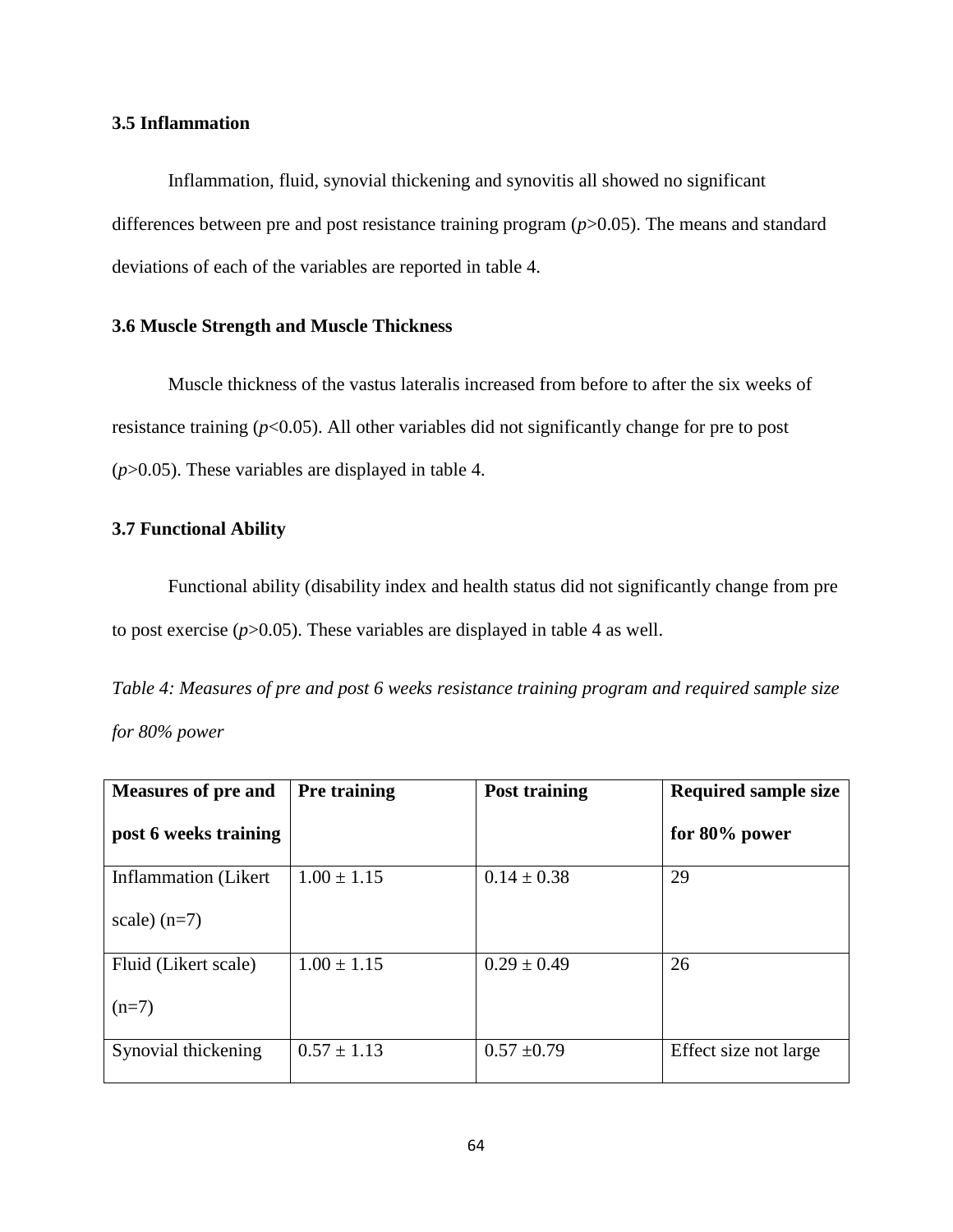| (Likert scale) $(n=7)$   |                    |                    | enough         |
|--------------------------|--------------------|--------------------|----------------|
| Synovitis (Likert        | $0.57 \pm 0.79$    | $0.14 \pm 0.38$    | 46             |
| scale) $(n=7)$           |                    |                    |                |
| Vastus lateralis         | $3.00 \pm 0.58$    | $3.18 \pm 0.66*$   | $\overline{7}$ |
| thickness $(cm)$ $(n=7)$ |                    |                    |                |
| Biceps brachii           | $2.61 \pm 0.41$    | $2.87 \pm 0.51$    | 8              |
| thickness $(cm)$ $(n=5)$ |                    |                    |                |
| Leg extension            | $111.57 \pm 42.99$ | $105.00 \pm 50.54$ | 22             |
| strength $(n.m)$ $(n=7)$ |                    |                    |                |
| Elbow flexion            | $28.29 \pm 11.27$  | $30.14 \pm 17.99$  | 275            |
| strength $(n.m)(n=7)$    |                    |                    |                |
| Disability index from    | $0.38 \pm 0.70$    | $0.20 \pm 0.28$    | 47             |
| CHAQ(0 to 3              |                    |                    |                |
| continuous scale)        |                    |                    |                |
| $(n=7)$                  |                    |                    |                |
| Health status from       | $0.37 \pm 0.61$    | $0.21 \pm 0.21$    | 131            |
| CHAQ (VAS) $(n=7)$       |                    |                    |                |

**\***Significant difference from pre training.

# **3.8 Closing questionnaire**

All participants reported that they felt the exercise program was enjoyable. Two participants reported that the exercise program became more challenging as the weeks progressed due to the greater number of repetitions required, but that that was a good thing. One participant felt that a baseline level of athleticism was necessary in order to be able to complete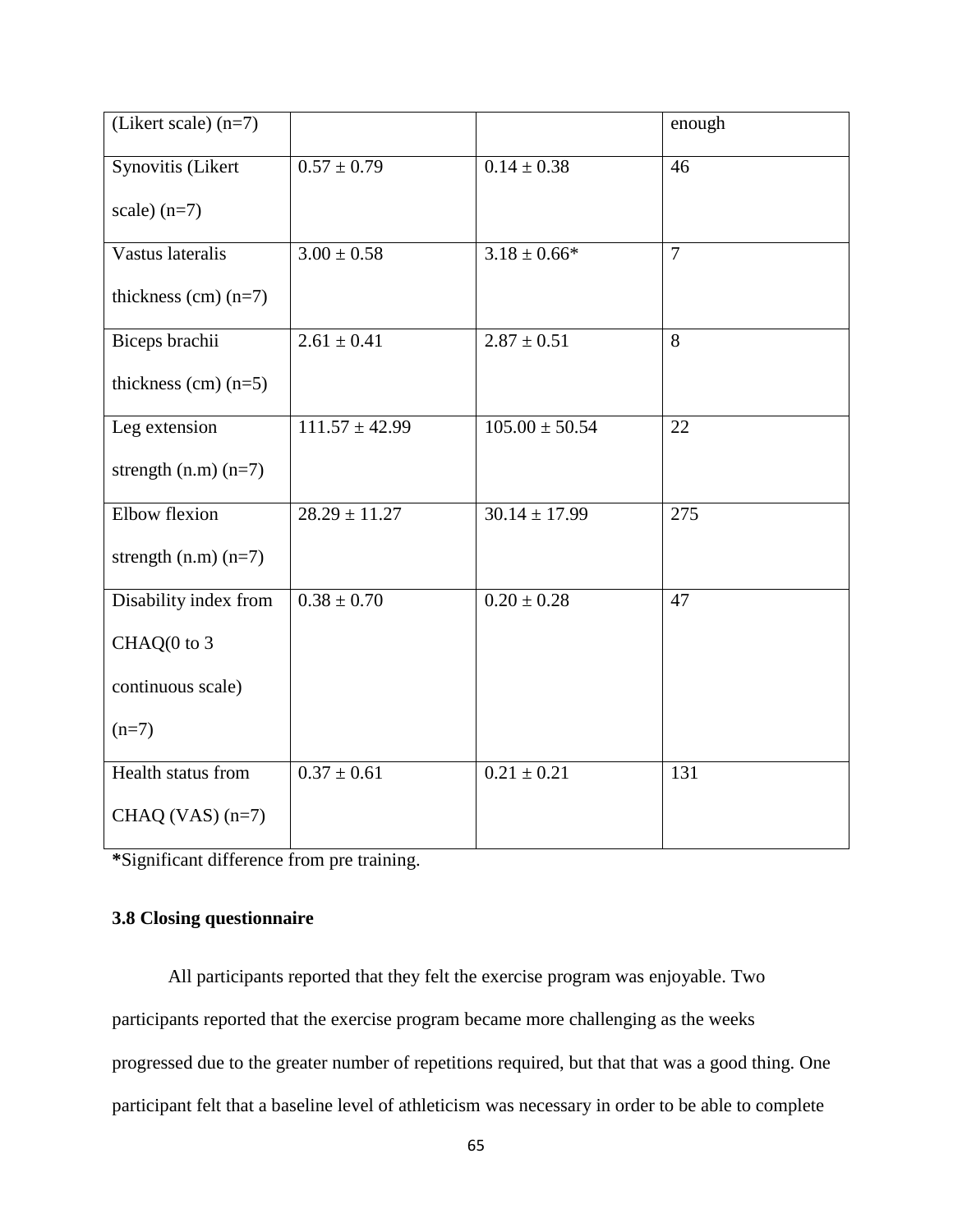the exercise program, so the thought was that it would not be suitable for a very unfit JIA patient. As well, one participant felt it to be tough at first and that her muscles were sore the following day, but that as the weeks progressed less muscle soreness occurred. A competitive bowler in the study reported that it improved her endurance in bowling competitions so that she was able to last longer into her bowling tournaments, especially if they were to bowl ten to 15 rounds in a day. Finally, two participants reported performing the exercises sometimes with siblings or parents.

Changes that participants felt could have been beneficial to the exercise program as a whole were to add music to the background. One participant who had pain in her left arm for two out of her 14 completed exercise sessions decided to only use her right arm to do the exercises that involved movement of the radiohumeral and ulnohumeral joint. Another participant reported the resistance band rubbing against her skin and causing some skin pain so she decided to wear a long sleeve shirt while exercise which solved the issue. A final modification was push-ups from the wall rather than the floor, employed by one participant for the initial two weeks of the program until she became strong enough to perform them from her knees, after which she progressed to her toes.

PinGo© was overall well-received by the seven participants. Five of the seven participants reported the tool to be difficult/ annoying to use for the initial couple of days because it would lag in the time for the next arrow to come up in order to answer the next question. As well, the dragging of the cursor within the VAS would have a delayed reaction for the first couple of times until the user became accustomed to where their finger should be placed. The length of the questionnaires was reported to be reasonable and each questionnaire was said to be comprehensive enough to understand the pain of each participant.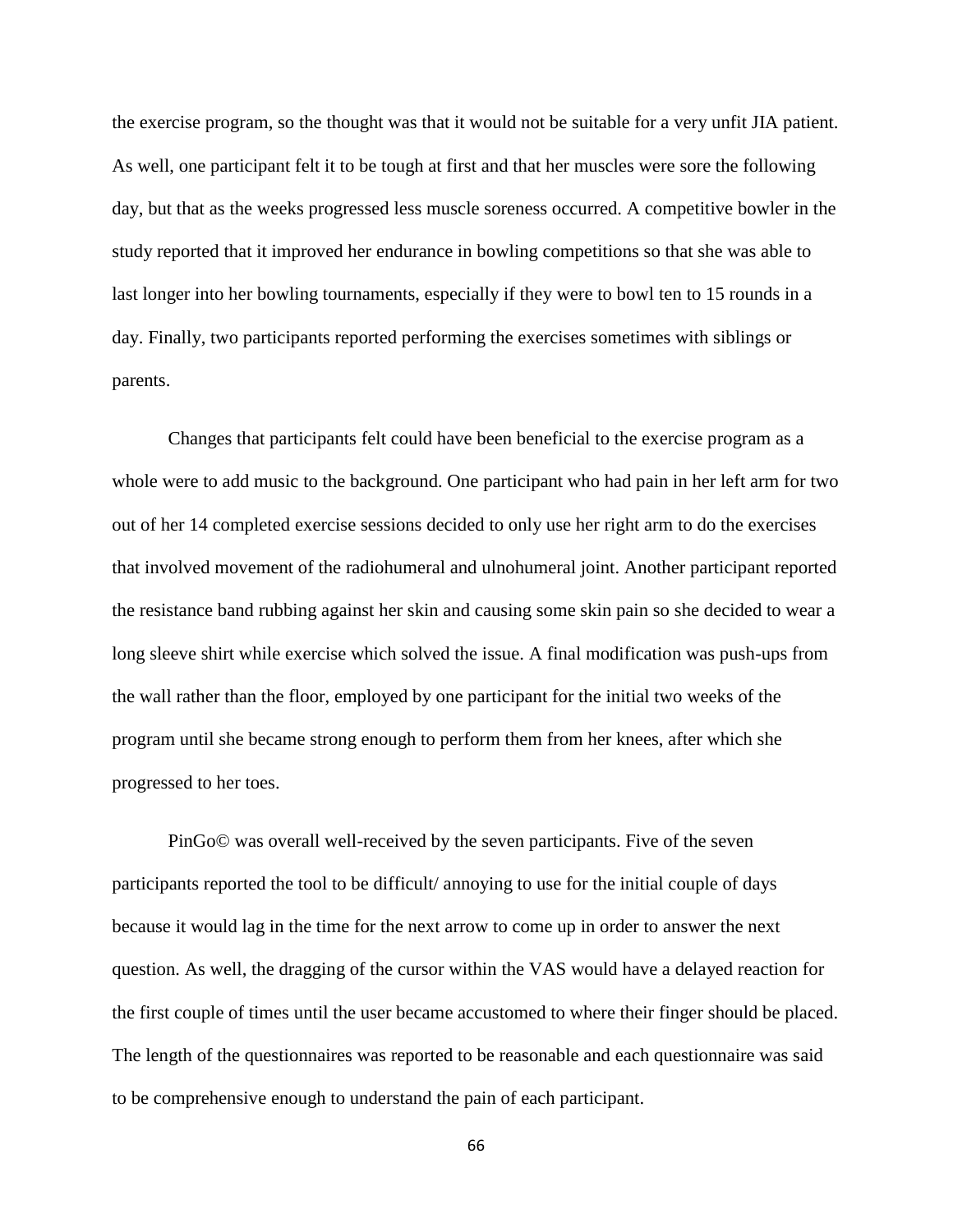#### **CHAPTER 4 DISCUSSION**

#### **4.1 Safety and Feasibility**

The primary purpose of this study was to examine the feasibility, acceptability and safety of a home-based resistance training program in children with JIA. The uniqueness of this exercise program was that it was home-based, allowing JIA children to undertake this emerging form of healthcare within their natural environment. The results presented suggest that the program is safe, feasible and acceptable as indicated by the absence of adverse events from the study participants, non-significant increases in pain, moderate participation rates and qualitative feedback indicating acceptability. Some of the participants reported modifications of an exercise or exercises in order to complete the program, but those participants were able to tailor it so that they could complete the resistance training program that day.

For the purposes of this study and this population an 8.2 unit decrease or a 19.0 unit increase in pain intensity from before to after exercise was considered clinically significant. This is based on the work of Dhanani et al (2002) who analyzed the chronic pain changes in 553 children with rheumatic disease. In the present study seven of the self-reported pain intensity cases (exercise sessions) decreased greater than 8.2 units and seven increased greater than 19.0 units from before to after exercise. As well, 60 of the current cases did not show a clinically significant change in pain intensity (the most widely used measure of pain) from before to after exercise. Although four of the participants in this study demonstrated significant increases in pain from before to after the exercise program, none of these were nearing a clinically significant increase in pain of 19.0 units (Dhanani et al. 2002). This demonstrates that resistance training did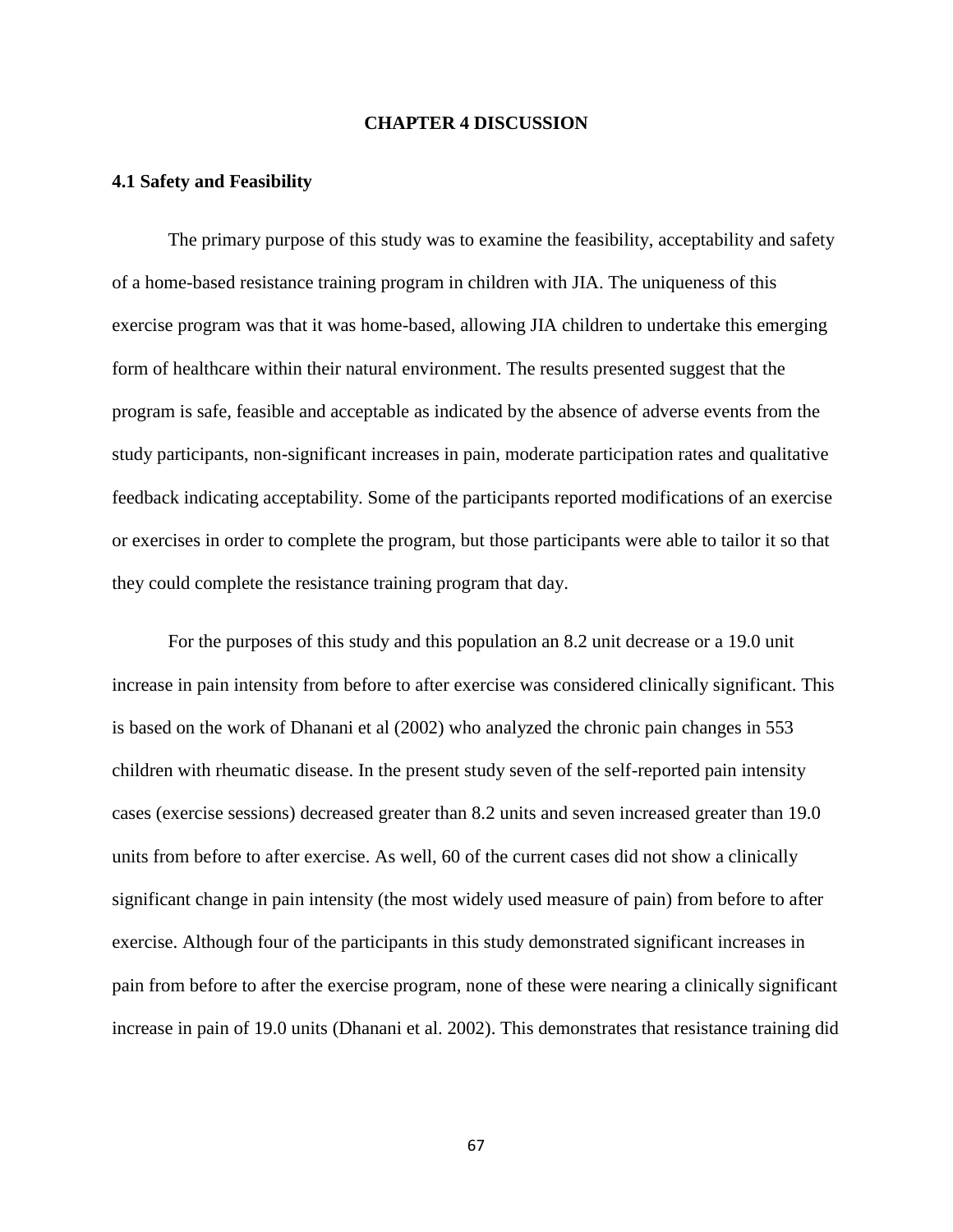not have a significant immediate effect on pain in children with JIA and is a safe form of exercise that is worth researching in this population.

The analysis of end-of-day pain (when averaged across the baseline week, initial two weeks of training, middle two weeks of training and final two weeks of training) also did not reveal a significant increase in pain from before to after the exercise program. This also demonstrates the safety of a resistance training program in this population as there were no lasting negative effects of the exercise on pain.

The results of this study show that the participants were able to complete 72.2% of prescribed exercise sessions. Takken et al (2001) conducted a pilot study on the effects of a group-based aerobic aquatic training program in children with JIA. The adherence rate was 85% with participants missing the training sessions due to disease, lack of transportation or conflicting social activities. Singh-Grewal et al (2007) reported adherence rates of 56% in their high intensity aerobic exercise experimental group compared to 78% in their control group. A pilot study conducted by Singh-Grewal et al (2006) saw adherence rates of 63% for a supervised circuit training program in children with JIA. Finally, a recent study by Sandstedt et al (2013) had participants perform a 12 week exercise program including jumping jacks, free weight and body weight exercises. Adherence to this program was 70% of the expected value, with five out of 28 participants in the training group dropping out. This present study, unique in that it was home-based indicating less social influence and pressure as the aforementioned studies, demonstrated similar rates of adherence. Therefore home-based resistance exercise appears to be acceptable for children with JIA.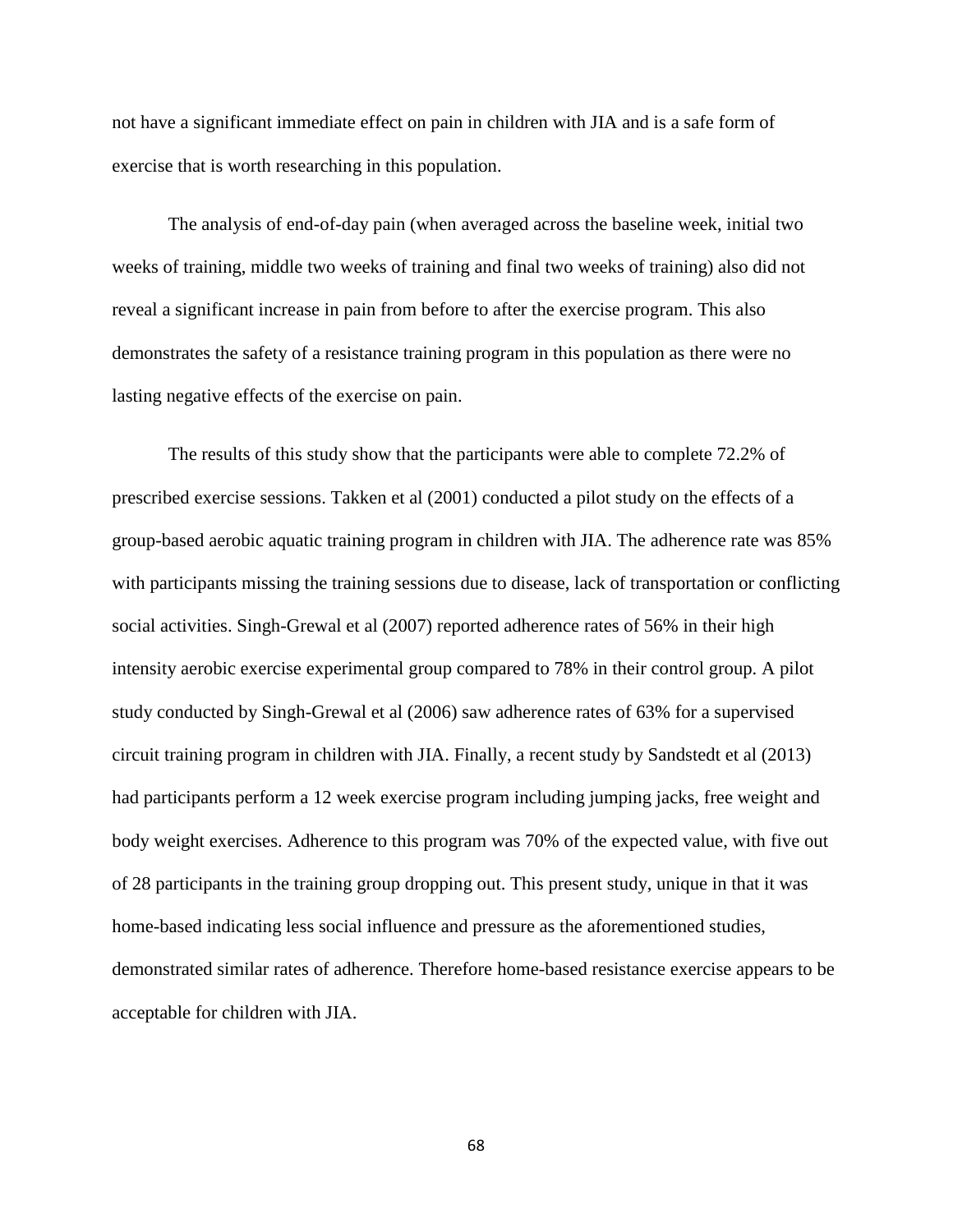#### **4.2 Pain, Inflammation, Muscle Parameters, Function and Physical Activity**

Children with JIA are generally less physically active relative to their healthy peers and typically have compromised musculoskeletal and cardiovascular health (Giannini and Protas. 1993; van Brussel et al. 2011; Lelieveld et al. 2007). Previous research has also shown that children, including those who are healthy, tend to decrease in the amount of physical activity (measured in MVPA) they participate in as they age (Nader et al. 2008; Sallis et al. 2000). The present sample of children also demonstrated attenuated baseline physical activity. Additionally, this study demonstrated RPE of the exercise to be positively correlated to before exercise pain intensity ( $p<0.05$ ). This may signify that performing physical activity or exercise while in pain makes the exercise more difficult and therefore causes a reduced to bereduction in physically active. It may be beneficial to consider evaluating the effects of age-specific unique exercise training programs in children and adolescents with JIA in order to increase their fitness and health.

Pain and stiffness, and pain and fatigue in this sample displayed a very strong  $(r=0.864, r=0.864)$  $p<0.001$ ) and strong positive correlations (r=0.581,  $p<0.001$ , r=0.864,  $p<0.001$ ), respectively). Previous research has demonstrated that pain, stiffness and fatigue are all significant predictors of reduced participation in school and social activities in children with JIA (Schanberg et al. 2003). As well, mood was has been demonstrated to be a significant predictor of pain, stiffness and fatigue in children with JIA (Schanberg et al. 2005). This study demonstrated a significant negative correlation between mood and pain ( $r = -0.637$ ,  $p < 0.001$ ), in support of previous research. Future research would have to determine whether altering one of these variables can have an impact on the other variables, such that if morning stiffness or mood were improved in this population, potentially pain reduction could occur.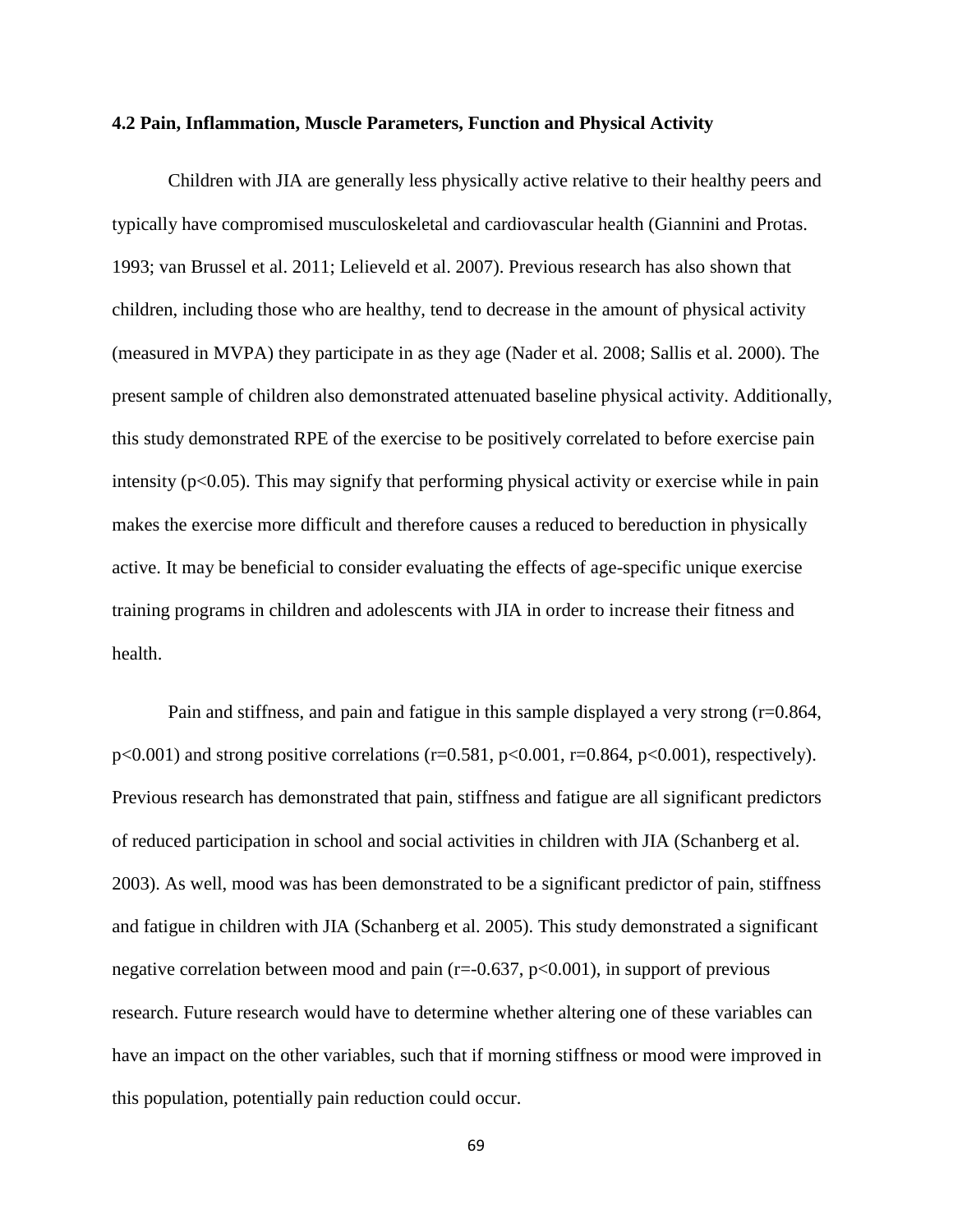The current study suggests that home-based resistance training can be beneficial for muscular fitness. The thickness of the VL significantly increased after the six weeks of exercise training. To our knowledge, this is the first study of its kind to analyze muscle thickness in children with JIA after a strength training program. Although we were not able to directly analyze if this increase was due to changes in muscle fibre cross-sectional area from myofibrillar growth, proliferation and satellite cell activation (muscle biopsy required), these results support the necessity of strength training in this population to improve musculoskeletal fitness. Whether muscle damage (protein degradation) was induced by the program is unknown and it is recommended this should be assessed in future research. As well, the effects of this muscle damage systemically on children with JIA would be an interesting area of research. Nevertheless, these results demonstrate that a home-based, minimal equipment resistance training program can be beneficial in this population. The same results were not seen with respect to the BB, which would require a sample size of eight to achieve 80% power. However, this program used body weight and resistance bands which could have provided greater resistance for the lower body exercises while not stimulating the BB enough to generate hypertrophy. Changing the program or measuring muscles in the upper body different from the BB may have elicited significant results.

Strength gains in children and inexperienced individuals after a resistance training program are primarily due to neurological adaptations, although hypertrophy has been demonstrated in programs lasting as little as four weeks (Behm et al. 2008). However, muscle strength was not altered significantly after training for either elbow flexion and knee extension strength. Elbow flexion strength displayed a required sample size of 275 and knee extension strength required 22. The lack of effect may be due to the study"s small sample size, but also the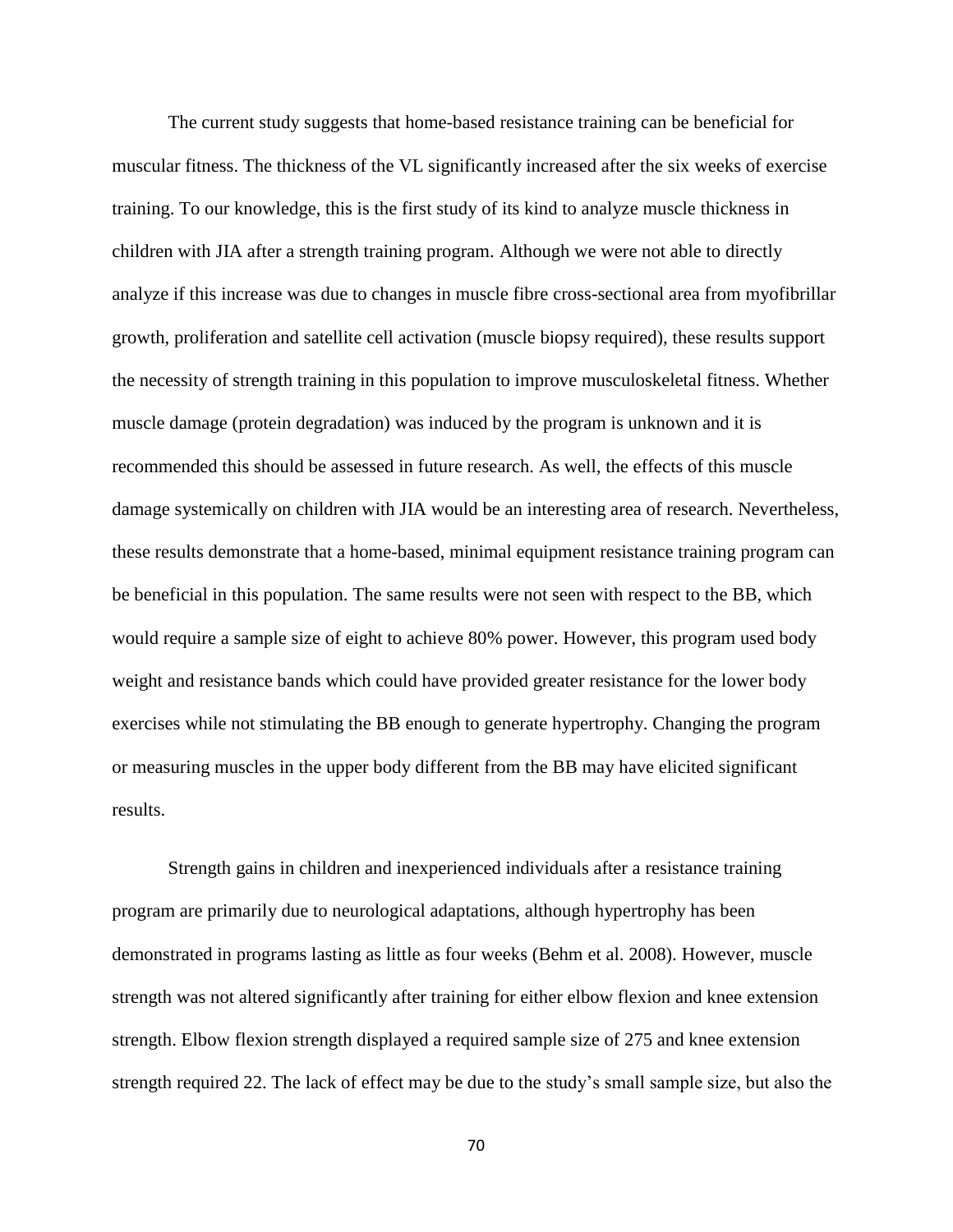lack of the specificity of training. The tool used to measure pre and post strength in these individuals was not explicit to the type of training that was performed in this study. The training used resistance tubing and body weight as opposed to machines, and also had participants perform many multi-joint movements per exercise versus a single joint movement such as that of the testing using the dynamometer. Age, sex and motivation of the immature participants in this study could have meant a submaximal effort on the MVC at any time point, which could have affected the results. Finally, children in this study were allowed to perform their training any day of the week and also participated in other activities, potentially not allowing themselves enough rest to recover for post measurements of strength. Therefore it may have been such that strength gains occurred without being detected by the measurements performed here, or that muscular endurance improved whereas MVC did not become significantly greater.

Functional ability and inflammation showed no significant differences after the six weeks of training, again showing that the sample size needs to be increased for definitive research. To determine the effects of resistance training on the disability index and health status using the CHAQ, a required sample size of 41 and 131 participants would be required, respectively. A Cochrane review showed no statistically significant change in functional ability as measured by the CHAQ from before to after an aerobic exercise program (Takken et al. 2008). As well, a plyometric and strength training randomized control trial revealed no significant differences in functional ability between the experimental and control group (Sandstedt et al. 2013). A required sample size of 29, 26 and 46 participants would be necessary to achieve 80% power for inflammation, fluid and synovitis, respectively. The same Cochrane review by Takken et al (2008) revealed no significant differences in number of joints with swelling after aerobic exercise training programs. This is the first study of our knowledge to analyze the effects of a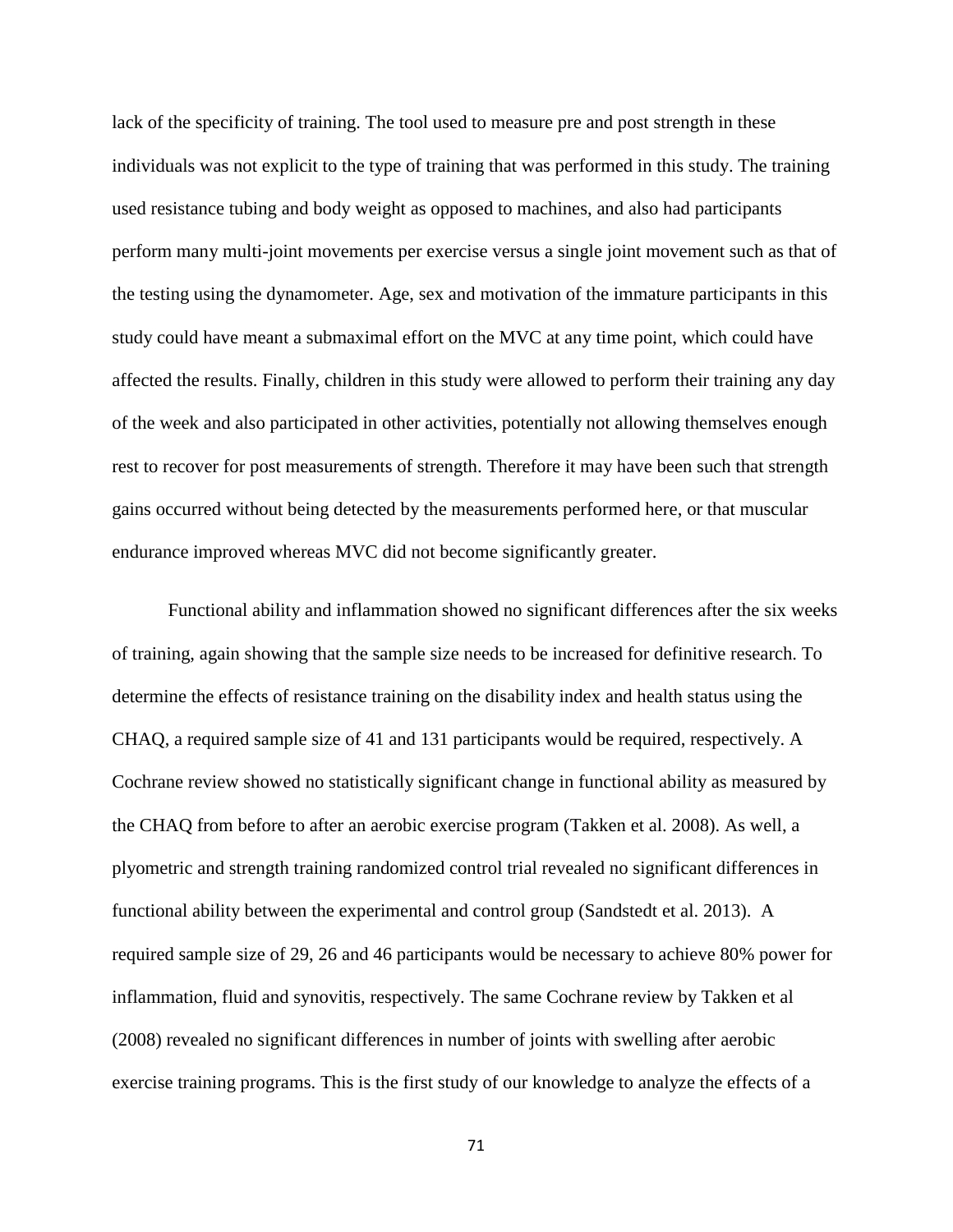home-based resistance training on functional ability and objectively and non-invasively measured inflammation in children with JIA. Future research would need to further these analyses with larger sample sizes.

#### **4.4 Strengths**

Despite the widespread understanding that physical activity, including exercises that target muscular strength and fitness, is a necessary component for optimal growth in children, there has been little research on resistance training in JIA. The majority of studies have examined the effects of aerobic training programs on fitness and function in youth with JIA. The present study contributes pilot data from a novel form of home-based exercise training in JIA that could potentially improve pain, disease symptoms and muscular fitness. This study also closely monitored the safety of the exercises (in terms of reporting of adverse events and increased pain with exercise), feasibility (in terms of participation and modification) and acceptability of the exercise regimen.

It was demonstrated that these children were able to safely participate in the program without significantly exacerbating their pain from a clinical standpoint. The exercise program also increased in volume over the six weeks and the children were able to sustain those requirements without adverse events occurring. This demonstrates the necessity for further research to understand the precise effects of a resistance training program in this population.

This home-based resistance training program allowed for exercise in a naturalistic environment where children with JIA could appropriately tailor the program to themselves and the symptoms of their JIA. The program was effective for increasing the size of the leg muscles despite the lack of direct supervision from a trainer and without expensive weights or weight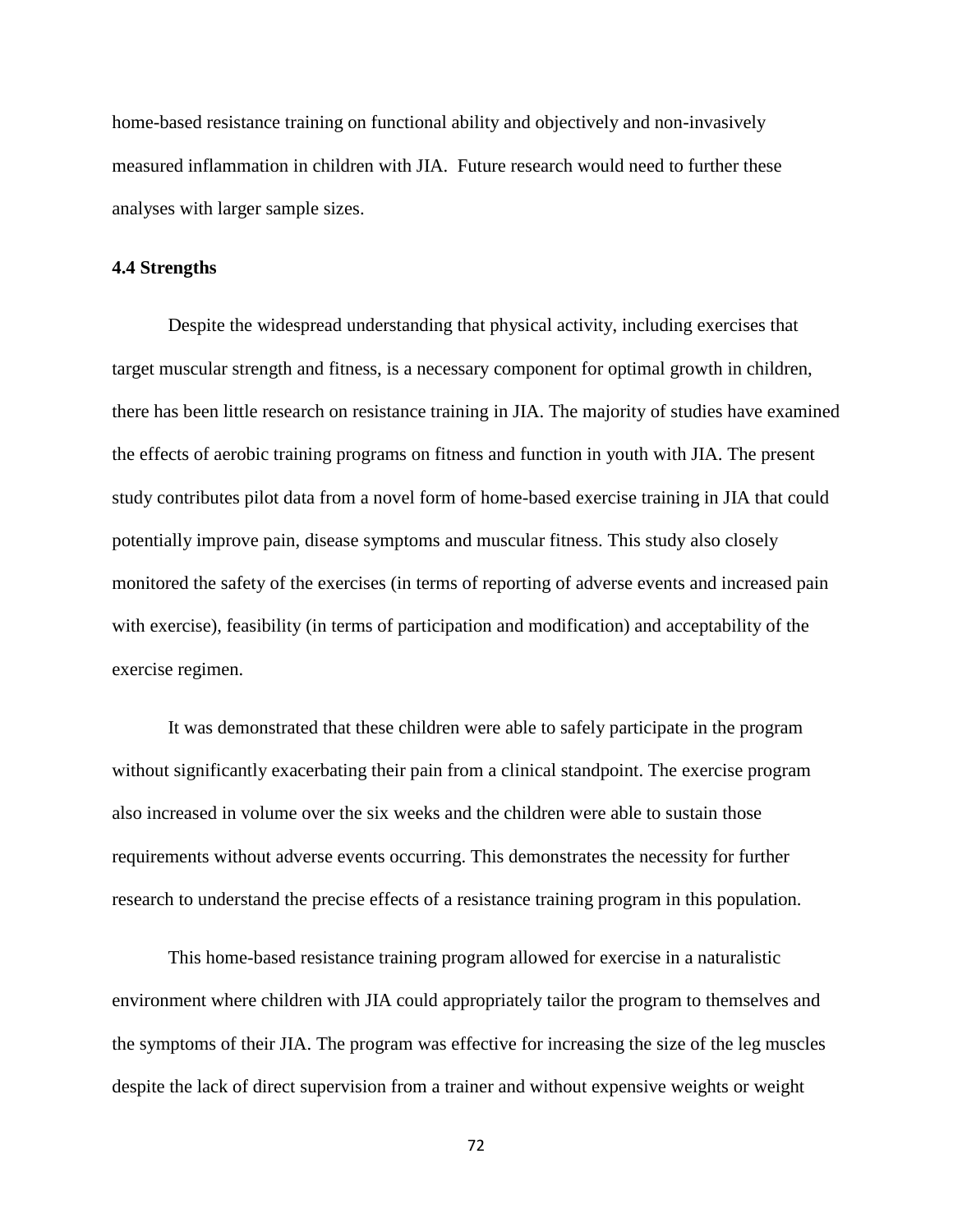machines. The program was also able to be completed in a small area of the home with minimal use of extra tools, rendering the program accessible to JIA patients of different socioeconomic status and settlement areas. There were no adverse events from the exercise program and it required no supervision from health professionals. This method of exercise could therefore be useful in a variety of populations, including rural and underprivileged communities.

The children were also able to report their pain in real time once a day on non-exercise days and three times a day when they exercised, allowing an extremely comprehensive analysis of pain. Previous research lends to the reality that pain needs to be measured comprehensively in order to develop a full understanding of a patient"s perception of pain (von Baeyer and Spagrud. 2007). The questions in this study gave a comprehensive analysis of each participant"s pain while also analyzing JIA specific variables and exercise variables. This permitted an understanding of pain specific to JIA as well as an understanding of the exercise program and how individuals could tailor it to suit themselves.

#### **4.5 Limitations**

Although the results of this study are unique as it is the first to our knowledge to analyze the effects of a home-based resistance training program on pain, inflammation, muscular fitness and functional ability in children with JIA, the conclusions are limited by several factors. First, the sample size of this study was such that definitive results cannot be attained. Secondly, the exercise program was a home-based program and therefore not objectively monitored for the completion of exercises in the proper form.

Because this was a safety and feasibility study, it may have not been long enough to find definitive results for multiple variables. A meta-analyses analyzing resistance training programs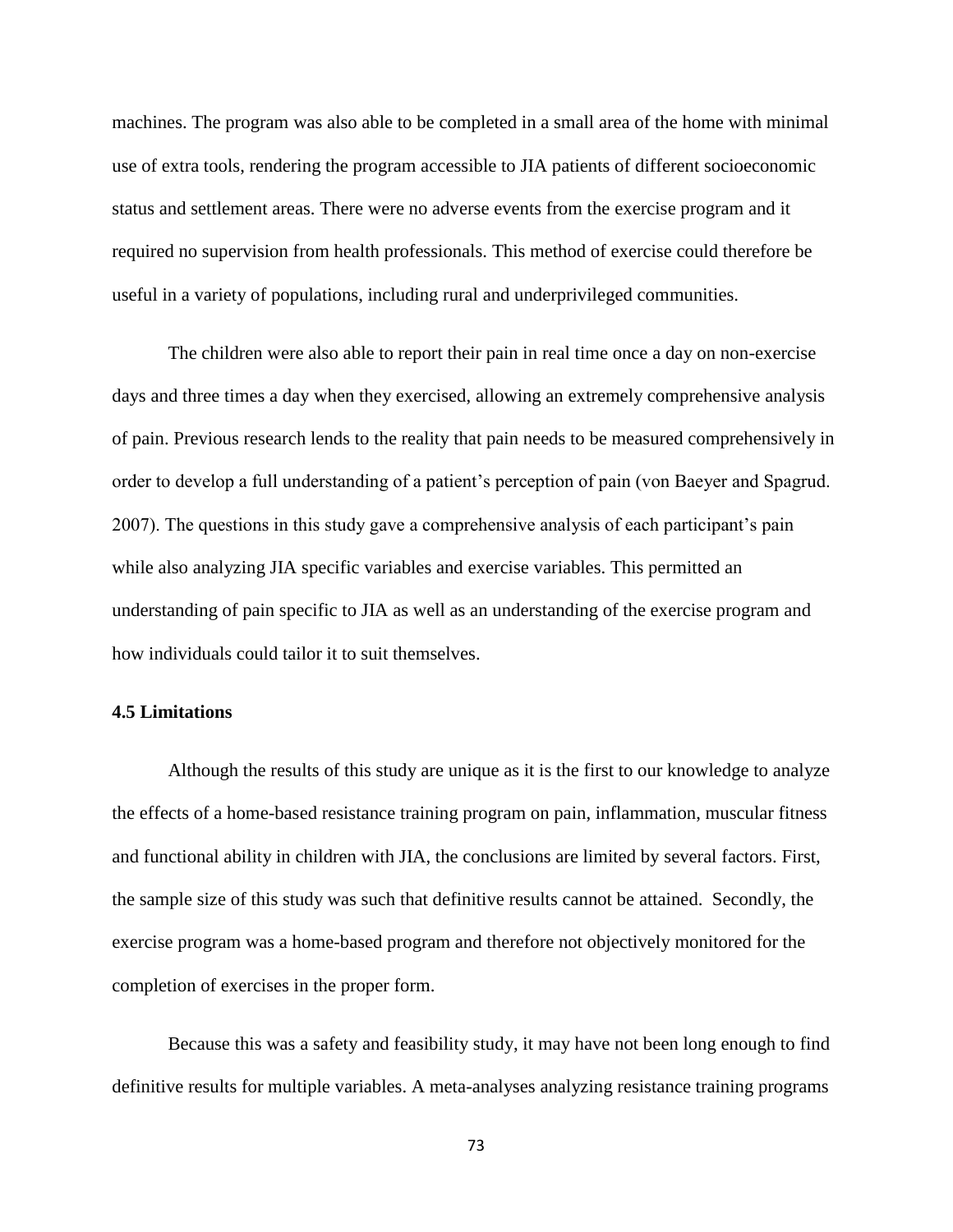in children incorporated studies as little as four weeks and up to 60 weeks. Although significant results could be found with the shorter duration training programs, there was a significant correlation between study duration and resistance training effect (Behringer et al. 2010). Potentially, if the program duration was extended to 12 weeks and an analysis of inflammation, muscle parameters and functional ability was performed at baseline, six and 12 weeks, results could be significant. Furthermore, longitudinal measurements of growth patterns could have been made with a longer study to determine whether muscle hypertrophy was due to growth or resistance training, or a combination of the two.

This study chose to use cut points of clinically significant changes in pain as an increase of 19.0 units or a decrease of 8.2 units, based off the Dhanani et al (2002) study in children with rheumatic disease which was most relevant to this study. However, other research has considered a change in pain on a VAS of approximately ten in either direction to be significant, which could have slightly altered the results (Todd et al. 1996; Gallagher et al. 2001; Powell et al. 2001). Furthermore, recent research suggests that relevant changes in pain should be accounted for on an individual basis, especially because patients experience more pain require greater changes in pain scores to be considered clinically significant (Bird and Dickson. 2001; Emshoff et al. 2011). This highlights the fact that pain is an individual construct that can differ greatly between and within individuals. Due to the limited sample size and scope of this study, factors affecting pain intensity were not equated as covariates of changes in pain. Environmental, genetic, psychological, contextual and developmental variables can all influence self-reported pain and ultimately affect the results of research. Further definitive research should aim to understand all these influences on an individual basis and be able to account for those in the analyses.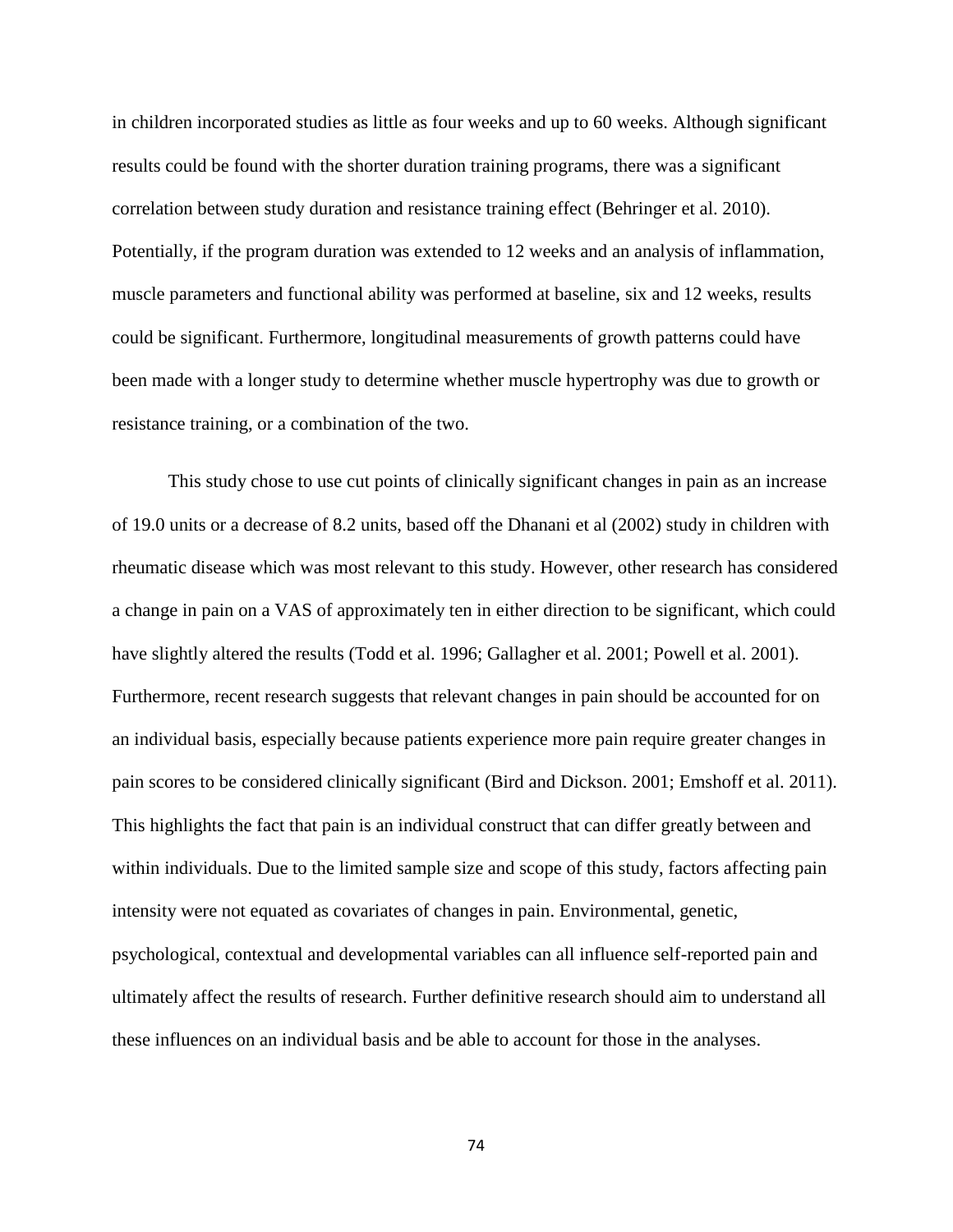The current study also did not aim to determine whether each individual's pain stemmed more from neuropathic or nociceptive mechanisms. It is possible that the exercise could have produced changes in inflammatory mediators or increased inhibitory transmitters (ex: gammaaminobutyric acid) (Hirose et al. 2004; Binder et al. 2004). Changes in physiological markers including cytokines, TNF-α, gamma aminobutyric acid, α-amino-3-hydroxy-5-methyl-4 isoxazoleproprionic acid receptors and N-methyl-D-aspartate receptors should be examined in future research. As well, cortisol levels in individuals with JIA from before to after exercise training sessions (and potentially pre and post an extended exercise training program) should be examined so as to tease out the influence of physiological stress on pain. Melzack (1999) proposes that chronic pain can originate or proliferate due to elevated levels of cortisol, which has been demonstrated in patients with chronic pain (Van Uum et al. 2008). This would be able to lend information to current theories on pain, especially if exercise training can influence physiological markers of pain.

The primary aim of this study was to understand if a home-based resistance training program was safe and feasible in children with JIA. To understand if this is valid a sample representative of the entire disease is necessary. This study included no children rheumatoid factor positive JIA or systemic JIA. These subtypes of JIA present differently from others and can respond differently to exercise (Takken et al. 2002). Therefore this study is not completely generalizable to children with JIA and it may be that those with systemic JIA or rheumatoid factor positive JIA need to be more closely monitored when performing resistance training.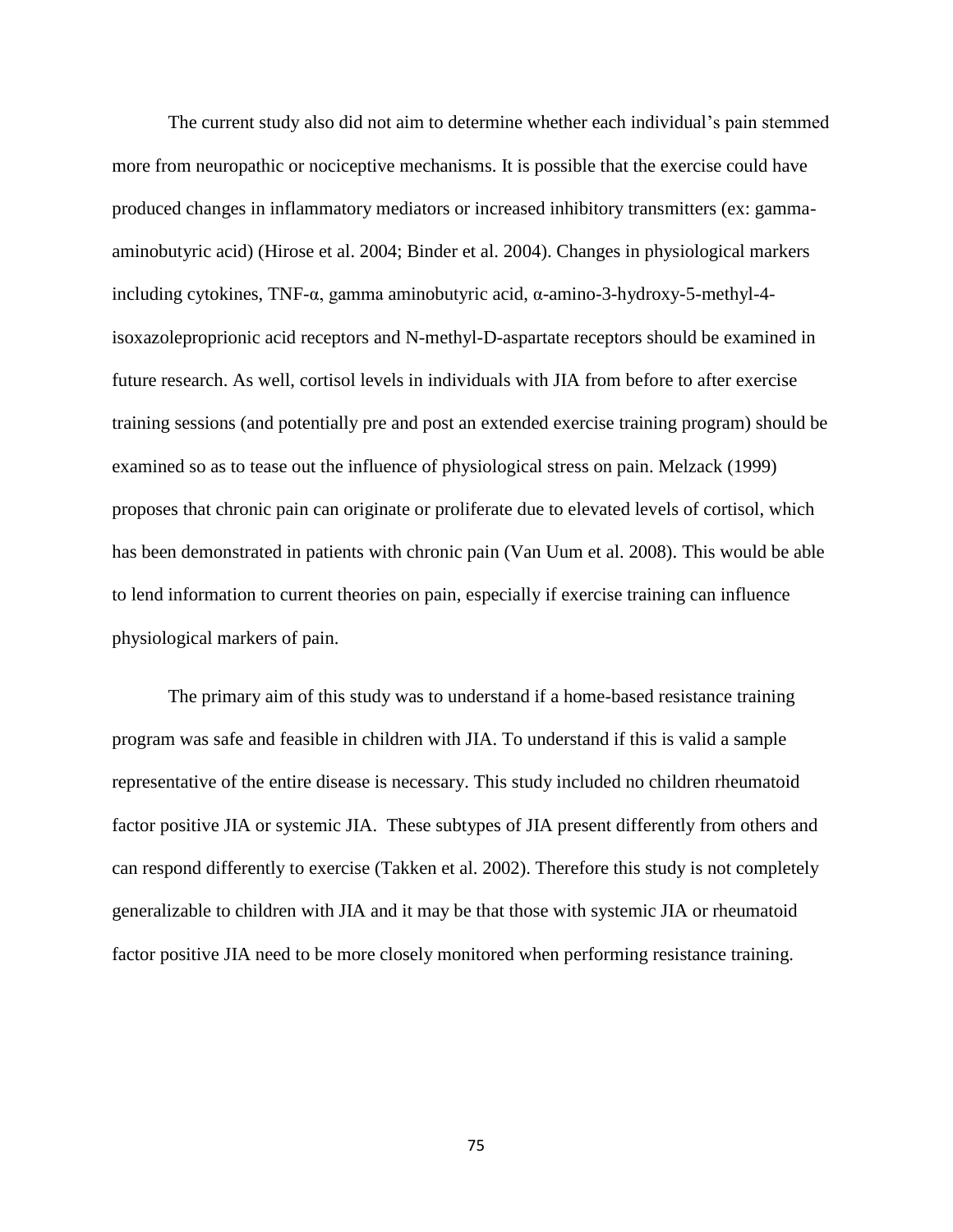#### **4.6 Future directions**

Children with JIA are less physically active relative to their healthy age-matched peers, rendering their musculoskeletal fitness compromised (Giannini and Protas. 1993). Exercise training, specifically that of resistance training, can have implications on pain threshold (the point at which a noxious stimuli is first recognized) and pain tolerance (the degree of pain an individual perceives with a noxious stimuli). Through a mechanism labeled exercise-induced hypoalgesia, children with JIA who participate in a resistance training program could potentially decrease the amount of daily pain they experience while enhancing their muscular fitness. Although EIH was not tested in this study, future research should aim to examine this phenomenon in children with JIA.

This study was able to demonstrate that resistance exercise is a feasible intervention for children with JIA. Further research, using RCTs for a longer time period and with a larger sample size, could determine the precise effects of a similar intervention. These future studies would require a comprehensive analysis of pain specific to children with JIA. RTDC could be employed in future research while also measuring exercise variables, as has been done in this study. It would also be interesting to determine the effects of pharmaceuticals on resistance training in children with JIA. Ibuprofen, a type of NSAID, has been demonstrated to have no effect on muscle hypertrophy in healthy adults after a six week resistance training program (Krentz et al. 2008). However, this has not been examined in chronic inflammatory populations, nor has there been research determining the effects of resistance training coupled with NSAIDs, methotrexate, etanercept or other biological agents in children with JIA.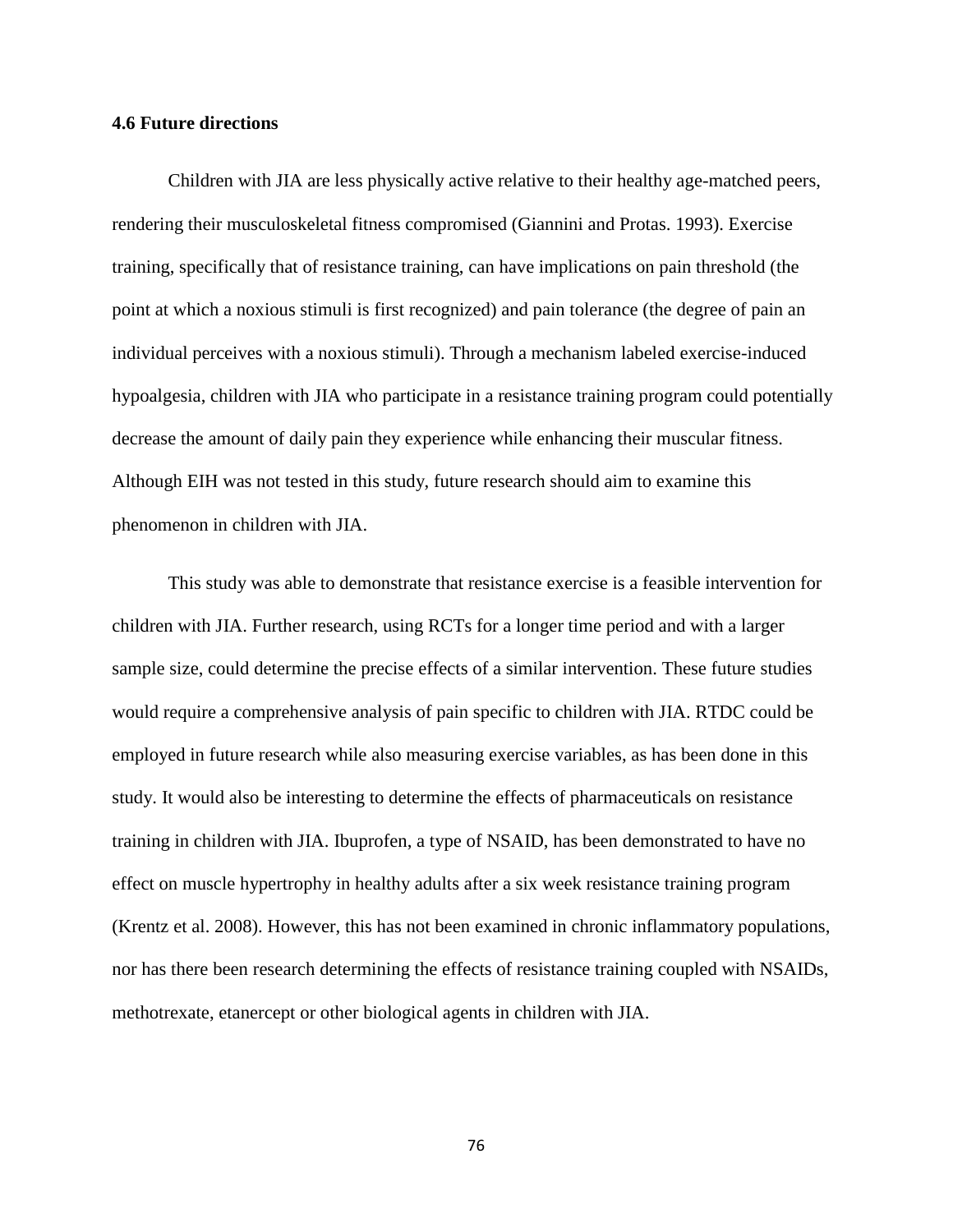To facilitate adherence to the exercise protocol and the completion of pain questionnaires, future research should also consider having children participate in an exercise program with added bonuses to following the exercise regime or peer/parental support. Recently, gamification has been explored as a means of employing electronic gaming components into non-gaming contexts (i.e., exercise) in order motivate individuals to participate in that behavior (King et al. 2013). As electronics such as smartphones and tablets become more widespread and desired, gamification could provide a viable avenue to potentially increase adherence to exercise programs and questionnaire completion by rewarding the individuals via electronic rewards for participation. Furthermore, an additional option to increase adherence could potentially be to have idolized individuals (ex: athletes, singers, actors, etc.) perform the exercise programs on the videos in order to motivate the participants to follow along with the program. However, this type of potential adherence motivator would have to be investigated as some children may respond oppositely to observing an athlete as it may be viewed as something to aspire to or an unattainable goal.

Although the study was underpowered for definitive results, this study sheds light on the effects of resistance training in JIA and provides a greater understanding of the safety of this type of intervention in this population. Clinicians, specifically pediatric rheumatologists and physical therapists, will be able to use the introductory findings of this pilot research in order to understand that this form of exercise is safe in their patients, although its effectiveness is still to be determined. The general consensus is that physical activity is typically beneficial for most pediatric populations with chronic diseases and this study appears to support that (Philpott et al. 2010).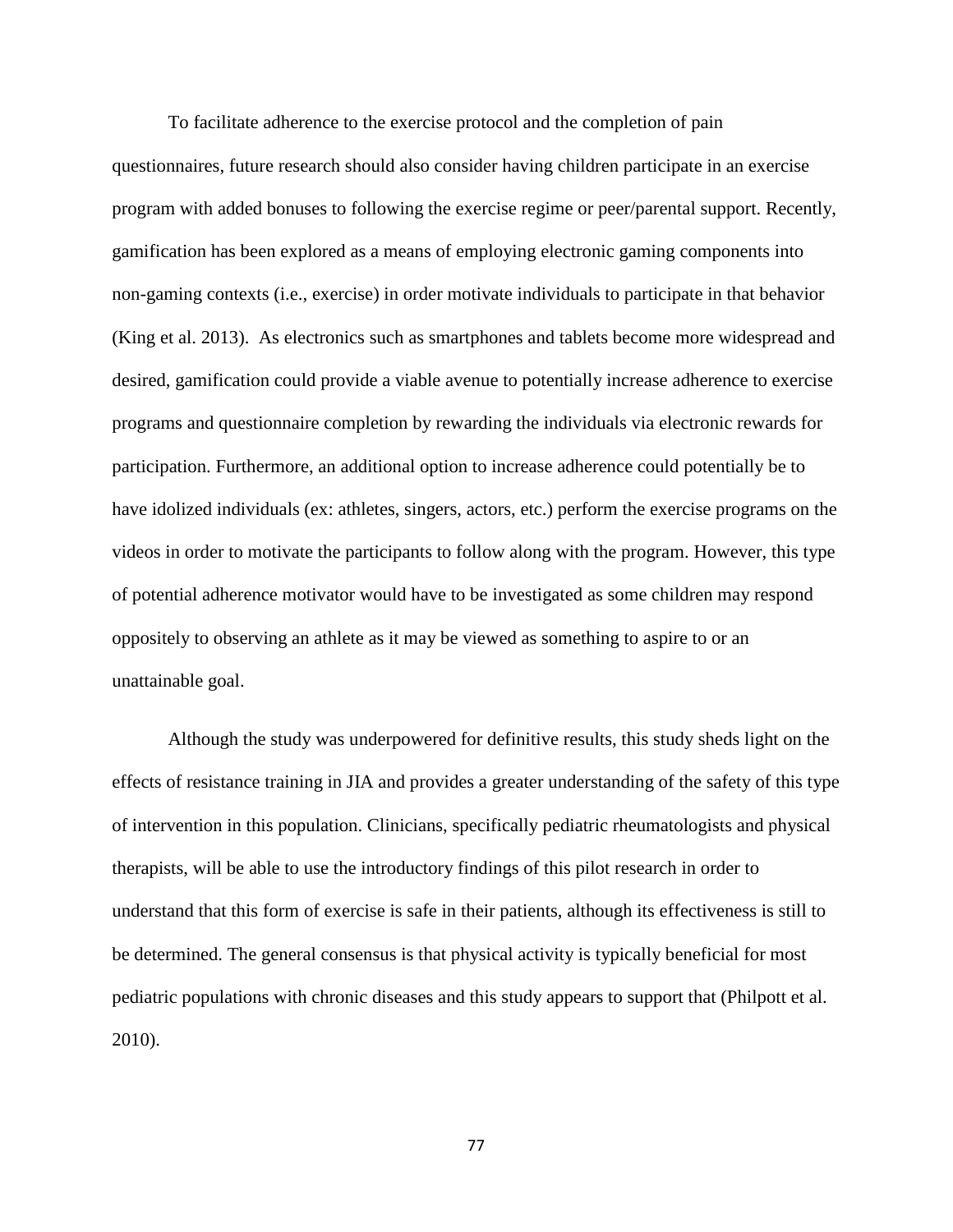## **CHAPTER 5 CONCLUSION**

Results from this study demonstrate that a home-based resistance training program in children with JIA would appear to be a safe and feasible form of exercise. Although significant effects on pain were not attained from this analysis, further definitive research needs to be performed in order to detect its exact effects on pain. As well, the results from this study demonstrate that resistance training can improve muscular fitness in children with JIA. The methods of this study need to be extended in future research in order to understand the precise benefits of resistance training in JIA.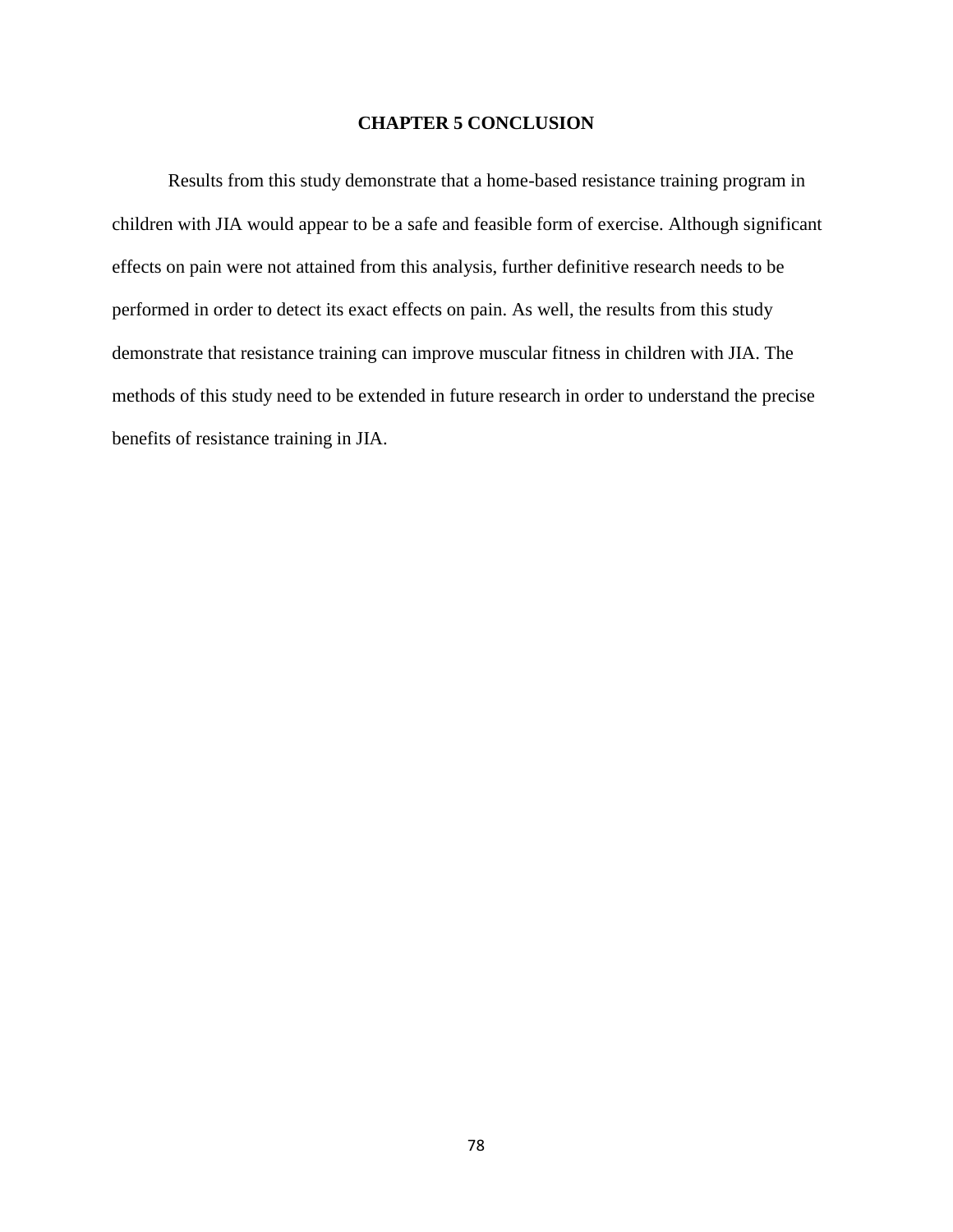#### **REFERENCES**

- 1. Adamopoulos S, Parissis J, Kroupis C et al. 2001. Physical training reduces peripheral markers of inflammation in patients with chronic heart failure. Eur Heart J, 22(9): 791–7.
- 2. Arnold D, Burns K, Adhikari N et al. 2009. McMaster Critical Care Interest Group. The design and interpretation of pilot trials in clinical research in critical care. Crit Care Med, 37(Suppl 1): S69-S74.
- 3. Arain M, Campbell M, Cooper C et al. 2010. What is a pilot or feasibility study? A review of current practice and editorial policy. BMC Med Res Method, 10(67): 1-7.
- 4. Astin A, Beckner W, Soeken K et al. 2002. Psychological interventions for rheumatoid arthritis: A meta-analysis of randomized controlled trials. Arth Res, 47(3): 291-302.
- 5. Bacon MC, Nicholson C, Binder H et al. 1991. Juvenile rheumatoid arthritis: aquatic exercise and lower-extremity function. Arthritis Care Res, 4(1): 102–5.
- 6. Baillet A, [Payraud E,](http://www.ncbi.nlm.nih.gov/pubmed?term=Payraud%20E%5BAuthor%5D&cauthor=true&cauthor_uid=19211654) [Niderprim V](http://www.ncbi.nlm.nih.gov/pubmed?term=Niderprim%20VA%5BAuthor%5D&cauthor=true&cauthor_uid=19211654) et al. 2009. A dynamic exercise programme to improve patients" disability in rheumatoid arthritis: a prospective randomized controlled trial. Rheum, 48(4): 410-5.
- 7. Bastard J, Jardel C, Delattre J et al. 1999. Evidence for a Link Between Adipose Tissue Interleukin-6 Content and Serum C-Reactive Protein Concentrations in Obese Subjects. Circulation, 99(16): 2219–22.
- 8. Behm D, Faigenbaum A, Falk B et al. 2008. Canadian Society for Exercise Physiology position paper: resistance training in children and adolescents. Appl Physiol Nut Metab, 33(3): 547-61.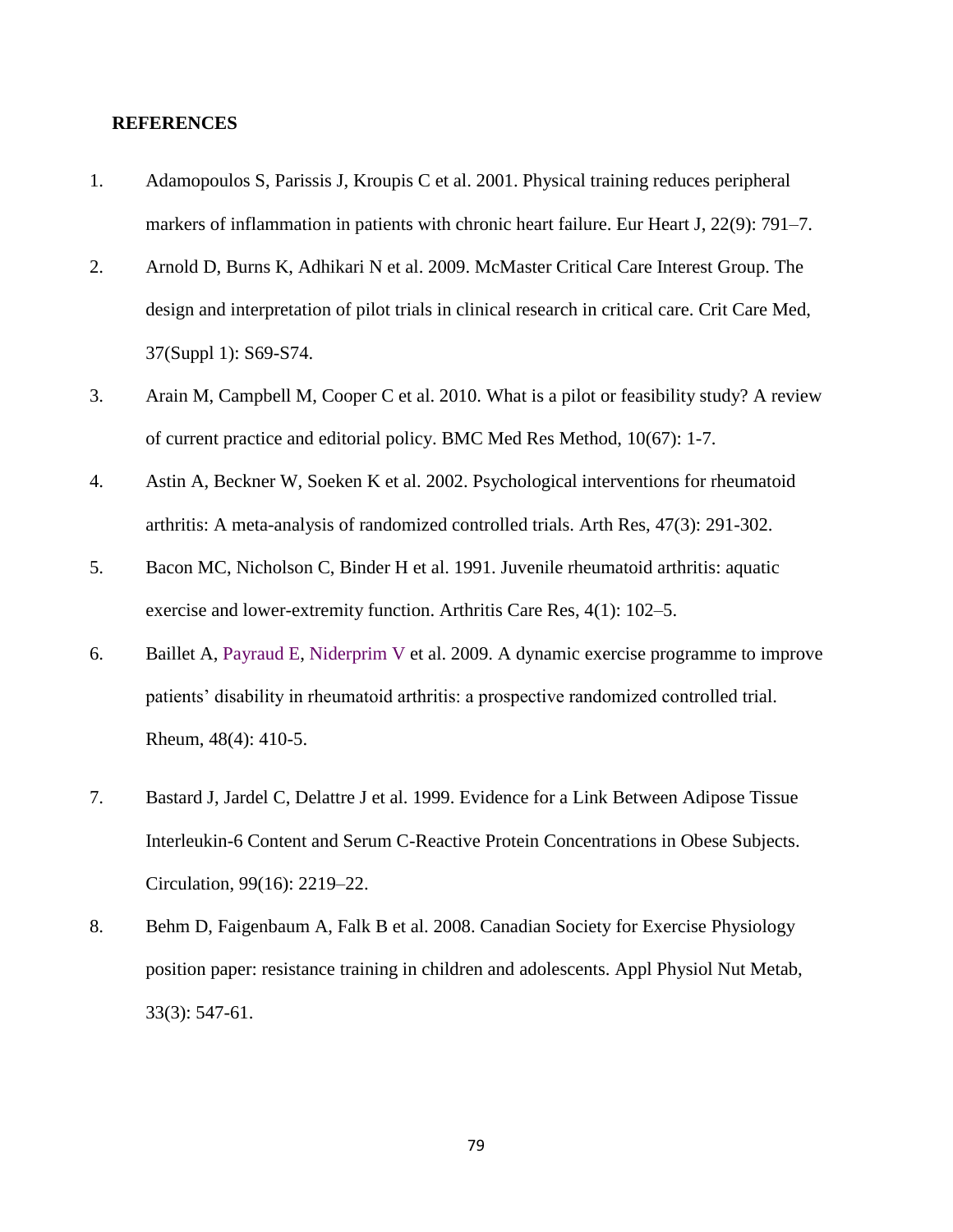- 9. Behringer M, von Heede A, Yue Z et al. 2010. Effects of resistance training in children and adolescents: A meta-analysis. Ped, 126(5): 1199-2010.
- 10. Berna C, Leknes S, Holmes E et al. 2010. Induction of depressed mood disrupts emotion regulation neurocircuitry and enhances pain unpleasantness. Biol Pysch, 67(11): 1083-90.
- 11. Berntson L, Anderssonäre B, Fasth A et al. 2003. Incidence of juvenile idiopathic arthritis in the Nordic countries. A population based study with special reference to the validity of the ILAR and EULAR criteria. J Rheumatol, 30(1): 2275–82.
- 12. Binder E, Droste S, Ohl F et al. 2004. Regular voluntary exercise reduces anxiety-related behaviour and impulsiveness in mice. Behav Pain Res, 155(2): 197-206.
- 13. Bird S & Dickson E. 2001. Clinically significant changes in pain along the visual analog scale. Ann Emerg Med, 38(6): 639-43.
- 14. Blimkie C. 1989. Age and sex associated variation in strength during childhood: Anthropometric, morphologic, neurologic, biomechanical, endocrinologic, genetic, and physical activity correlates. In Gisolfi, C. V. (Ed.) Perspectives in Exercise Science and Sports Medicine: Youth, Exercise and Sports. Indianapolis, Indiana: Benchmark Press.
- 15. Bloom B, Owens J, McGuinn M et al. 2001. Sleep and its relationship to pain, dysfunction, and disease activity in juvenile rheumatoid arthritis. J Rheum, 29(1): 169-73.
- 16. Bomba M, Meini A, Molinaro A et al. 2013. Body experiences, emotional competence, and psychosocial functioning in juvenile idiopathic arthritis. Rheumatol Int, In Press.
- 17. Borchers A, Selmi C, Cheema G et al. 2006. Juvenile idiopathic arthritis. Autoimm Rev, 5(4): 279-98.
- 18. Bromberg M, Gil K, Schanberg L. 2012. Daily sleep quality and mood as predictors of pain in children with juvenile polyarticular arthritis. Health Pyschol, 31(2): 202-9.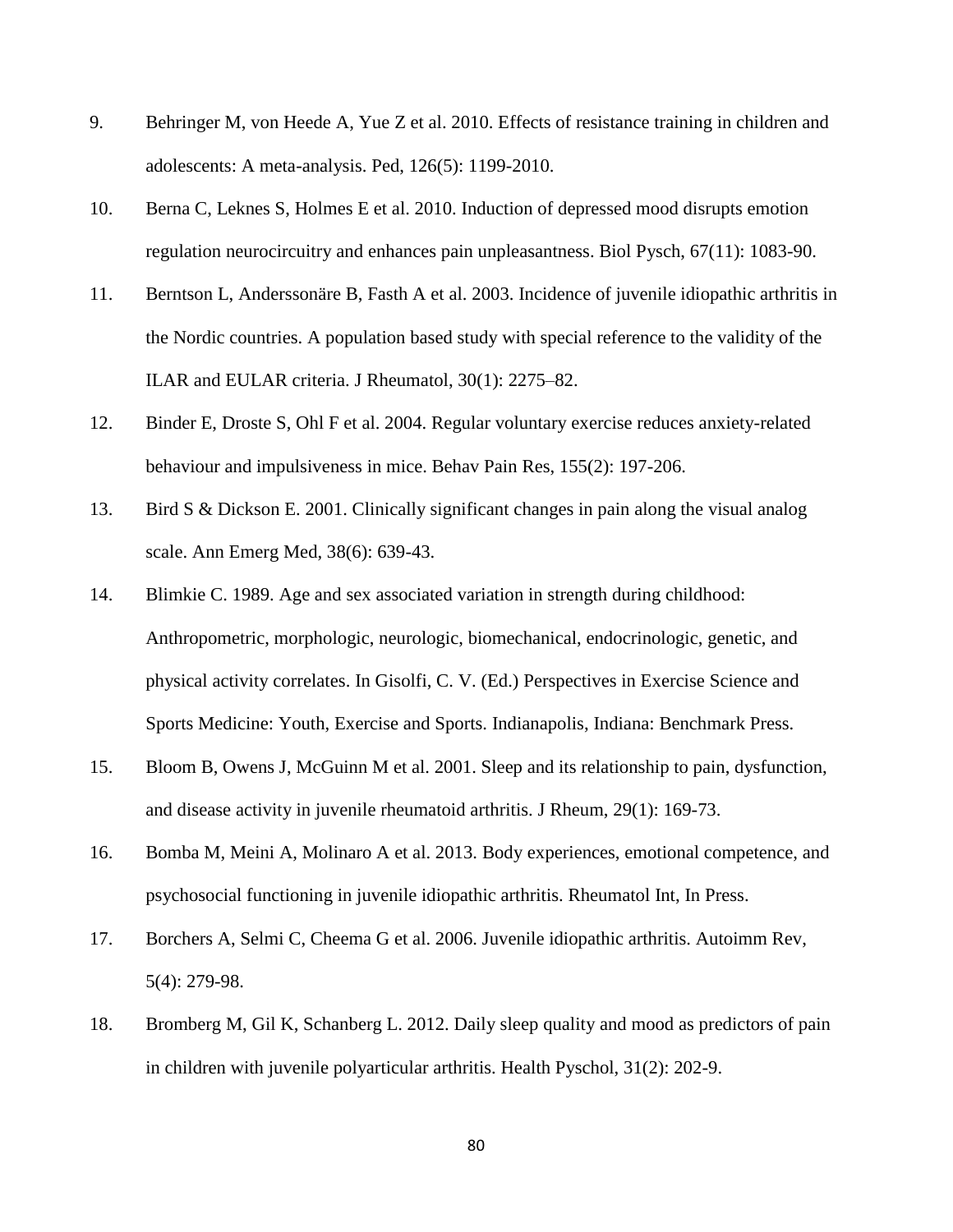- 19. Bruunsgaard H. 2005. Physical activity and modulation of systemic low-level inflammation. J Leuko Biol, 78(4): 819-35.
- 20. Buljina A, Taljanovic M, Avdic D et al. 2001. Physical and exercise therapy for treatment of the rheumatoid hand. Arthritis Rheum, 45(4): 392-7.
- 21. Burnham J, Shults J, Dubner S et al. 2008. Bone density, structure, and strength in juvenile idiopathic arthritis: Importance of disease severity and muscle deficits. Arth Rheum, 58(8): 2518-27.
- 22. Canadian Society of Exercise Physiologists. 2013. Canadian physical activity guidelines. Retrieved from

http://www.csep.ca/CMFiles/Guidelines/CSEP\_PAGuidelines\_youth\_en.pdf.

23. Center for Disease Control and Prevention. 2011. How much physical activity do children need? Retrieved from

http://www.cdc.gov/physicalactivity/everyone/guidelines/children.html.

- 24. Chilibeck P, Stride D, Farthing J et al. 2004. Effect of creatine ingestion after exercise on muscle thickness in males and females. Med Sci Spor Exer, 36(1): 1781-8.
- 25. Cleeland C, Landinsky J, Serlin R et al. 1989. Multidimensional measurement of cancer pain: Comparisons of US and Vietnamese patients. J Pain Symp Manage, 3(1): 23-7.
- 26. Cliff D, Reilly J, Okely A. 2009. Methodological considerations in using accelerometers to assess habitual physical activity in children aged 0–5 years. J Sci Med Sport, 12(1): 557-67.
- 27. Collado P, Jousse-Joulin S, Alcalde M et al. 2012. Is ultrasound a validated imaging tool for the diagnosis and management of synovitis in juvenile idiopathic arthritis? A systematic literature review. Arthritis Care Res; 64(7): 1011-9.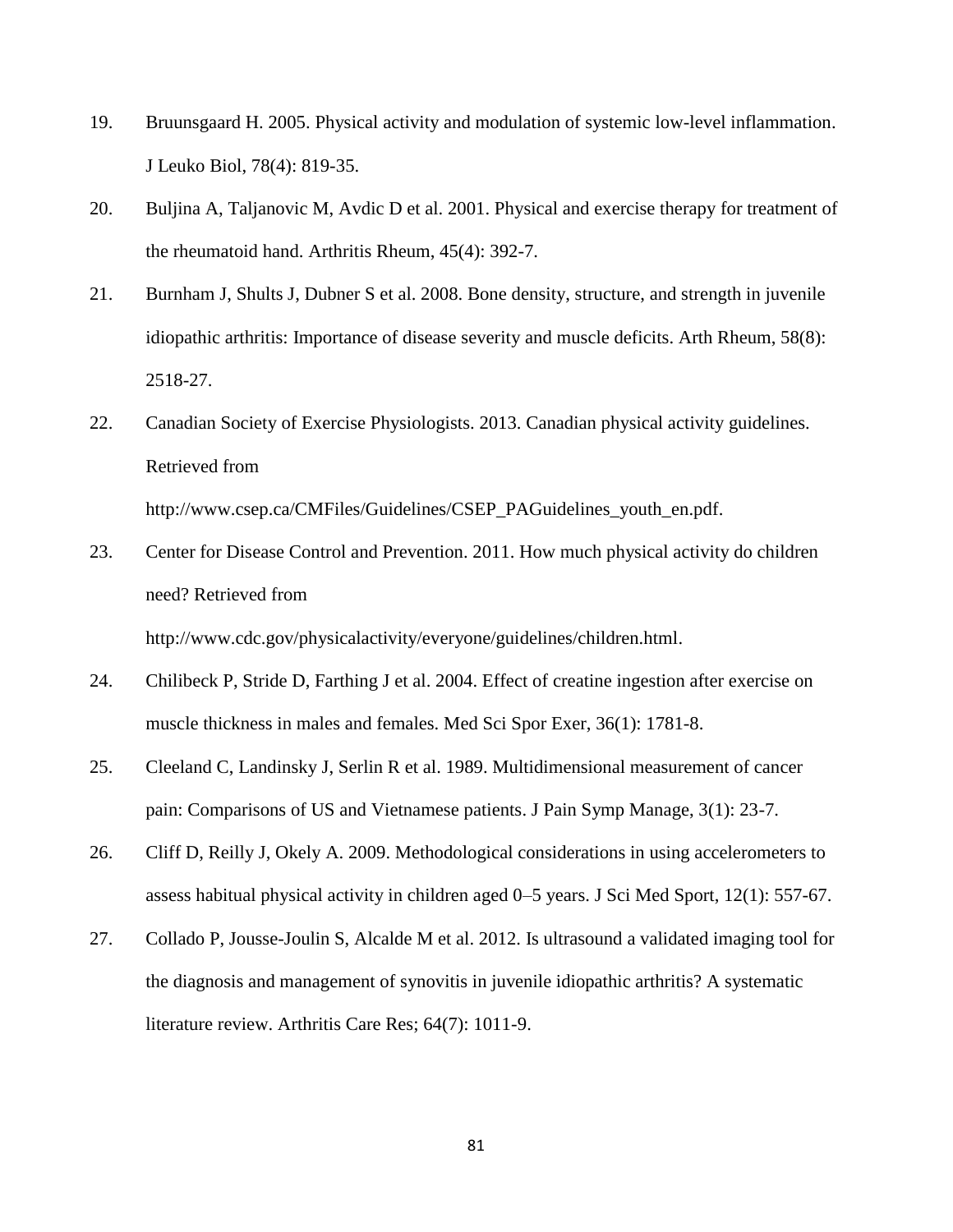- 28. Corder K, Ekelund U, Steele R et al. 2008. Assessment of physical activity in youth. J App Phys, 105(3): 977–87.
- 29. Cote J and Hoeger-Bement M. 2010. Update on the relation between pain and movement: Consequences for clinical practice. Clin J Pain, 26(9): 754-62.
- 30. Crandall M and Savedra M. 2005. Multidimensional assessment using the adolescent pediatric pain tool: a case report. J Special Ped Nurs, 10(3): 115–23.
- 31. Davies C, Dooley P, McDonagh P et al. 1985. Adaptation of mechanical properties of muscle to high force training in man. J Phys, 365(1): 277-84.
- 32. De Kleer IM, Brinkman DM, Ferster A et al. Autologous stem cell transplantation for refractory juvenile idiopathic arthritis: analysis of clinical effects, mortality, and transplant related morbidity. Ann Rheum Dis, 63(10): 1318-26.
- 33. Dhanani S, Quenneville J, Perron M et al. 2002. Minimal difference in pain associated with change in quality of life in children with rheumatic disease. Arth Care Res, 47(5): 501-5.
- 34. Dhamrait S, James L, Brull D et al. (2003). Cortical bone resorption during exercise is interleukin-6 genotype-dependent. Euro J App Phys, 89(1): 21-5.
- 35. Donn R, Alourfi Z, Zeggini E et al. 2004. A functional promoter haplotype of macrophage migration inhibitory factor is linked and associated with juvenile idiopathic arthritis. Arthritis Rheum, 50(1): 1604–10.
- 36. Edwards R, Bingham C, Bathon J et al. 2006. Catastrophizing and pain in arthritis, fibromyalgia, and other rheumatic diseases. Arth Care Res, 55(2): 325-32.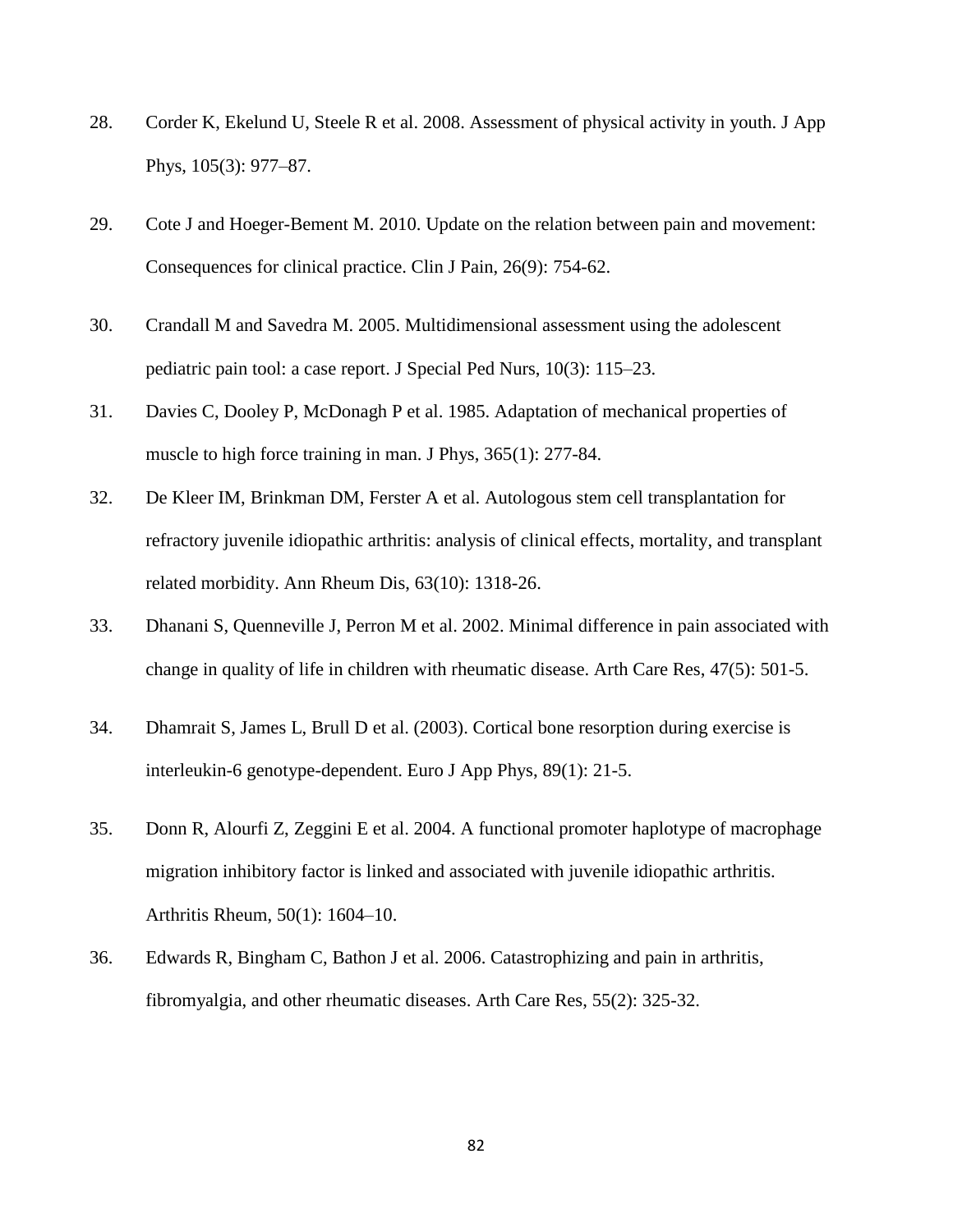- 37. Emshoff R, Bertram S, Emshoff I. 2011. Clinically important difference thresholds of the visual analog scale: A conceptual model for identifying meaningful intraindividual changes for pain intensity. Pain, 152(10): 2277-82.
- 38. Epps H, Ginnelly L, Utley M et al. 2005. Is hydrotherapy cost-effective? A randomised controlled trial of combined hydrotherapy programmes compared with physiotherapy land techniques in children with juvenile idiopathic arthritis. Health Technol Assess, 9(1): 1–59.
- 39. Esliger D, Copeland J, Barnes J et al. 2005. Standardizing and optimizing the use of accelerometer data for free-living physical activity monitoring. J Phys Act Health, 3(1): 366–83.
- 40. Faigenbaum A. 2000. Strength training for children and adolescents. Clin Sports Med, 19(4): 593-619.
- 41. Faigenbaum A and Kang D. 2006. Youth strength training: Facts, fallacies, and program design considerations. ACSM"s Certified News, 4-6.
- 42. Faigenbaum A, Kraemer W, Blimkie C et al. 2009. Youth resistance training: Updated position statement paper from the National Strength and Conditioning Association. J Strength Cond Res, 23(1): S60-S79.
- 43. Falk B and Eliakim A. 2003. Resistance training, skeletal muscle and growth. [Pediatr](http://www.ncbi.nlm.nih.gov/pubmed/16437017)  [Endocrinol Rev,](http://www.ncbi.nlm.nih.gov/pubmed/16437017) 1(2): 120-7.
- 44. Fantini F, Gerloni V, Gattinara M et al. 2003. Remission in juvenile chronic arthritis: a cohort study of 683 consecutive cases with a mean 10 year followup. J Rheumatol, 30(1): 579–84.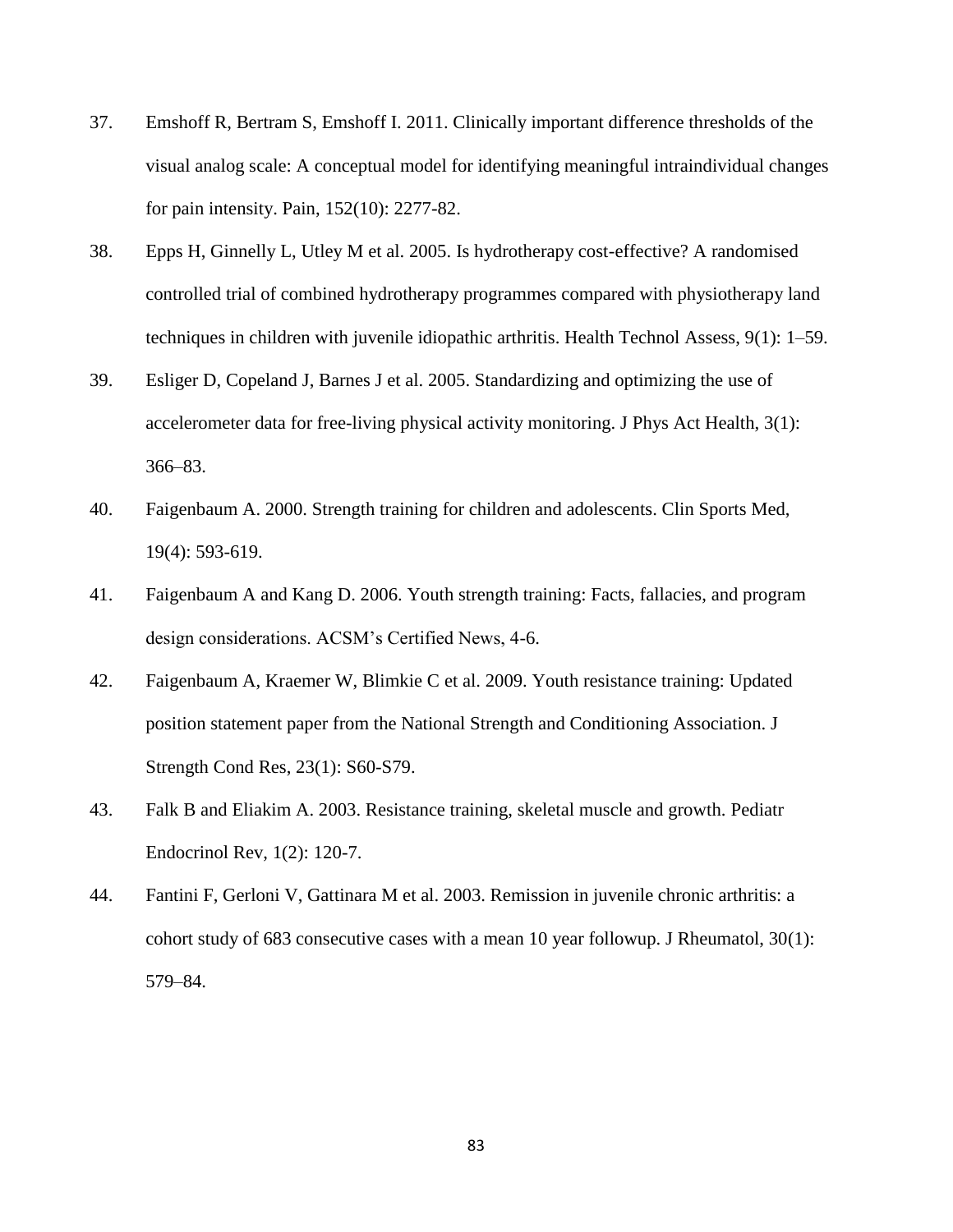- 45. Feldman B, Ayling-Campos A, Luy L et al. 1995. Measuring disability in juvenile dermatomyositis: validity of the childhood health assessment questionnaire. J Rheumatol, 22: 326–31.
- 46. Fisher NM, Venkatraman JT, O'Neil K. 2001. The effects of resistance exercises on muscle function in juvenile arthritis [abstract]. Arthritis Rheum, 44(Suppl 9): S276.
- 47. Fishman, S Ballantyne J, Rathmell J. 2010. Bonica's management of pain. Text. Lippincott Williams & Wilkins.
- 48. Fitzgerald M. 2005. The development of nociceptive circuits. Nature Rev; 6(1): 507-20.
- 49. Focht B, Koltyn K. 2003. Alterations in pain perception after resistance exercise performed in the morning and evening. J Strength Cond Res, 23(1): 891–7.
- 50. Fripp R and Hogdson J. 1987. Effect of resistance training on plasma lipid and lipoprotein levels in male adolescents. J Ped, 111(1): 926-31.
- 51. [Gallagher E,](http://www.ncbi.nlm.nih.gov/pubmed?term=Gallagher%20EJ%5BAuthor%5D&cauthor=true&cauthor_uid=11719741) [Liebman M,](http://www.ncbi.nlm.nih.gov/pubmed?term=Liebman%20M%5BAuthor%5D&cauthor=true&cauthor_uid=11719741) [Bijur P.](http://www.ncbi.nlm.nih.gov/pubmed?term=Bijur%20PE%5BAuthor%5D&cauthor=true&cauthor_uid=11719741) 2001. Prospective validation of clinically important changes in pain severity measured on a visual analog scale. [Ann Emerg Med,](http://www.ncbi.nlm.nih.gov/pubmed/11719741) 38(6): 633-8.
- 52. Giannini M and Protas E. 1993. Comparison of peak isometric knee extensor torque in children with and without juvenile rheumatoid arthritis. Arthritis Care Res, 6(2): 82-8.
- 53. Grom A and Hirsch R. 2000. T-cell and T-cell receptor abnormalities in the immunopathogenesis of juvenile rheumatoid arthritis. Curr Opin Rheumatol, 12(1): 420–4.
- 54. Grom A, Murray K, Luyrink L et al. 1996. Patterns of expression of tumor necrosis factor α, tumor necrosis factor β, and their receptors in synovia of patients with juvenile rheumatoid arthritis and juvenile spondylarthropathy. Arthritis Rheum, 39(10): 1703–10.
- 55. Gualano B, Sa Pinto A, Perondi B et al. 2010. Evidence for prescribing exercise as treatment in pediatric rheumatic diseases. Autoimm Rev, 9(8): 569-73.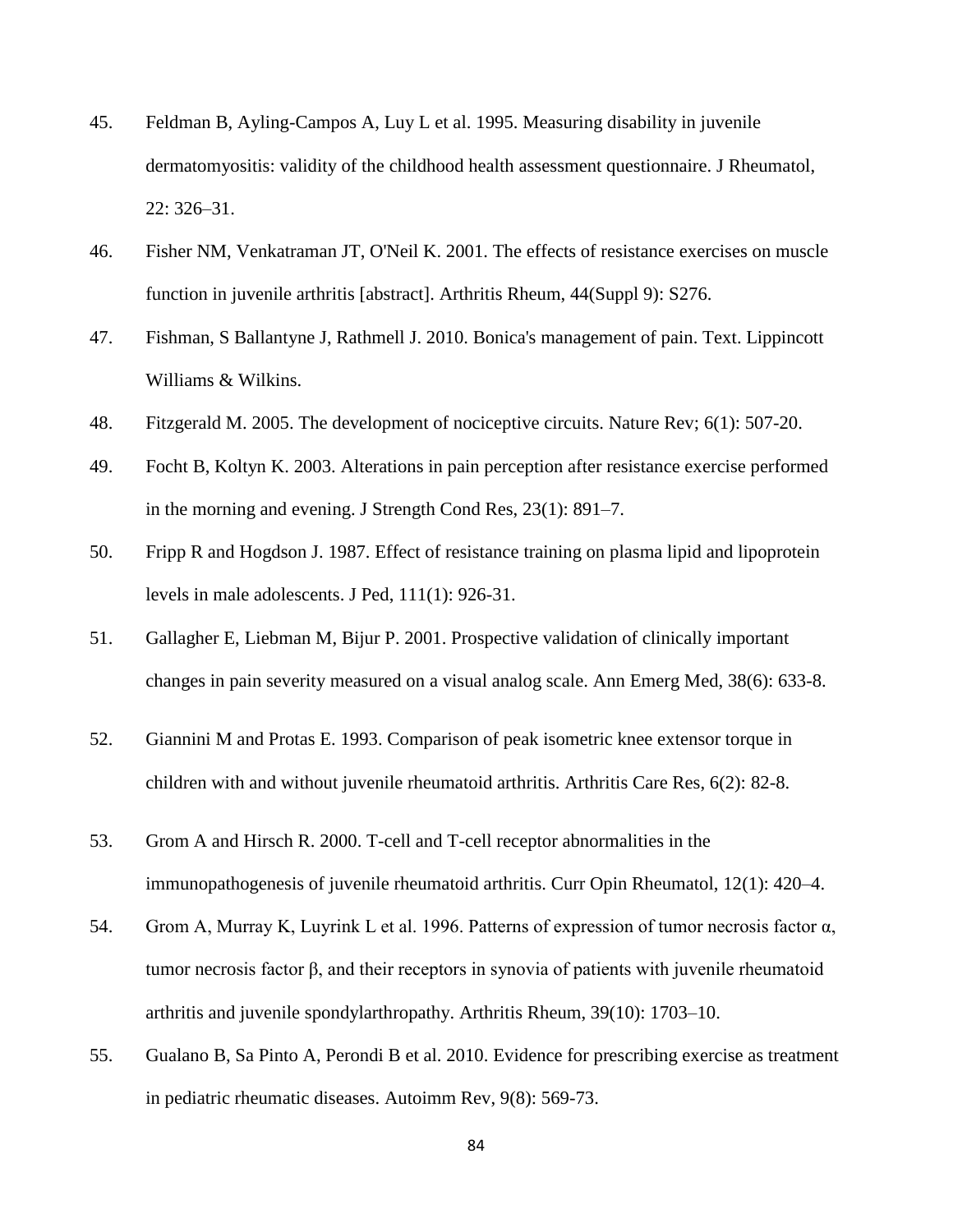- 56. Hayward K and Wallace C. 2009. Recent developments in anti-rheumatic drugs in pediatrics: treatment of juvenile idiopathic arthritis. Arth Res Ther, 11(1): 216.
- 57. Hinks A, Barton A, John S et al. 2005. Association between the PTPN22 gene and rheumatoid arthritis and juvenile idiopathic arthritis in a UK population: further support that PTPN22 is an autoimmunity gene. Arthritis Rheum, 52(1): 1694–9.
- 58. Hirose L, Nosaka K, Newton M et al. 2004. Changes in inflammatory mediators following eccentric exercise of the elbow flexors. Exerc Immunol Rev, 10(1): 75-90.
- 59. Hogeweg J, Kuis W, Oostendorp R et al. 1995. Genera1 and segmental reduced pain thresholds in juvenile chronic arthritis. Pain, 62(1): 11-7.
- 60. Horneff G. 2013. Update on biologicals for treatment of juvenile idiopathic arthritis. Expert Opin Biol Ther, 13(3): 361-76.
- 61. Horneff G, Schmeling H, Biedermann T et al. 2004. The German etanercept registry for treatment of juvenile idiopathic arthritis. Ann Rheum Dis, 63(12): 1638–1644.
- 62. Houghton K. 2008. Aerobic and anaerobic capacity in Juvenile Idiopathic Arthritis: evaluation of the cardiorespiratory response. Int J Rheum, 5(2): 1-46.
- 63. Hunfeld J, Perquin C, Duivenvoorden H et al. 2001. Chronic pain and its impact of quality of life in adolescents and their families. J Pediatr Psychol 26(3): 145–53.
- 64. Ishida, Y. 1992. Reliability of B-mode ultrasound for the measurement of body fat and muscle thickness. Amer J Hum Biol, 4(4): 511-20.
- 65. Iuliano-Burns S, Mirwald R, Bailey D. 2001. Timing and magnitude of peak height velocity and peak tissue velocities for early, average, and late maturing boys and girls. Amer J Hum Biol, 13(1): 1-8.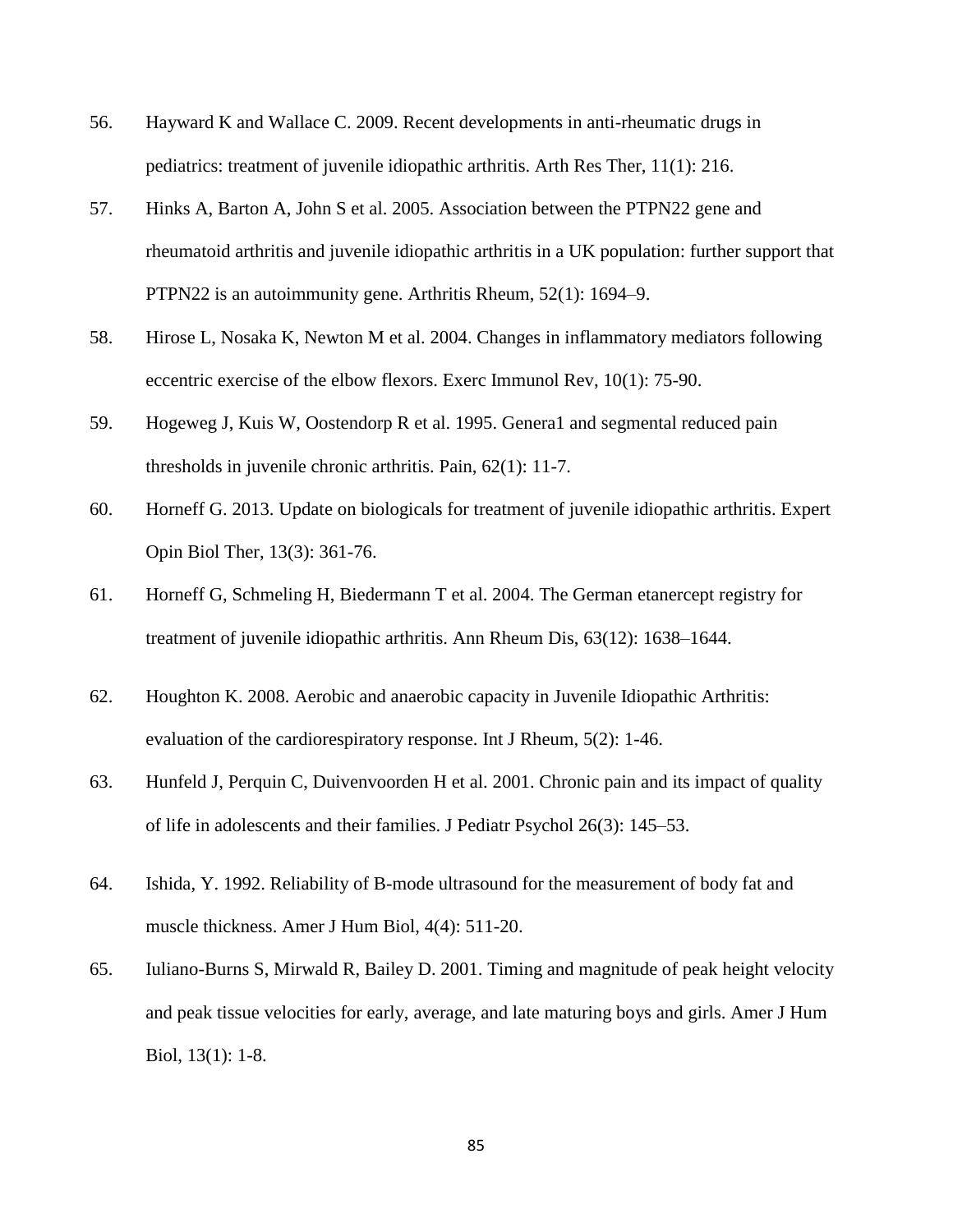- 66. Job E, Chambers C, Craig K. 2002. An underused resource: the contributions of developmental psychology to the field of pediatric pain. Pediatr Pain Lett, 6(1): 14–7.
- 67. Katja B, Laatikainen T, Salomaa V et al. 2005. Associations of leisure time physical activity, self-rated physical fitness, and estimated aerobic fitness with serum C-reactive protein among 3803 adults. Atherosclerosis, 185(2): 381-7.
- 68. Katz, N. 2002. The impact of pain management on quality of life. J Pain Symptom Manage, 24(Suppl 1): S38-S47.
- 69. Kidd B, Morris V, Urban L. 1996. Pathophysiology of joint pain. Ann Rheum Dis, Review, 55(1): 276-283.
- 70. Kidd B and Urban L. 2001. Mechanism of inflammatory pain. Brit J Anesthesia, 87(1): 3- 11.
- 71. Kim K and Kim D. 2010. Juvenile idiopathic arthritis: Diagnosis and differential diagnosis. Korean J Pediatr, 53(11): 931–935.
- 72. King D, Greaves F, Exeter C et al. 2013. "Gamification": Influencing health behaviours with games. J R Soc Med, 106(3): 76-8.
- 73. Klepper S. 2003. Exercise and fitness in children with arthritis: Evidence of benefits for exercise and physical activity. Arthritis Care & Research, 49(3): 435–43.
- 74. Klepper S. 2003. Measures of Pediatric Function. Arth & Rheum, 49(5): S5-S14.
- 75. Koltyn K and Arbogast R. 1998. Perception of pain after resistance exercise. Br J Sports Med, 32(1): 20–4.
- 76. Koltyn K and Umeda M. 2006. Exercise, Hypoalgesia and Blood Pressure. Sports Med, 36(3): 207-14.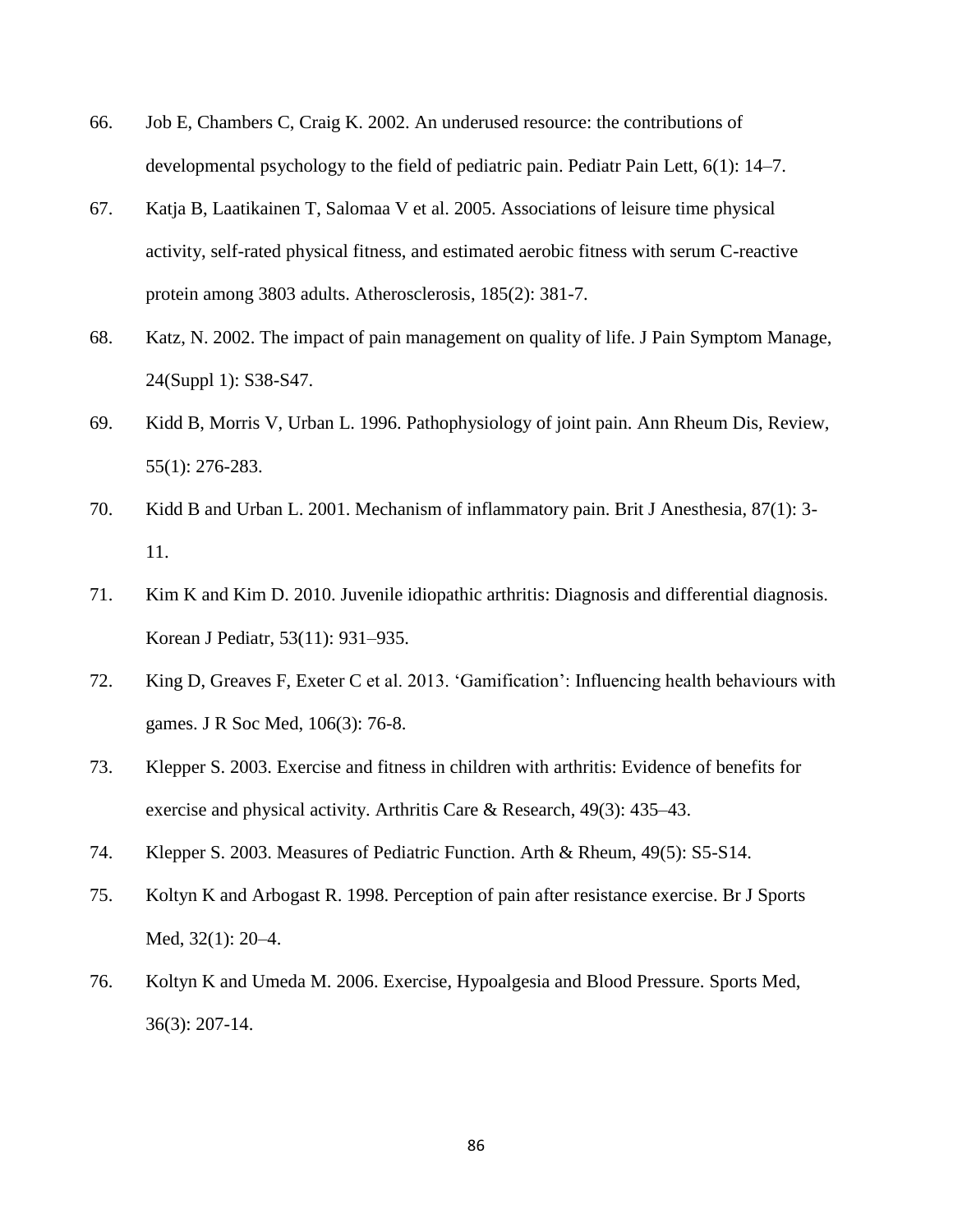- 77. Koltyn K and Umeda M. 2007. Contralateral Attenuation of Pain After Short-Duration Submaximal Isometric Exercise. J Pain, 8(11): 887-92.
- 78. Kondo M, Nomura M, Nakaya Y et al. 2005. Association of inflammatory marker and highly sensitive C-reactive protein with aerobic exercise capacity, maximum oxygen uptake and insulin resistance in healthy middle-aged volunteers. Circ J, 69(4): 452-7.
- 79. Krentz J, Quest B, Farthing J et al. 2008. The effects of ibuprofen on muscle hypertrophy, strength, and soreness during resistance training. Appl Physiol Nut Metab, 33(3): 470-5.
- 80. Lang B and Shore A. 1990. A review of current concepts on the pathogenesis of juvenile rheumatoid arthritis. J Rheumatol, 17(21): 1–15.
- 81. Latremoliere A and Woolf C. 2009. Central sensitization: A generator of pain hypersensitivity by central neural plasticity. J Pain, 10(9): 895-926.
- 82. Lee S, Kim Y, White DA et al. 2012. Relationships between insulin sensitivity, skeletal muscle mass and muscle quality in obese adolescent boys. Eur J Clin Nutr, 66(12): 1366-8.
- 83. Leegaard A, Lomholt J, Thastum M et al. 2013. Decreased Pain Threshold in Juvenile Idiopathic Arthritis: A Cross-sectional Study. J Rheum, In Press.
- 84. Lelieveld O, van Brussel M, Takken T et al. 2007. Aerobic and anaerobic exercise capacity in adolescents with juvenile idiopathic arthritis. Arth Care Res, 57(6): 898-904.
- 85. Lewandowski AS, Palermo TM, De la Mott S et al. 2010. Temporal daily associations between pain and sleep in adolescents with chronic pain versus healthy adolescents. Pain,  $15(1)$ : 220–5.
- 86. Long A and Rouster-Stevens K. 2010. The role of exercise therapy in the management of juvenile idiopathic arthritis. Curr Opin Rheum, 22(2): 213-7.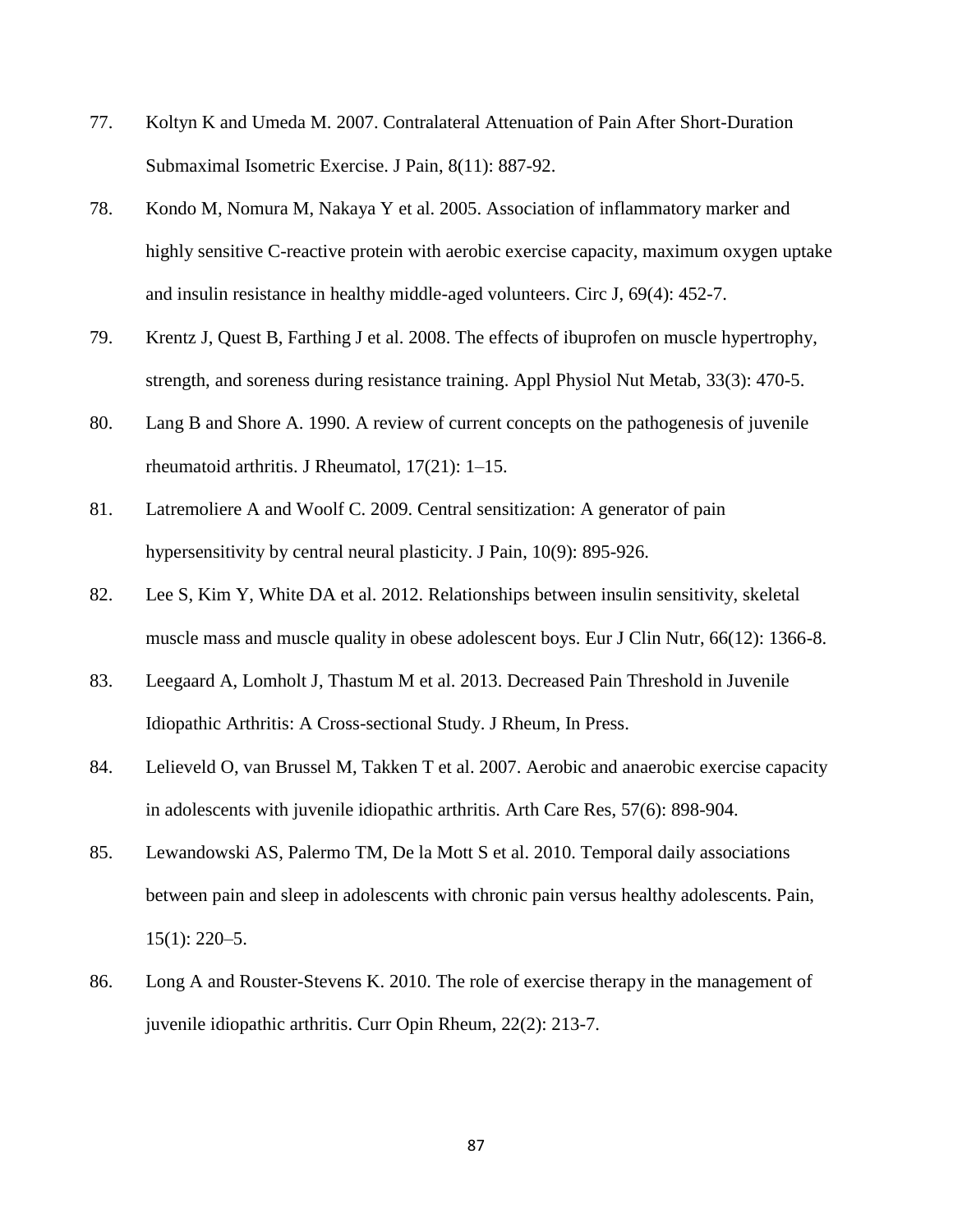- 87. Lovell D, Giannini E, Reiff A, et al. 2000. Etanercept in children with polyarticular juvenile rheumatoid arthritis. Pediatric Rheumatology Collaborative Study Group. N Engl J Med, 342(11): 763–9.
- 88. Malina R. 1969. Quantification of fat, muscle, and bone in man. Clin Orthop, 65(1): 9-38.
- 89. Malina R, Bouchard C, Bar-Or O. 2004. Growth, maturation and physical activity. Human Kinetics. USA. Text.
- 90. Malina R and Roche A. 1983. Manual of physical status and performance, in childhood: Vol. 2 Physical performance. New York: Plenum.
- 91. Margetic B, Aukst-Margetic B, Bilic E et al. 2005. Depression, anxiety and pain in children with juvenile idiopathic arthritis (JIA). Eur Psych, 20(3): 274-6.
- 92. Melzack R. 1999. From the gate to the neuromatrix. Pain, (Suppl 6): S121-S6.
- 93. McCabe MP and Ricciardelli LA. 2003. Body image and strategies to lose weight and increase muscle among boys and girls. Health Pyschol, 22(1): 39-46.
- 94. McGrath P. 1994. Psychological aspects of pain perception. Archs Oral Biol, 39(Suppl 1): S55-S62.
- 95. McGrath P. 1990. Pain in children: Nature, assessment and treatment. Guilford Publications, New York.
- 96. McGrath P and Gillsepie J. 2001. Pain assessment in children and adolescents. Handbook of pain assessment, D. C. Turk and R. Melzack, Eds., pp. 97–118, Gilford Press, New York, NY, USA, 2nd edition.
- 97. McGrath PA, Seifert CE, Speechley KN et al. 1996. A new analogue scale for assessing children's pain: An initial validation study. Pain, 64(1): 435-43.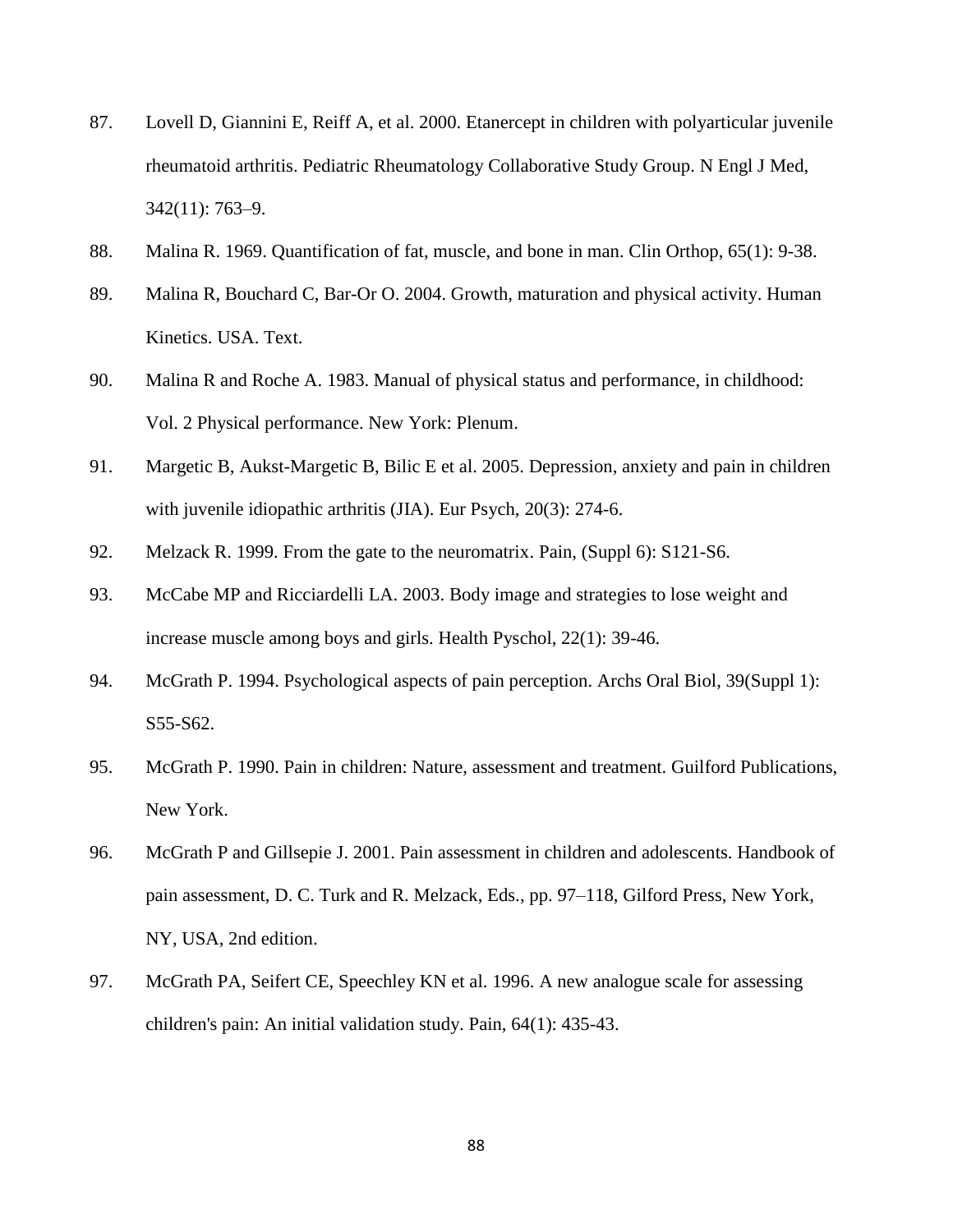- 98. McIver, K et al. 2005. Validity of the Actigraph and Actical accelerometers in 3- to 5-yearold children (abstract). Ped Exer Sci, 17(1): 97.
- 99. Morton N. 1997. Pain assessment in children. Paed Anaes, 7(4): 267–72.
- 100. Murray K, Grom A, Thompson S et al. 1998. Contrasting cytokine profiles in the synovium of different forms of juvenile rheumatoid arthritis and juvenile spondyloarthropathy: prominence of interleukin 4 in restricted disease. J Rheumatol, 25(1): 1388–98.
- 101. Murray K and Lovell D. 2002. Advanced therapy for juvenile arthritis. Best Pract Res Clin Rheumatol, 16(1): 361–78.
- 102. Murray K, Luyrink L, Grom A, et al. 1996. Immunohistological characteristics of T cell infiltrates in different forms of childhood onset chronic arthritis. J Rheumatol, 23(12): 2116– 24.
- 103. Nader P, Bradley R, Houts R et al. 2008. Moderate-to-Vigorous Physical Activity From Ages 9 to 15 Years. J Amer Med Assoc, 300(3): 295-305.
- 104. Naugel K, Fillingim R, Riley J. 2012. A Meta-Analytic Review of the Hypoalgesic Effects of Exercise. J Pain, 13(12): 1139-50.
- 105. Oen K. 2002. Long-term outcomes and predictors of outcomes for patients with juvenile idiopathic arthritis. Best Pract Res Clin Rheumatol, 16(1): 347–60.
- 106. Oen K and Cheang M. 1996. Epidemiology of chronic arthritis in childhood. Semin Arthritis Rheum, 26(1): 575–591.
- 107. Oen K, Malleson P, Cabral D et al. 2002. Disease course and outcome of juvenile rheumatoid arthritis in a multicenter cohort. J Rheumatol, 29(1): 1989–99.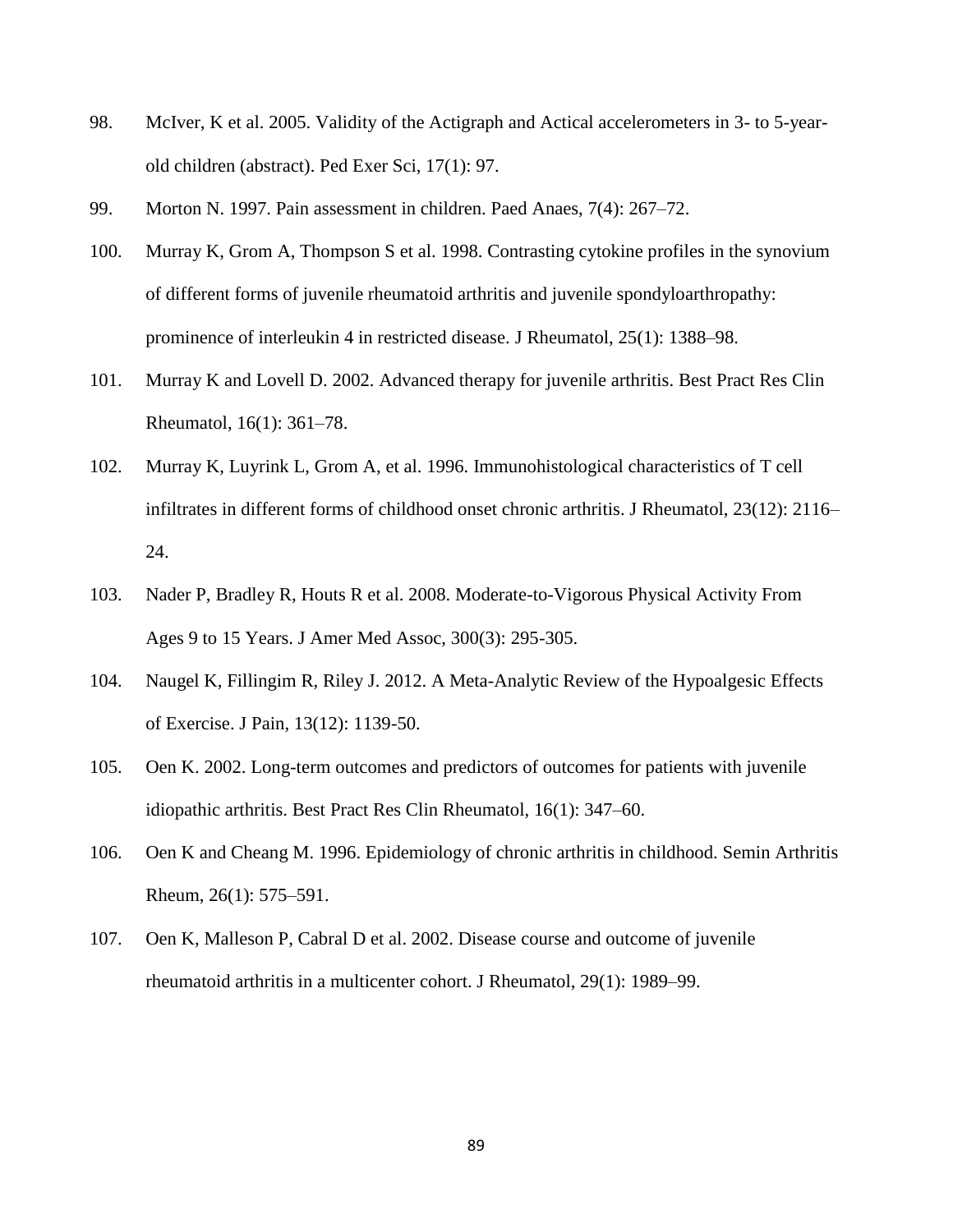- 108. O"Reillya S, Muirb K, Dohertya M. 1999. Effectiveness of home exercise on pain and disability from osteoarthritis of the knee: a randomised controlled trial. Ann Rheum Dis; 58(1): 15-19.
- 109. Payne G, Morrow J, Johnson L et al. 1997. Resistance Training in Children and Youth: A Meta-Analysis. Res Quart Exer Sport, 68(1): 80-8.
- 110. Penpraze, V, Reilly J, MacLean C et al. 2006. Monitoring of physical activity in young children: how much is enough? Ped Ex Sci, 18(4): 483–491.
- 111. Petty R, Southwood T, Manners P et al. 2004. International League of Associations for Rheumatology classification of juvenile idiopathic arthritis: second revision, Edmonton, 2001. J Rheum, 31(2): 390-2.
- 112. Pertovaara A, Huopaniemi T, Virtanen A et al. 1984. The influence of exercise on dental pain thresholds and the release of stress hormones. Physiol Behav, 33(1): 923–6.
- 113. Petersen A and Pedersen B. 2005. The anti-inflammatory effect of exercise. J Appl Physiol, 98(4): 1154-62.
- 114. Philpott JF, Houghton K, Luke A. 2010. Physical activity recommendations for children with specific chronic health conditions: juvenile idiopathic arthritis, hemophilia, asthma, and cystic fibrosis. Clin J Sport Med. 20(3): 167-72.
- 115. Pincivero D, Lephart S, Karunakara R. 1997. Reliability and precision of isokinetic strength and muscular endurance for the quadriceps and hamstrings. Int J Sports Med, 18(1): 113- 117.
- 116. Pitsavos D, Panagiotakos D, Chrysohoou C et al. 2005. The associations between physical activity, inflammation, and coagulation markers, in people with metabolic syndrome: the ATTICA study. Eur J Cardiovasc Prev Rehabil, 12(2): 151–8.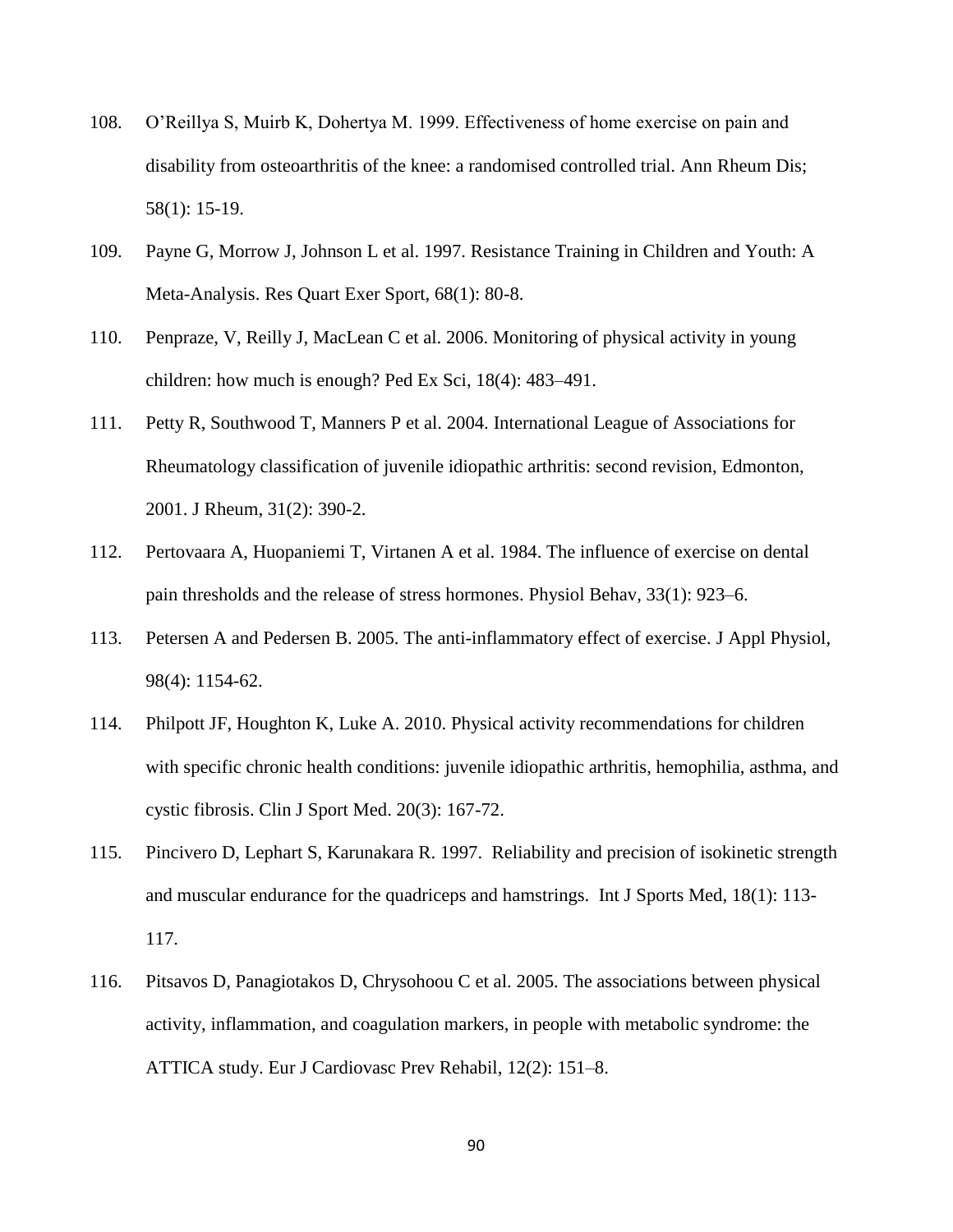- 117. Powell C, Kelly A, Williams A. 2001. Determining the minimum clinically significant difference in visual analog pain score for children. Ann Emerg Med, 37(1): 28-31.
- 118. Prahalad S. 2004. Genetics of juvenile idiopathic arthritis: an update. Curr Opin Rheumatol, 16(1): 588–94.
- 119. Puyau M, Adolph A, Vohra F et al. (2002). Validation and calibration of physical activity monitors in children. Obese Res, 10(1): 150-7.
- 120. Rauch F, Bailey D, Baxter-Jones A, et al. 2004. The "muscle-bone unit" during the pubertal growth spurt. Bone, 34(5): 771-5.
- 121. Ravelli A. 2003. Toward an understanding of the long-term outcome of juvenile idiopathic arthritis. Clin Exp Rheumatol, 22(1): 271–275.
- 122. Ravelli A and Martini A. 2003. Early predictors of outcome in juvenile idiopathic arthritis. Clin Exp Rheumatol, 21(Suppl 31): S89–S93.
- 123. Ravelli A and Martini A. 2007. Juvenile idiopathic arthritis. The Lancet. 369(9563): 767-78.
- 124. Reeves N, Maganaris, C, Narici, M. 2003. Ultrasonographic assessment of human skeletal muscle size. Eur J Appl Phys, 91(1): 116-8.
- 125. Rhodes V. 1991. Physical Therapy Management of Patients with Juvenile Rheumatoid Arthritis. J Amer Phys Ther Assoc, 71(12): 910-9.
- 126. Robertson W, Stewart-Brown S, Wilcock E et al. 2011. Utility of Accelerometers to Measure Physical Activity in Children Attending an Obesity Treatment Intervention. J Obes, 1:1-8.
- 127. Robertson RJ, Goss FL, Andreacci JL et al. 2005. Validation of the children's OMNI RPE scale for stepping exercise. Med Sci Sports Exer, 37(2): 290-8.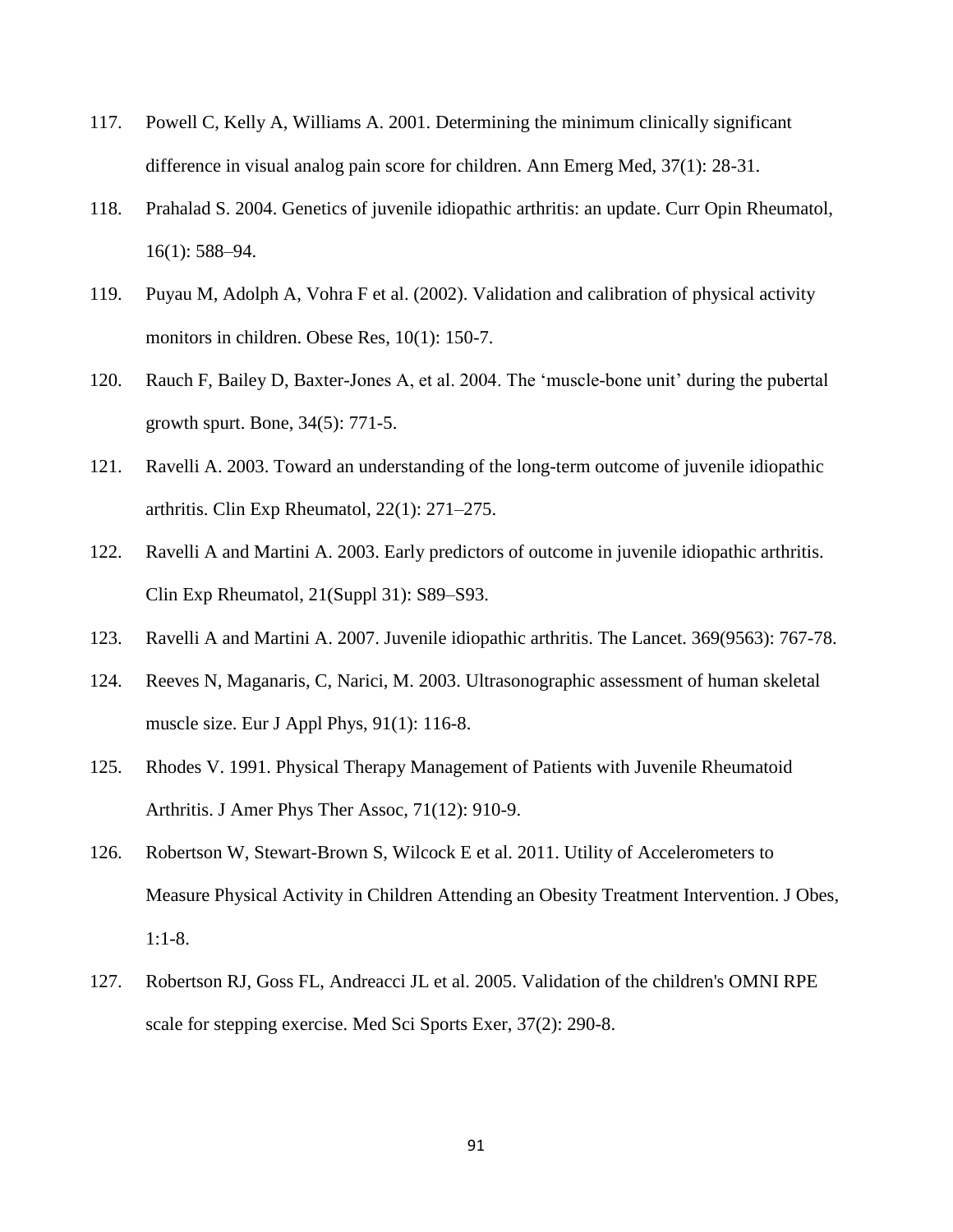- 128. Robusto, K. & Trost, S. 2012. Comparison of three generations of ActiGraph activity monitors in children and adolescents. J Sport Scien, 30(13): 1429-35.
- 129. Roddy E, Zhang W, Doherty M. 2005. Aerobic walking or strengthening exercise for osteoarthritis of the knee? A systematic review. Ann Rheum Dis; 64(1): 544-8.
- 130. Rosen P, Thompson S, Glass D. 2003. Non-HLA gene polymorphisms in juvenile rheumatoid arthritis. Clin Exp Rheumatol, 21(1): 650–6.
- 131. Roth J, Palm C, Scheunemann I. 2004. Musculoskeletal abnormalities of the forearm in patients with juvenile idiopathic arthritis relate mainly to bone geometry. Arth Rheum, 50(4): 1277-85.
- 132. Rowlands A. 2007. Accelerometer assessment of physical activity in children: an update. Pediatric Exercise Sciience, 19(1): 252–66.
- 133. Sallis J, Prochaska J, Taylor W. 1999. A review of correlates of physical activity of children and adolescents. Med Sci Sports Exer, 32(5): 963-75.
- 134. Sandstedt E, Ander F, Eek M et al. 2013. Muscle strength, physical fitness and well-being in children and adolescents with juvenile idiopathic arthritis and the effect of an exercise programme: a randomized controlled trial. Ped Rheum, 11(7): 1-10.
- 135. Savedra M, Holzemer W, Tesler M et al. 1993. Assessment of postoperation pain in children and adolescents using the adolescent pediatric pain tool. Nurs Res, 42(1): 5–9.
- 136. Sawyer G, Whitham J, Roberton D et al. 2004. The relationship between health-related quality of life, pain and coping strategies in juvenile idiopathic arthritis. Rheum; 43(3): 325- 30.
- 137. Schaible H, Ebersberger A, Von Banchet G. 2002. Mechanisms of pain in arthritis. Ann N Y Acad Sci, 966(1): 343-54.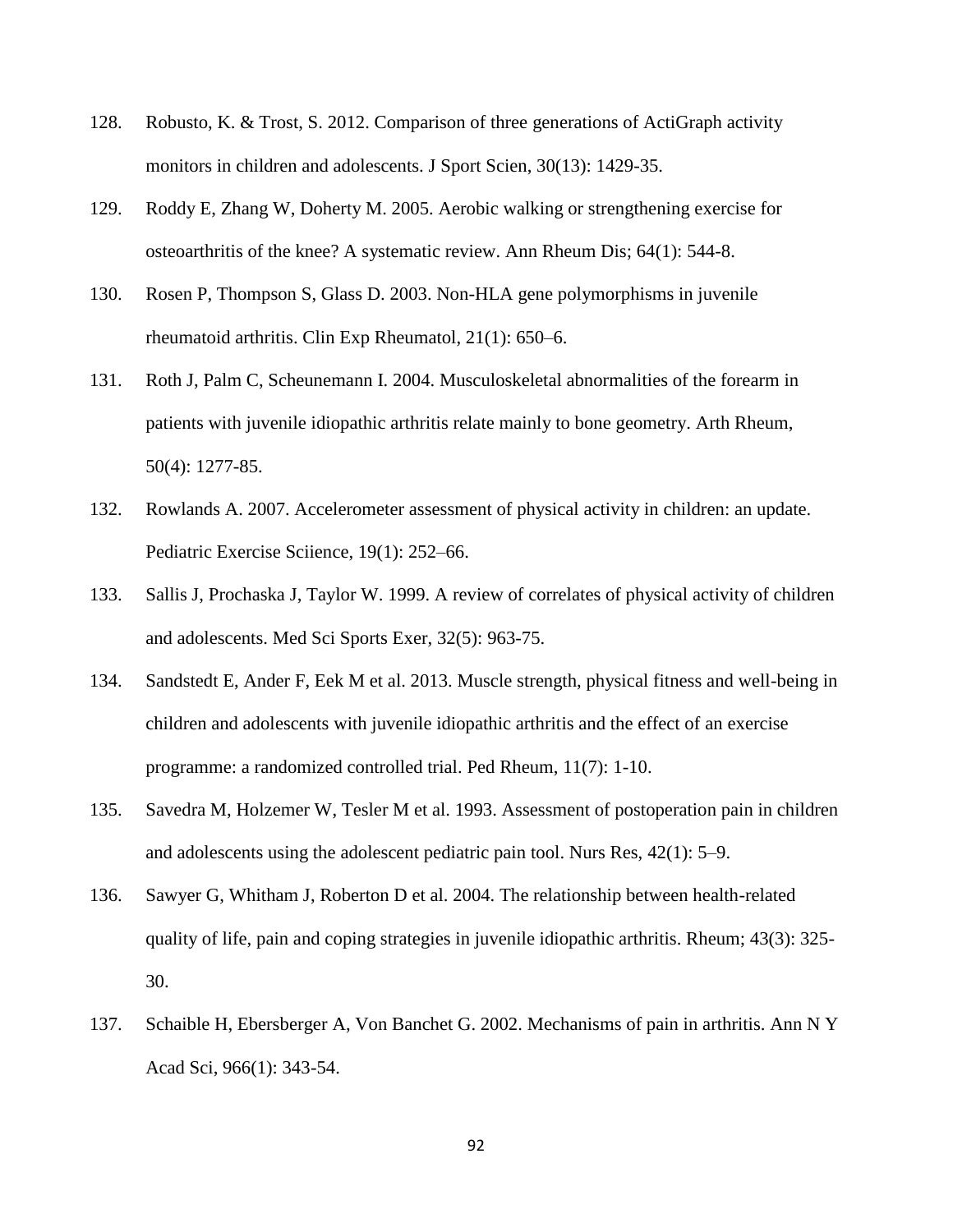- 138. Schanberg L and Sandstrom M. 1999. Causes of pain in children with arthritis. Rheum Dis Clin N Am, 25(1): 31–53.
- 139. Schoels M, van der Heijde D, Breedveld F et al. 2013. Blocking the effects of interleukin-6 in rheumatoid arthritis and other inflammatory rheumatic diseases: systematic literature review and meta-analysis informing a consensus statement. Clin Epi Res, In press.
- 140. Scola M, Thompson S, Brunner H et al. 2002. Interferon-γ: interleukin 4 ratios and associated type 1 cytokine expression in juvenile rheumatoid arthritis synovial tissue. J Rheumatol, 29(2): 369–78.
- 141. Schanberg L, Kredich D, Keefe F et al. 1996. Pain coping strategies in children with juvenile primary fibromyalgia syndrome: Correlation with pain, physical function, and psychological distress. Arth Rheum, 9(2): 89-96.
- 142. Schanberg L, Lefebvre J, Keefe F, et al. 1997. Pain coping and the pain experience in children with juvenile chronic arthritis. Pain, 73(2): 181-9.
- 143. Schanberg L, Anthony K, Gil K, et al. 2003. Daily pain and symptoms in children with polyarticular arthritis. Arth Rheum, 48(5): 1390-7.
- 144. Schanberg L, Gil K, Anthony K, et al. 2005. Pain, stiffness, and fatigue in juvenile polyarticular arthritis: Contemporaneous stressful events and mood as predictors. Arth Rheum, 52(4): 1196-1204.
- 145. Silverman E, Mouy R, Spiegel L et al. 2005. Leflunomide or methotrexate for juvenile rheumatoid arthritis. N Engl J Med, 352(16): 1655–66.
- 146. Singh G, Athreya B, Fries J. 1994. Measurement of health status in children with juvenile rheumatoid arthritis. Arth Rheum, 37(12): 1761-9.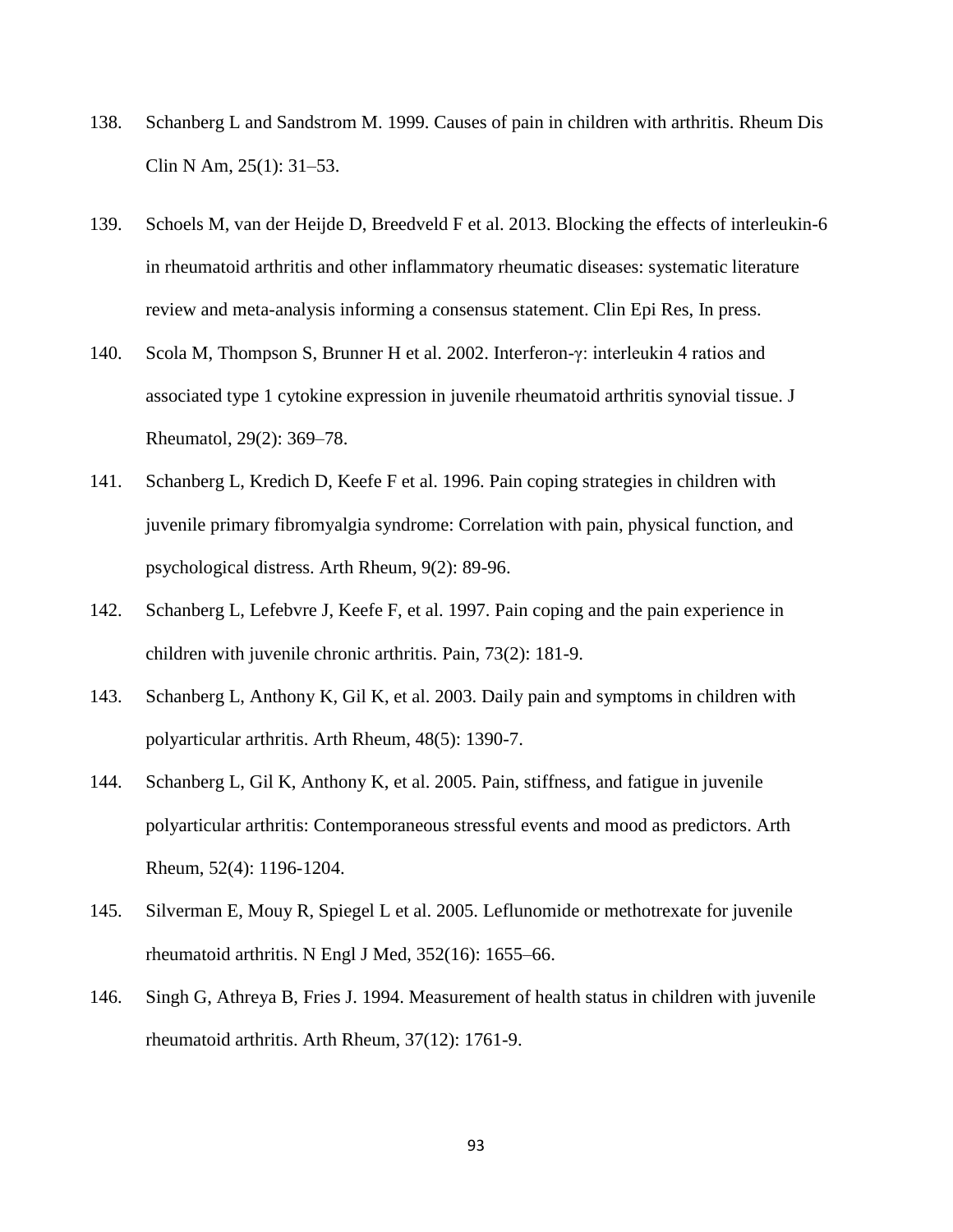- 147. Singh-Grewal D, Wright V, Bar-Or O, et al. 2006. Pilot study of fitness training and exercise testing in polyarticular childhood arthritis. Arth Care & Care, 55(3): 364-72.
- 148. Singh-Grewal D, Schneider R, Bayer N et al. 2006. Predictors of disease course and remission in systemic juvenile idiopathic arthritis: Significance of early clinical and laboratory features. Arthritis Rheum, 54(5): 1595-601.
- 149. Singh-Grewal D, Schneiderman-Walker J, Wright V et al. 2007. The effects of vigorous exercise training on physical function in children with arthritis: A randomized, controlled, single-blinded trial. Arth Care Res, 57(7): 1202-10.
- 150. Singh-Grewal D. 1991. Functional status in juvenile rheumatoid arthritis: sensitivity to change of the Childhood Health Assessment Questionnaire. Arth Rheum, 34(9): S81.
- 151. Srouji R, Ratnapalan S, Schneeweiss S. 2010. Pain in children: Assessment and nonpharmacological management. Int J Ped; Review: 1-11.
- 152. Stinson J. 2009. Improving the assessment of pediatric chronic pain: Harnessing the potential of electronic diaries. Pain Res Manage, 14(1): 59-64.
- 153. Stinson J, Petroz G, Tait G et al. 2006. e-Ouch: Usability Testing of an Electronic Chronic Pain Diary for Adolescents With Arthritis. Clin J Pain, 22(3): 295-305.
- 154. Stinson J, Petroz G, Stevens B et al. 2008. Working out the kinks: Testing the feasibility of an electronic pain diary for adolescents with arthritis. Pain Res Manage, 13(5): 375-82.
- 155. Stinson JN, Stevens BJ, Feldman BM, Streiner D, McGrath PJ, Dupuis A, et al. 2008. Construct validity of a multidimensional electronic pain diary for adolescents with arthritis. Pain, 136(3): 281-92.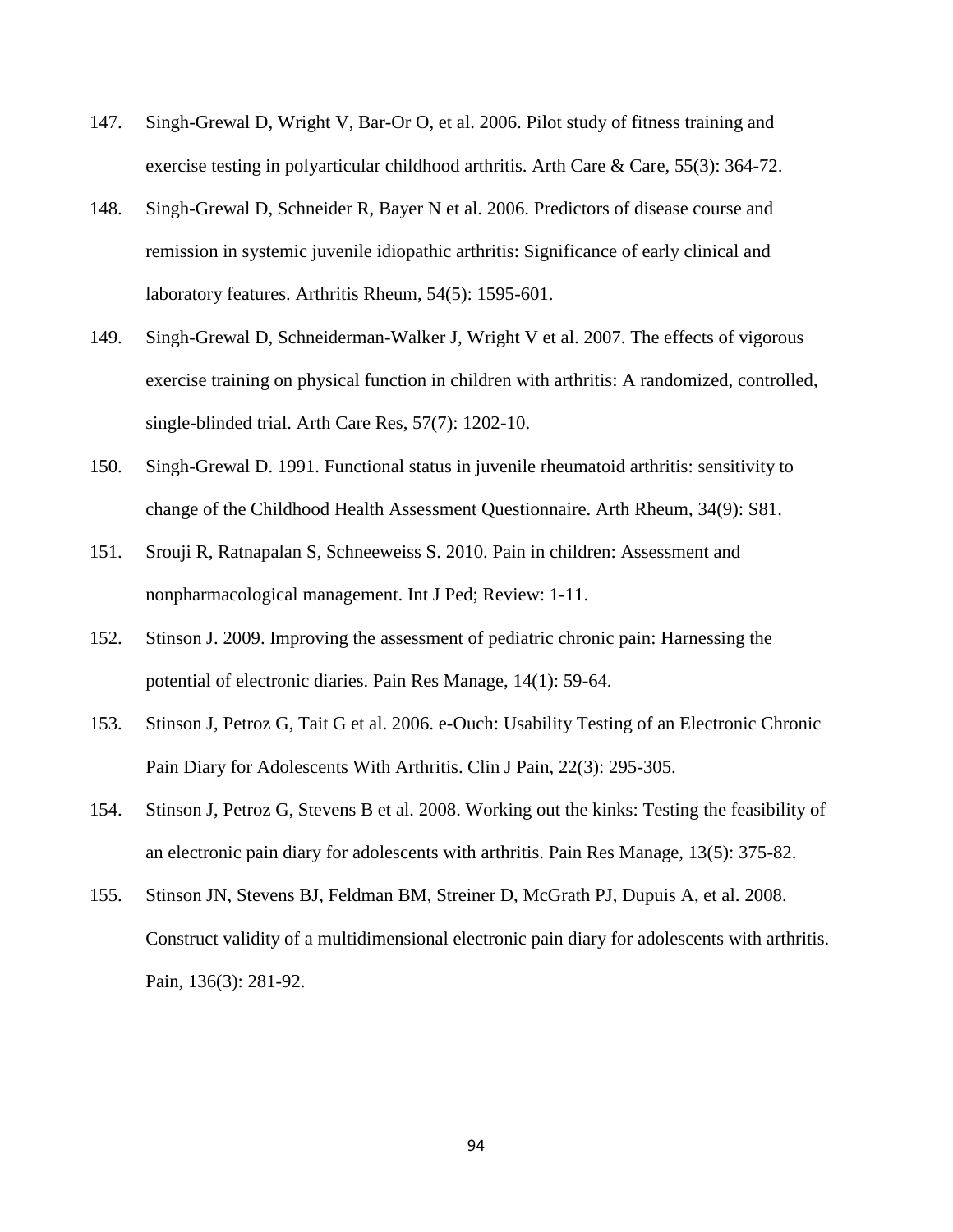- 156. Stone M, Rowland A, Eston R. 2009. Relationships between accelerometer-assessed physical activity and health in children: impact of the activity-intensity classification method. J Sports Sci Med, 8(1): 136-43.
- 157. Strong WB, Malina RM, Blinkie CJ et al. 2005. Evidence based physical activity for school age youth. J Pediatr, 146(6): 732-7.
- 158. Szkudlarek M, Court-Payen M, Strandberg C et al. 2001. Power Doppler ultrasonography for assessment of synovitis in the metacarpophalangeal joints of patients with rheumatoid arthritis: a comparison with dynamic magnetic resonance imaging. Arthritis Rheum, 44(1): 2018–23.
- 159. Takken T, van Brussel M, Engelbert R, et al. 2008. Exercise therapy in juvenile idiopathic arthritis: a Cochrane review. Eur J Phys Rehabil Med, 44(1): 287-97.
- 160. Takken T, van der Net J, Helders P. 2001. Do juvenile idiopathic arthritis patients benefit from an exercise program? A pilot study. Arth Care Res, 45(1): 81-5.
- 161. Tanner J & Whitehouse R. 1976. Clinical longitudinal standards for height, weight, height velocity, weight velocity, and stages of puberty. Arch Dis Child, 51(1):170-9.
- 162. Taracki E, Yeldan I, Baydogan Net al. 2012. Efficacy of a land-based home exercise programme for patients with juvenile idiopathic arthritis: A randomized, controlled, singleblind study. J Rehabil Med, 44(1): 962-7
- 163. Telford A, Salmon J, Jolley D et al. 2004. Reliability and validity of physical activity questionnaires for children: The children"s leisure activities study survey (CLASS). Ped Exer Sci, 16(1): 64-78.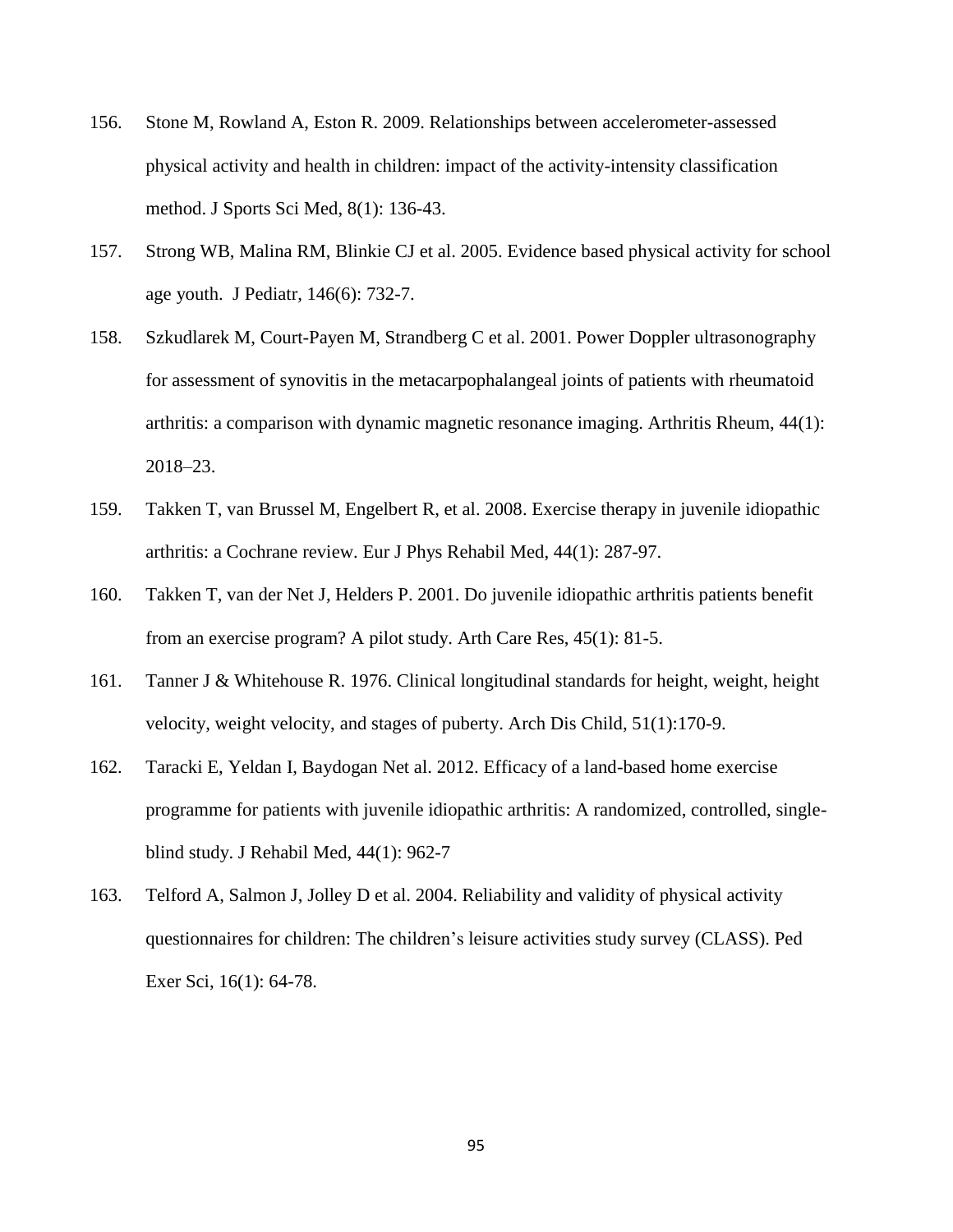- 164. Thompson S, Moroldo S, Guyer L et al. 2004. A genome-wide scan for juvenile rheumatoid arthritis in affected sibpair families provides evidence of linkage. Arthritis Rheum, 50(1): 2920–30.
- 165. Thomson W, Barrett J, Donn R et al. 2002. Juvenile idiopathic arthritis classified by the ILAR criteria: HLA associations in UK patients. Rheumatology, 41(1): 1183–1189.
- 166. Todd K, [Funk K,](http://www.ncbi.nlm.nih.gov/pubmed?term=Funk%20KG%5BAuthor%5D&cauthor=true&cauthor_uid=8604867) [Funk J](http://www.ncbi.nlm.nih.gov/pubmed?term=Funk%20JP%5BAuthor%5D&cauthor=true&cauthor_uid=8604867) et al. 1996. Clinical significance of reported changes in pain severity. Ann Emerg Med, 27(4): 485-9.
- 167. Tracey K. 2007. Physiology and immunology of the cholinergic antiinflammatory pathway. J Clin Inves, 117(2): 289-96.
- 168. Tremblay M, Copeland J, Van Helder W. 2004. Effect of training status and exercise mode on endogenous steroid hormones in men. J Appl Physiol, 96(2): 531-9.
- 169. Trost, S. McIver K, Pate R. 2005. Conducting accelerometer-based activity assessments in field-based research. Med Sci Sports Exerc, 37(11): 531-43.
- 170. Tupper S, Rosenberg AM, Pahwa P et al. 2013. Pain intensity variability and its relationship with quality of life in youths with juvenile idiopathic arthritis. Arth Care Res, 65(4): 563-70.
- 171. van Brussel M, van der Net J, Hulzebos E et al. 2011. The Utrecht Approach to Exercise in Chronic Childhood Conditions: The Decade in Review. Ped Phys Ther, 23(1): 2-14.
- 172. van den Ende C, Breedveld F, le Cessie S et al. 2000. Effect of intensive exercise on patients with active rheumatoid arthritis: a randomised clinical trial. Ann Rheum Dis, 59(1): 615–21.
- 173. [Van Uum S,](http://www.ncbi.nlm.nih.gov/pubmed?term=Van%20Uum%20SH%5BAuthor%5D&cauthor=true&cauthor_uid=18609301) [Sauvé B,](http://www.ncbi.nlm.nih.gov/pubmed?term=Sauv%C3%A9%20B%5BAuthor%5D&cauthor=true&cauthor_uid=18609301) [Fraser L,](http://www.ncbi.nlm.nih.gov/pubmed?term=Fraser%20LA%5BAuthor%5D&cauthor=true&cauthor_uid=18609301) et al. 2008. Elevated content of cortisol in hair of patients with severe chronic pain: a novel biomarker for stress. Stress, 11(6):483-8.
- 174. Varni JW, Waldron SA, Gragg RA et al. 1996. Development of the Waldron/Varni Pediatric Pain Coping Inventory. Pain, 67(1): 141–50.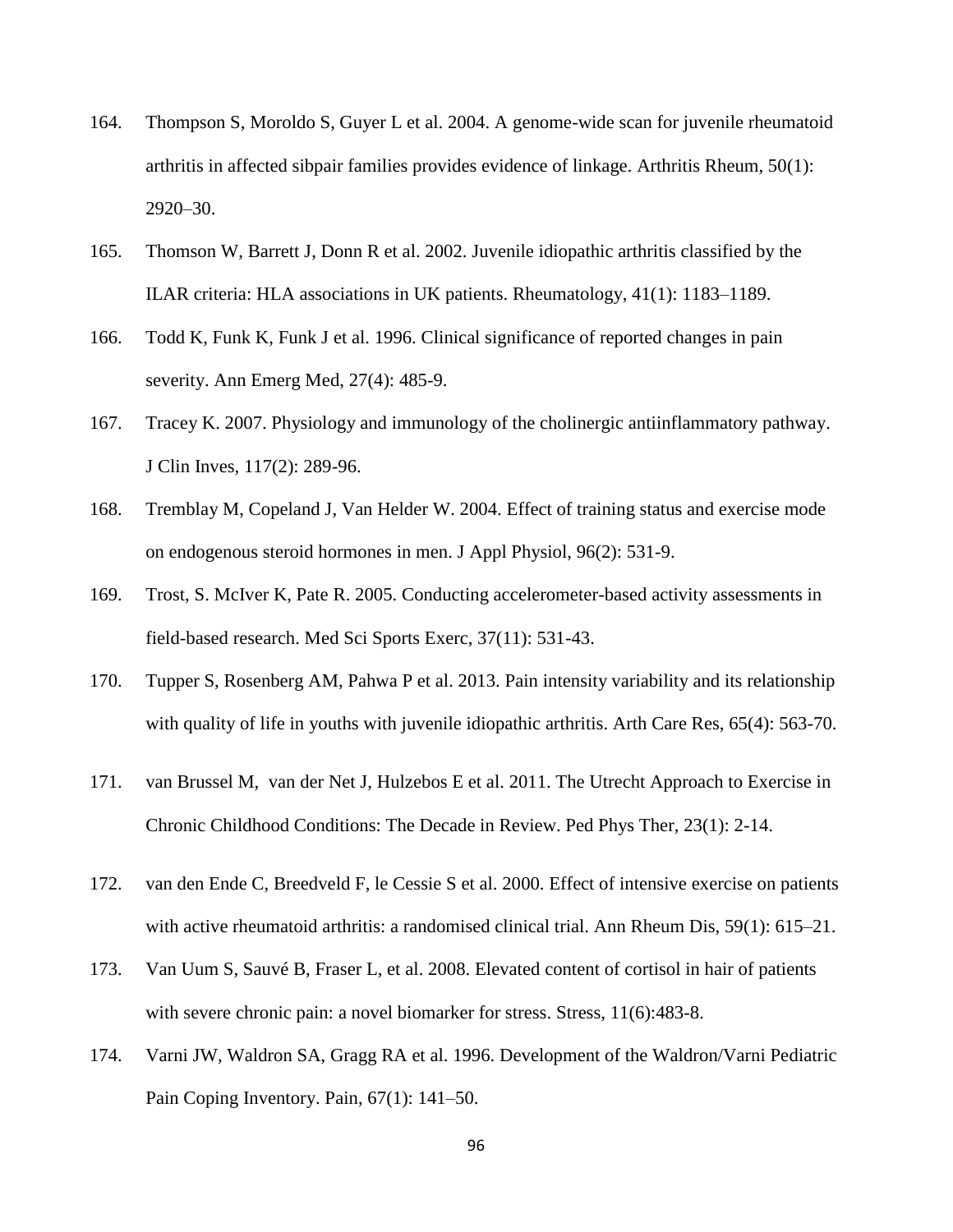- 175. Velazquez V, Fisher NM, Venkatraman KM et al. 1999. Effect of resistance exercise on children with juvenile arthritis [abstract]. Arthritis Rheum, 42(Suppl 9): S396-S427.
- 176. von Baeyer C and Spagrud L. 2006. Systematic review of observational (behavioral) measures of pain for children and adolescents aged 3 to 18 years. Pain, 127(1): 140-50.
- 177. Watts K, Jones T, Davis E et al. 2005. Exercise training in obese children and adolescents. Sports Med, 35(1): 375-92.
- 178. Weiss J and Ilowite N. Juvenile idiopathic arthritis. 2005. Rheum Dis Clin North America, 33(3): 441-70.
- 179. Woods J, Viera V, Keylock T. 2009. Exercise, Inflammation, and Innate Immunity. Immunol Allerg Clin North Amer, 29(2): 381-93.
- 180. Woolf CJ. 2011. Central sensitization: Implications for the diagnosis and treatment of pain. Pain, 152(Suppl 3): S2-S15.
- 181. Woolf C and Mannion R. Neuropathic pain: aetiology, symptoms, mechanisms, and management. Pain, 353(1): 1959-64.
- 182. Woolf C and Salter M. 1999. Neuronal plasticity: Increasing the gain in pain. Science, 288(1): 1765-8.
- 183. Yildirim M, Verloigne M, de Bourdeaudhuij I et al. 2011. Study protocol of physical activity and sedentary behaviour measurement among schoolchildren by accelerometry - Cross-sectional survey as part of the ENERGY-project. BMC Public Health, 11(1): 182-9.
- 184. Yilmaz M, Kendirli S, Altintas D et al. 2001. Cytokine levels in serum of patients with juvenile rheumatoid arthritis. Clin Rheumatol, 20(1): 30–5.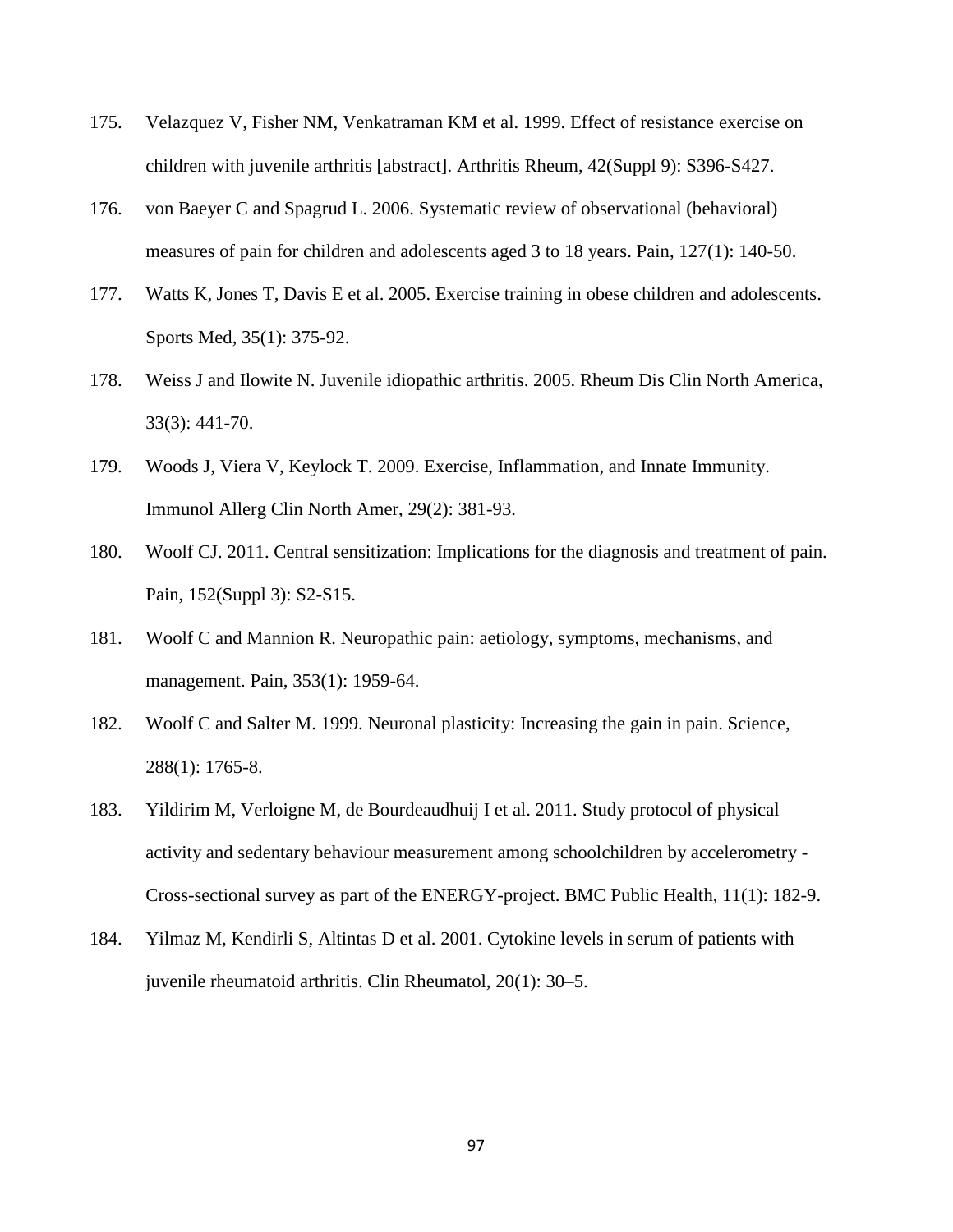# **Appendix 1-**International League of Rheumatology Classification of Juvenile Idiopathic Arthritis

| Category              | Diagnostic criteria                                                                                       |
|-----------------------|-----------------------------------------------------------------------------------------------------------|
| Systemic              | Fever of at least 2 weeks' duration (daily for at least 3 days) and arthritis in $\geq 1$ joint, plus one |
|                       | more of the following:                                                                                    |
|                       | Erythematous rash, generalized lymph node enlargement, hepatomegaly and/or slenomegaly,                   |
|                       | or serositis                                                                                              |
|                       | Exclusions: a, b, c, d                                                                                    |
| Oligoarticular        | Arthritis affecting $\leq 4$ joints during the first 6 months of disease.                                 |
|                       | There are 2 subcategories:                                                                                |
|                       | Persistent: affecting no more than 4 joints throughout the disease course                                 |
|                       | Extended: affecting more than 4 joints after the first 6 months of disease                                |
|                       | Exclusion: a, b, c, d, e                                                                                  |
| Polyarticular RF(-)   | Arthritis affecting $\geq$ 5 joints during the first 6 months of disease                                  |
|                       | Test for RF is negative                                                                                   |
|                       | Exclusions: a, b, c, d, e                                                                                 |
| Polyarticular $RF(+)$ | Arthritis affecting $\geq$ 5 joints during the first 6 months of disease                                  |
|                       | 2 or more test for RF at least 3 month apart during the first 6 months of disease are positive            |
|                       | Exclusions: a, b, c, e                                                                                    |
| Psoriatic             | Arthritis and psoriasis, or arthritis and at least 2 of the following:                                    |
|                       | Dactylitis, nail pitting or onycholysis, psoriasis in a first-degree relative                             |
|                       | Exclusions: b, c, d, e                                                                                    |
| Enthesitis-related    | Arthritis and enthesitis, or arthritis or enthesitis with at least 2 of the following:                    |
|                       | The presence of or a history of sacroiliac joint tenderness and/or inflammatory lumbosacral               |
|                       | pain                                                                                                      |
|                       | The presence of HLA-B27 antigen                                                                           |
|                       | Onset of arthritis in a male over 6 years of age                                                          |
|                       | Acute (symptomatic) anterior uveitis                                                                      |
|                       | History of anklosing spondylitis, enthesitis related arthritis, sacrolitis with inflammatory              |
|                       | bowel disease, Reiter's syndrome, or acute anterior uveitis in a first-degree relative                    |
|                       | Exclusions: a, d, e                                                                                       |
| Undifferentiated      | Arthritis that fulfills criteria in no category or in 2 or more of the above categories                   |

\* Reproduced from Kim & Kim, 2010.

One of the major aims of the ILAR classification is the mutual exclusivity of the subtypes. Therefore, the following list of possible exclusion for each category was defined:

a) Psoriasis or a history of psoriasis in the patient or first-degree relative.

b) Arthritis in an HLA-B27-positive male beginning after the sixth birthday.

c) Ankylosing spondylitis, enthesitis-related arhtiris, sacroiliitis with inflammatory bowel disease or acute anterior uveitis or a history of one of these disorders in a first-degree relative.

d) The presence of IgM rheumatoid factor and at least two occasions at least 3 months a part.

e) The presence of systemic JIA in the patient

RF=Rheumatoid factor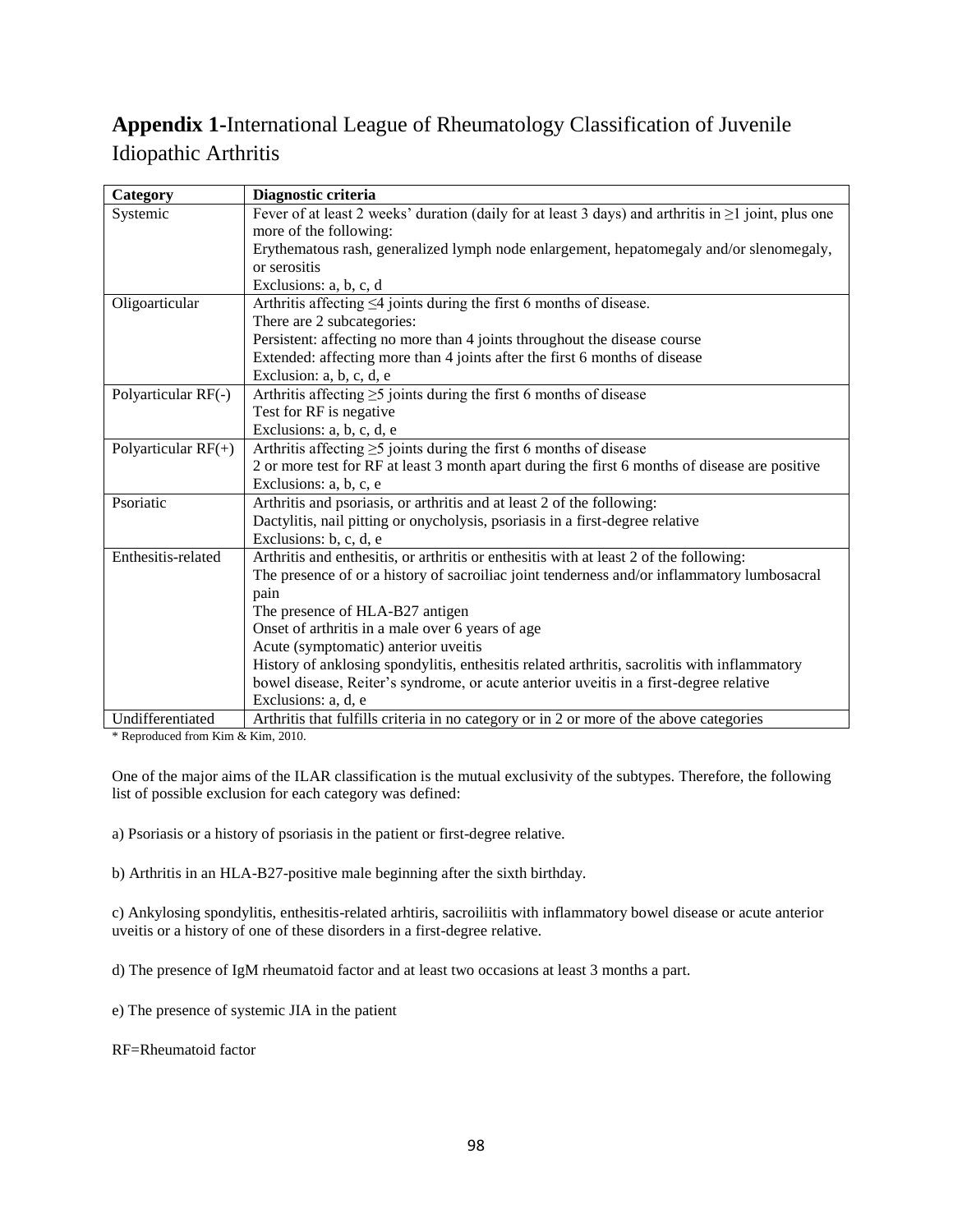**Appendix 2-** Pictures for Each of the Seven Resistance Exercises





Exercise 4



Exercise 5 Exercise 6

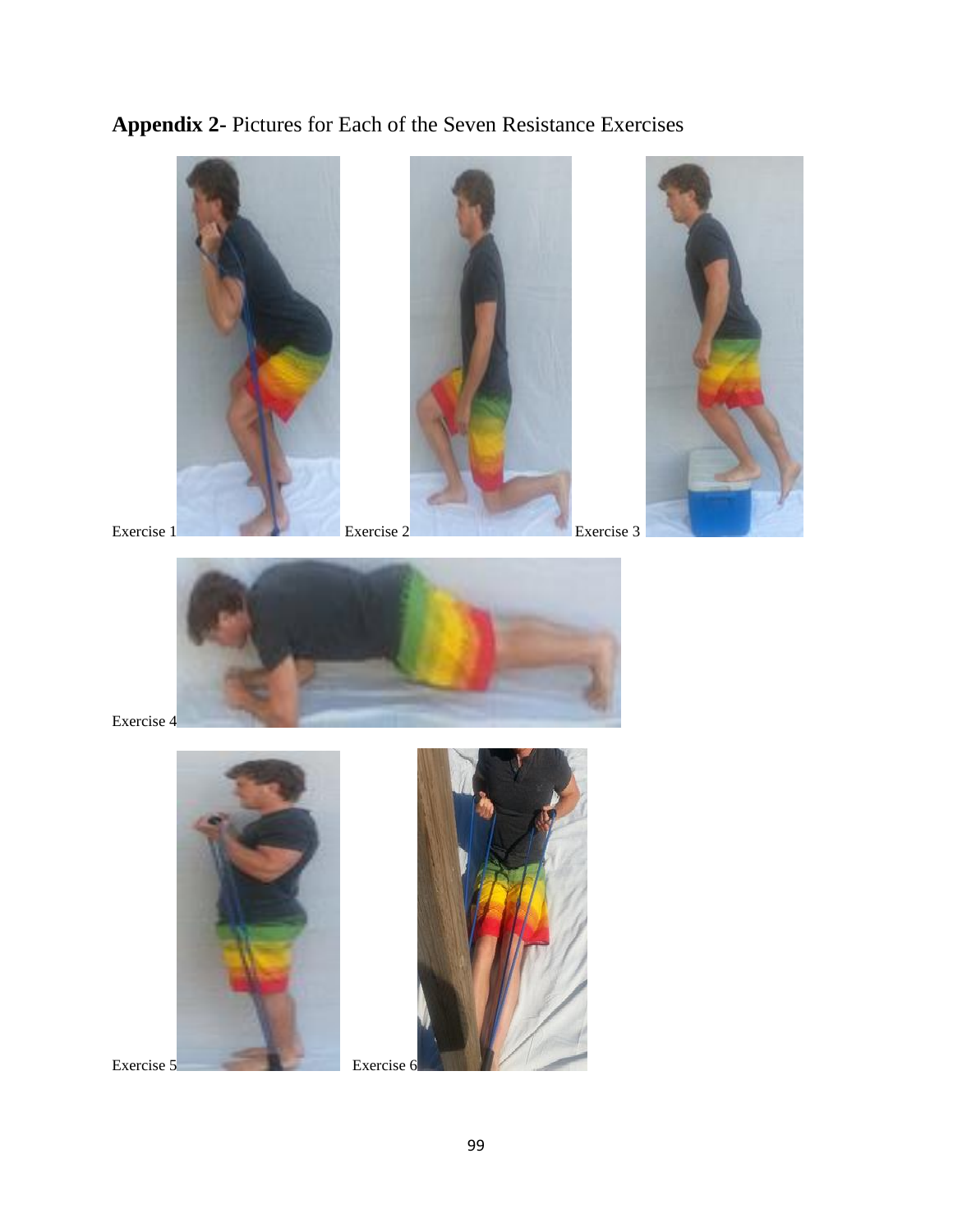

Exercise 7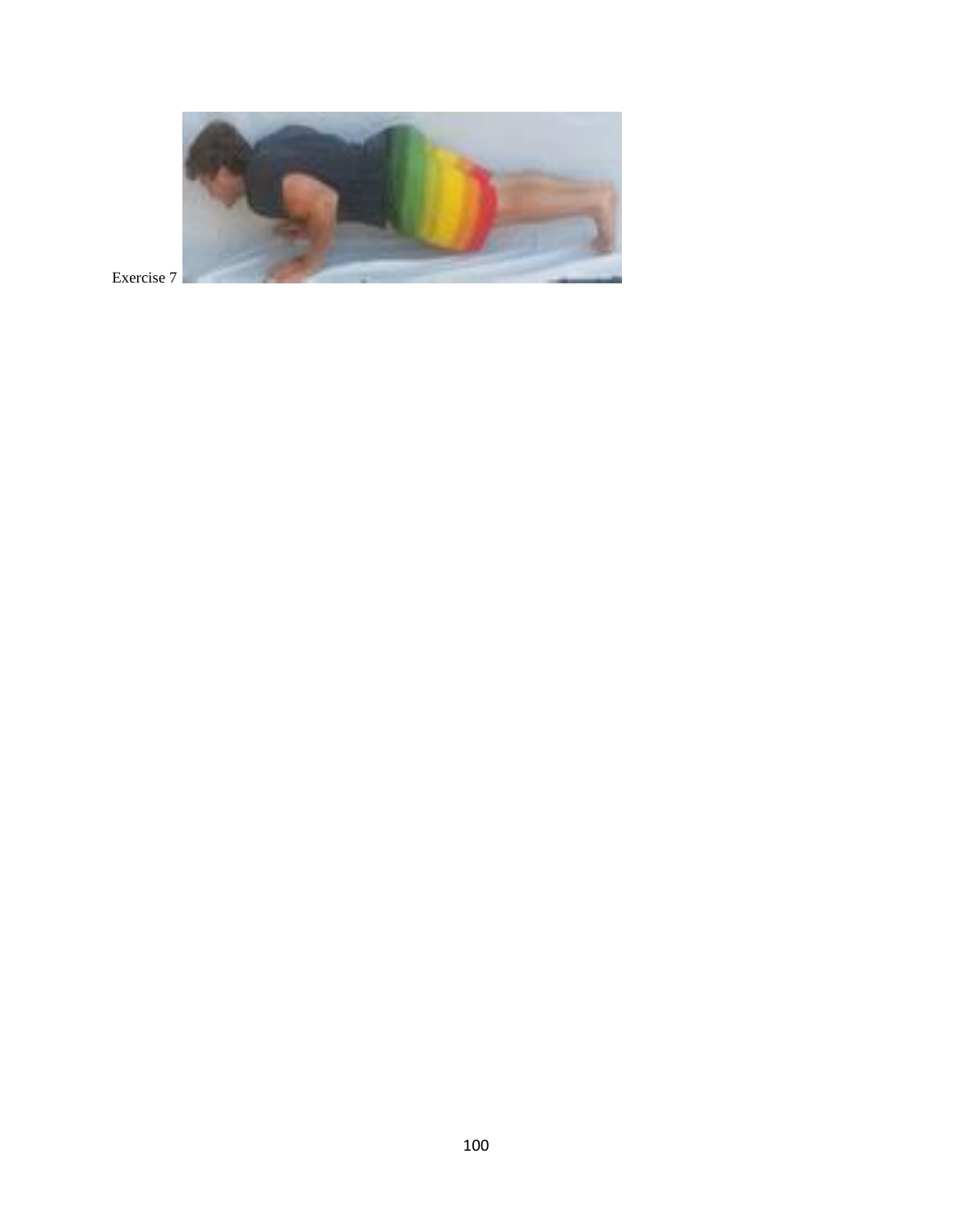#### **Appendix 3**- Pain Diary Questions and Practice Vignette

#### General Electronic Diary Instructions

Now it's your turn to try the diary on the tablet. We will go through the questions slowly the first time so we can talk about what they mean and how to answer them. Then I"ll ask you to answer the questions based on a story so you can practice. Some people find this hard to do and others find it fairly easy. I want to know how it is for you. You can ask me questions at any time as we go through it.

The diary will allow you to answer the end-of-day questions once a day and the pre and post exercise questions three times a week. You should try to answer the pre-exercise questions just before you do you exercise and the post-exercise questions right after you do your exercise. When you answer the questions over the next seven weeks, I want you to do this by yourself. Don"t ask your friends, teachers or family to answer them for you. These questions are about how you are feeling, so we want you to answer them. If you have any questions about how to answer the diary questions or are having a problem with the diary, I want you or a parent to call me or email me right away and I"ll help you.

#### Let's take a look.

Once you press the icon to enter the diary you will see three boxes labeled "pre-exercise, postexercise, and end-of-day questions." There are only a couple of differences between the three times of day. The correct one for you to use will be lit up. Open the "end-of-day questions" by pressing "end-of-day questions" now and we"ll go through the questions.

#### **End-of-Day Questions**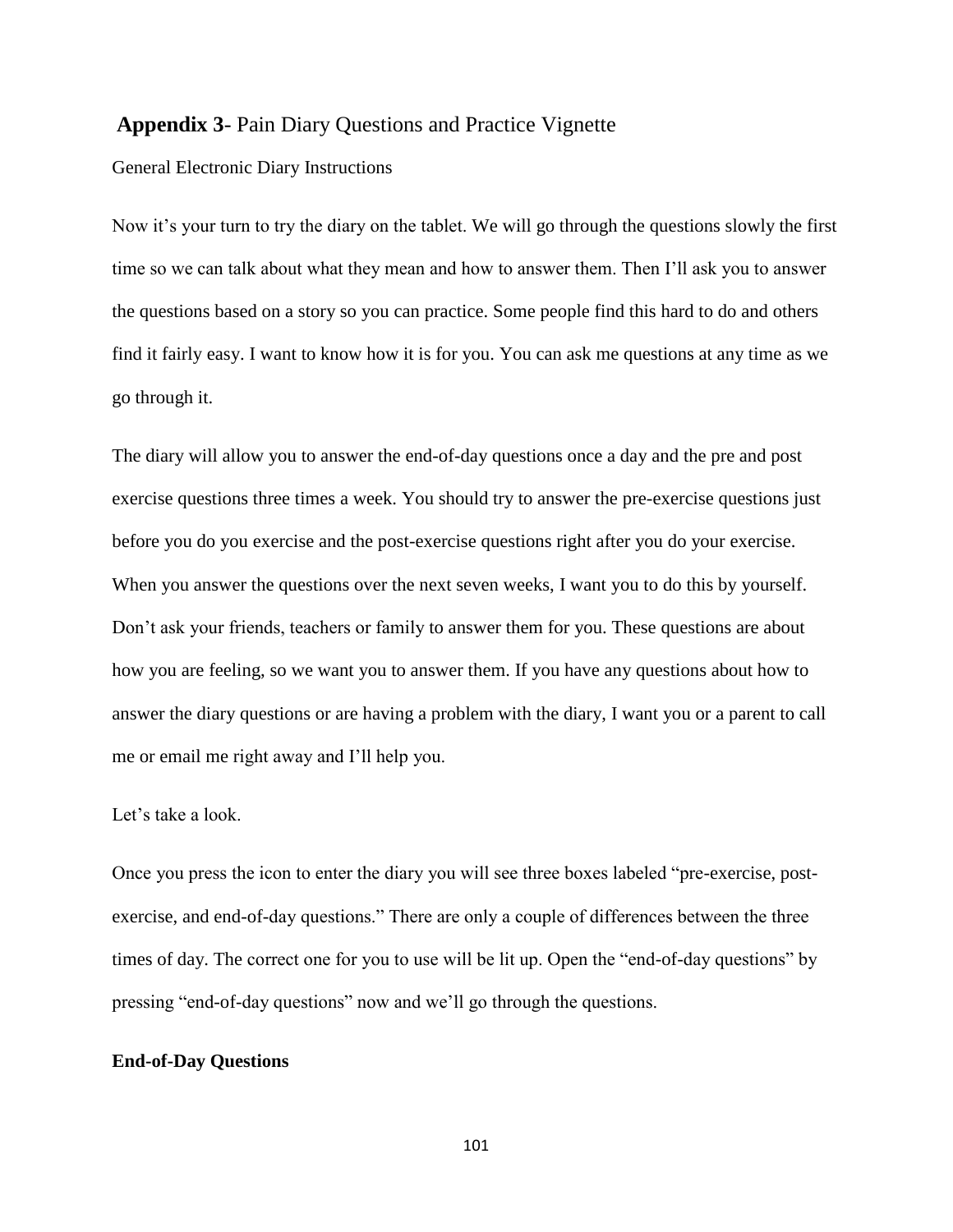The first question asks you to show on the left body picture where you hurt or have pain. You can choose as many locations as you need to show where you hurt or have pain. Why don"t you try and touch all the areas where you have hurt or pain right now. To the right of that body picture is another one where I would like you to select where you have had body pain at any time throughout the day. If you have had no pain at all, click the button "no pain". This question is done for both the front and back of you on separate pages. After you have answered each, click next.

The next question asks you to show how much pain or hurt you have right now. To answer this question, you should move the marker somewhere on this line between "no pain" and "most pain possible" to show how much you hurt. Why don"t you try and slide the marker to show how much hurt or pain you have right now. Then click next.

The next question asks you to tell how bad or good your pain is right now. To answer this question, you need to select a face that best matches the amount of pain you have right now. Try and select a face that you feel best matches the way you feel right now. Then click next.

The next questions ask how pain has affected the things you do; your walking and sleeping, seeing your friends, and enjoying life. To answer each of these questions you should slide the mark somewhere on the line, between "doesn't get in the way at all" and "totally got in the way" to show how much pain has affected or interfered with these things in your life. Now why don"t you try and touch the screen to show how much pain has affected things you do (or sleep, feelings, seeing friends, enjoying life) right now. Here is where the questions between each time of day are different. In the afternoon, there is a question asking if pain has gotten in the way of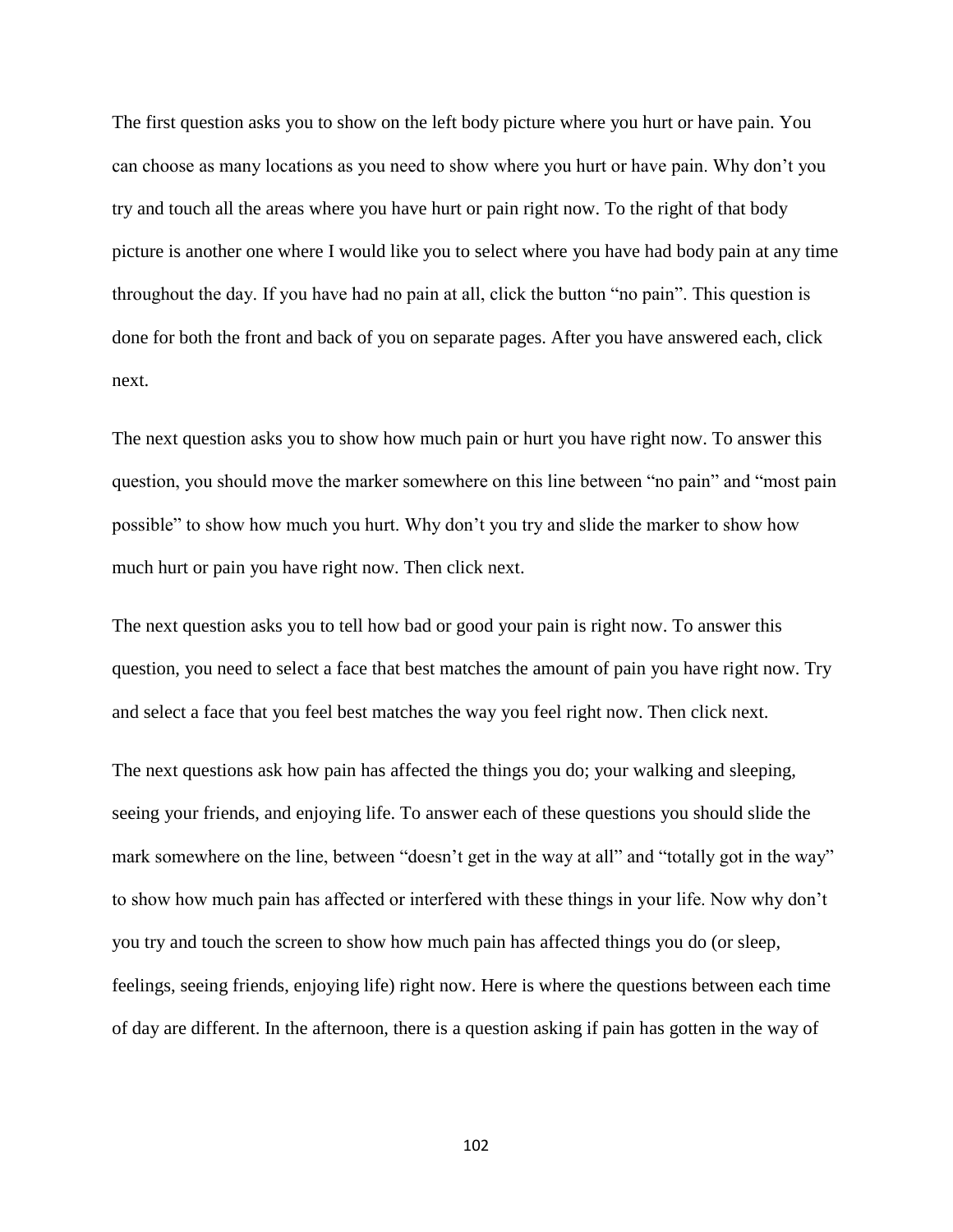schoolwork and relationships with friends or family and in the evening it asks about pain getting in the way of relationships. Then click next.

The next question asks you to tell us how much your pain got in the way of you sleeping last night. To answer this you need to select "Pain did not get in the way of my sleep last night" or "Pain got in the way of my sleep last night". If you answer that the pain did get in the way of your sleep last night you will be taken to a new page to answer if your pain how it got in the way of your sleep. You will have the option of answering "I had a hard time falling asleep last night because of pain" and/or "My pain woke me up last night". If you answer that your pain woke you up you will be taken to a new page that will ask you if your pain woke you up once or multiple times the previous night. You will answer "My pain woke me up once last night" or "My pain woke me up more than once last night".

The next question asks you to choose words that describe how your pain feels. To answer this question, you should choose the words that best tell how your pain feels right now. The list has many different words and they are grouped in ways that the words are similar. You can select as many words as you feel describe your pain. If none of the words describe your pain, you don"t have to select any. Then click next.

The next question asks you to tell how stiff your joints or muscles feel. To answer this question, you should slide the marker somewhere on this line between "not at all stiff" and "most stiffness possible." Why don"t you try and slide the marker to show how much stiffness you feel in your joints or muscles right now. Then click next.

The next question asks you how fatigued/tired you feel right now. To answer this question you need to slide the marker somewhere on this line between "not at all fatigued" and "most fatigued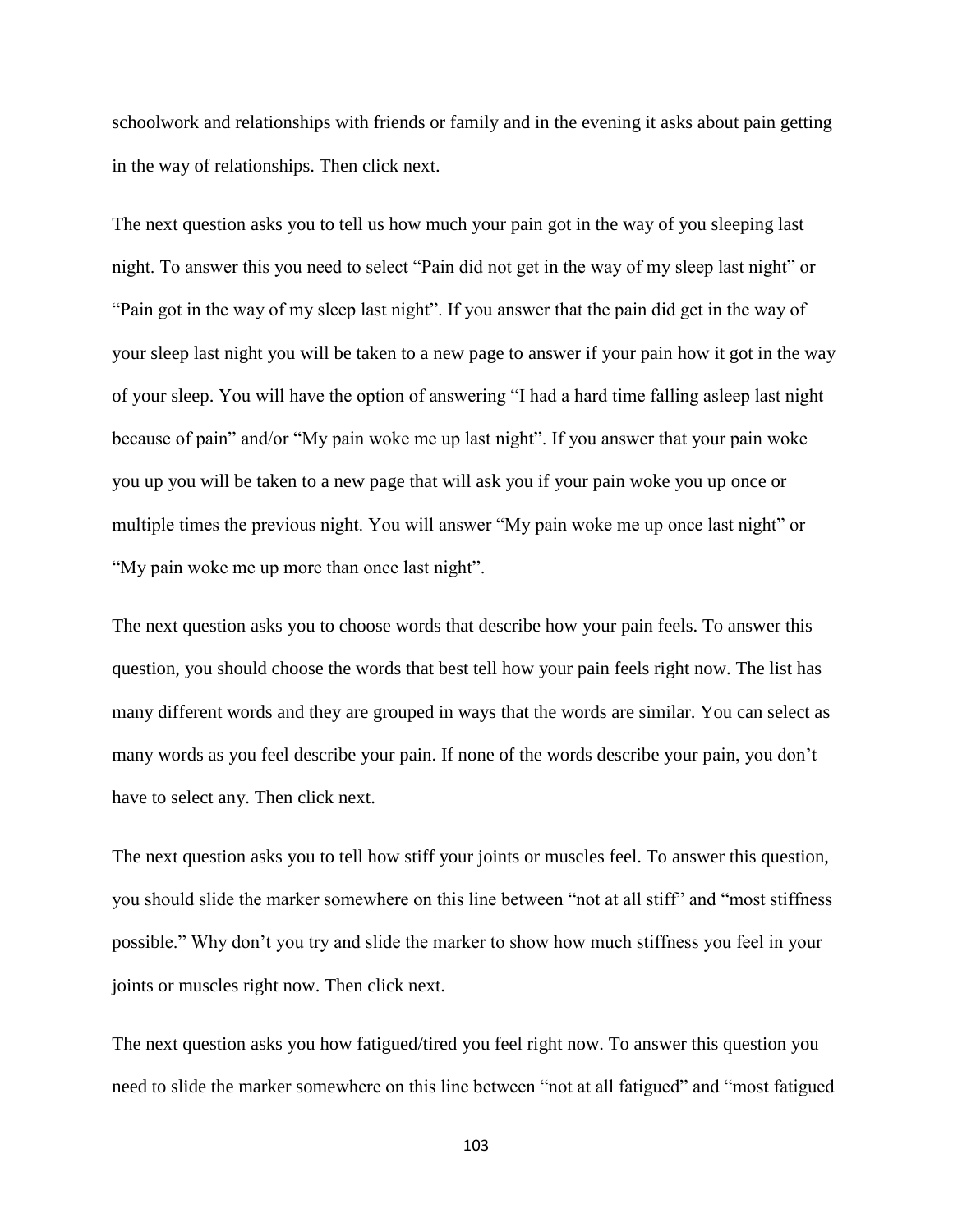possible". Why don"t you try and slide the marker to show how fatigued you feel right now. Then click next.

The next question asks you to tell how good or bad your mood is right now. To answer this question, you should touch the face that best shows how you are feeling inside from "very bad" to "very good." It's not just how your face looks, but how you really feel inside right now. Touch the face now that shows how you are feeling. Then click next.

The next question asks how awake or sleepy you feel. Even though you are awake, sometimes you feel very energetic and sometimes you feel very tired and sleepy. To answer this question, you should slide the marker somewhere on this line between "very sleepy" and "very awake" to show how awake or sleepy you feel right now. Slide the marker now to show how sleepy or awake you feel right now. Then click next.

The next question asks if you took any pain medicines to help with your pain since the last time you answered the diary. If you took pain medicine, touch the yes button and another question will pop up to ask how helpful the medicine was in making your pain feel better. Press the yes button to practice this question. Slide the marker on the line somewhere between "no relief at all" and "complete relief." "No relief" means the medicine didn"t help at all and "complete relief" means it took all of your pain away. Slide the marker now to show how much your last pain medicine helped with your pain. If child or adolescent states they have not taken medicine recently, say "For practice think about the last time you took medicine for pain and how much it helped." If you took medicine for pain I want you or a parent to fill in what you took on the medication and treatment log. Mark in what medicine you took, how much you took and when you took it. Then click next.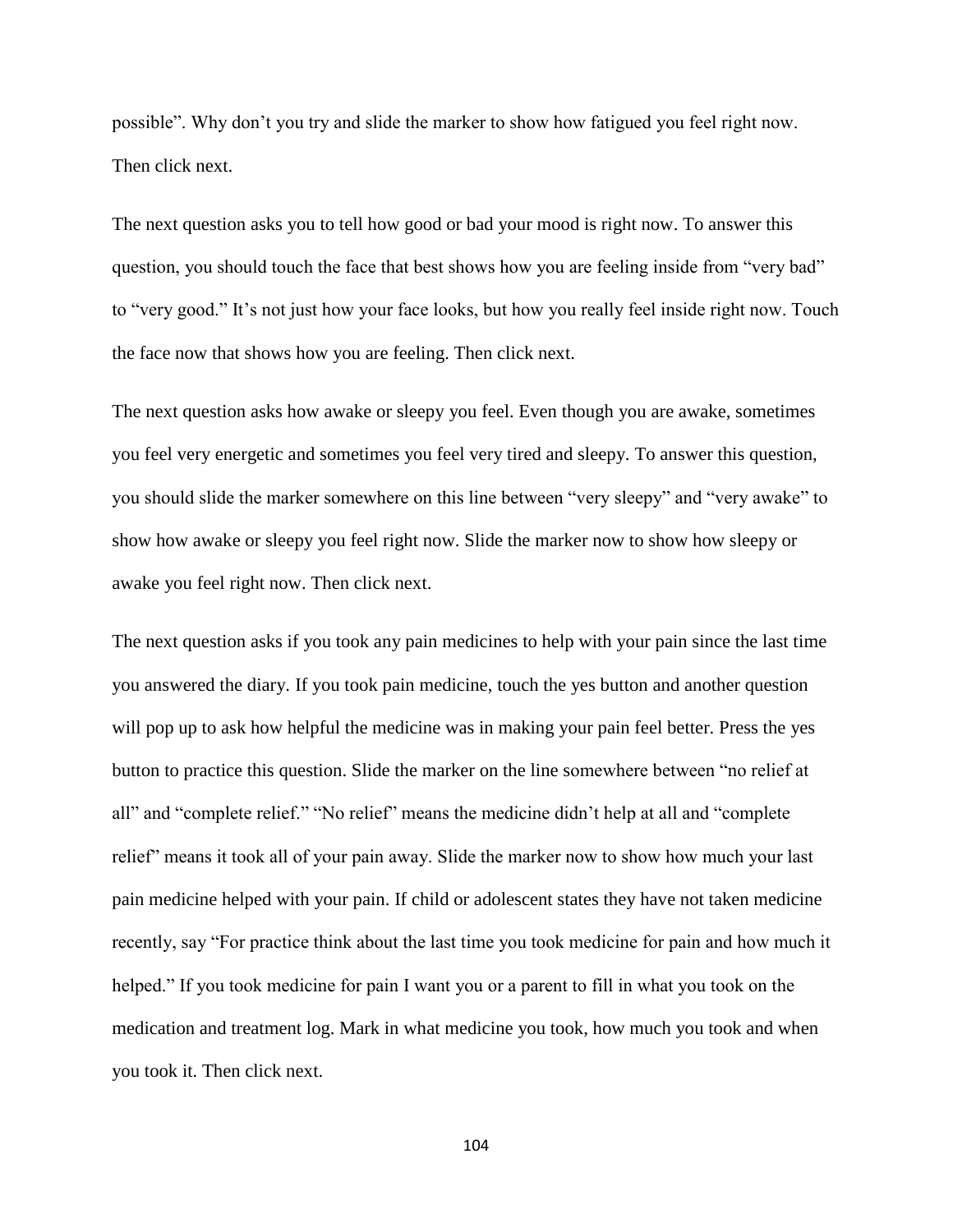The next question is similar but it asks about what other types of treatments you tried to help make your pain better. For example, some people try stretches, massage or physiotherapy, or relaxation exercises, hot baths or ice packs to help make pain better. If you tried something other than a medicine to help make pain better, then answer the question about how much it helped just the same as the last. If you tried other things to help with your pain, I want you or a parent to fill in what you did on the medication and treatment log. Mark in what you did and when you did it. Then click next.

Finally, the diary gives you a chance to write anything down about your pain, the study, your activity or your treatments. Touch the white box and a keyboard will pop up. If you wanted to use a different word to describe your pain that wasn"t on the list before, you can write that word here. You can also write down if you took medicine or other treatments for pain here instead of on the paper log. You don"t have to write anything in here if you don"t want to. In that case you just click "I have no extra comments".

After you"re finished, a box will pop up telling you that you"re done. Press submit and the screen will go blank. Press the home button and it will be returned to the opening screen and it will be ready for the next time.

#### **Post exercise Questions**

We will now run through the "post exercise questions" so that you can get a hang of how they are different from "end-of-day questions." For this you need to select "post-exercise questions."

The first ten questions are the same as "end-of-day questions" and so you can answer them in the same way. After asking you about how sleepy or awake you feel, the next questions will ask you about the exercises you just did.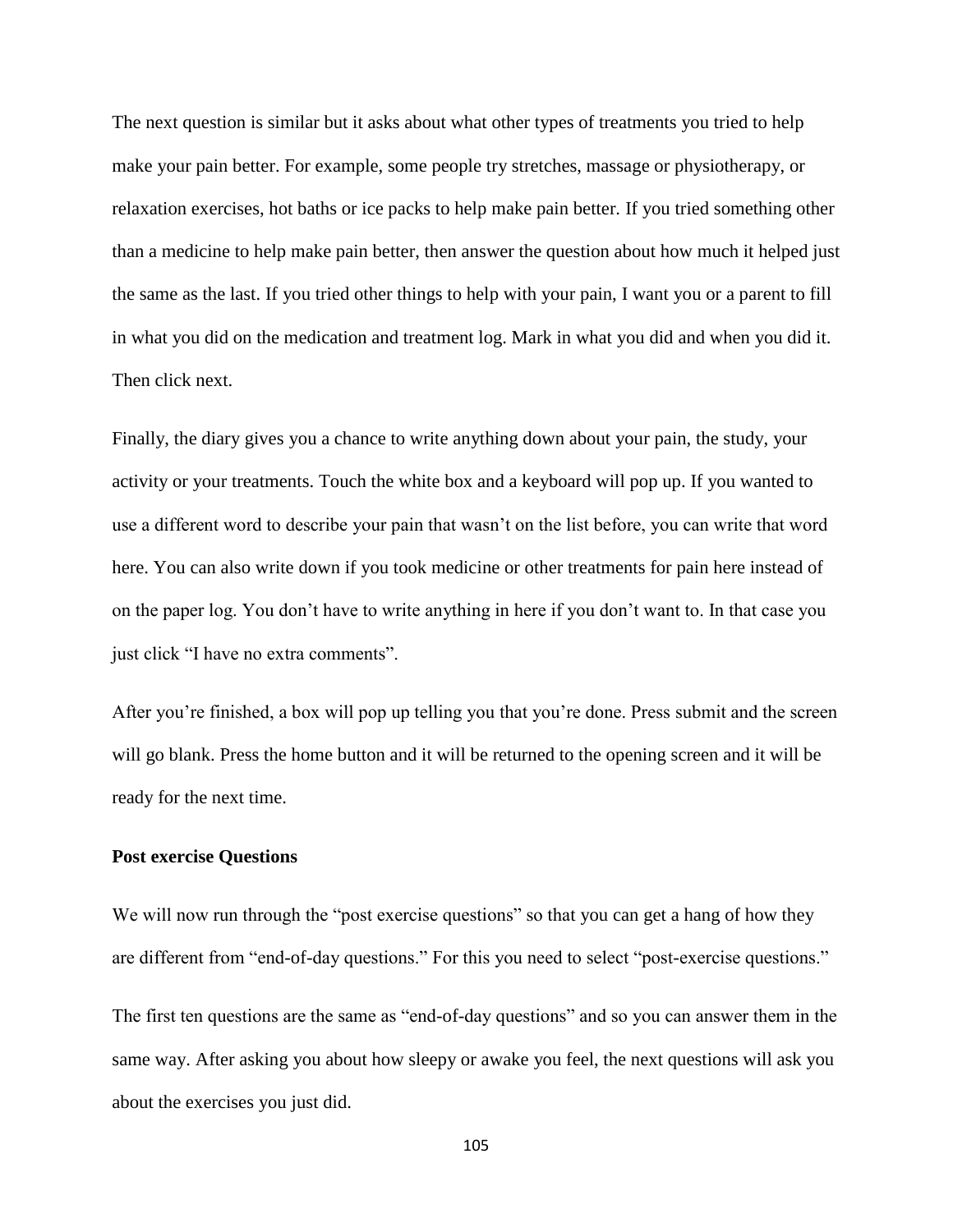The first of these questions will ask you how hard you felt the exercises that you just did were. There will be pictures with a person looking very energetic to someone who looks exhausted. Underneath this there will be numbers from 0 to 10. 0 means you felt the exercise was the easiest possible and 10 means you felt it was the hardest exercise you ever did. To answer this question you need to select a number that you feel is how hard the exercises were. Then click next.

The next set of questions will ask you about each individual exercise. You will need to answer five questions for each of the seven exercises you did in the video. The first exercise questions you will answer will be on the "squat", then "lunges", followed by "step-ups", "plank", "seatedrow", "bicep-curl/shoulder-press", and finally "push-ups." For each of these exercises you will need to answer as follows:

Were you able to complete the exercise as described on the video? To answer this question you need to answer yes or no. Yes means you were able to do the exercise in the same way as the instructor in the video. No means you had to modify (change) the exercise so that it didn"t cause you as much pain. After answering this, click the next arrow button.

The next question asks you how many repetitions of the exercise you were able to complete for each of the 3 sets of the exercises. A repetition means that you were able to do the full movement one time (example: one push-up). Ten repetitions means you did the movement ten times. One set counts as the group of repetitions that you performed for one exercise in each circuit. This means that you are doing 3 sets of each exercise, one in the first circuit, one in the second and one in the third. You need to tell me if you did "0-1", "2-5" or "6 or more" repetitions for each of your sets. Then click next.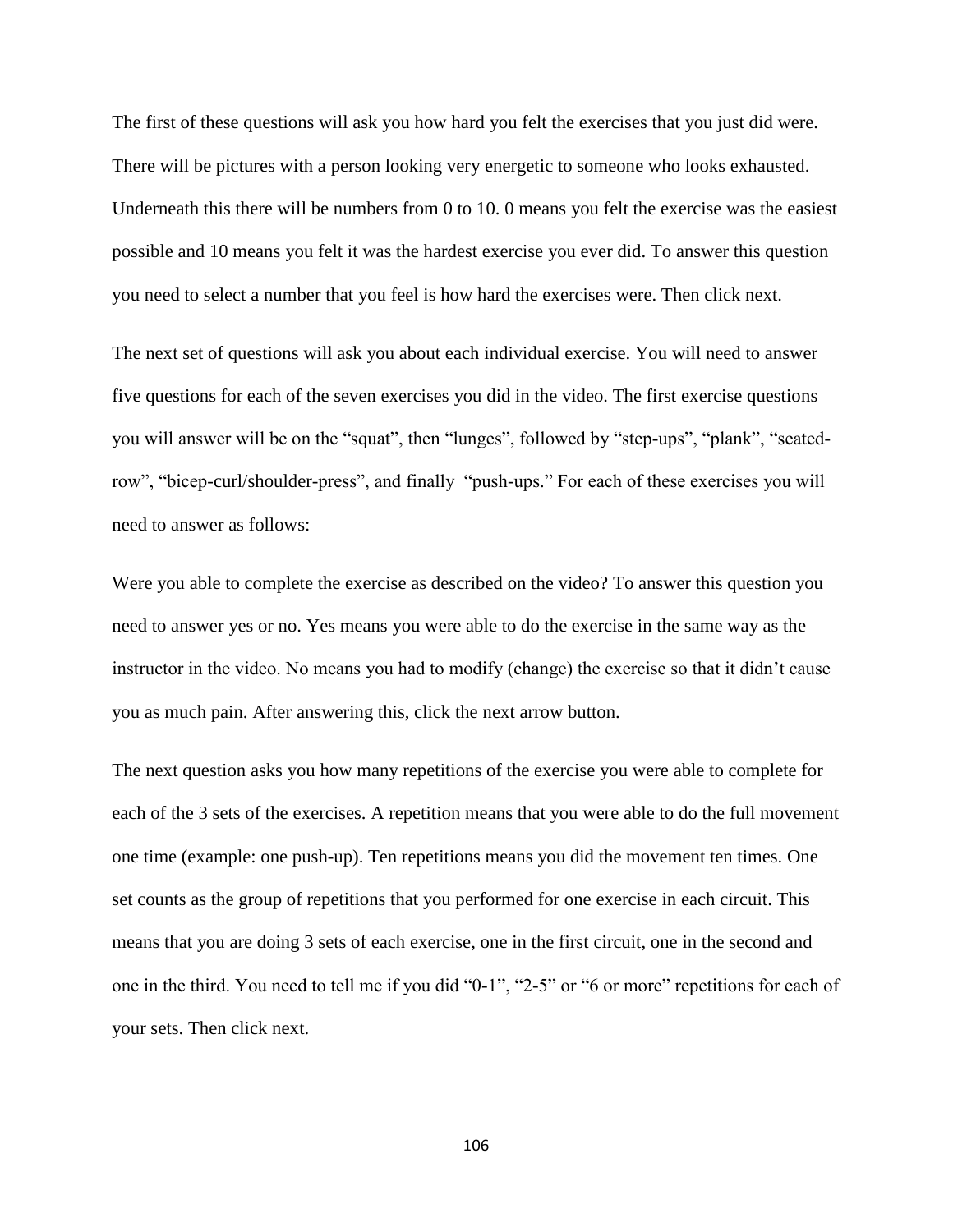The next question asks you if you changed the exercise in any way from how it was described in the video. If you answer "yes" to this question then you need to describe how you changed the exercise in the next window by typing it in the open texting box. If you answer "no", you will move on to the next question by clicking the next arrow.

The next question asks you if you had increased pain during while doing that exercise. If you answer "yes" and click the next arrow, then you will be presented with a visual analog scale where you can rank your pain from "no pain" to "most pain possible". If you answer "no" you will move on to the same set of questions with the next exercise after clicking the next arrow.

This will be done for all seven exercises.

Finally, the diary gives you a chance to write anything down about your pain, the study, your activity or your treatments. Touch the white box and a keyboard will pop up. If you wanted to use a different word to describe your pain that wasn"t on the list before, you can write that word here. You can also write down if you took medicine or other treatments for pain here instead of on the paper log. You don"t have to write anything in here if you don"t want to. In that case you just click "I have no extra comments".

After you"re finished, a box will pop up telling you that you"re done. Press submit and the screen will go blank. Press the home button and it will be returned to the opening screen and it will be ready for the next time.

#### **Before exercise**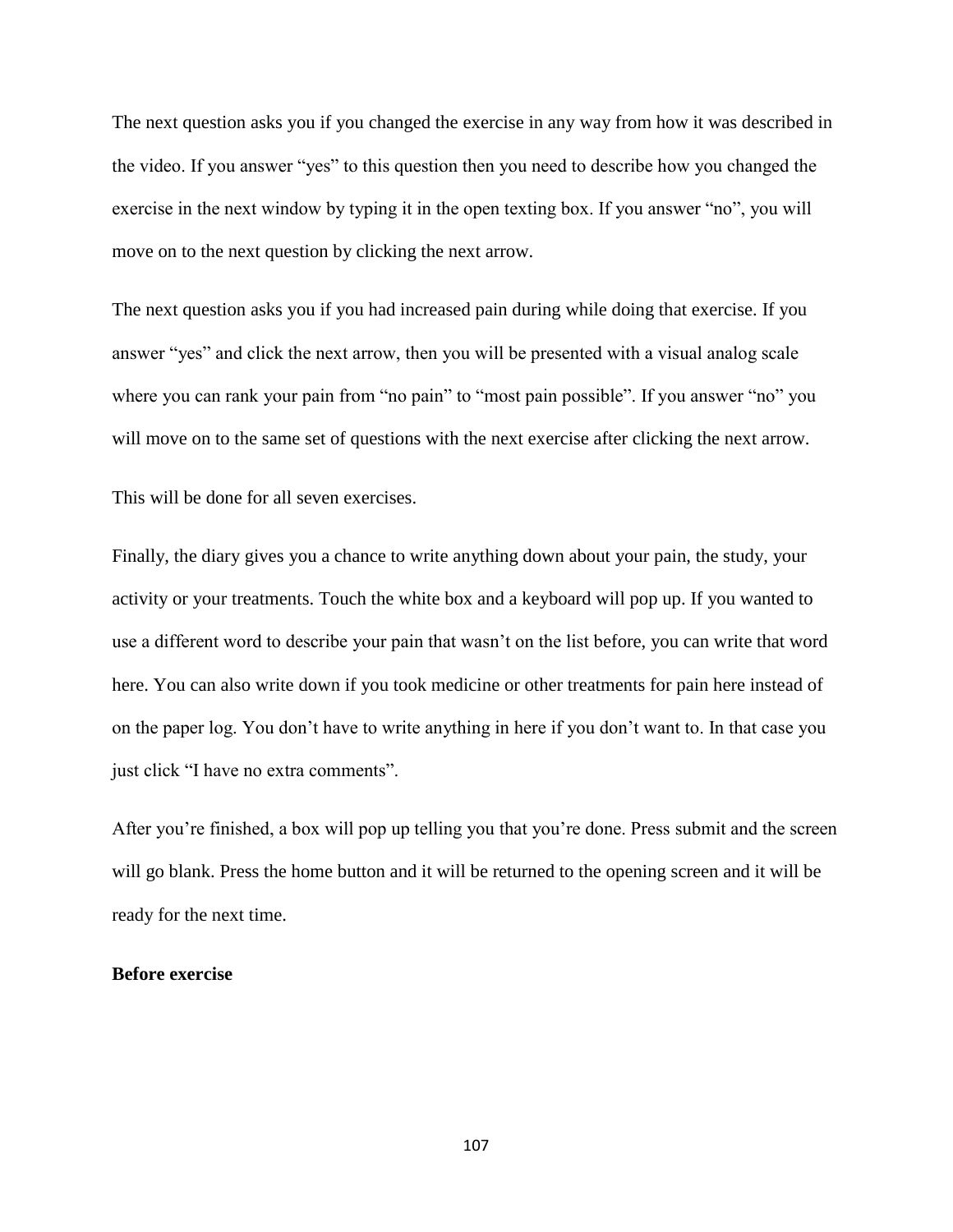We will now run through the "before exercise" questions so that you can get a hang of how they are different from "end-of-day questions" and "post-exercise" questions. For this you need to select "before exercise".

The initial set of questions are the same as "end-of-day questions" and so you can answer them in the same way. It will not ask you how much your pain affected the things you do or did that day and it will also not ask you if your pain got in the way of your sleep.

The last question will be asking you about how sleepy or awake you feel. After this the final question will be an open texting box. The diary gives you a chance to write anything down about your pain, the study, your activity or your treatments. Touch the white box and a keyboard will pop up. If you wanted to use a different word to describe your pain that wasn"t on the list before, you can write that word here. You can also write down if you took medicine or other treatments for pain here instead of on the paper log. You don"t have to write anything in here if you don"t want to. In that case you just click "I have no extra comments".

After you"re finished, a box will pop up telling you that you"re done. Press submit and the screen will go blank. Press the home button and it will be returned to the opening screen and it will be ready for the next time.

You are now ready to begin your exercises.

#### **Practice Vignette**

Now let"s practice with the diary again by going through a story.

It"s first thing in the morning. You day is complete and you are getting ready to go to bed.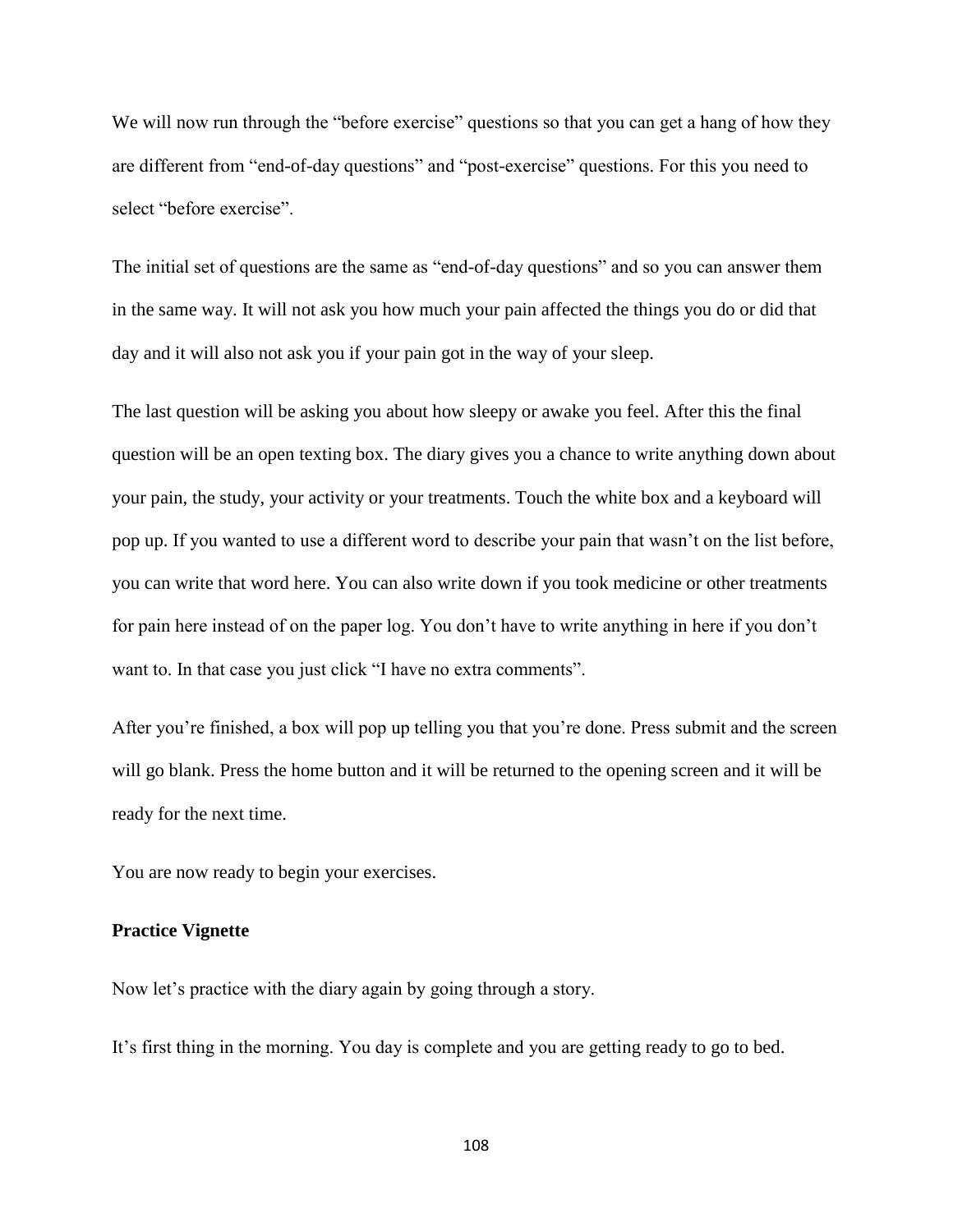Right now you have pain in your (name a body location where the youth typically feels pain), and at some other point in the day you also had pain in your (name a body location where the youth typically feels pain). Wait for youth to touch the correct body location and move to the next page. If necessary, prompt child again to press the next button to move forward in the survey. They will do this for the front and back of themselves.

Where would you slide the marker if I said that you only had a little bit of pain? (Youth should slide marker to the left indicating a lower level of pain). Show me again where you would slide the marker if you were having a lot of pain (youth should slide the marker to the right indicating a higher level of pain.) Okay, let's move to the next question.

Which face would you select if your pain was feeling really bad and hurting you a lot? (Youth should select the face that looks most upset or at least very upset). Show me which face you would select if you had a great day and your pain did not affect you much. (Youth should select a face with a smile on it

You have a medium amount of pain that is getting in the way of doing some things, but not very much. Where would you slide the mark to show how much your pain is interfering or getting in the way of you doing things? (Youth should slide marker below the midway line) Where would you slide the marker if I said that it was really getting in the way of doing things? (Youth should slide marker to the right indicating a higher level of general interference)

When you went to bed last night your pain affected your sleep. Which button do you select? (youth should select pain got in the way of sleep). Which would you select if you fell asleep right away, but your pain woke you a couple of times in the night? (Youth should select pain woke me up only and then select that it woke them up multiple times).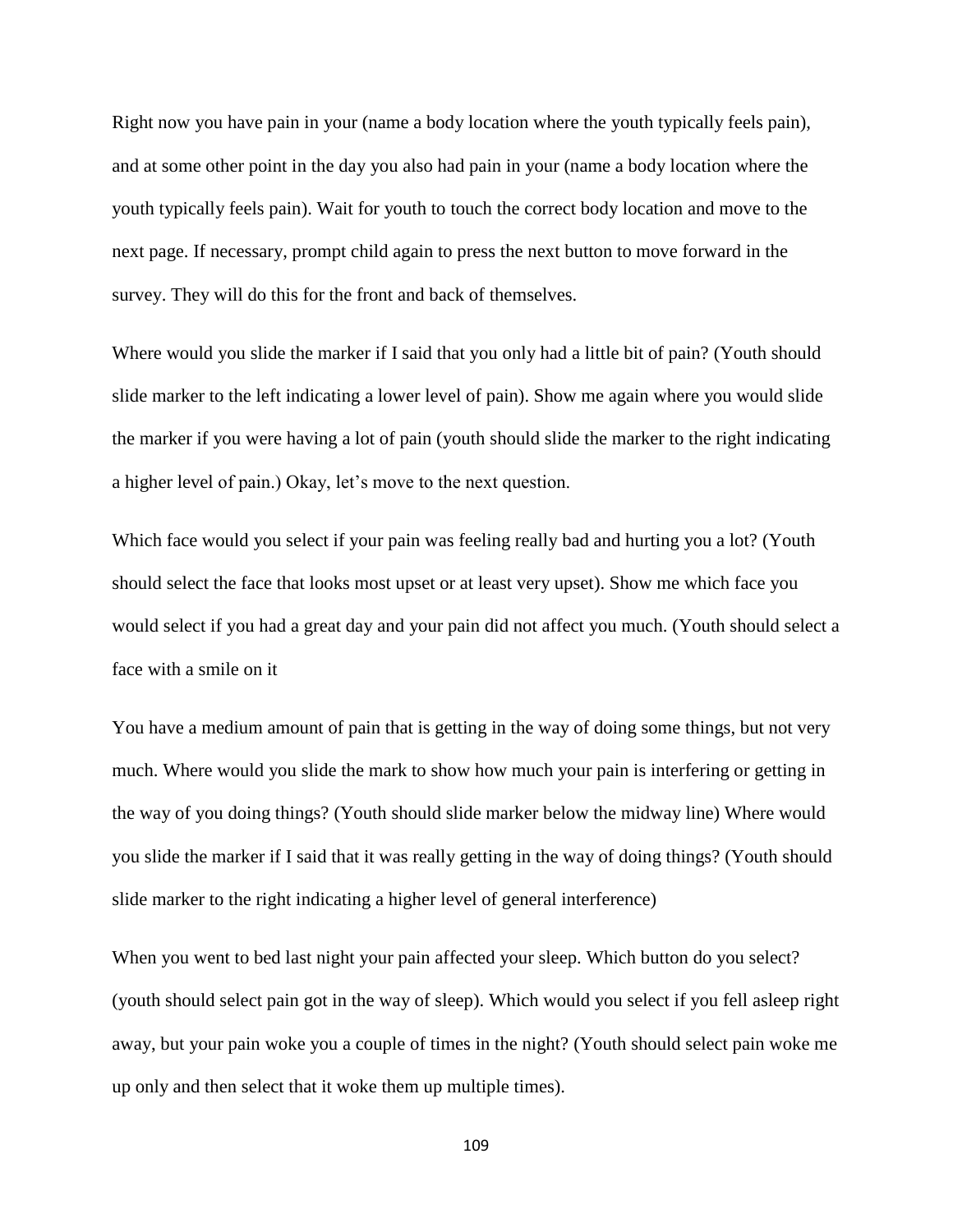Now we're at the page where you get to choose the words that best describe how your pain feels. You can describe your pain any way you want right now.

Where would you place the marker if throughout the day your joints and body felt really stiff. (youth should select close to most stiffness possible). If you felt very flexible that day where would you place the marker? (youth should select close to not stiff at all).

If you felt tired all day where would you place the marker? (youth should place the marker close to most tired possible). Rather, if you felt very energetic during the day where would the marker go (youth should place the marker close to not at all tired).

When you woke up you were feeling not really in a good or bad mood – just kind of neutral. Where would you place the marker to show this? (Youth should place marker near the middle).

Now you feel wide awake and really energetic. Where would you slide the marker to show feeling awake? (Youth should slide marker to most awake possible).

You didn't use any medication this morning for pain. (youth should select "no" button and move to the next page). But you did some stretches to try to make the pain in your (name body part) better. The stretches helped a little. Where would you slide the marker to show that the stretches helped a bit? (youth should place the marker to the left of midline)

Now you can type whatever you want in the open box.

We will now go over a few of the questions in the after exercise questionnaire to make sure you understand.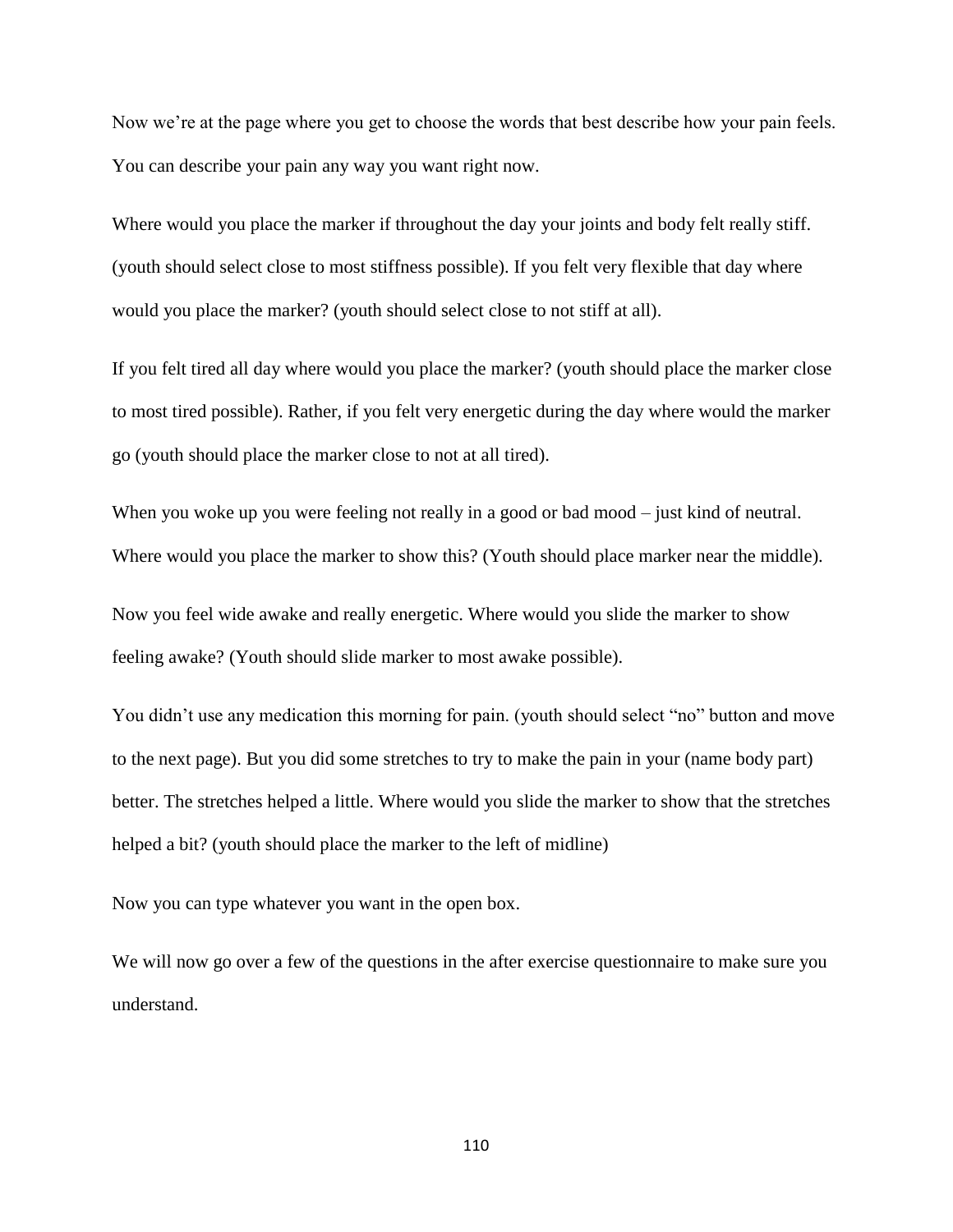If you felt very tired after doing the exercises that day, which number would you select? (Youth should select a high number in the 8 to 10 range). If the exercises were not hard at all and you felt it was easy, which number would you select? (Youth should select in the 0 to 3 range).

If you were not able to complete the exercises the same way you were shown in the video, what would you select? (Youth should select "no")

If you were able to finish 7 repetitions for set 1, 4 for set 2, and 3 for set 3, which buttons would you select? (Youth should select 7 under set 1, 4 under set 2, and 3 under set 3).

If you changed the exercise from the way it was shown in the video because it hurt your knees so you didn"t bend down as far, which button would you select? (Youth should select "Yes") Youth should then type that they didn"t bend down as far.

While doing the exercise you felt a lot more pain in your knee. Which button would you select? (Youth should select "Yes") Youth should then drag the marker closer to the most pain possible side.

This will finish off the tutorial of how to use the app. Do you have any questions?

#### **Pharmacological treatment log**

Here you/your parent will fill in what medicine you took, how much you took, and when you took it.

#### **Non-pharmacological treatment log**

Here you will fill in if you used treatments not prescribed by your doctor. You will need to write what you did/took to treat, when you did it, and how much you used if it was a medicine.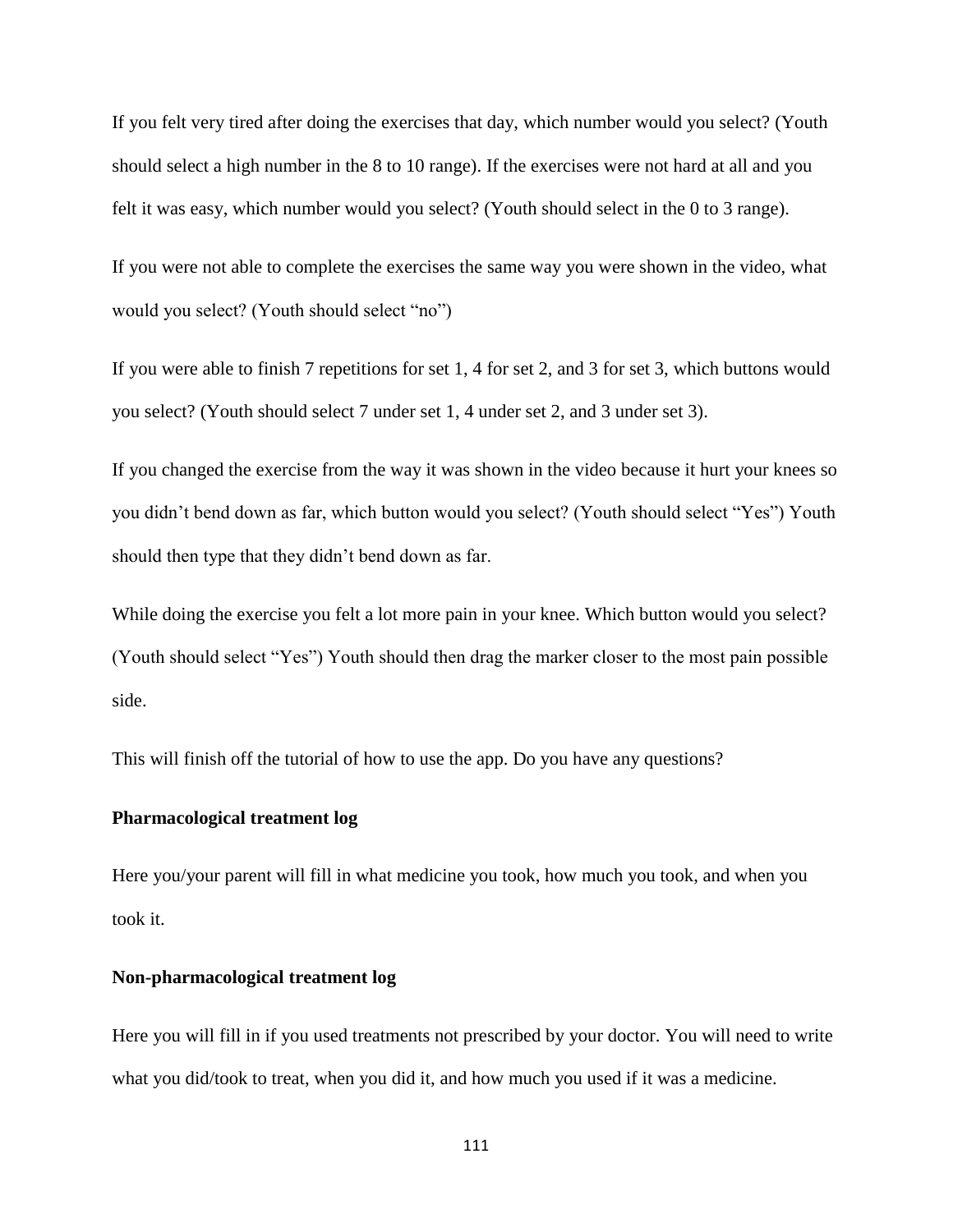### **Example pages**

| Places I have pain RIGHT NOW<br>にこ<br>No pain on the<br>front<br>Not at all stiff<br>No Pain | <b>Stiffness question</b>                                                        |
|----------------------------------------------------------------------------------------------|----------------------------------------------------------------------------------|
|                                                                                              | Drag the mark to show how STIFF you are rigth now.<br>Most stiffness<br>possible |
| Pain Diary © 2012                                                                            | <b>PInGo Pain Diary © 2012</b>                                                   |

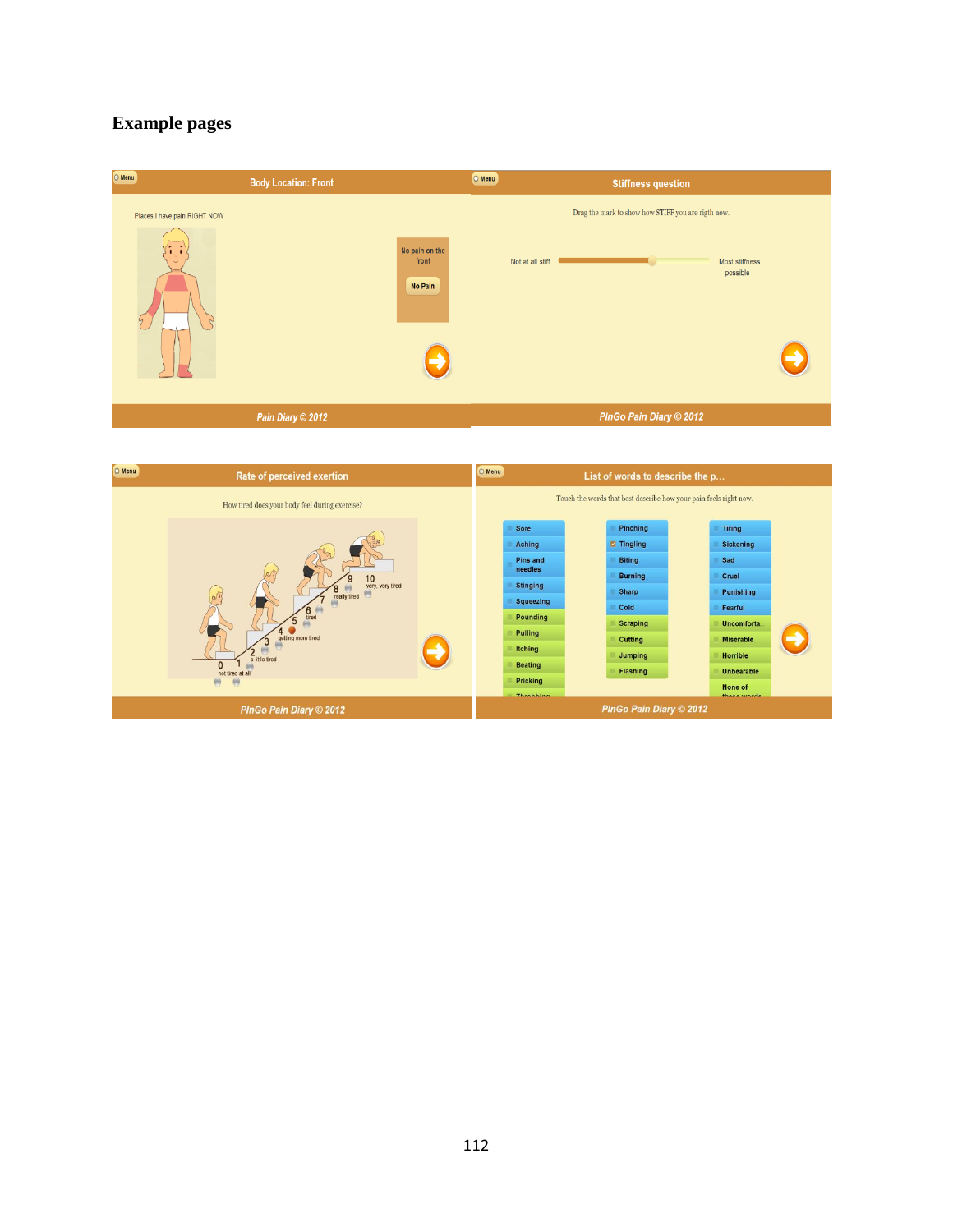# **Appendix 4**- Accelerometer Log

Participant ID:\_\_\_\_\_\_\_\_\_\_\_\_\_\_\_\_\_\_\_\_

# **ACCELEROMETER LOG-PinGo study**

|                  | Weekday      | Weekday        | Weekday | Weekday        | Weekday | Weekend | Weekend        |
|------------------|--------------|----------------|---------|----------------|---------|---------|----------------|
|                  | $\mathbf{1}$ | $\overline{2}$ | 3       | $\overline{4}$ | 5       | $6\,$   | $\overline{7}$ |
| Date             |              |                |         |                |         |         |                |
| (day/month/year) |              |                |         |                |         |         |                |
| Time you woke    |              |                |         |                |         |         |                |
| up (circle am or |              |                |         |                |         |         |                |
| pm)              | am/pm        | am/pm          | am/pm   | am/pm          | am/pm   | am/pm   | am/pm          |
| Time in the      |              |                |         |                |         |         |                |
| morning you put  |              |                |         |                |         |         |                |
| on the           | am           | am             | am      | am             | am      | am      | am             |
| accelerometer    |              |                |         |                |         |         |                |
| Time at night    |              |                |         |                |         |         |                |
| when you took    |              |                |         |                |         |         |                |
| off the          | pm           | pm             | pm      | pm             | pm      | pm      | pm             |
| accelerometer    |              |                |         |                |         |         |                |
| Time you went to |              |                |         |                |         |         |                |
| bed              |              |                |         |                |         |         |                |
|                  | pm           | pm             | pm      | pm             | pm      | pm      | pm             |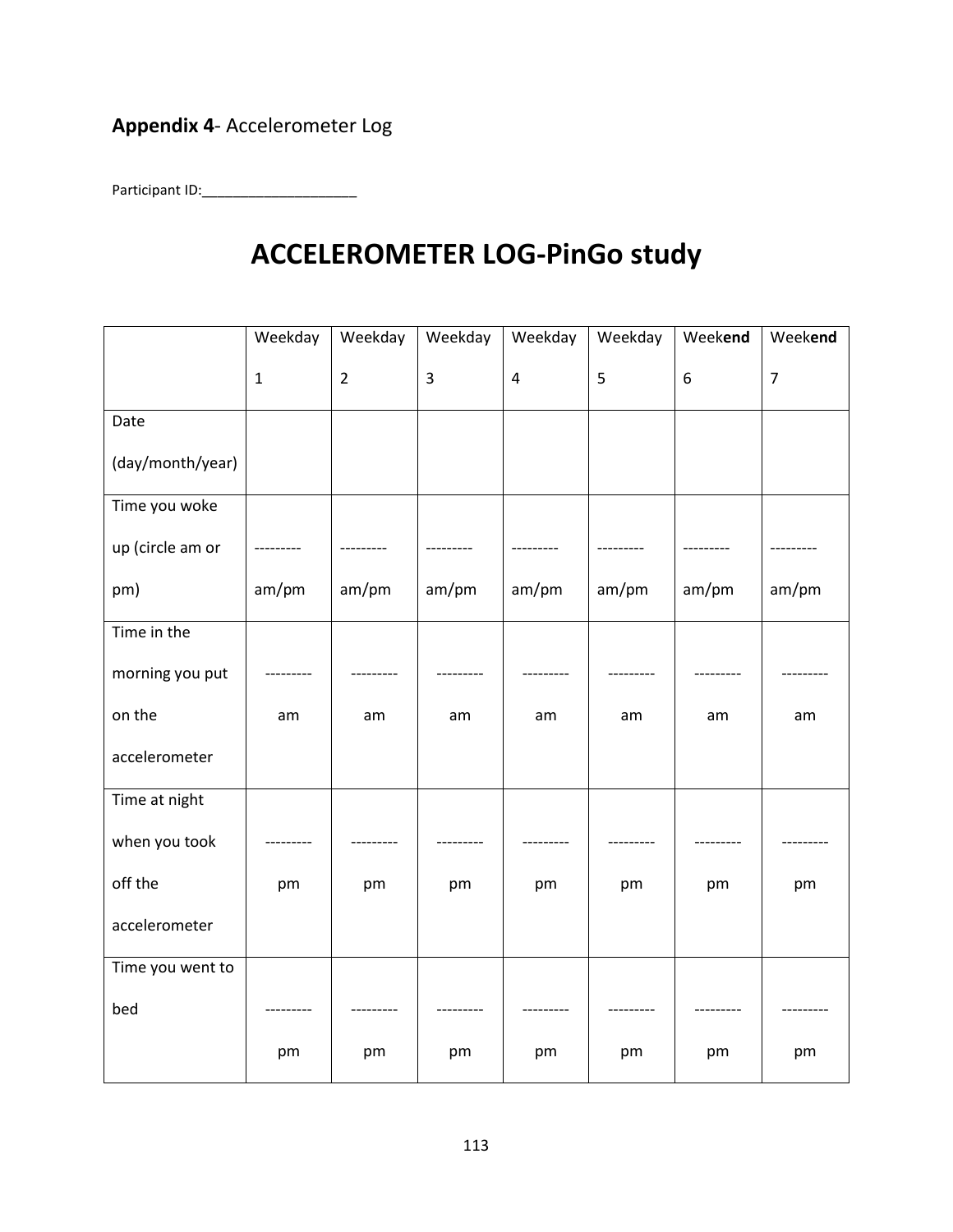| Other times you    |          |          |          |          |          |          |          |
|--------------------|----------|----------|----------|----------|----------|----------|----------|
| didn't wear the    |          |          |          |          |          |          |          |
| accelerometer      |          |          |          |          |          |          |          |
| and why?           |          |          |          |          |          |          |          |
| Was this a typical | (yes/no) | (yes/no) | (yes/no) | (yes/no) | (yes/no) | (yes/no) | (yes/no) |
| day for you?       |          |          |          |          |          |          |          |
| (yes/no)           |          |          |          |          |          |          |          |
|                    |          |          |          |          |          |          |          |
| If no, why not?    |          |          |          |          |          |          |          |